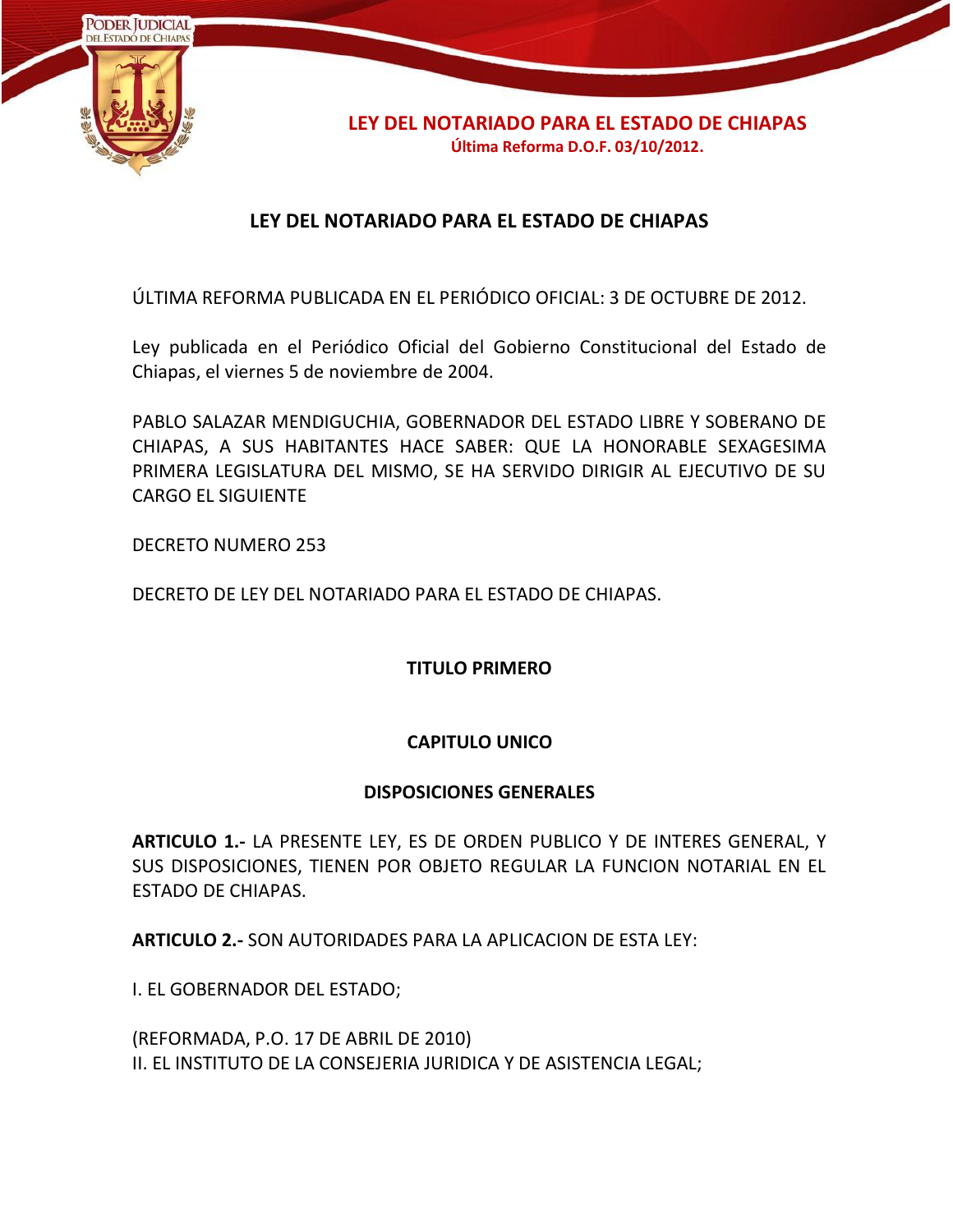

III. LA DIRECCION DE ARCHIVO GENERAL Y NOTARIAS.

**ARTICULO 3.-** PARA LOS EFECTOS DEL PRESENTE ORDENAMIENTO, SE ENTIENDE POR:

I. EJECUTIVO: AL GOBERNADOR DEL ESTADO;

(REFORMADA, P.O. 17 DE ABRIL DE 2010)

II. CONSEJERIA JURIDICA: AL INSTITUTO DE LA CONSEJERIA JURIDICA Y DE ASISTENCIA LEGAL;

III. DIRECCION: LA DIRECCION DE ARCHIVO GENERAL Y NOTARIAS;

IV. REGISTRO: AL REGISTRO PUBLICO DE LA PROPIEDAD Y DEL COMERCIO DEL ESTADO;

V. CONSEJO: EL CONSEJO ESTATAL DE NOTARIOS DEL ESTADO;

VI. COLEGIO: A LOS COLEGIOS REGIONALES DE NOTARIOS DEL ESTADO;

VII. LEY: A LA LEY DEL NOTARIADO DEL ESTADO DE CHIAPAS;

VIII. REGLAMENTO: AL REGLAMENTO DE LA LEY DEL NOTARIADO DEL ESTADO DE CHIAPAS.

**ARTICULO 4.-** LA SUPERVISION DE LA FUNCION NOTARIAL ESTARA A CARGO DEL EJECUTIVO DEL ESTADO.

**ARTICULO 5.-** EL EJECUTIVO, DETERMINARA EL NUMERO DE NOTARIAS Y SU RESIDENCIA, ESCUCHANDO LA OPINION DE LOS COLEGIOS Y ATENDIENDO A LOS FACTORES SIGUIENTES:

I. POBLACION BENEFICIADA Y TENDENCIAS DE SU CRECIMIENTO;

II. ESTIMACIONES SOBRE LAS NECESIDADES NOTARIALES DE LA POBLACION;

III. CONDICIONES SOCIOECONOMICAS DEL LUGAR PROPUESTO COMO RESIDENCIA.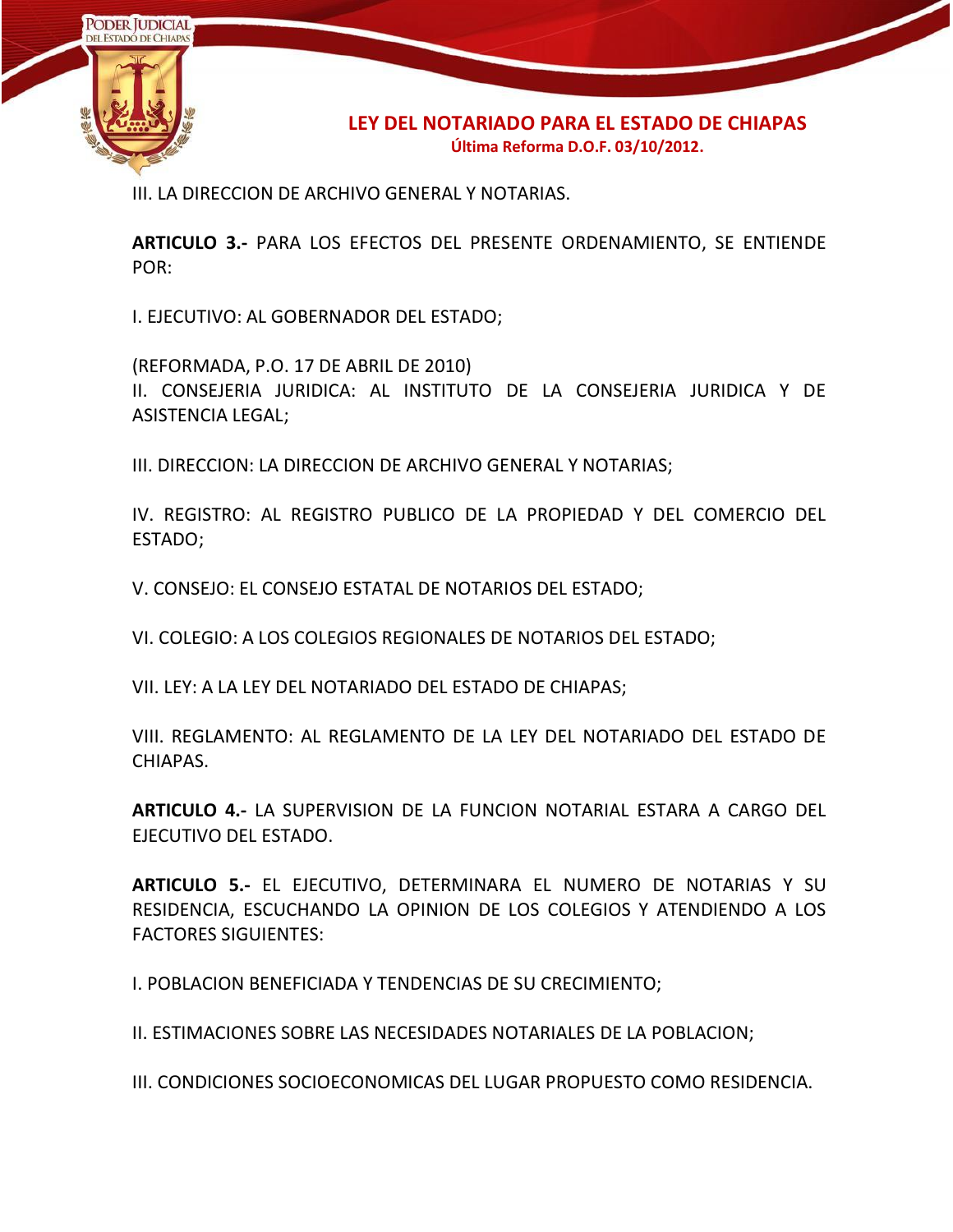

**ARTICULO 6.-** EL EJECUTIVO PODRA REQUERIR A LOS NOTARIOS PARA QUE REALICEN LAS FUNCIONES INHERENTES A SU CARGO EN PROGRAMAS PUBLICOS DE REGULARIZACION DE LA TENENCIA DE LA TIERRA, DE ESCRITURACION DE VIVIENDA DE INTERES SOCIAL PROGRESIVA Y POPULAR, Y OTROS QUE SATISFAGAN NECESIDADES COLECTIVAS, ASI COMO PARA PRESTAR SUS SERVICIOS EN LOS CASOS ESTABLECIDOS EN LA LEGISLACION ELECTORAL.

**ARTICULO 7.-** LAS AUTORIDADES ESTATALES Y MUNICIPALES, AUXILIARAN A LOS NOTARIOS DEL ESTADO PARA EL EFICAZ DESEMPEÑO DE SUS FUNCIONES.

**TITULO SEGUNDO**

**DEL NOTARIADO**

# **CAPITULO I**

# **GENERALIDADES**

**ARTICULO 8.-** EL NOTARIADO EN EL ESTADO DE CHIAPAS ES DE ORDEN PUBLICO, LO EJERCE EL EJECUTIVO ESTATAL, DELEGANDOLO A PROFESIONALES DEL DERECHO, EN VIRTUD DE LA PATENTE QUE PARA TAL EFECTO LES OTORGA, DENOMINANDOLOS NOTARIOS.

**ARTICULO 9.-** NOTARIO ES EL PROFESIONAL DEL DERECHO AL QUE EL EJECUTIVO OTORGO LA PATENTE, PARA EL EJERCICIO DE LA FUNCION DEL NOTARIADO, QUIEN ESTA INVESTIDO DE FE PUBLICA PARA AUTENTICAR Y DAR FORMA, CONFORME A LAS LEYES, A LOS INSTRUMENTOS EN QUE SE CONSIGNEN ACTOS Y HECHOS JURIDICOS.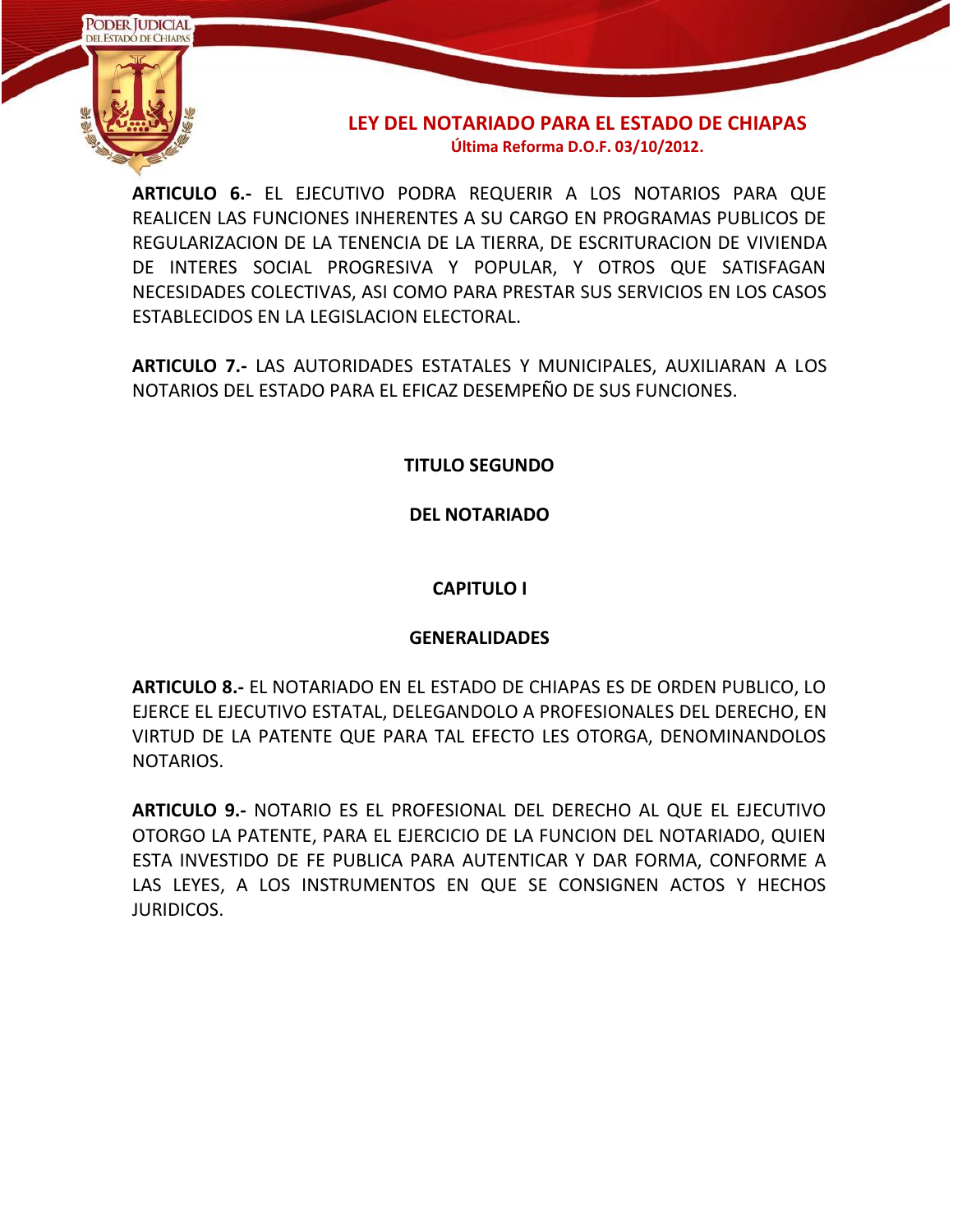

### **CAPITULO II**

### **DE LA FUNCION NOTARIAL**

**ARTICULO 10**.- LA FUNCION NOTARIAL TIENE POR OBJETO HACER CONSTAR LOS ACTOS Y HECHOS JURIDICOS, A LOS QUE LOS INTERESADOS DEBAN O QUIERAN DAR AUTENTICIDAD CONFORME A LAS LEYES.

LOS NOTARIOS NO PERCIBIRAN REMUNERACION ALGUNA DEL ERARIO PUBLICO. DEVENGARAN LOS HONORARIOS QUE COBREN A LOS INTERESADOS, SUJETANDOSE AL ARANCEL REGIONAL QUE CORRESPONDA. A ESTE EFECTO, ESTAN OBLIGADOS A EXPEDIR RECIBOS EN LOS QUE SE CONSIGNE EL COBRO DE SUS HONORARIOS.

**ARTICULO 11.-** LA FUNCION NOTARIAL CONSISTIRA EN:

I. DAR FORMALIDAD A LOS ACTOS JURIDICOS;

II. DAR FE DE LOS HECHOS QUE LE CONSTEN;

III. TRAMITAR PROCEDIMIENTOS NO CONTENCIOSOS EN LOS TERMINOS DE ESTA LEY;

IV. TRAMITAR PROCEDIMIENTOS DE ARBITRAJE O MEDIACION.

LA PRIMERA DE ESTAS FUNCIONES SE LLEVARA A CABO OBSERVANDO LOS REQUISITOS DEL ACTO EN SU FORMACION Y AUTENTIFICANDO LA RATIFICACION QUE DE ESTOS HAGAN LOS INTERESADOS ANTE SU PRESENCIA.

LA SEGUNDA, MEDIANTE SU INTERVENCION DE FEDATARIO DEL HECHO.

LA TERCERA Y LA CUARTA, OBSERVANDO LAS FORMAS Y LAS DISPOSICIONES LEGALES APLICABLES, TRAMITANDO LOS PROCEDIMIENTOS CONFORME A LA VOLUNTAD Y ACUERDO DE LAS PARTES.

**ARTICULO 12.-** LA FUNCION NOTARIAL SE EJERCE EN EL ESTADO, POR LOS NOTARIOS TITULARES DE UNA NOTARIA DE NUMERO Y POR QUIENES LOS SUSTITUYAN CONFORME A ESTA LEY.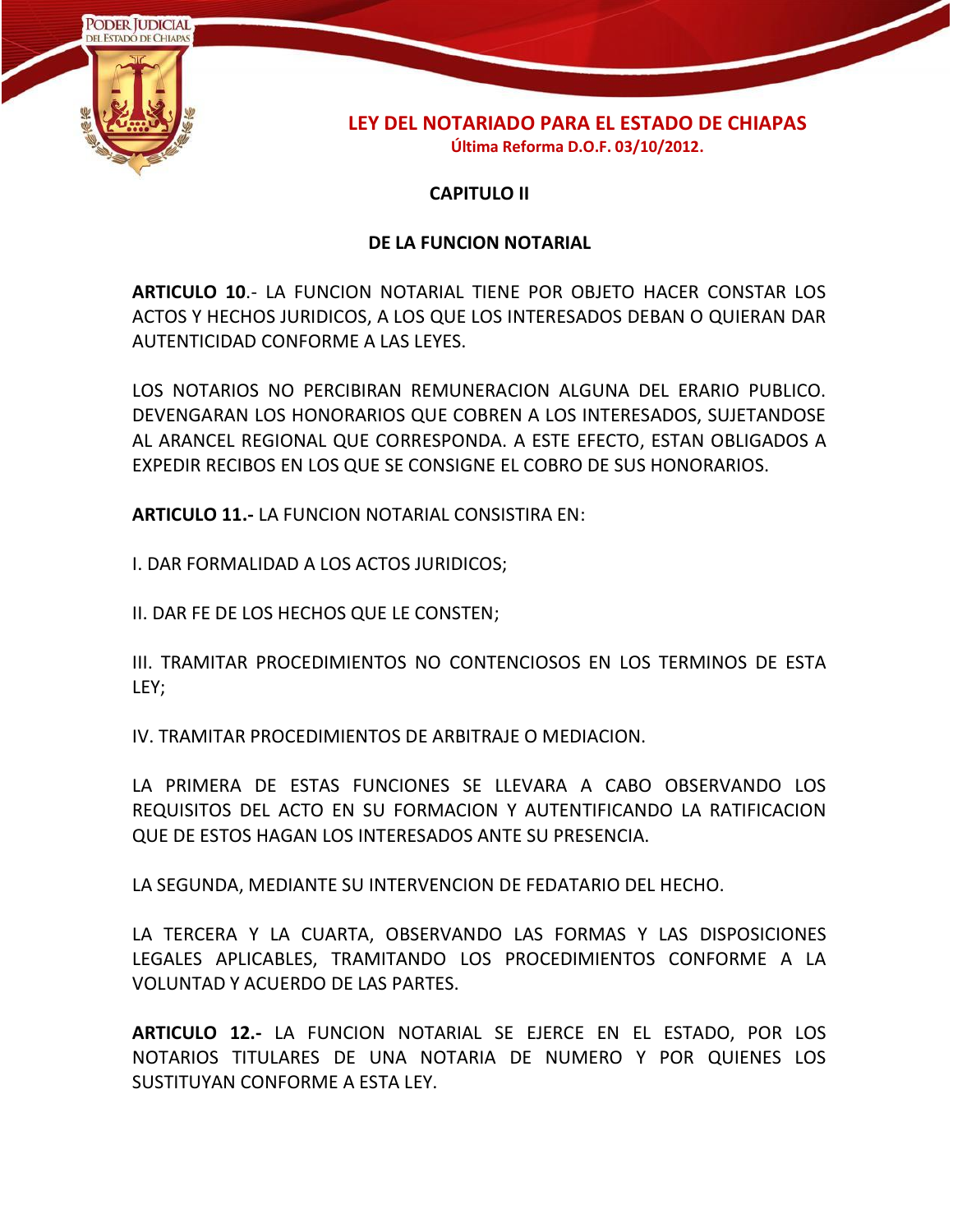

**ARTICULO 13.-** TRATANDOSE DE ACTUACION NOTARIAL, DEBERAN EJERCER SUS FUNCIONES, DENTRO DEL DISTRITO JUDICIAL QUE QUEDE COMPRENDIDA LA CIRCUNSCRIPCION QUE TENGA ASIGNADA PARA TAL EFECTO, Y QUE SE DETERMINARA EN EL REGLAMENTO DE ESTA LEY.

# **CAPITULO III**

# **DE LOS ASPIRANTES A LA FUNCION NOTARIAL**

**ARTICULO 14.-** SON ASPIRANTES AL EJERCICIO DEL NOTARIADO LOS PROFESIONALES DEL DERECHO QUE OBTENGAN DEL EJECUTIVO LA AUTORIZACION QUE LOS ACREDITE COMO TAL, QUIENES DEBERAN SATISFACER LOS REQUISITOS SIGUIENTES:

I. SER CIUDADANO MEXICANO, NACIDO EN LA ENTIDAD, EN PLENO EJERCICIO DE SUS DERECHOS, MAYOR DE TREINTA AÑOS;

II. SER PROFESIONAL DEL DERECHO, CON UNA ANTIGÜEDAD MINIMA EN EL EJERCICIO, DE CINCO AÑOS ANTERIORES A LA FECHA DE SOLICITUD;

III. HABER REALIZADO PRACTICAS DE MANERA ININTERRUMPIDA, POR UN PERIODO MINIMO DE UN AÑO EN ALGUNA NOTARIA DEL ESTADO. PARA LOS EFECTOS DE LA PRESENTE FRACCION, EQUIVALE A PRACTICA NOTARIAL, EL DESEMPEÑO EN AREAS INVOLUCRADAS EN LA RAMA NOTARIAL, REGISTRAL U OTRA SIMILAR, SIEMPRE Y CUANDO A CRITERIO DEL EJECUTIVO, SE CUENTE CON LA EXPERIENCIA Y CAPACIDAD SUFICIENTE PARA EL DESEMPEÑO DE LA FUNCION NOTARIAL;

IV. NO PADECER ENFERMEDAD QUE IMPIDA EL EJERCICIO DE LAS FACULTADES INTELECTUALES, O QUE SEA CAUSA DE INCAPACIDAD FISICA PARA EL DESEMPEÑO DE LA FUNCION NOTARIAL;

V. NO ESTAR SUJETO A PROCESO PENAL POR DELITO DOLOSO, NI HABER SIDO CONDENADO EN SENTENCIA EJECUTORIADA POR DELITO DE LA MISMA CLASE;

VI. NO HABER SIDO SUSPENDIDO O CESADO, DEL EJERCICIO DE LA FUNCION NOTARIAL.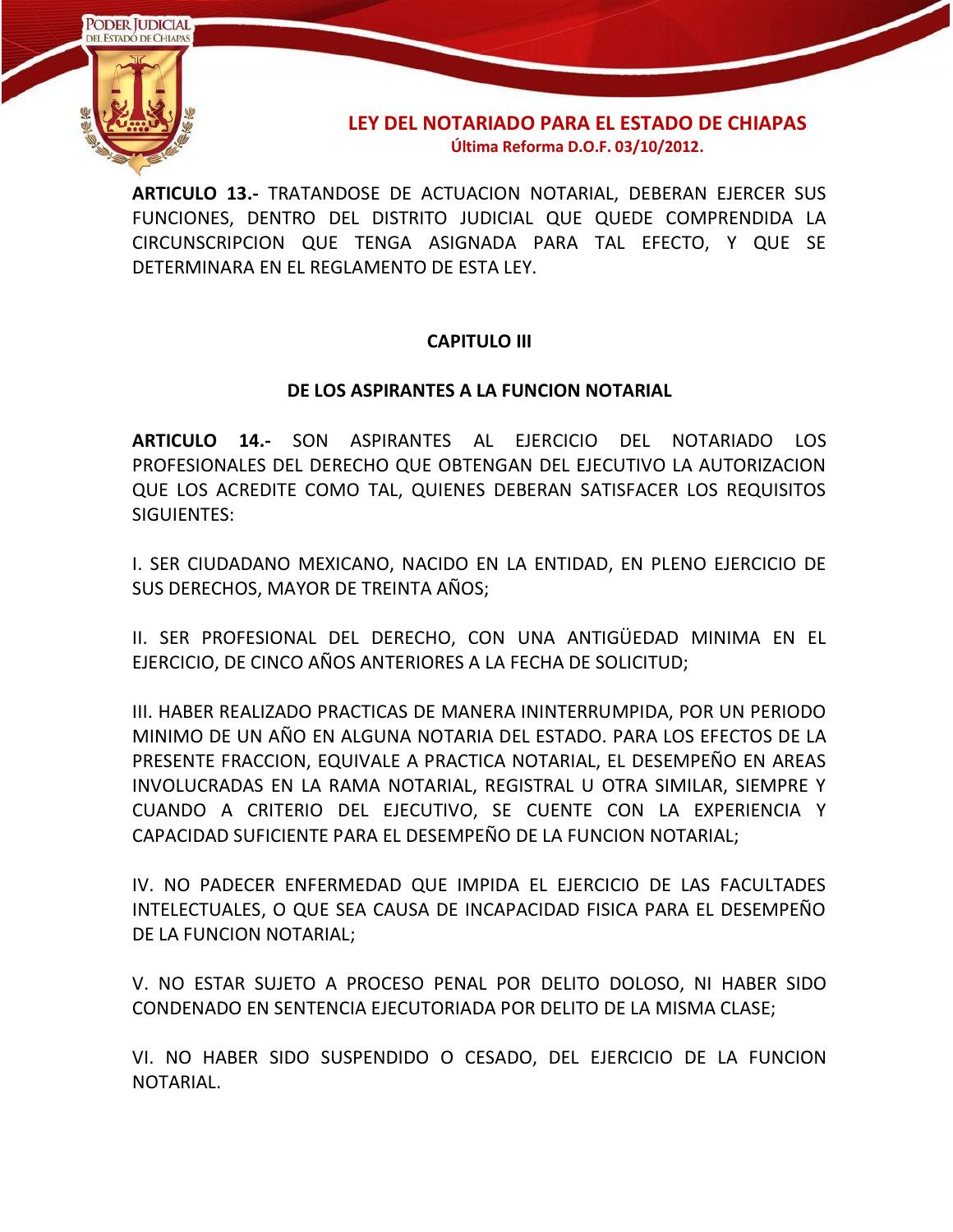

VII. NO HABER SIDO DECLARADO EN ESTADO DE QUIEBRA O DE CONCURSO DE ACREEDORES, EXCEPTO QUE HAYA SIDO RESTITUIDO;

VIII. APROBAR EL EXAMEN PARA ASPIRANTE A NOTARIO, EN LOS TERMINOS DE ESTA LEY Y SU REGLAMENTO.

**ARTICULO 15.-** LOS REQUISITOS A QUE SE REFIERE EL ARTICULO ANTERIOR SE COMPROBARAN POR LOS MEDIOS LEGALES CORRESPONDIENTES.

**ARTICULO 16.-** SOLO LOS ASPIRANTES PODRAN PARTICIPAR EN LOS EXAMENES DE OPOSICION PARA OBTENER LA DESIGNACION DE NOTARIO.

**ARTICULO 17.-** SE EXIME DE LA OBLIGACION DE PRESENTAR EXAMEN DE ASPIRANTE, A QUIEN SE HAYA DESEMPEÑADO COMO NOTARIO INTERINO O PROVISIONAL, SIEMPRE Y CUANDO CUMPLA CON LOS REQUISITOS ENUNCIADOS EN EL ARTICULO 14, DE ESTA LEY.

**ARTICULO 18.-** LA SOLICITUD DE EXAMEN DE ASPIRANTE DEBERA PRESENTARSE ANTE EL EJECUTIVO, ANEXANDO LOS DOCUMENTOS QUE COMPRUEBEN ESTAR SATISFECHOS LOS REQUISITOS ENUNCIADOS EN EL ARTICULO 14, DE ESTA LEY.

**ARTICULO 19.-** EL EJECUTIVO REALIZARA EL ESTUDIO DE LA DOCUMENTACION PRESENTADA Y DETERMINARA, SI CUMPLE CON LOS REQUISITOS SEÑALADOS EN ESTA LEY Y TURNARA COPIA AL CONSEJO PARA SU CONOCIMIENTO.

#### (REFORMADO, P.O. 17 DE ABRIL DE 2010)

**ARTICULO 20.-** LA CONSEJERIA JURIDICA NOTIFICARA AL SUSTENTANTE, CUANDO MENOS, CON 15 DIAS DE ANTICIPACION, EL LUGAR, DIA Y HORA DE LA CELEBRACION DEL EXAMEN, POR CORREO CERTIFICADO CON ACUSE DE RECIBO, DIRIGIDO AL DOMICILIO QUE EL PARTICIPANTE HUBIERE DESIGNADO EN SU SOLICITUD O MEDIANTE NOTIFICACION PERSONAL EN LAS OFICINAS DE LA DIRECCION.

**ARTICULO 21.-** EL JURADO DEL EXAMEN ESTARA INTEGRADO POR CINCO SINODALES QUE SERAN:

I. UN REPRESENTANTE DEL EJECUTIVO, QUIEN TENDRA EL CARACTER DE PRESIDENTE;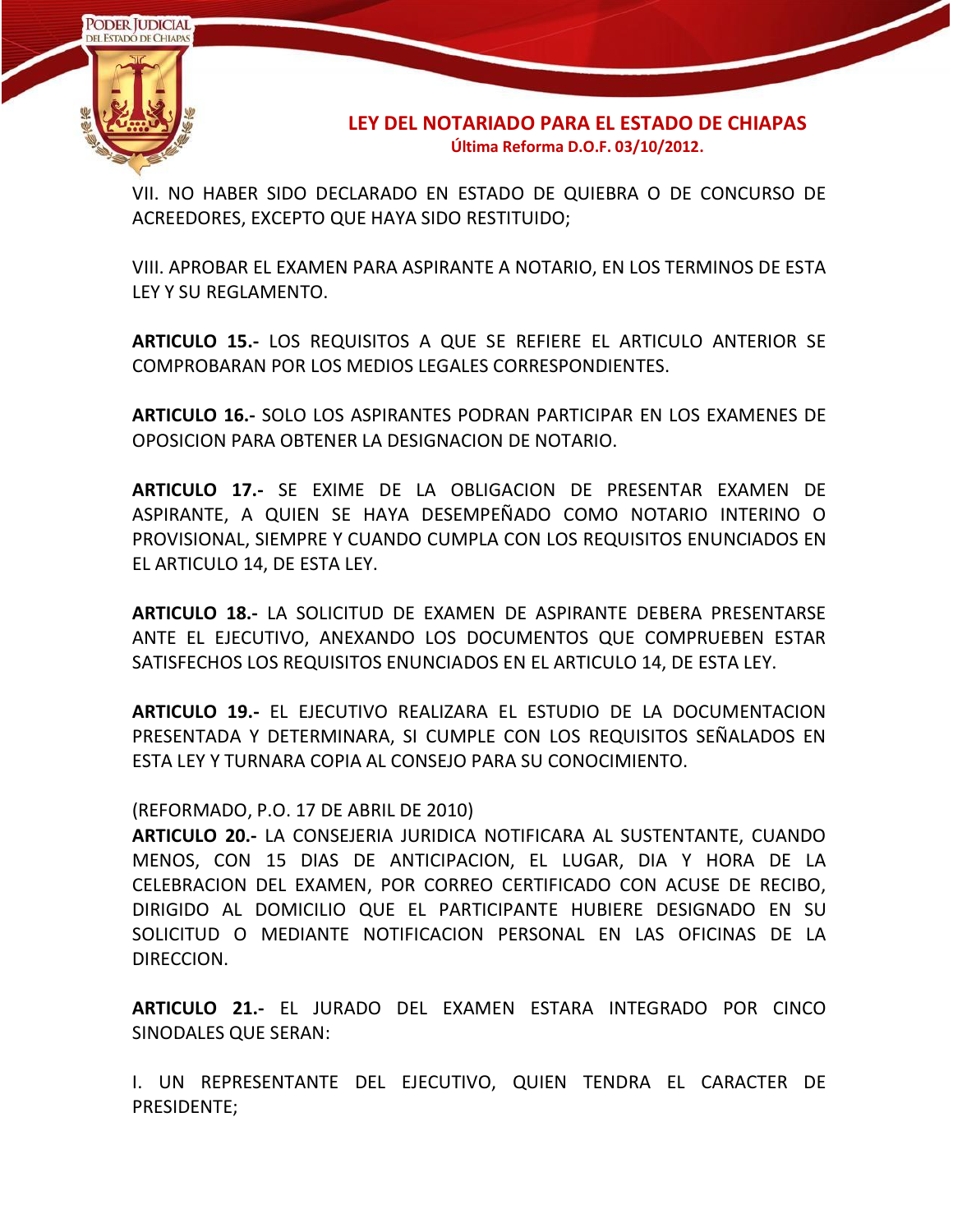

(REFORMADA, P.O. 17 DE ABRIL DE 2010) II. UN REPRESENTANTE DEL TRIBUNAL SUPERIOR DE JUSTICIA DEL ESTADO;

(REFORMADA, P.O. 17 DE ABRIL DE 2010) III. EL TITULAR DE LA DIRECCION DE ARCHIVO GENERAL Y NOTARIAS;

(REFORMADA, P.O. 17 DE ABRIL DE 2010) IV. EL TITULAR DEL REGISTRO PUBLICO DE LA PROPIEDAD Y DEL COMERCIO;

V. UN NOTARIO DESIGNADO POR EL CONSEJO, QUIEN TENDRA EL CARACTER DE SECRETARIO.

**ARTICULO 22.-** LOS MIEMBROS DEL JURADO DEBERAN SER LICENCIADOS EN DERECHO Y TENDRAN SU RESPECTIVO SUPLENTE.

**ARTICULO 23.-** NO PODRA FORMAR PARTE DEL JURADO EL NOTARIO EN CUYA NOTARIA HAYA REALIZADO SUS PRACTICAS EL ASPIRANTE, DE IGUAL MANERA NO PUEDEN SER PARTE DEL MISMO, PARIENTES CONSANGUINEOS O AFINES EN LINEA RECTA SIN LIMITACION DE GRADO, DEL ASPIRANTE.

**ARTICULO 24.-** EL EXAMEN CONSISTIRA EN UNA PRUEBA PRACTICA Y EN OTRA TEORICA:

A) LA PRUEBA PRACTICA CONSISTIRA EN LA REDACCION DE UN INSTRUMENTO NOTARIAL, CUYO TEMA SERA SORTEADO DE VEINTE PROPUESTOS POR EL CONSEJO Y APROBADOS POR EL EJECUTIVO, PARA LO CUAL EL SUSTENTANTE DISPONDRA DE CINCO HORAS, PUDIENDO PROVEERSE DE LOS CODIGOS Y LEYES CORRESPONDIENTES Y AUXILIARSE DE LOS MEDIOS NECESARIOS PARA LA ELABORACION DEL INSTRUMENTO NOTARIAL.

B) LA PRUEBA TEORICA CONSISTIRA EN LAS PREGUNTAS O INTERPELACIONES QUE LOS MIEMBROS DEL JURADO HARAN AL SUSTENTANTE, SOBRE EL CASO JURIDICO NOTARIAL A QUE SE REFIERE EL TEMA QUE LE HUBIERE CORRESPONDIDO.

**ARTICULO 25.-** LOS TEMAS ELEGIDOS PARA EXAMEN SERAN COLOCADOS EN SOBRES CERRADOS Y SELLADOS POR EL TITULAR DE LA DIRECCION Y POR EL PRESIDENTE DEL JURADO.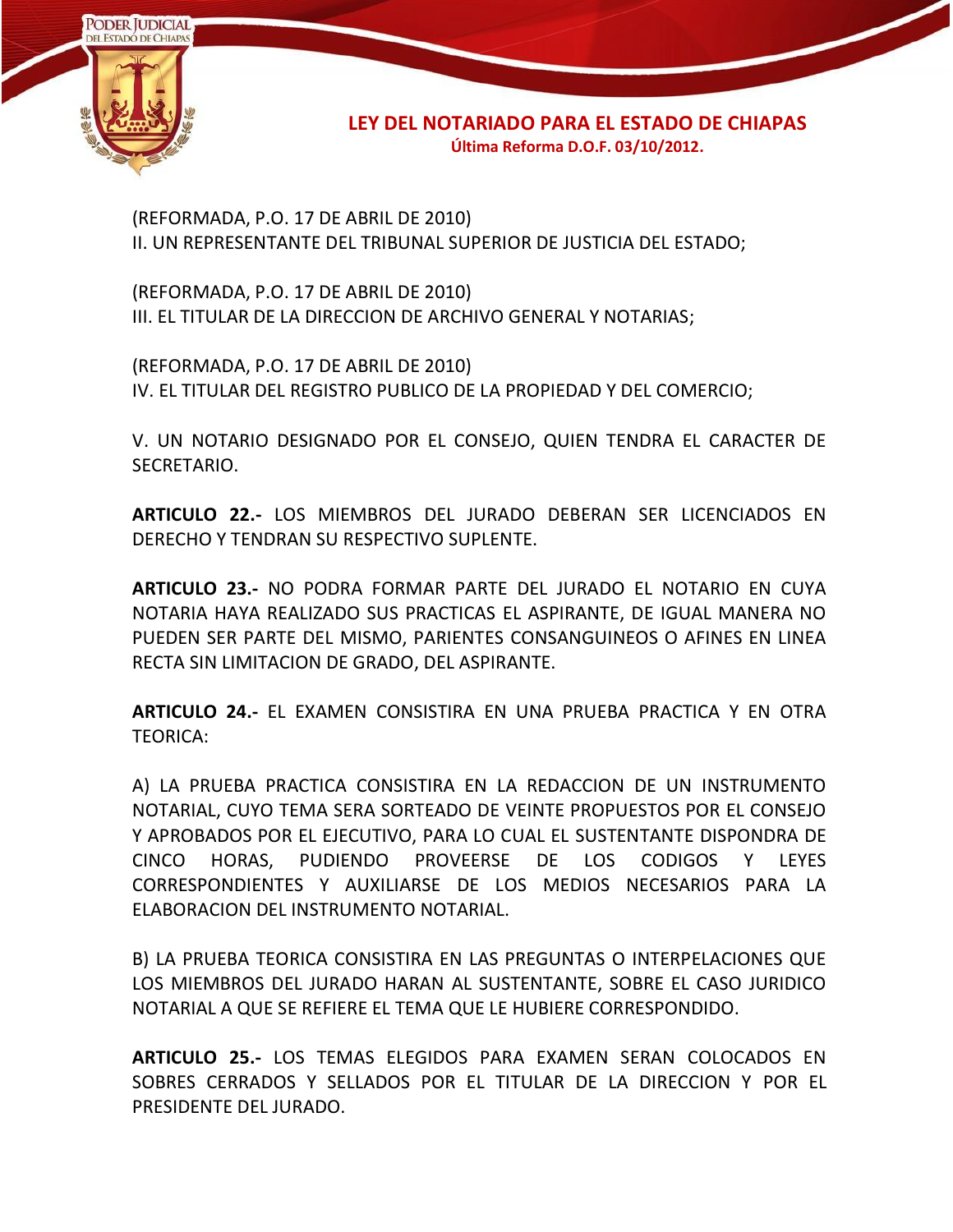

**ARTICULO 26.-** AL CONCLUIR LAS INTERPELACIONES, EL JURADO, A PUERTA CERRADA, CALIFICARA LOS EXAMENES Y A CONTINUACION COMUNICARA AL SUSTENTANTE EL RESULTADO.

**ARTICULO 27**.- EL SUSTENTANTE QUE OBTENGA UNA CALIFICACION NO APROBATORIA, NO PODRA VOLVER A PRESENTAR EXAMEN, SINO DESPUES DE HABER TRANSCURRIDO UN AÑO.

**ARTICULO 28.-** APROBADO EL EXAMEN, EL EJECUTIVO EXTENDERA AL SUSTENTANTE LA AUTORIZACION DE ASPIRANTE AL EJERCICIO DEL NOTARIADO, DENTRO DEL PLAZO QUE NO EXCEDERA DE TREINTA DIAS HABILES SIGUIENTES, CONTADOS A PARTIR DE LA COMUNICACION.

(REFORMADO, P.O. 17 DE ABRIL DE 2010) ARTICULO 29.- LA AUTORIZACION DE ASPIRANTE DEBE SER REGISTRADA EN LA CONSEJERIA JURIDICA, LA DIRECCION, EL CONSEJO Y EL COLEGIO.

# **CAPITULO IV**

# **DE LAS FORMALIDADES PARA LA OBTENCION DE LA PATENTE NOTARIAL**

**ARTICULO 30.-** PARA OBTENER LA PATENTE NOTARIAL, DEBERAN SATISFACERSE LOS REQUISITOS SIGUIENTES:

I. TENER CONSTANCIA DE ASPIRANTE A NOTARIO, O EN SU CASO, HABERSE DESEMPEÑADO COMO NOTARIO PROVISIONAL O INTERINO;

II. CUMPLIR CON LOS REQUISITOS ESTABLECIDOS EN EL ARTICULO 14, DE LA PRESENTE LEY;

III. APROBAR EL EXAMEN DE OPOSICION QUE PARA EL EFECTO SE REALICE.

**ARTICULO 31.-** CUANDO UNA O MAS NOTARIAS SE ENCUENTREN VACANTES, EL EJECUTIVO DEL ESTADO EMITIRA UNA CONVOCATORIA, PARA EXAMEN DE OPOSICION, PARA OCUPARLAS, LA QUE SE PUBLICARA EN EL PERIODICO OFICIAL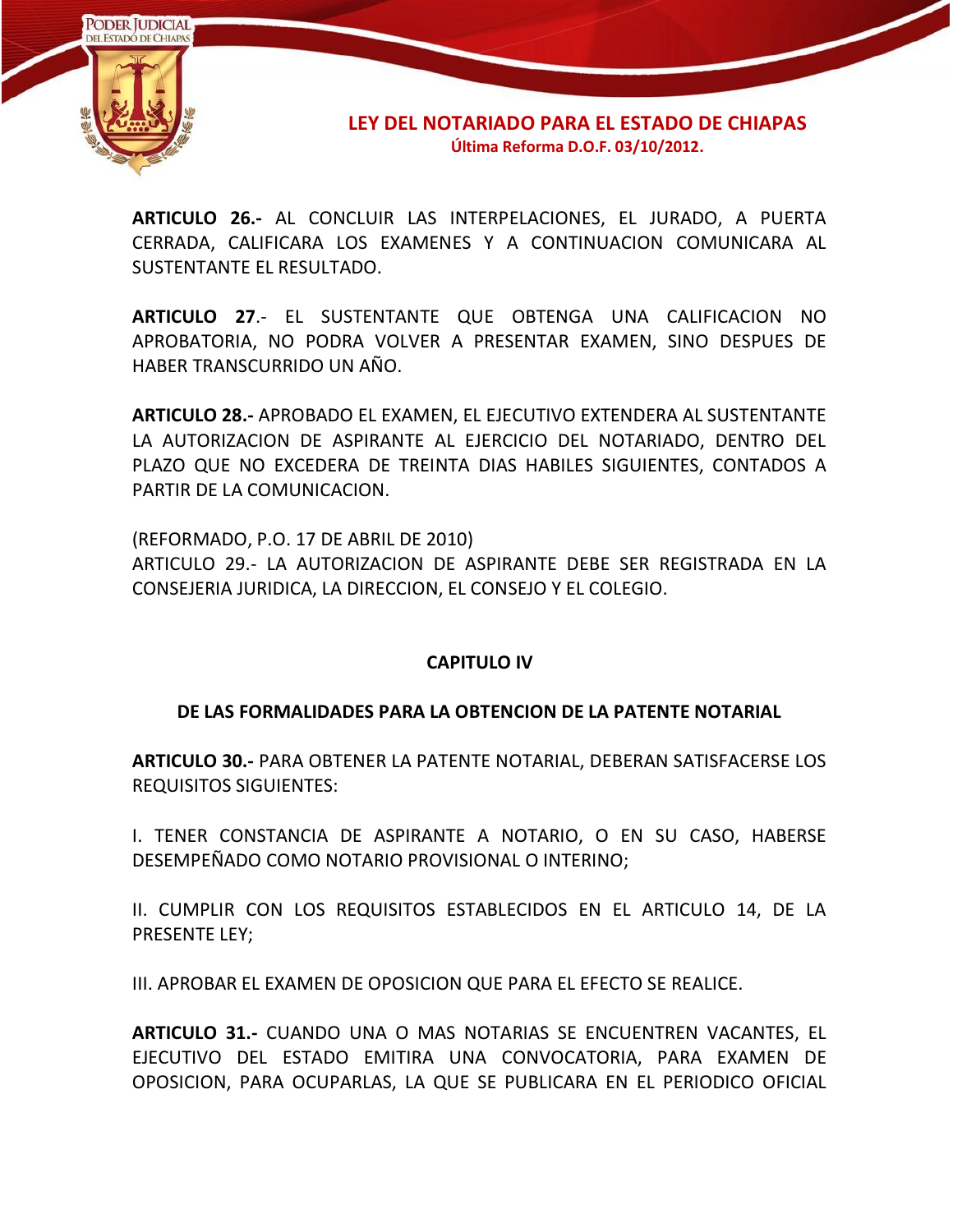

DEL ESTADO, DE CONFORMIDAD CON LAS DISPOSICIONES PREVISTAS EN EL REGLAMENTO.

**ARTICULO 32.-** CON INDEPENDENCIA DE LO ANTERIOR, PARA CUBRIR LA VACANTE DE UNA NOTARIA YA AUTORIZADA, EN TANTO SE REALIZA LA DESIGNACION DEL TITULAR, EL EJECUTIVO PODRA DESIGNAR A UN NOTARIO PROVISIONAL O INTERINO, SIN EL REQUISITO DE LOS EXAMENES PARA ASPIRANTES O DE OPOSICION. SI DEMUESTRA EXPERIENCIA, CAPACIDAD Y EFICIENCIA EN EL DESEMPEÑO DE LA FUNCION NOTARIAL, EL GOBERNADOR DEL ESTADO LO PODRA NOMBRAR NOTARIO TITULAR EN ESA VACANTE O EN OTRA.

EL EJECUTIVO DEL ESTADO TAMBIEN PODRA NOMBRAR COMO TITULAR DE UNA NOTARIA YA CREADA Y VACANTE, O DE NUEVA CREACION, A CUALQUIER PROFESIONAL DEL DERECHO CON EXPERIENCIA, CAPACIDAD Y EFICIENCIA PARA DESEMPEÑAR LA FUNCION NOTARIAL, ATENDIENDO A SUS ANTECEDENTES CURRICULARES, SIN LOS REQUISITOS EXIGIDOS POR EL ARTICULO 30, DE ESTA LEY.

TRATANDOSE DE NOTARIAS DE NUEVA CREACION, EL EJECUTIVO DEL ESTADO PODRA NOMBRAR NOTARIO PROVISIONAL O DEFINITIVO, SIN LOS REQUISITOS MENCIONADOS CON ANTERIORIDAD.

(ADICIONADO, P.O. 17 DE ABRIL DE 2010)

ASIMISMO, EL EJECUTIVO, EN CASOS ESPECIALES, Y ESCUCHANDO AL COLEGIO, PODRA REUBICAR LA RESIDENCIA DE UNA NOTARIA Y LA ADSCRIPCION DE SU NOTARIO, CUANDO DETERMINE QUE EXISTE UNA NOTARIA VACANTE O DE NUEVA CREACION.

**ARTICULO 33.-** EL JURADO DEL EXAMEN DE OPOSICION SE INTEGRARA EN LOS TERMINOS DEL ARTICULO 21, DE ESTA LEY, A EXCEPCION DE LAS NOTARIAS VACANTES EN LA QUE FORMARA PARTE DEL JURADO, RESPECTO A LA FRACCION IV, DEL ARTICULO CITADO, EL PRESIDENTE DEL COLEGIO REGIONAL QUE CORRESPONDA A LA DEMARCACION TERRITORIAL EN LA QUE SE ENCUENTRE UBICADA LA NOTARIA.

**ARTICULO 34.-** EL EXAMEN DE OPOSICION PARA OBTENER LA PATENTE DE NOTARIO CONSISTIRA EN DOS PRUEBAS, UNA PRACTICA Y OTRA TEORICA.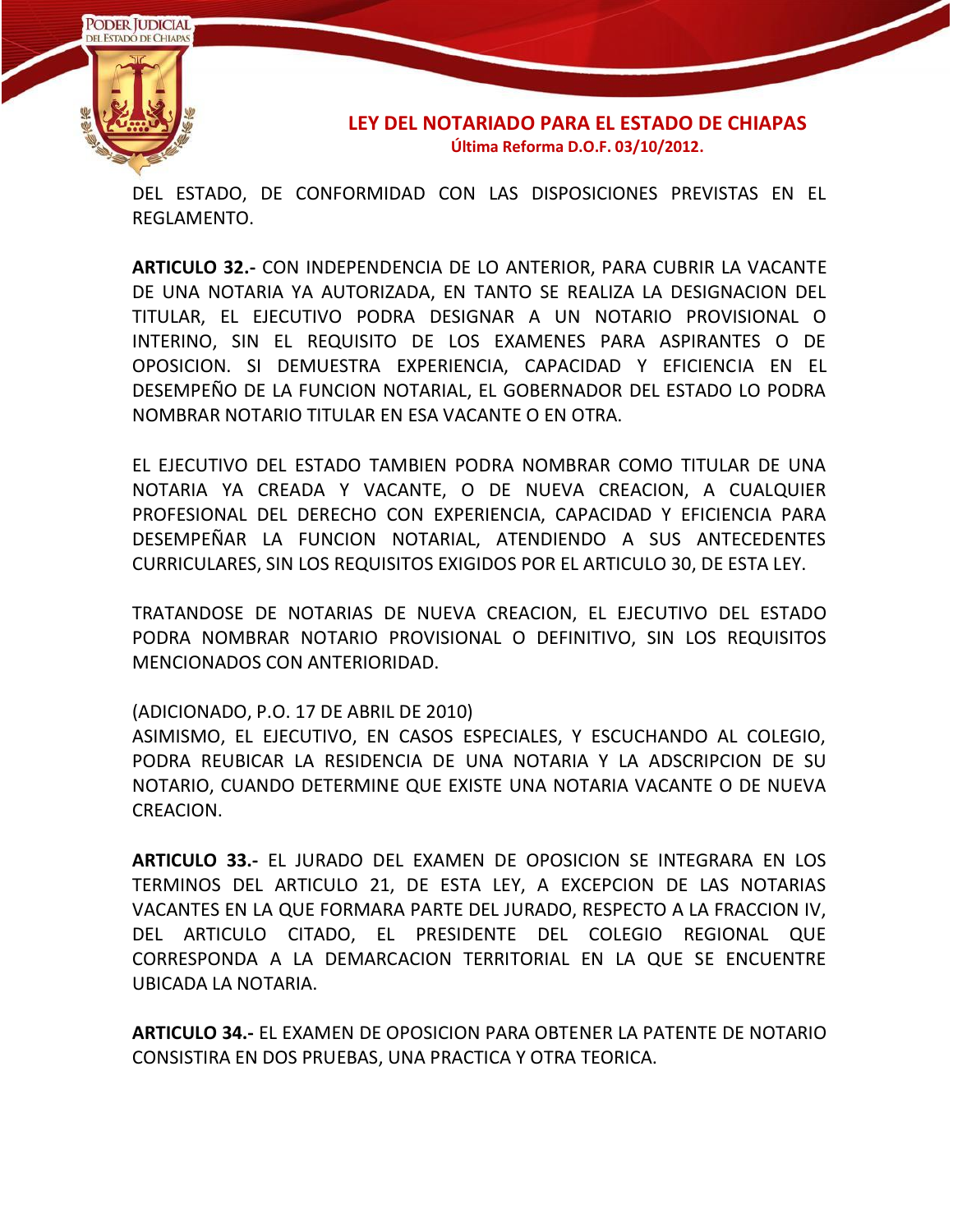

**ARTICULO 35.-** LA PROPUESTA, AUTORIZACION Y SELLADO DE LOS TEMAS DE EXAMEN SE HARA EN LOS TERMINOS DEL ARTICULO 25, DE ESTA LEY, CON EXCEPCION DE LAS FUNCIONES RELATIVAS AL CONSEJO, QUE SERAN REALIZADAS POR EL COLEGIO RESPECTIVO.

### (REFORMADO, P.O. 17 DE ABRIL DE 2010)

**ARTICULO 36.-** PARA LA PRUEBA PRACTICA, SE REUNIRAN LOS ASPIRANTES EN EL LUGAR, DIA Y HORA QUE OPORTUNAMENTE SEÑALE LA CONSEJERIA JURIDICA, DENTRO DE LA JURISDICCION DEL COLEGIO RESPECTIVO. EN PRESENCIA DE UN REPRESENTANTE DE LA CONSEJERIA JURIDICA Y DE UN REPRESENTANTE DEL PROPIO COLEGIO, UNO DE LOS ASPIRANTES ELEGIRA UNO DE LOS SOBRES QUE GUARDEN LOS TEMAS, DEBIENDO TODOS LOS EXAMINADOS DESARROLLAR EL TEMA SORTEADO, EN FORMA SEPARADA Y BAJO LA VIGILANCIA DE LOS REPRESENTANTES INDICADOS, ANTE LOS QUE SE HAYA HECHO EL SORTEO, CON EL AUXILIO DE LOS CODIGOS Y LEYES CORRESPONDIENTES Y DE LOS MEDIOS NECESARIOS, PARA LA ELABORACION DEL INSTRUMENTO NOTARIAL.

**ARTICULO 37**.- PARA EL EFECTO, DISPONDRAN DE CINCO HORAS CORRIDAS. AL CONCLUIRSE EL TERMINO, LOS RESPONSABLES DE LA VIGILANCIA DE LA PRUEBA RECOGERAN LOS TRABAJOS HECHOS, LOS COLOCARAN EN SOBRES QUE SERAN CERRADOS POR ELLOS Y POR LOS SUSTENTANTES Y SE ENTREGARAN AL SECRETARIO DEL JURADO.

#### (REFORMADO, P.O. 17 DE ABRIL DE 2010)

**ARTICULO 38.-** LA PRUEBA TEORICA SE EFECTUARA EN EL LUGAR, DIA Y HORA QUE, PREVIAMENTE, HAYA SEÑALADO LA CONSEJERIA JURIDICA, DENTRO DE LA REGION A LA QUE PERTENEZCA EL COLEGIO CORRESPONDIENTE. LOS ASPIRANTES SERAN EXAMINADOS SUCESIVAMENTE EN EL ORDEN EN QUE HAYAN PRESENTADO SU SOLICITUD. EL QUE NO CONCURRIERE SIN CAUSA JUSTIFICADA A LA PRUEBA, PERDERA SU TURNO Y SERA EL ULTIMO. SI NO SE PRESENTARE DE NUEVO, SE LE TENDRA POR DESISTIDO.

**ARTICULO 39.-** REUNIDO EL JURADO, CADA UNO DE SUS MIEMBROS INTERROGARA AL SUSTENTANTE SOBRE CUESTIONES DE DERECHO, QUE SEAN DE APLICACION AL EJERCICIO DE LAS FUNCIONES NOTARIALES. UNA VEZ CONCLUIDO EL EXAMEN DE CADA SUSTENTANTE, EL SECRETARIO DEL JURADO HARA DEL CONOCIMIENTO DE LOS DEMAS MIEMBROS DEL JURADO EL TRABAJO PRACTICO DEL MISMO.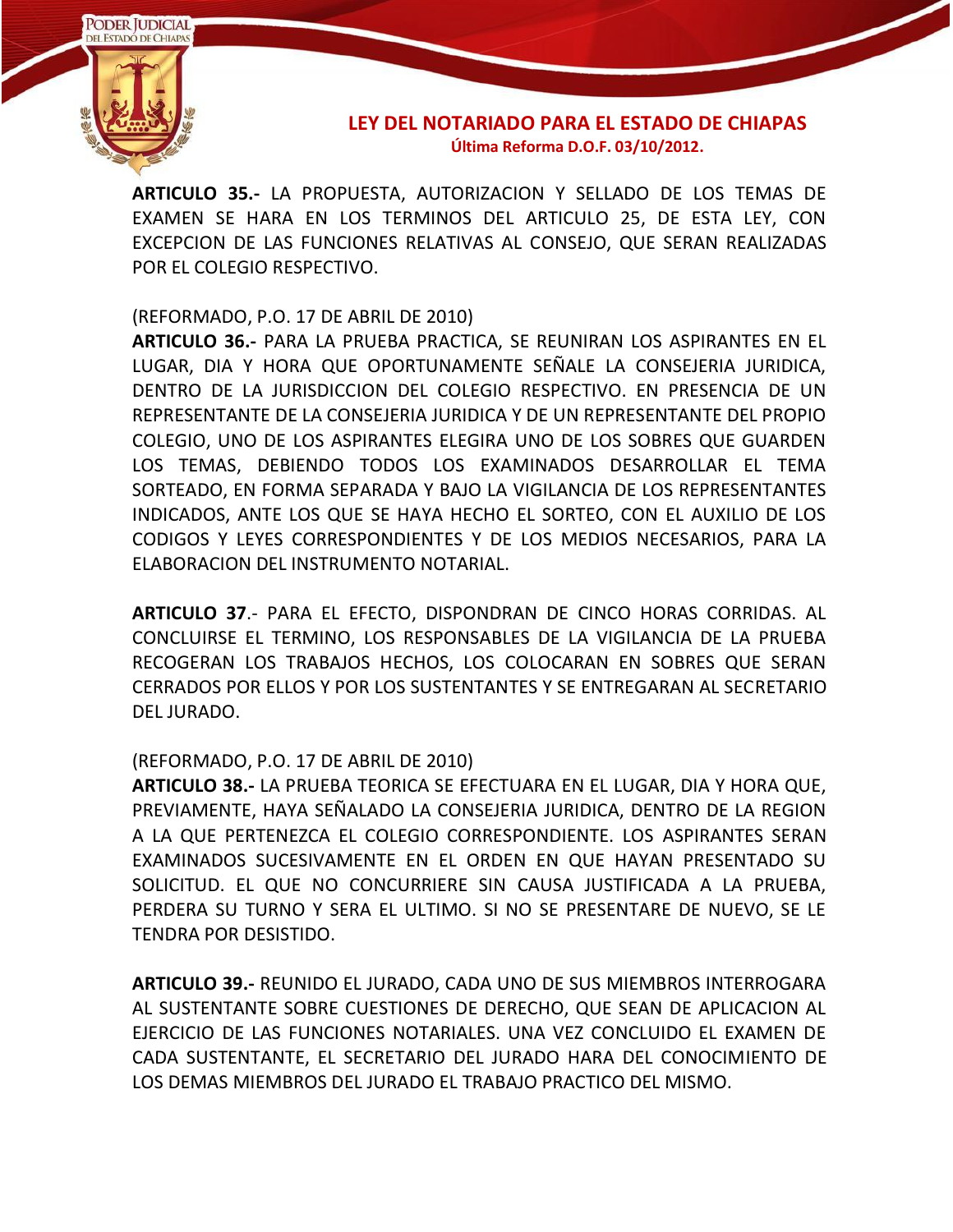

**ARTICULO 40.-** CONCLUIDAS LAS PRUEBAS PRACTICA Y TEORICA DE CADA SUSTENTANTE, LOS MIEMBROS DEL JURADO SE REUNIRAN EN PRIVADO Y EMITIRAN UNA CALIFICACION PARA CADA UNA DE LAS PRUEBAS, CUYOS VALORES SE PROMEDIARAN PARA OBTENER LA CALIFICACION FINAL DE CADA SUSTENTANTE, LA CUAL, PARA APROBAR, NO PODRA SER MENOR DE 70 PUNTOS, EN UNA ESCALA NUMERICA DE 10 A 100. QUIEN OBTENGA LA MAYOR PUNTUACION SERA EL TRIUNFADOR DEL EXAMEN DE OPOSICION. CUANDO FUEREN DOS O MAS LAS NOTARIAS VACANTES O DE NUEVA CREACION, LOS QUE APROBARON EL EXAMEN DE OPOSICION, CUBRIRAN DICHAS VACANTES, Y SE ASIGNARAN A QUIENES OBTENGAN LAS CALIFICACIONES MAS ALTAS DE MAYOR A MENOR. LA RESOLUCION DEL JURADO SERA DEFINITIVA.

**ARTICULO 41.-** EL SUSTENTANTE QUE OBTENGA UNA CALIFICACION INFERIOR A 70 PUNTOS NO PODRA VOLVER A PRESENTAR EXAMEN, SINO DESPUES DE HABER TRANSCURRIDO UN AÑO, CONTADO A PARTIR DE LA FECHA DEL EXAMEN PRESENTADO.

**ARTICULO 42.-** EL SECRETARIO LEVANTARA EL ACTA CORRESPONDIENTE QUE SERA FIRMADA POR LOS INTEGRANTES DEL JURADO.

**ARTICULO 43.-** EL JURADO UNA VEZ QUE HAYA TOMADO LA RESOLUCION, A TRAVES DE SU PRESIDENTE, LA DARA A CONOCER EN PUBLICO Y COMUNICARA AL EJECUTIVO EL RESULTADO, REMITIENDOLE LA DOCUMENTACION RELATIVA.

#### (REFORMADO, P.O. 17 DE ABRIL DE 2010)

**ARTICULO 44.-** CONCLUIDO EL PROCEDIMIENTO A QUE SE REFIEREN LOS ARTICULOS ANTERIORES, EL EJECUTIVO EXPEDIRA LA PATENTE DE NOTARIO, A QUIEN O QUIENES HAYAN RESULTADO APROBADOS EN EL EXAMEN CORRESPONDIENTE, EN UN PLAZO QUE NO EXCEDERA DE TREINTA DIAS HABILES SIGUIENTES, CONTADOS A PARTIR DE LA FECHA EN QUE RECIBA LA COMUNICACION. SEÑALANDO LA FECHA EN QUE LA SECRETARIA GENERAL DE GOBIERNO TOMARA LA PROTESTA LEGAL DEL DESEMPEÑO DE SUS FUNCIONES.

(REFORMADO, P.O. 17 DE ABRIL DE 2010)

**ARTICULO 45.-** LA PATENTE DE NOTARIO DEBERA SER INSCRITA EN LA CONSEJERIA JURIDICA, EN LA DIRECCION, EN EL REGISTRO, EN EL CONSEJO Y EN EL COLEGIO RESPECTIVO, Y SE PUBLICARA EN EL PERIODICO OFICIAL.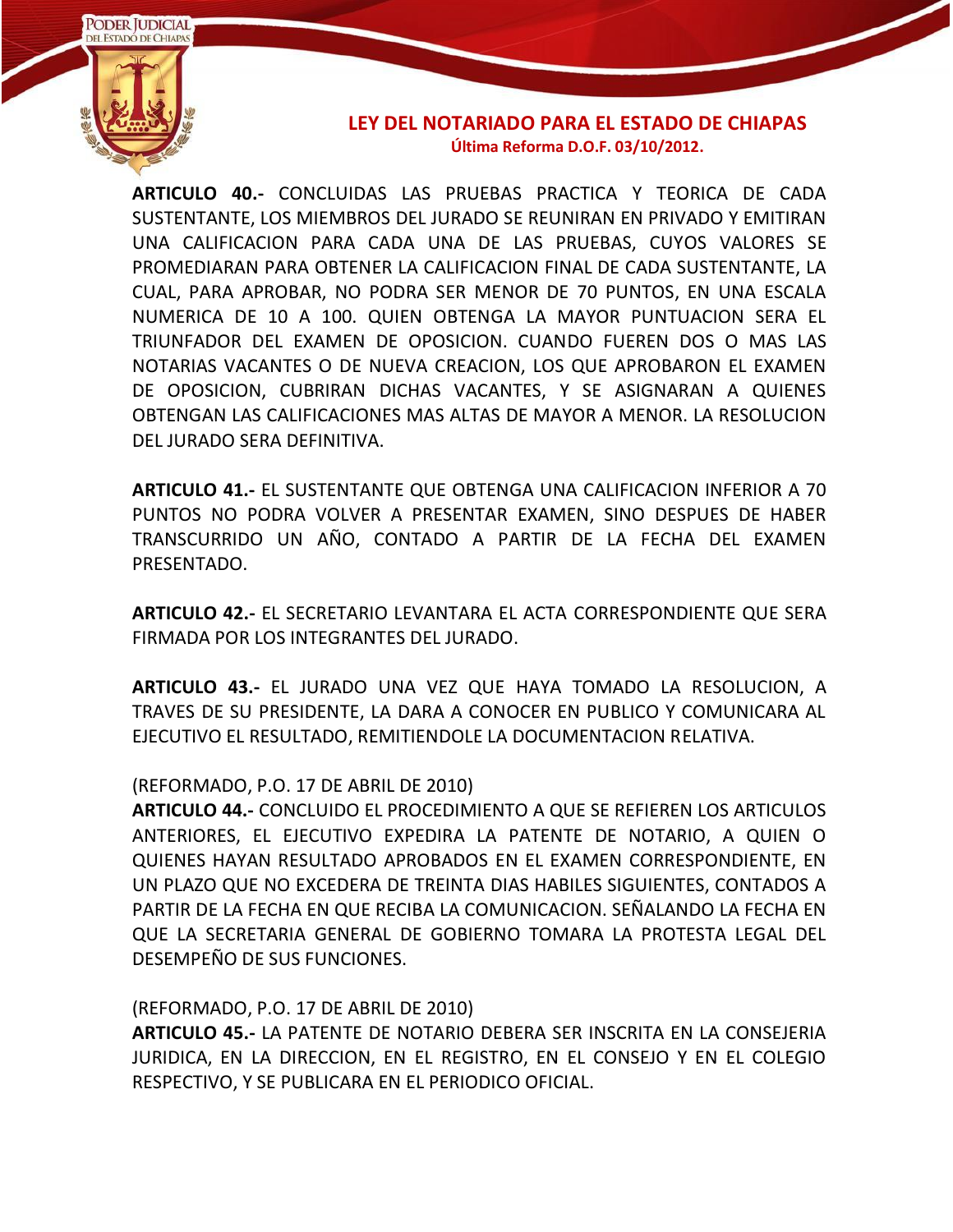

**TITULO TERCERO**

**DE LOS NOTARIOS**

# **CAPITULO I**

#### **DE LAS PATENTES DE LOS NOTARIOS**

**ARTICULO 46.-** LAS PATENTES DE NOTARIOS SERAN EXPEDIDAS POR EL EJECUTIVO DEL ESTADO, MEDIANTE ACUERDO QUE CONTENGA LOS SIGUIENTES DATOS: NOMBRE Y APELLIDOS DE LA PERSONA A QUIEN SE CONFIERE, NUMERO DE NOTARIA QUE LE CORRESPONDA, LUGAR DE RESIDENCIA DE LA NOTARIA, Y FECHA DEL NOMBRAMIENTO, EL CUAL SURTIRA SUS EFECTOS, A PARTIR DE SU PUBLICACION EN EL PERIODICO OFICIAL DEL ESTADO, Y SE REGISTRARA ANTE LA DIRECCION DE ARCHIVO GENERAL Y NOTARIAS Y ANTE EL CONSEJO Y COLEGIO DE NOTARIOS RESPECTIVO.

**ARTICULO 47.-** EN LA DIRECCION DE ARCHIVO GENERAL Y NOTARIAS Y EN EL COLEGIO DE NOTARIOS RESPECTIVO HABRA UN EXPEDIENTE DE CADA NOTARIO PARA SU CONTROL CORRESPONDIENTE.

**ARTICULO 48.-** PARA EL INICIO DE SUS FUNCIONES EL NOTARIO DEBERA CUMPLIR CON LOS REQUISITOS SIGUIENTES:

I. RENDIR LA PROTESTA DE LEY DENTRO DE LOS DIEZ DIAS SIGUIENTES, CONTADOS A PARTIR DE LA FECHA DE LA PUBLICACION DEL ACUERDO RESPECTIVO EN EL PERIODICO OFICIAL;

(REFORMADA, P.O. 17 DE ABRIL DE 2010) II. OTORGAR DEPOSITO EN EFECTIVO, FIANZA, O HIPOTECA ANTE LA SECRETARIA DE HACIENDA, PARA INTEGRARLO AL FONDO DE GARANTIA DEL NOTARIADO;

III. PROVEERSE A SU COSTA DEL PROTOCOLO Y SELLO DE AUTORIZAR;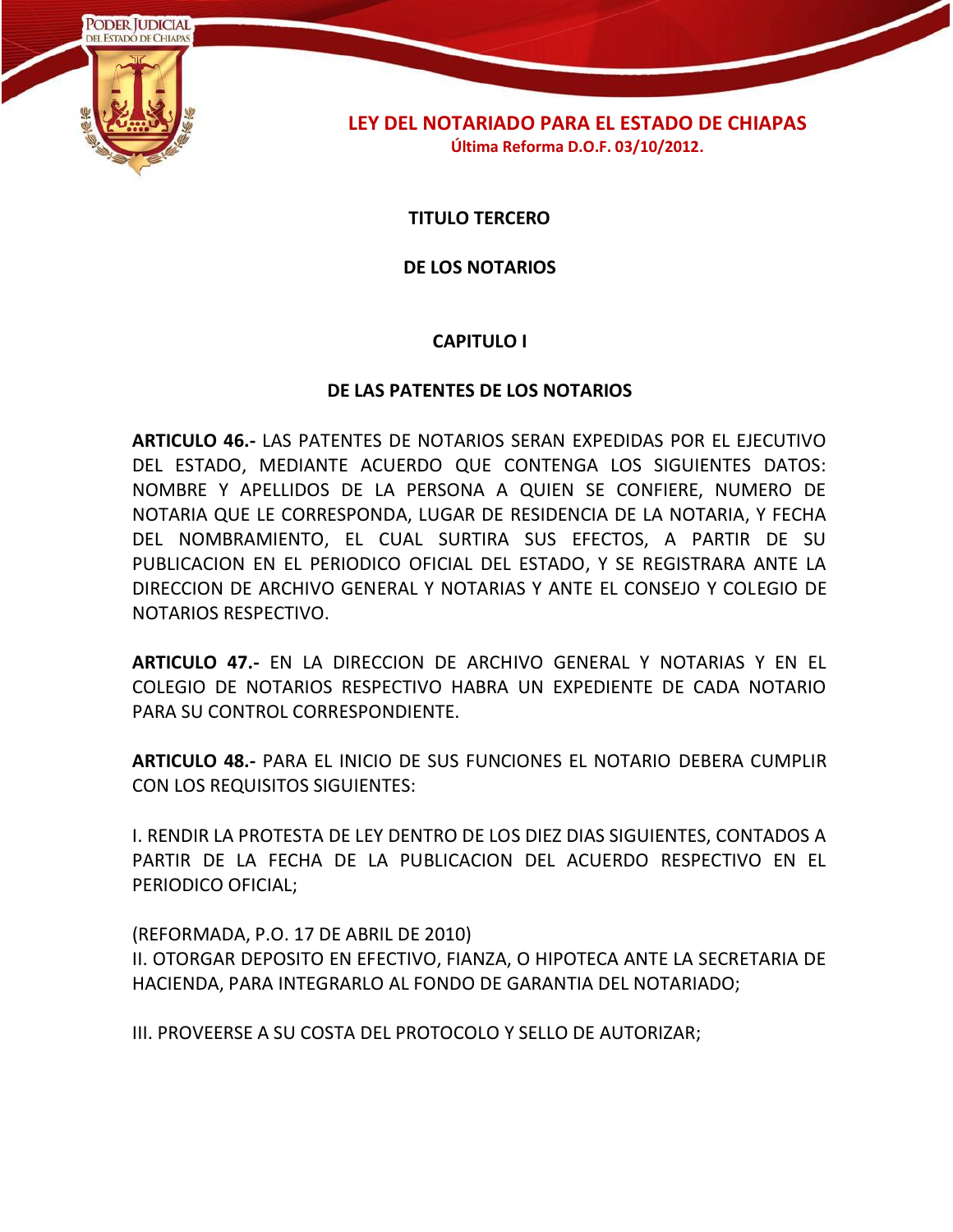

IV. REGISTRAR EL SELLO DE AUTORIZAR Y SU FIRMA ANTE LA DIRECCION DE ARCHIVO GENERAL Y NOTARIAS, EL CONSEJO Y EL COLEGIO REGIONAL DE NOTARIOS RESPECTIVO;

(REFORMADA, P.O. 17 DE ABRIL DE 2010)

V. ESTABLECER LA NOTARIA EN EL LUGAR DE SU RESIDENCIA, E INICIAR FUNCIONES DENTRO DE LOS NOVENTA DIAS SIGUIENTES A SU PROTESTA, DANDO AVISO A LAS AUTORIDADES QUE SEÑALE EL REGLAMENTO, AL CONSEJO Y AL COLEGIO REGIONAL DE NOTARIOS RESPECTIVO Y A LA COMUNIDAD, MEDIANTE PUBLICACION, A SU COSTA, EN EL PERIODICO OFICIAL, Y EN UNO DE LOS PERIODICOS DE MAYOR CIRCULACION DEL LUGAR EN DONDE VAYA A EJERCER LA FUNCION NOTARIAL.

**ARTICULO 49.-** SE CANCELARA LA GARANTIA A QUE SE REFIERE LA FRACCION II, DEL ARTICULO ANTERIOR SI SE SATISFACEN LOS SIGUIENTES REQUISITOS:

I. QUE EL NOTARIO HAYA TERMINADO EL EJERCICIO DE SUS FUNCIONES:

II. QUE SE SOLICITE POR PARTE LEGITIMA, DESPUES DE UN AÑO DE LA TERMINACION;

III. QUE ESTEN CUBIERTOS LOS IMPUESTOS Y DERECHOS ORIGINADOS POR EL DESEMPEÑO DE SU FUNCION Y LOS QUE HAYAN SIDO EXPENSADOS AL NOTARIO; Y

IV. QUE NO HAYA QUEJA PENDIENTE DE RESOLUCION, QUE IMPLIQUE RESPONSABILIDAD PECUNIARIA PARA EL NOTARIO.

# **CAPITULO II**

# **DE LOS DERECHOS DE LOS NOTARIOS**

**ARTICULO 50.-** SON DERECHOS DE LOS NOTARIOS:

I. EJERCER LA FUNCION NOTARIAL, DE LA CUAL SOLO PODRAN SER SEPARADOS EN LOS CASOS Y TERMINOS PREVISTOS POR ESTA LEY, SU REGLAMENTO Y DEMAS DISPOSICIONES APLICABLES;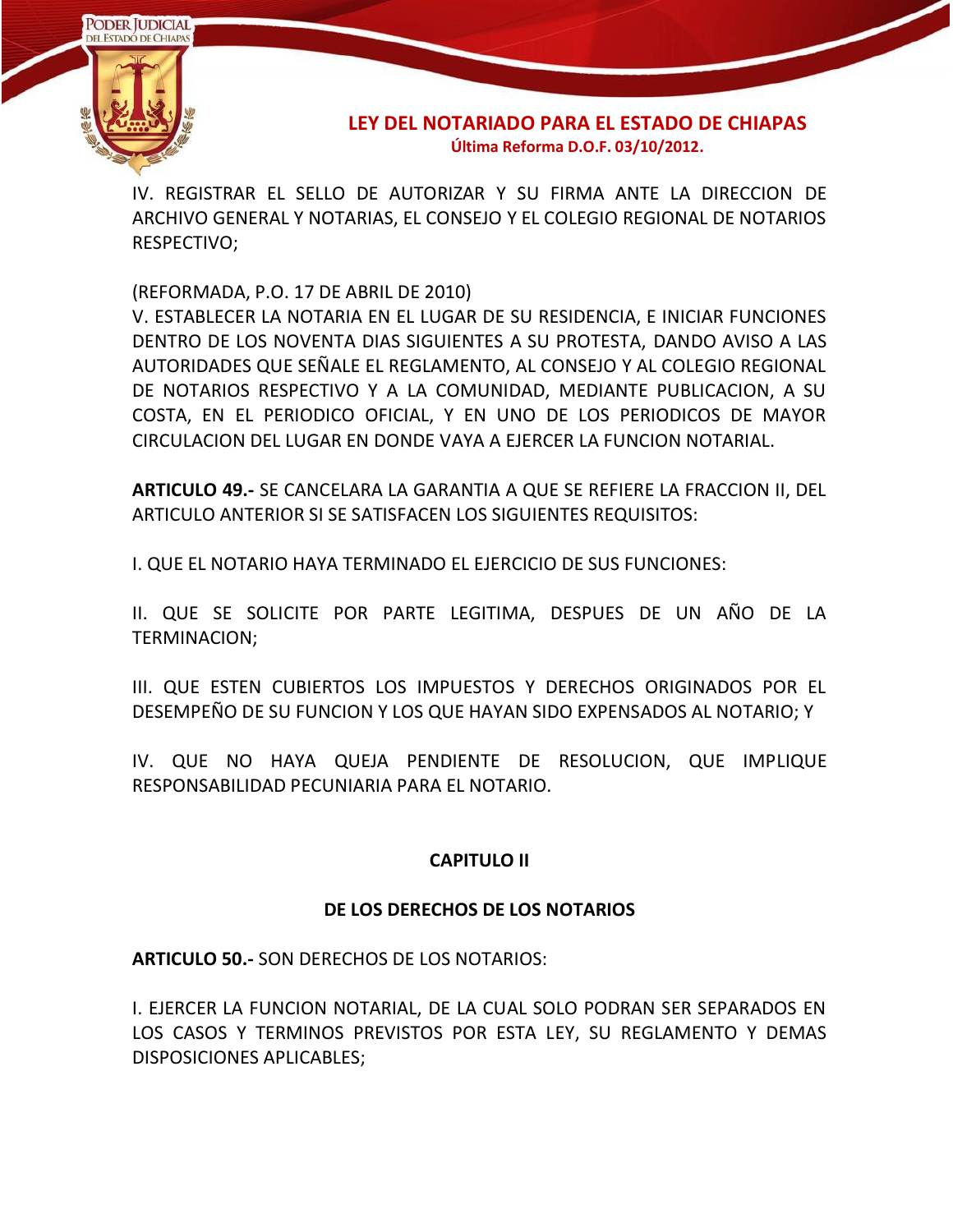

II. PERCIBIR LOS HONORARIOS QUE AUTORICE EL ARANCEL POR LOS ACTOS, HECHOS Y PROCEDIMIENTOS EN QUE INTERVENGAN;

III. PERMUTAR SUS NOTARIAS, PREVIA AUTORIZACION DEL EJECUTIVO DEL ESTADO, QUIEN ESCUCHARA LA OPINION DEL COLEGIO REGIONAL DE NOTARIOS RESPECTIVO;

IV. ASOCIARSE CON OTRO NOTARIO DEL MISMO DISTRITO JUDICIAL, EN LOS TERMINOS QUE AUTORICE EL EJECUTIVO DEL ESTADO, QUIEN ESCUCHARA LA OPINION DEL COLEGIO REGIONAL DE NOTARIOS RESPECTIVO;

(REFORMADA, P.O. 17 DE ABRIL DE 2010)

V. SOLICITAR AL EJECUTIVO SU CAMBIO DE ADSCRIPCION Y LA REUBICACION DE LA RESIDENCIA DE SU NOTARIA; CUANDO SE DETERMINE QUE EXISTE UNA NOTARIA VACANTE O DE NUEVA CREACION, QUIEN RESOLVERA ESCUCHANDO LA OPINION DEL COLEGIO RESPECTIVO;

VI. SEPARARSE DE SU CARGO EN LOS TERMINOS QUE AUTORIZA ESTA LEY;

VII. DEJAR DE ACTUAR EN LOS SIGUIENTES CASOS:

A) EN DIAS FESTIVOS, HORAS QUE NO SEAN DE OFICINA, SALVO QUE SE TRATE DE TESTAMENTOS U OTROS CASOS DE URGENCIA O DE INTERES PUBLICO.

B) POR CAUSA JUSTIFICADA, QUE LE IMPIDA ENCARGARSE DEL ASUNTO DE QUE SE TRATE, SIEMPRE QUE HAYA OTRA NOTARIA EN EL MISMO LUGAR DE RESIDENCIA.

VIII. LOS DEMAS QUE LE OTORGUEN OTROS ORDENAMIENTOS.

# **CAPITULO III**

# **DE LAS OBLIGACIONES DE LOS NOTARIOS**

**ARTICULO 51.-** SON OBLIGACIONES DE LOS NOTARIOS: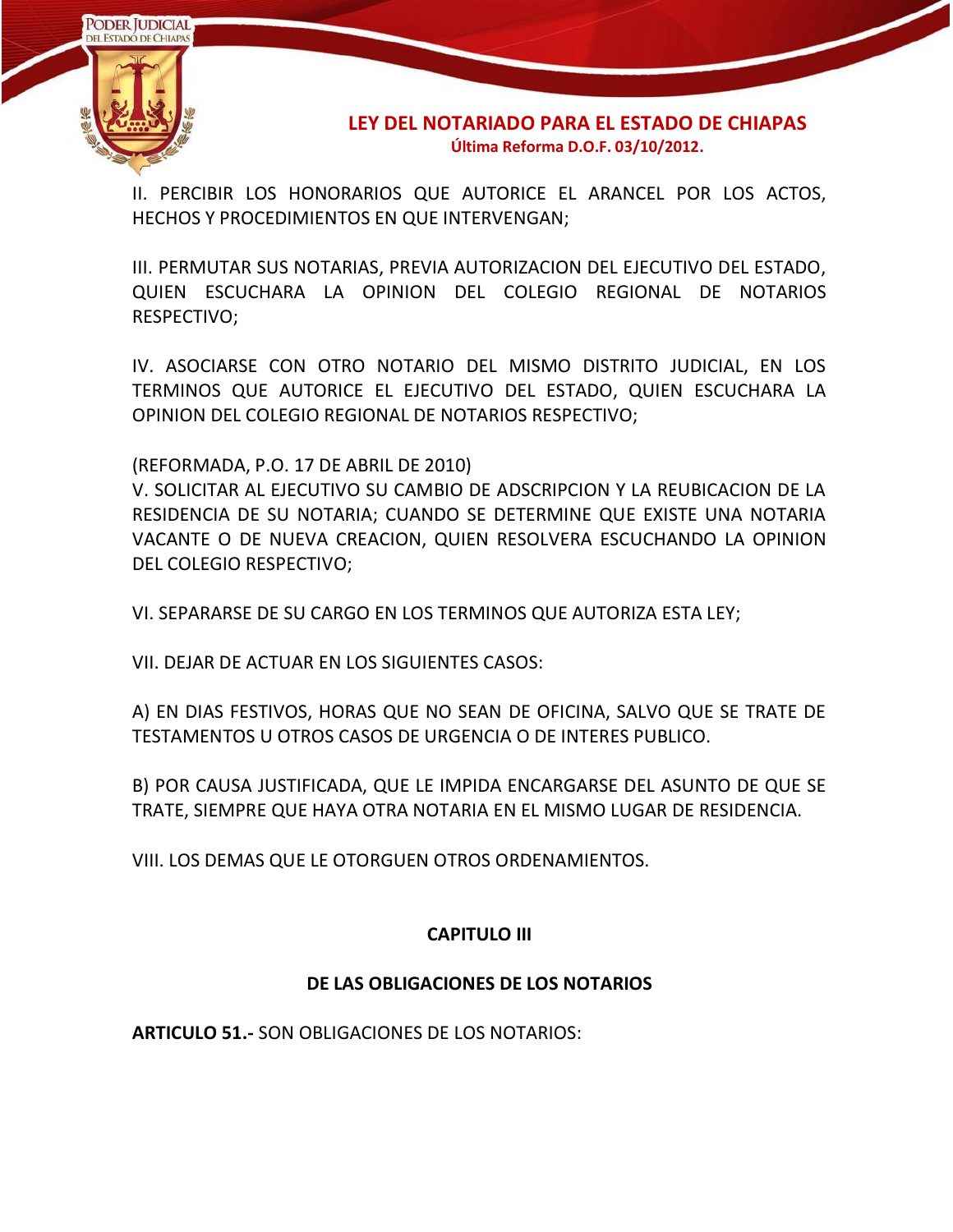

I. EJERCER LA FUNCION NOTARIAL CON PROBIDAD, DILIGENCIA, EFICIENCIA E IMPARCIALIDAD, CONSTITUYENDOSE EN CONSEJERO DE QUIENES SOLICITAN SUS SERVICIOS;

(REFORMADA, P.O. 17 DE ABRIL DE 2010)

II.- GUARDAR SECRETO DE LOS ACTOS PASADOS ANTE ELLOS, SALVO DE LOS QUE REQUIERA LA CONSEJERIA JURIDICA, LAS AUTORIDADES JURISDICCIONALES O EL MINISTERIO PUBLICO;

III. EJERCER SUS FUNCIONES CUANDO SEAN SOLICITADOS, O REQUERIDOS, SIEMPRE QUE NO EXISTA PARA ELLO ALGUN IMPEDIMENTO O MOTIVO DE EXCUSA;

IV. PERTENECER AL COLEGIO REGIONAL DE NOTARIOS RESPECTIVO;

V. ACTUALIZAR DURANTE LOS PRIMEROS TREINTA DIAS DE CADA AÑO, LA GARANTIA A QUE SE REFIERE ESTA LEY, ATENDIENDO LOS CRITERIOS GENERALES DE INCREMENTO DE LOS SALARIOS MINIMOS, DEBIENDO MANTENERLA VIGENTE DURANTE TODO EL AÑO SIGUIENTE, A AQUEL, EN QUE HAYA DEJADO DE EJERCER EN FORMA DEFINITIVA;

VI. SUJETARSE AL ARANCEL PARA EL COBRO DE SUS HONORARIOS;

VII. NO SUJETARAN SUS HONORARIOS AL ARANCEL, CUANDO EN LA ESCRITURACION O PROCEDIMIENTOS NO CONTENCIOSOS, INTERVENGAN LOS ORGANISMOS PUBLICOS CUYA FINALIDAD SEA EL FOMENTO, Y CONSTRUCCION DE VIVIENDA DE INTERES SOCIAL Y POPULAR, ASI COMO DE PROGRAMAS TENDIENTES A LA TITULACION DE INMUEBLES U OTROS ANALOGOS Y DE AQUELLOS EN QUE SEAN PARTE EL GOBIERNO DEL ESTADO, LOS HH. AYUNTAMIENTOS O LOS ORGANISMOS AUXILIARES DE CARACTER LOCAL.

VIII. ABSTENERSE DE ACTUAR, CUANDO NO LE SEA APORTADA LA DOCUMENTACION NECESARIA O NO LE SEAN CUBIERTOS LOS MONTOS, POR CONCEPTO DE IMPUESTOS, DERECHOS Y GASTOS QUE SE GENEREN;

IX. MANTENER ABIERTAS SUS OFICINAS, POR LO MENOS OCHO HORAS DIARIAS EN DIAS HABILES Y REALIZAR GUARDIAS LOS FINES DE SEMANA, DIAS FESTIVOS E INHABILES EN LOS CASOS PREVISTOS POR LAS LEYES CORRESPONDIENTES;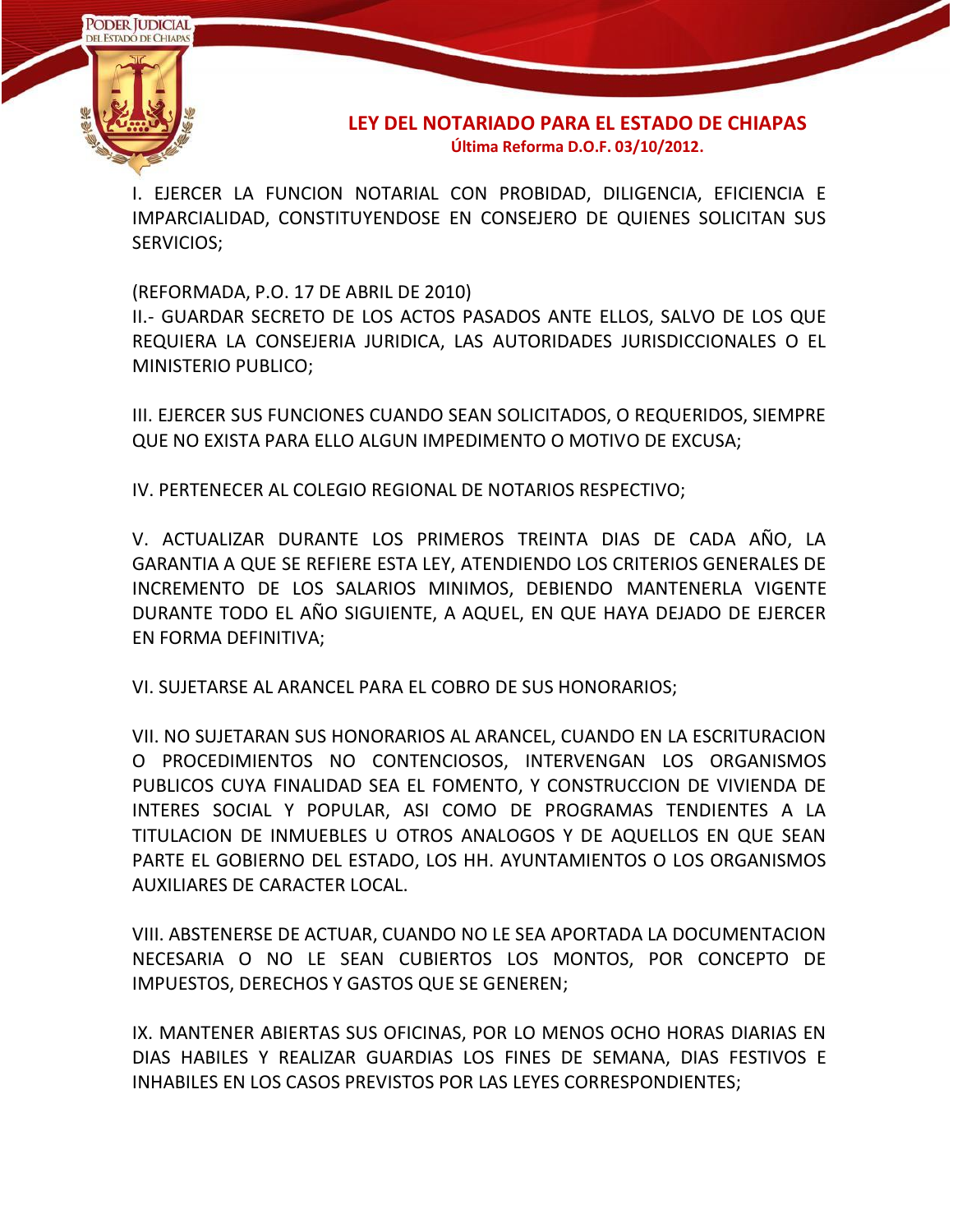

X. REANUDAR SUS FUNCIONES DENTRO DE LOS QUINCE DIAS SIGUIENTES AL DE LA TERMINACION DE LA LICENCIA O DE LA SUSPENSION;

XI. LAS DEMAS QUE LES IMPONGA ESTA LEY, SU REGLAMENTO Y OTROS ORDENAMIENTOS.

# **CAPITULO IV**

### **DE LOS IMPEDIMENTOS DE LOS NOTARIOS**

**ARTICULO 52.-** SON IMPEDIMENTOS DE LOS NOTARIOS:

I. DESEMPEÑAR CUALQUIER EMPLEO, CARGO O COMISION DEPENDIENTE DE LOS PODERES DE LA FEDERACION, ESTADO O MUNICIPIO, ORGANISMOS DESCENTRALIZADOS O DE PARTICIPACION ESTATAL, O EJERCER COMO ABOGADO POSTULANTE O AGENTE DE CAMBIO, O MINISTRO DE CUALQUIER CULTO;

II. INTERVENIR POR SI, O EN REPRESENTACION DE OTROS, O SU CONYUGE, SUS PARIENTES CONSANGUINEOS O AFINES EN LINEA RECTA, SIN LIMITACION DE GRADO, LOS CONSANGUINEOS EN LA COLATERAL HASTA AL CUARTO GRADO Y LOS AFINES EN LA COLATERAL HASTA EL SEGUNDO GRADO, EN ACTOS QUE TENGA QUE AUTORIZAR;

III. EJERCER SUS FUNCIONES CUANDO EL, SU CONYUGE O ALGUNO DE SUS PARIENTES EN LOS GRADOS QUE EXPRESA LA FRACCION ANTERIOR, O PERSONAS DE QUIENES ALGUNO DE ELLOS SEA APODERADO O REPRESENTANTE LEGAL, EN EL ACTO QUE SE TRATA DE AUTORIZAR, TENGAN INTERES.

ESTE IMPEDIMENTO Y EL ANTERIOR, SE ENTENDERAN PARA EL NOTARIO SUPLENTE, ASOCIADO E INTERINO, CUANDO ACTUE EN EL PROTOCOLO DEL SUPLIDO, ASOCIADO O TITULAR, RESPECTIVAMENTE;

IV. RECIBIR DINERO O DOCUMENTOS A SU NOMBRE, QUE REPRESENTEN NUMERARIO, A MENOS QUE SE TRATE DE HONORARIOS O DEL MONTO DE LOS IMPUESTOS Y DERECHOS QUE DEBAN PAGAR CON MOTIVO DEL EJERCICIO DE SUS FUNCIONES;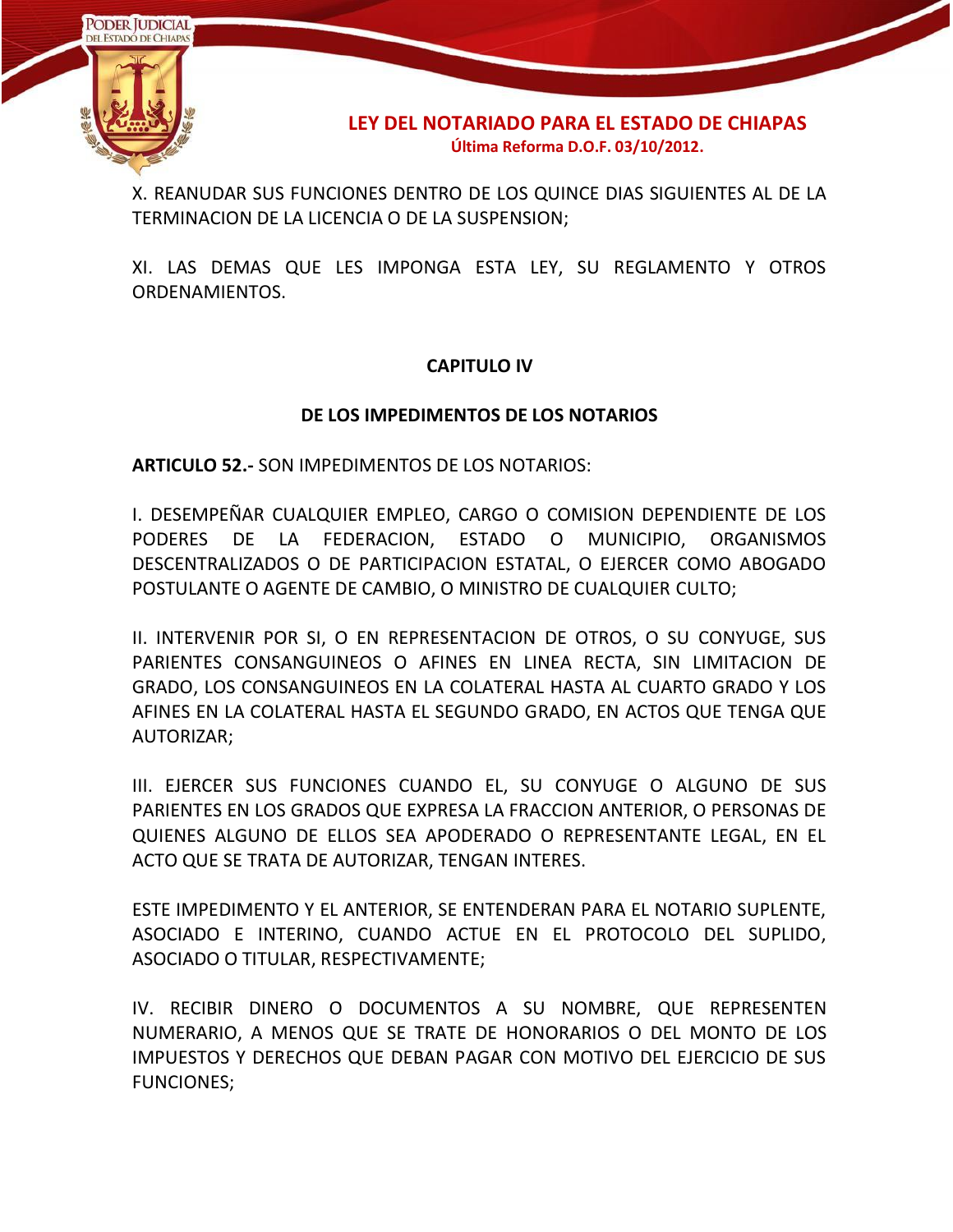

(REFORMADA, P.O. 17 DE ABRIL DE 2010)

VI (SIC). ESTABLECER OFICINA EN LOCAL DIVERSO AL REGISTRADO ANTE LA DIRECCION PARA ATENDER AL PUBLICO, EN TRAMITES RELACIONADOS CON LA NOTARIA A SU CARGO;

(REFORMADA, P.O. 17 DE ABRIL DE 2010)

VII. LOS DEMAS QUE ESTABLEZCAN ESTA LEY, SU REGLAMENTO Y OTROS ORDENAMIENTOS.

**ARTICULO 53.-** COMO EXCEPCION AL ARTICULO ANTERIOR, LOS NOTARIOS PODRAN:

I. DESEMPEÑAR LA DOCENCIA Y CARGOS DE BENEFICENCIA;

II. ACTUAR COMO ABOGADO EN ASUNTOS PROPIOS, DE SU CONYUGE, ASCENDIENTES, DESCENDIENTES Y DEMAS PARIENTES POR CONSANGUINIDAD O AFINIDAD HASTA EL CUARTO GRADO;

III. DESEMPEÑAR EL CARGO DE SECRETARIO DE ASOCIACIONES CIVILES O SOCIEDADES, SIN SER MIEMBRO DEL CONSEJO DIRECTIVO O DE ADMINISTRACION;

IV. SER TUTOR, CURADOR O ALBACEA;

V. DAR CONSULTAS JURIDICAS DE ACUERDO A SU FUNCION;

VI. PATROCINAR A LOS INTERESADOS, EN EL TRAMITE PARA OBTENER EL REGISTRO DE TESTIMONIOS DE ESCRITURAS, ASI COMO EN LOS FISCALES, ADMINISTRATIVOS Y JUDICIALES RELACIONADOS CON LOS IMPUESTOS Y DERECHOS QUE CAUSEN LOS ACTOS PASADOS ANTE ELLOS.

VII. SER ARBITRO O SECRETARIO EN JUICIO ARBITRAL;

VIII. SER CORREDOR.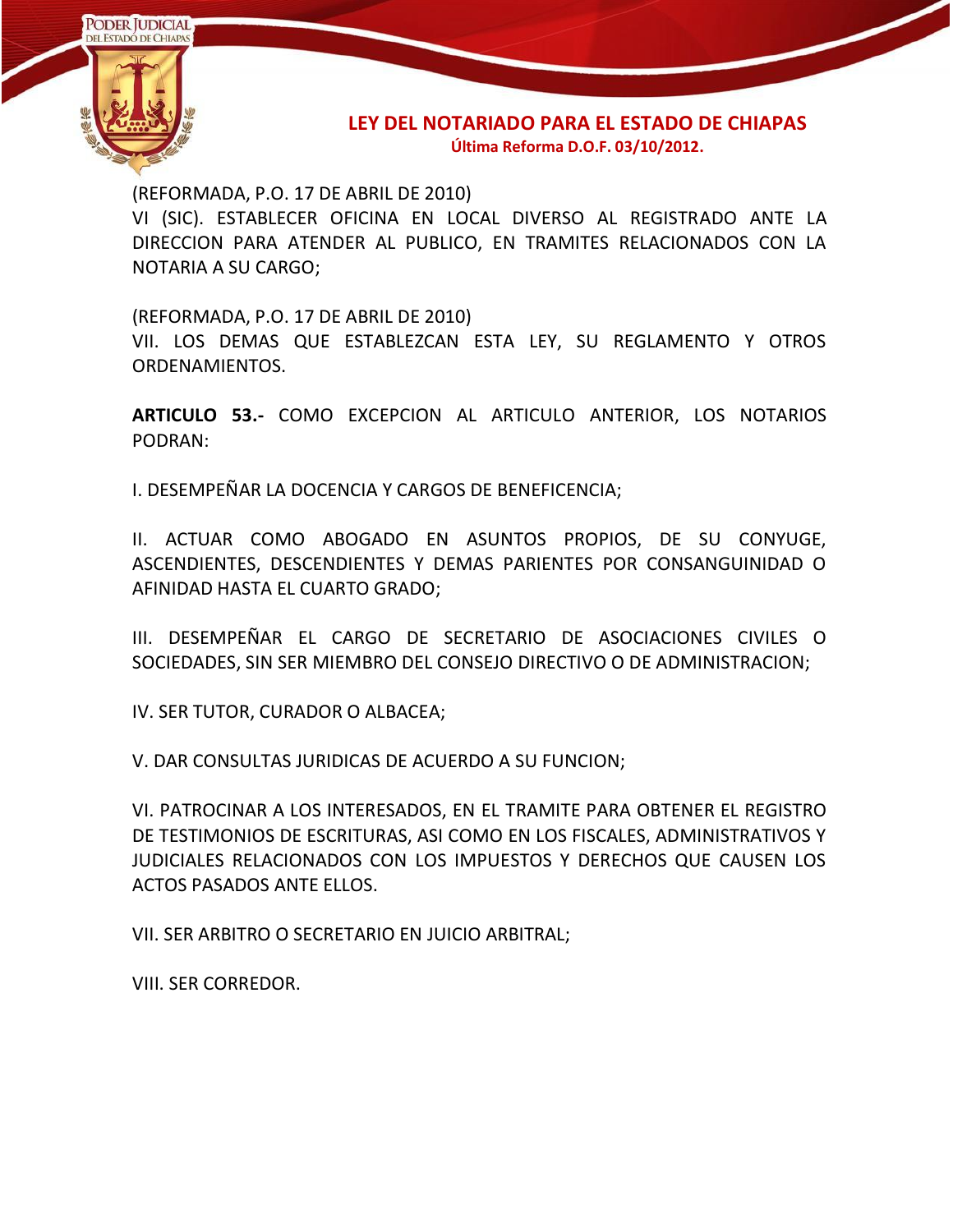

# **CAPITULO V**

### **DE LOS NOTARIOS ADJUNTOS Y DE LOS CONVENIOS DE SUPLENCIA Y ASOCIACION**

**ARTICULO 54.-** LOS NOTARIOS TITULARES TENDRAN DERECHO A TENER UN NOTARIO ADJUNTO. PARA SER NOTARIO ADJUNTO SE REQUIERE:

I. LA PROPUESTA DE UN NOTARIO TITULAR;

II. LA AUTORIZACION DE ASPIRANTE AL EJERCICIO DEL NOTARIADO;

III. CUMPLIR CON LOS REQUISITOS PREVISTOS EN LAS FRACCIONES I, II, III Y V, DEL ARTICULO 14, DE ESTA LEY.

IV. LA OPINION DEL COLEGIO DE NOTARIOS RESPECTIVO;

V. SUSTENTAR Y APROBAR EL EXAMEN PARA OBTENER EL NOMBRAMIENTO DE NOTARIO ADJUNTO QUE SE REALIZARA EN LOS TERMINOS QUE ESTABLECE EL REGLAMENTO DE ESTA LEY.

**ARTICULO 55.-** EL NOTARIO ADJUNTO TENDRA LAS MISMAS FACULTADES DE EJERCICIO DE LA FUNCION NOTARIAL QUE EL TITULAR Y ACTUARA EN EL PROTOCOLO Y CON EL SELLO DE ESTE. EL ADJUNTO HARA CONSTAR ESE CARACTER, INDICANDOLO EN TODOS LOS INSTRUMENTOS EN QUE INTERVENGA.

EL NOTARIO ADJUNTO, ADEMAS DE LAS FACULTADES MENCIONADAS EN EL PARRAFO ANTERIOR, SERA SUPLENTE DEL TITULAR EN LOS CASOS DE AUSENCIAS TEMPORALES A QUE SE REFIEREN LOS ARTICULOS 74 Y 76, DE ESTA LEY.

#### (REFORMADO, P.O. 17 DE ABRIL DE 2010)

**ARTICULO 56.-** EL NOTARIO ADJUNTO UNICAMENTE PODRA OBTENER LA PATENTE DE NOTARIO TITULAR EN LA NOTARIA A LA QUE ESTA ADSCRITO, POR LA AUSENCIA DEFINITIVA DEL TITULAR, PREVIA EVALUACION DEL COLEGIO AL QUE PERTENEZCA. DADO EL CASO, EL EJECUTIVO PROCEDERA A OTORGARLE LA PATENTE NOTARIAL CORRESPONDIENTE.

(REFORMADO, P.O. 17 DE ABRIL DE 2010)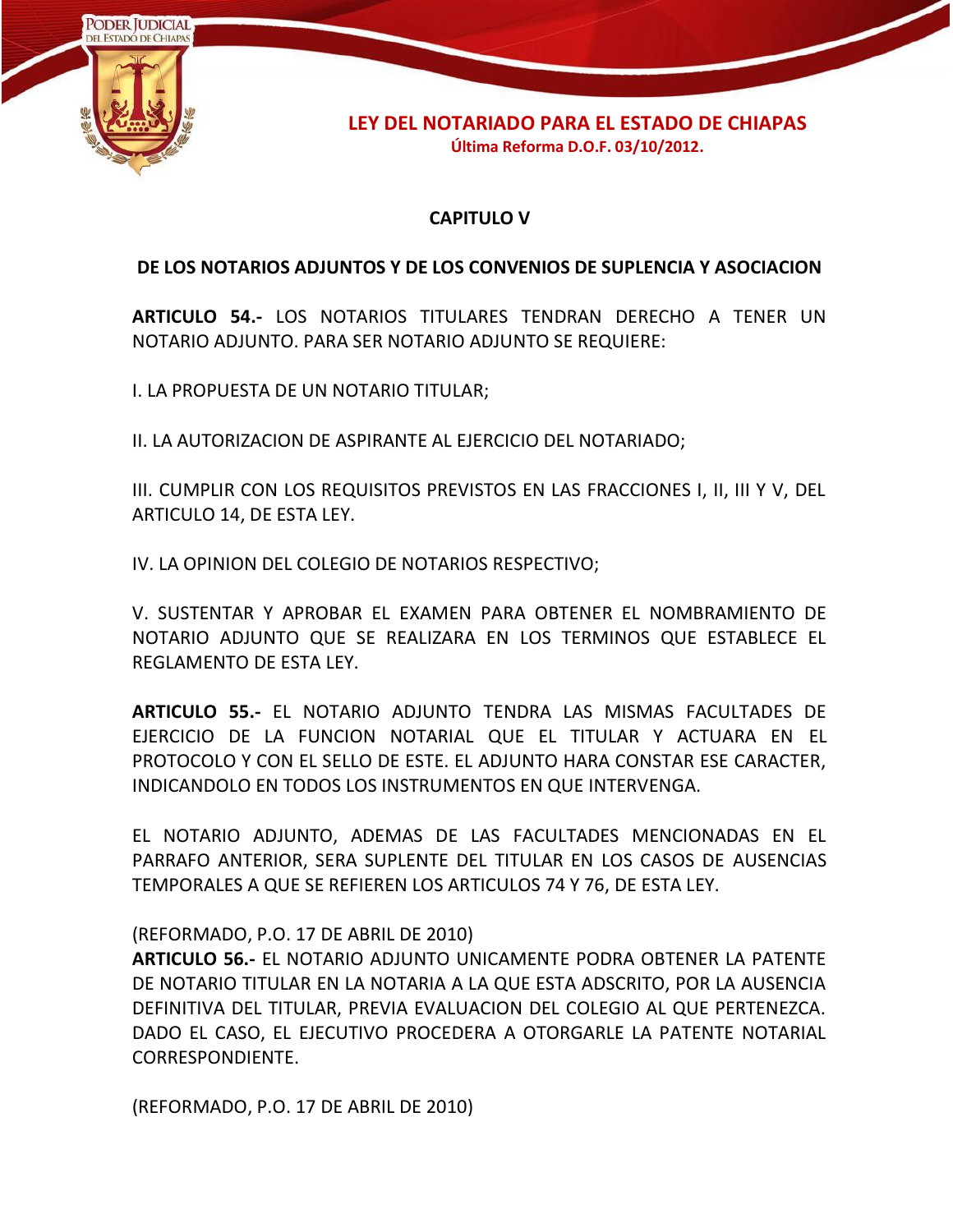

**ARTICULO 57.-** EL NOTARIO TITULAR TENDRA EN TODO TIEMPO EL DERECHO DE SOLICITAR AL EJECUTIVO LA REVOCACION DEL NOMBRAMIENTO DE NOTARIO ADJUNTO, SIEMPRE Y CUANDO EXISTA CAUSA JUSTIFICADA PARA ELLO, QUIEN POR ESE SOLO HECHO, DEJARA DE ACTUAR COMO NOTARIO HASTA QUE SE PRONUNCIE LA RESOLUCION CORRESPONDIENTE. AL EFECTO, EL NOTARIO TITULAR PRESENTARA LA SOLICITUD DE REVOCACION ANTE LA CONSEJERIA JURIDICA, A FIN DE QUE EL EJECUTIVO DICTE LA RESOLUCION PERTINENTE.

**ARTICULO 58.-** DENTRO DE LOS SESENTA DIAS SIGUIENTES AL DE SU PROTESTA, LOS NOTARIOS DE UN MISMO DISTRITO JUDICIAL DEBERAN CELEBRAR CONVENIOS PARA SUPLIRSE RECIPROCAMENTE EN SUS FALTAS TEMPORALES. CUANDO SOLO HAYA UN NOTARIO, EL CONVENIO LO CELEBRARA CON LOS DEL DISTRITO JUDICIAL MAS CERCANO.

### (REFORMADO, P.O. 17 DE ABRIL DE 2010)

**ARTICULO 59.-** SI LOS NOTARIOS NO CELEBRAN CONVENIOS DE SUPLENCIA DENTRO DEL PLAZO QUE ESTABLECE ESTA LEY, LA CONSEJERIA JURIDICA DETERMINARA LA FORMA DE LLEVARLA A CABO Y QUIENES DEBERAN SUPLIRSE ENTRE SI. NO SE PODRA SUPLIR A MAS DE UN NOTARIO A LA VEZ.

#### (REFORMADO, P.O. 17 DE ABRIL DE 2010)

**ARTICULO 60.-** LOS NOTARIOS QUE SE SEPAREN DEL EJERCICIO DE SU FUNCION CONFORME LO ESTABLECE ESTA LEY, DEBERAN DAR AVISO POR ESCRITO DE SU SEPARACION Y SU REGRESO A LA CONSEJERIA JURIDICA Y A QUIEN DEBA SUPLIRLOS.

**ARTICULO 61.-** LOS NOTARIOS ASOCIADOS NO QUEDAN OBLIGADOS A CELEBRAR CONVENIOS DE SUPLENCIA, DEBIENDO ACTUAR RECIPROCAMENTE EN SUS FALTAS TEMPORALES, LO QUE DEBERAN ESTIPULAR EN EL CONVENIO DE ASOCIACION.

**ARTICULO 62**.- DOS NOTARIOS TITULARES DE UN MISMO DISTRITO O DE DISTRITOS MAS CERCANOS, CUANDO HAYA UNO SOLO, PODRAN ASOCIARSE POR EL TIEMPO QUE CONVENGAN, PARA ACTUAR INDISTINTAMENTE EN EL PROTOCOLO DEL NOTARIO CON MAYOR ANTIGÜEDAD EN EL EJERCICIO NOTARIAL. CADA NOTARIO USARA SU PROPIO SELLO EN SUS ACTUACIONES, QUEDANDO PROHIBIDA LA INTERVENCION DE AMBOS EN UN MISMO ACTO.

**ARTICULO 63.-** LA ASOCIACION SE LLEVARA A CABO, CUANDO AMBOS NOTARIOS ESTEN EN EJERCICIO. EL PROTOCOLO, EL LIBRO DE REGISTRO DE ACTOS FUERA DE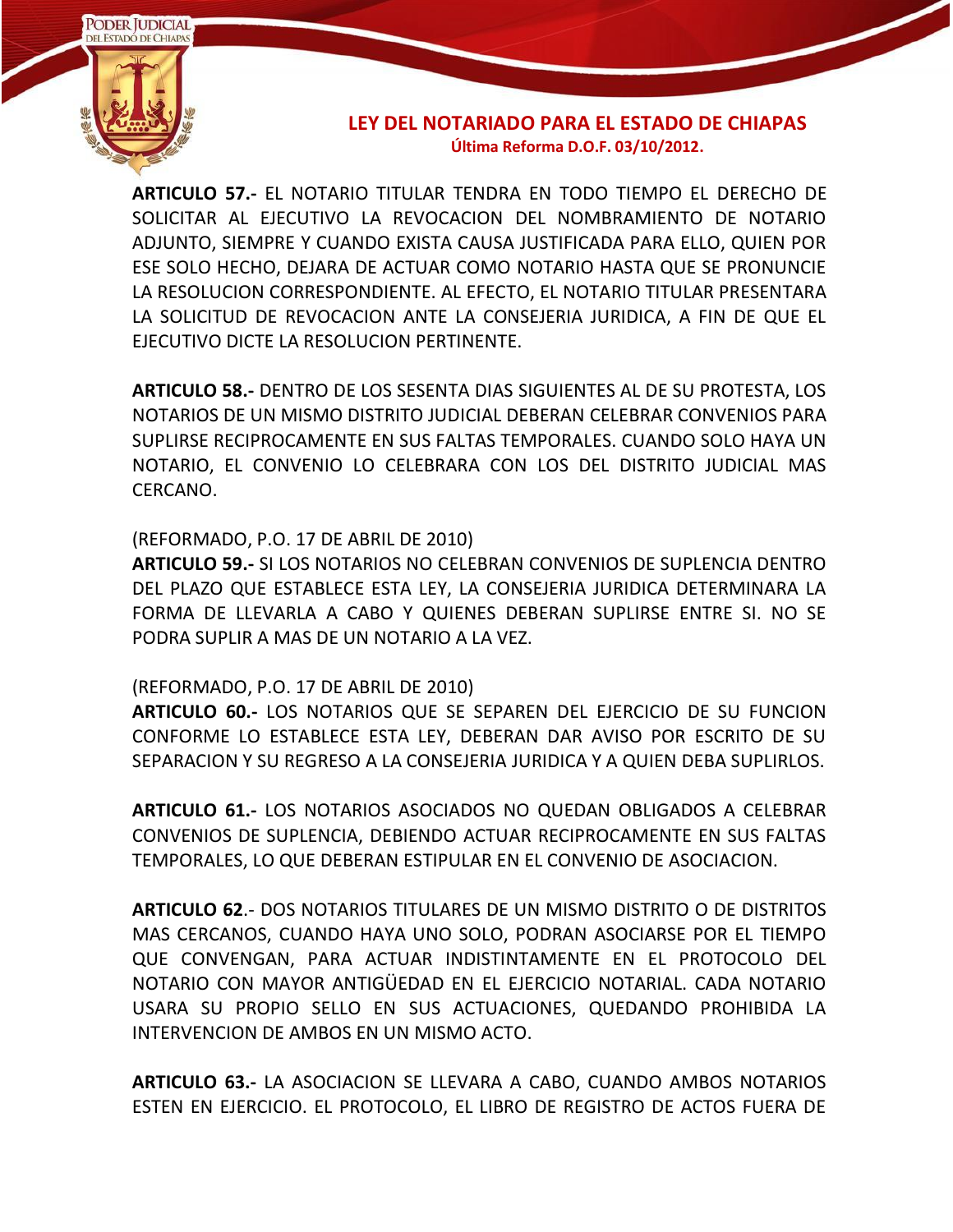

PROTOCOLO Y LOS APENDICES DEL NOTARIO DE MENOR ANTIGÜEDAD, SE CERRARAN Y DEPOSITARAN EN LA DIRECCION DURANTE EL TIEMPO QUE DURE LA ASOCIACION.

**ARTICULO 64.-** LOS CONVENIOS DE SUPLENCIA Y ASOCIACION SERAN REGISTRADOS Y PUBLICADOS EN LA MISMA FORMA QUE EL NOMBRAMIENTO.

(REFORMADO, P.O. 17 DE ABRIL DE 2010)

**ARTICULO 65.-** EL CONVENIO DE ASOCIACION ENTRE NOTARIOS DEBERA PRESENTARSE A LA CONSEJERIA JURIDICA PARA SU APROBACION.

(REFORMADO, P.O. 17 DE ABRIL DE 2010)

**ARTICULO 66.-** APROBADO EL CONVENIO DE ASOCIACION, LA CONSEJERIA JURIDICA CON INTERVENCION DE UN REPRESENTANTE DEL COLEGIO, ASENTARA LA RAZON, HACIENDO CONSTAR QUE ACTUARAN ASOCIADAMENTE CADA UNO, EN EL PROTOCOLO DEL MAS ANTIGUO.

**ARTICULO 67**.- LOS CONVENIOS DE ASOCIACION DEJARAN SIN EFECTO LOS DE SUPLENCIA CELEBRADOS CON ANTERIORIDAD.

**ARTICULO 68.-** EL CONVENIO DE ASOCIACION TERMINARA POR:

I. VENCIMIENTO DEL PLAZO FIJADO;

II. SEPARACION DEFINITIVA DE UNO DE LOS ASOCIADOS;

III. ACUERDO DE LOS ASOCIADOS;

IV. AVISO ESCRITO DE UNO A OTRO ASOCIADO CON NOVENTA DIAS NATURALES DE ANTICIPACION POR LO MENOS A LA FECHA DE SU TERMINACION, PREVIO CUMPLIMIENTO DE LAS OBLIGACIONES CONTRAIDAS POR EL NOTARIO QUE SE SEPARE.

**ARTICULO 69.-** EN CASO DE TERMINACION DEL CONVENIO DE ASOCIACION, SE PROCEDERA A ASENTAR LA RAZON, PARA CONTINUAR ACTUANDO CADA UNO EN SU PROPIO PROTOCOLO.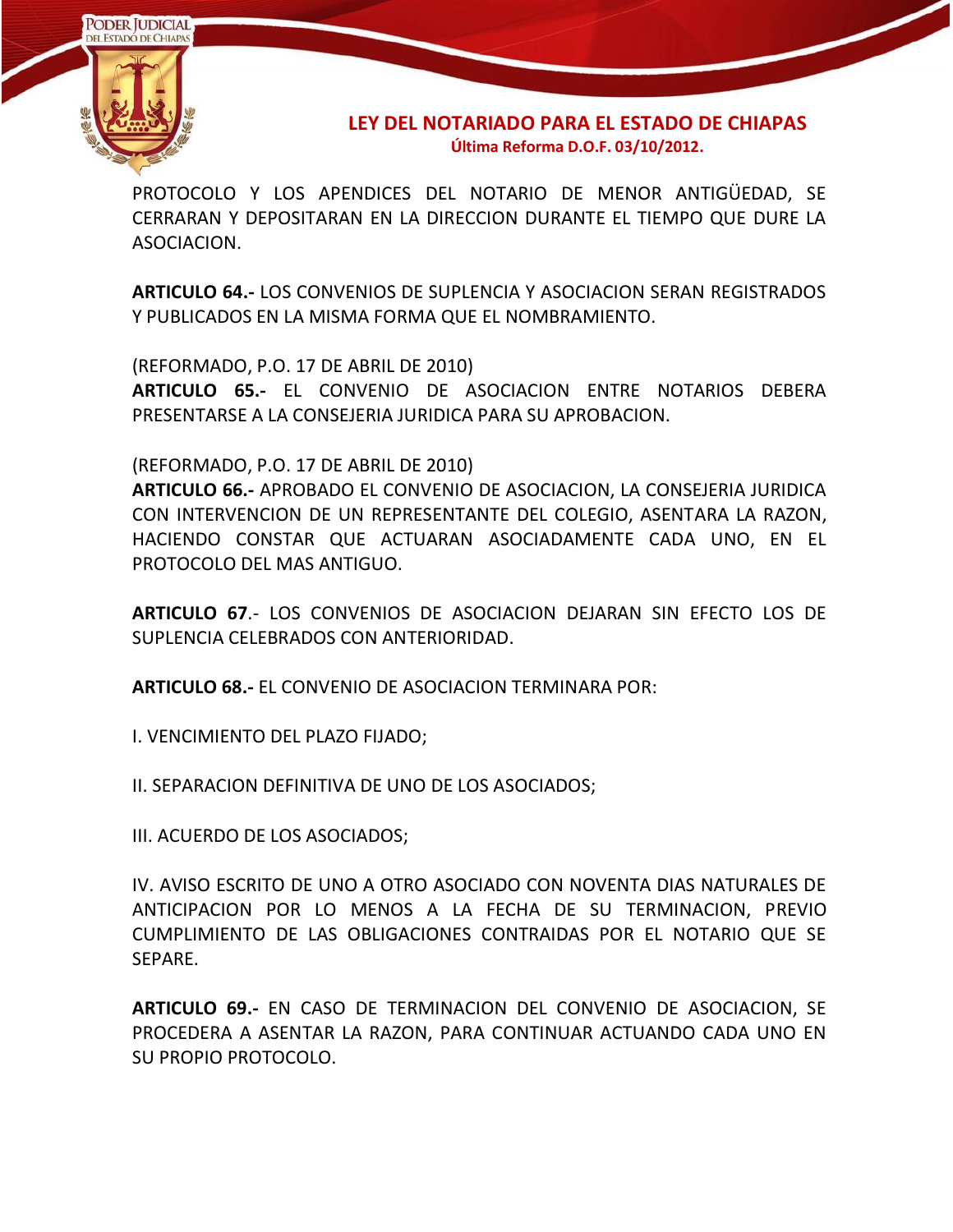

**ARTICULO 70.-** CUANDO LA TERMINACION DEL CONVENIO DE ASOCIACION, SEA POR SEPARACION DEFINITIVA DE UNO DE LOS ASOCIADOS, EL OTRO CONTINUARA USANDO EL MISMO PROTOCOLO EN QUE SE HAYA ACTUADO. SI EL NOTARIO FALTANTE FUERE EL DE MAYOR ANTIGÜEDAD, EL NOTARIO DE MENOR ANTIGÜEDAD, SI QUISIERE, TRAMITARA ANTE EL EJECUTIVO DEL ESTADO, DENTRO DE LOS 30 DIAS HABILES SIGUIENTES, SER TITULAR DE LA NOTARIA EN LA QUE VENIA ACTUANDO, SI PROCEDIERE, EL EJECUTIVO LE EXPEDIRA LA PATENTE, PUDIENDO ACTUAR EN TANTO LA OBTIENE, CON SU SELLO Y NUMERO ANTERIORES.

**ARTICULO 71.-** LA NOTARIA CORRESPONDIENTE AL NOTARIO, QUE SOLICITO LA NOTARIA ASOCIADA Y LE FUE CONCEDIDA, QUEDARA VACANTE.

**ARTICULO 72.-** AL TERMINAR LA ASOCIACION, EL NOTARIO DE MAYOR ANTIGÜEDAD EN EL EJERCICIO DE LA FUNCION NOTARIAL, CONTINUARA ACTUANDO EN EL PROTOCOLO DE SU NOTARIA Y EL NOTARIO DE MENOR ANTIGÜEDAD, SOLICITARA LA DEVOLUCION DE SU PROTOCOLO, SU LIBRO DE REGISTRO DE ACTOS FUERA DE PROTOCOLO Y SUS APENDICES, QUE FUERON DEPOSITADOS, AL INICIO DE LA ASOCIACION, ANTE LA DIRECCION, DE CONFORMIDAD A LO ESTABLECIDO EN EL ARTICULO 63, DE ESTA LEY.

(REFORMADO, P.O. 17 DE ABRIL DE 2010)

**ARTICULO 73.-** LA CELEBRACION Y LA TERMINACION DEL CONVENIO DE ASOCIACION, DEBERA PUBLICARSE UNA SOLA VEZ EN EL PERIODICO OFICIAL Y LOS ASOCIADOS ANTES DE INICIAR SU ACTUACION CON ESE CARACTER, DARAN AVISO A LA CONSEJERIA JURIDICA, LA DIRECCION, AL CONSEJO Y AL COLEGIO.

# **CAPITULO VI**

# **DE LAS LICENCIAS Y SEPARACION DE LOS NOTARIOS**

(REFORMADO, P.O. 17 DE ABRIL DE 2010)

**ARTICULO 74.-** LOS NOTARIOS PODRAN SEPARARSE DEL EJERCICIO DE SUS FUNCIONES O AUSENTARSE DEL LUGAR DE SU RESIDENCIA CADA SEIS MESES POR VEINTE DIAS, PREVIO AVISO QUE POR ESCRITO DEN A LA CONSEJERIA JURIDICA, LA DIRECCION, AL CONSEJO Y AL COLEGIO.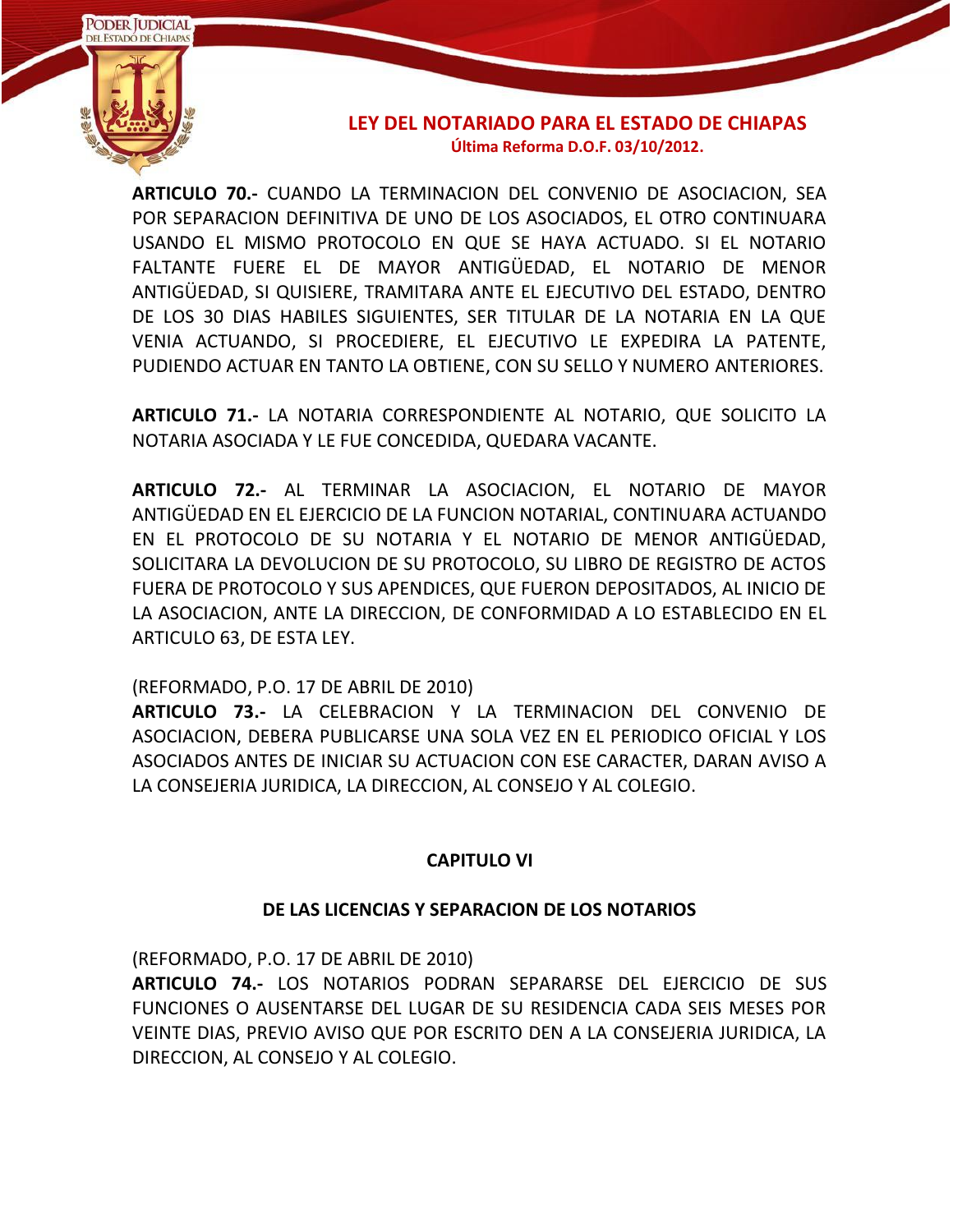

**ARTICULO 75.-** NO PODRAN ACUMULARSE LOS VEINTE DIAS DE UN SEMESTRE CON LOS DEL SIGUIENTE, DEBIENDO MEDIAR ENTRE AMBOS UN PERIODO DE POR LO MENOS TREINTA DIAS EN EL EJERCICIO DE LA FUNCION.

**ARTICULO 76.-** LOS NOTARIOS EN FUNCIONES PODRAN SOLICITAR AL EJECUTIVO DEL ESTADO, LICENCIA PARA SEPARARSE DE SU CARGO, HASTA POR EL TERMINO DE UN AÑO. ESTA LICENCIA ES RENUNCIABLE.

**ARTICULO 77.-** CUANDO SE HAYA OBTENIDO LA LICENCIA A QUE SE REFIERE EL ARTICULO ANTERIOR, NO PODRAN SOLICITAR OTRA IGUAL HASTA DESPUES DE TRANSCURRIDO UN AÑO EN EL EJERCICIO DE LA FUNCION NOTARIAL, SALVO EN EL CASO DE ENFERMEDAD GRAVE JUSTIFICADA.

**ARTICULO 78.-** LOS NOTARIOS DEBERAN SEPARARSE TEMPORALMENTE DEL EJERCICIO DE LA FUNCION NOTARIAL, CUANDO PARTICIPEN COMO CANDIDATOS EN PROCESOS ELECTORALES, A PARTIR DE LA FECHA DE SU REGISTRO COMO TALES, ANTE LA AUTORIDAD ELECTORAL CORRESPONDIENTE, SOLICITANDO LICENCIA POR ESCRITO AL EJECUTIVO, PARA LO CUAL ENTRARA EN FUNCIONES EL SUPLENTE, SI LO TUVIERE.

**ARTICULO 79**.- TRATANDOSE DE CARGOS PUBLICOS O DE ELECCION POPULAR, LOS NOTARIOS DEBERAN SOLICITAR LICENCIA AL EJECUTIVO, POR EL TIEMPO QUE SEA NECESARIO PARA PERMANECER EN EL CARGO.

**ARTICULO 80**.- EN RELACION AL ARTICULO ANTERIOR, CUANDO EL EJECUTIVO CONCEDA UNA LICENCIA A UN NOTARIO, PODRA DESIGNAR SUSTITUTO SI LO ESTIMA NECESARIO, A SU VEZ ORDENARA LA PUBLICACION CORRESPONDIENTE EN EL PERIODICO OFICIAL DEL ESTADO, COMUNICANDO ESTA CIRCUNSTANCIA AL DIRECTOR DE ARCHIVO GENERAL Y NOTARIAS.

**ARTICULO 81**.- CONCLUIDO EL PERIODO PARA EL QUE EL NOTARIO FUE ELECTO O DESIGNADO, SE REINCORPORARA AL DESEMPEÑO DE LA FUNCION NOTARIAL, PREVIO AVISO POR ESCRITO A LA DIRECCION.

**ARTICULO 82.-** EN LOS CASOS DE SEPARACION DE LOS NOTARIOS POR LICENCIA O SUSPENSION, EL EJECUTIVO DEL ESTADO, AL CONCEDER AQUELLA U ORDENAR ESTA, DESIGNARA NOTARIO DE ENTRE LOS ASPIRANTES O A QUIEN SE HAYA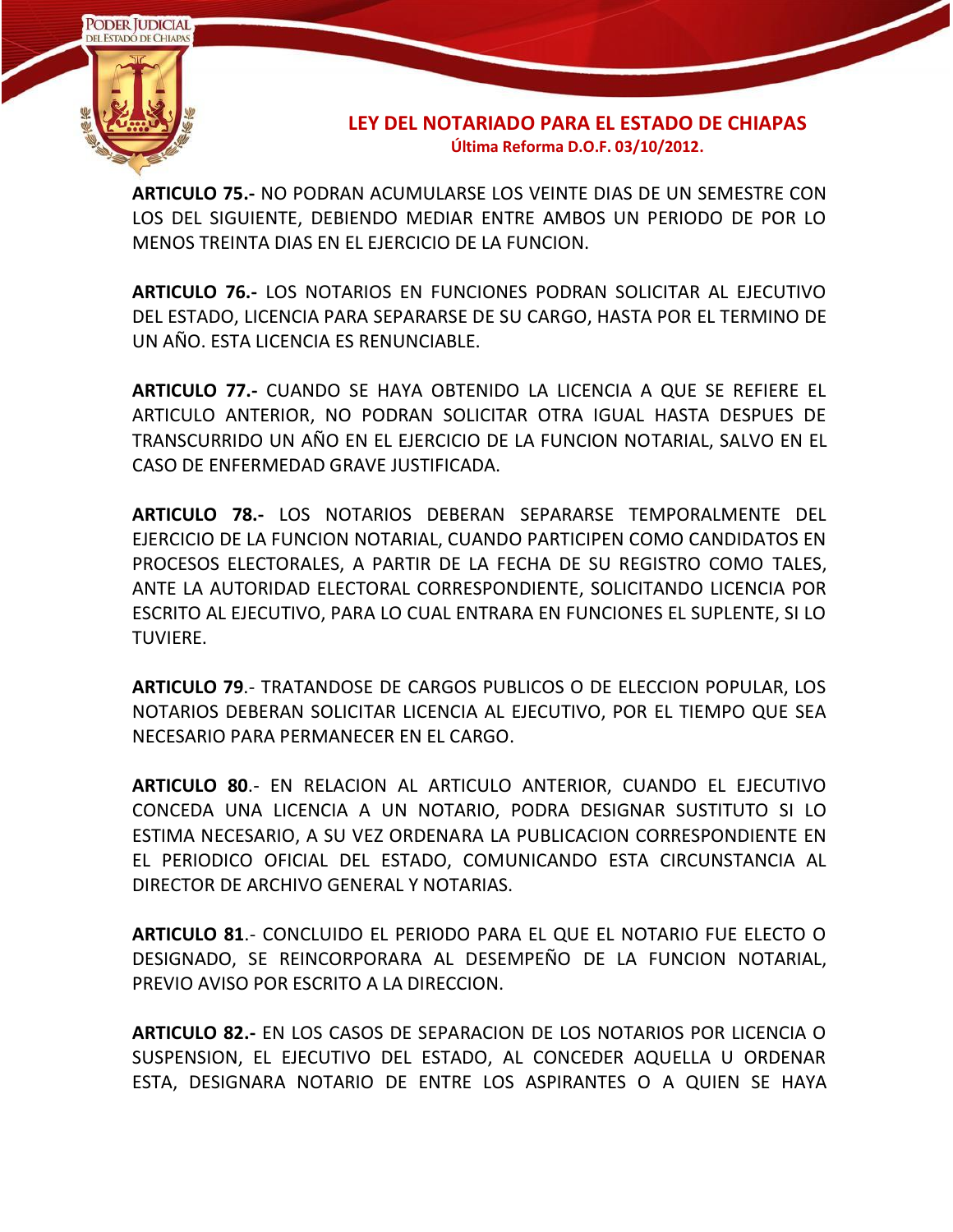

DESEMPEÑADO COMO NOTARIO INTERINO O PROVISIONAL, PARA QUE SE HAGA CARGO INTERINAMENTE DE LA NOTARIA DE QUE SE TRATE.

**ARTICULO 83.-** EN CASO DE QUE UN NOTARIO SE SEPARE TEMPORALMENTE DEL DESEMPEÑO DE SU FUNCION POR ENFERMEDAD U OTRA RAZON IMPREVISTA, SU SUPLENTE, SI LO TUVIERE, ENTRARA DE INMEDIATO EN FUNCIONES, PREVIO AVISO POR ESCRITO QUE CUALQUIERA DE LOS DOS, PRESENTE A LA DIRECCION. LA SUPLENCIA SE REFERIRA AL DESEMPEÑO DE LA FUNCION NOTARIAL, SIN QUE EL SUPLENTE DEBA TOMAR A SU CARGO RESPONSABILIDADES PECUNIARIAS.

### **CAPITULO VII**

# **DE LA PERMUTA DE NOTARIAS**

**ARTICULO 84.-** EL EJECUTIVO DEL ESTADO PODRA AUTORIZAR PERMUTAS DEFINITIVAS DE ADSCRIPCION DEL CARGO NOTARIAL.

**ARTICULO 85.-** LAS PERMUTAS SE CELEBRARAN UNICAMENTE ENTRE DOS NOTARIOS TITULARES, QUIENES RECIBIRAN NUEVO NOMBRAMIENTO, DEBIENDO CUMPLIR LOS REQUISITOS SEÑALADOS EN ESTA LEY.

(REFORMADO, P.O. 17 DE ABRIL DE 2010)

**ARTICULO 86.-** EN LA PERMUTA DE NOTARIAS, LA CONSEJERIA JURIDICA, CON LA INTERVENCION DE UN REPRESENTANTE DEL COLEGIO RESPECTIVO, ASENTARA EN LOS PROTOCOLOS DE LOS NOTARIOS PERMUTANTES LA RAZON DE CLAUSURA EXTRAORDINARIA Y REALIZARA LA ENTREGA RECEPCION DE AMBAS NOTARIAS.

(REFORMADO, P.O. 17 DE ABRIL DE 2010)

**ARTICULO 87.-** LOS SELLOS DE LOS NOTARIOS PERMUTANTES SERAN RECOGIDOS POR LA CONSEJERIA JURIDICA Y REMITIDOS EN EL TERMINO DE CINCO DIAS HABILES A LA DIRECCION, PARA SU DESTRUCCION.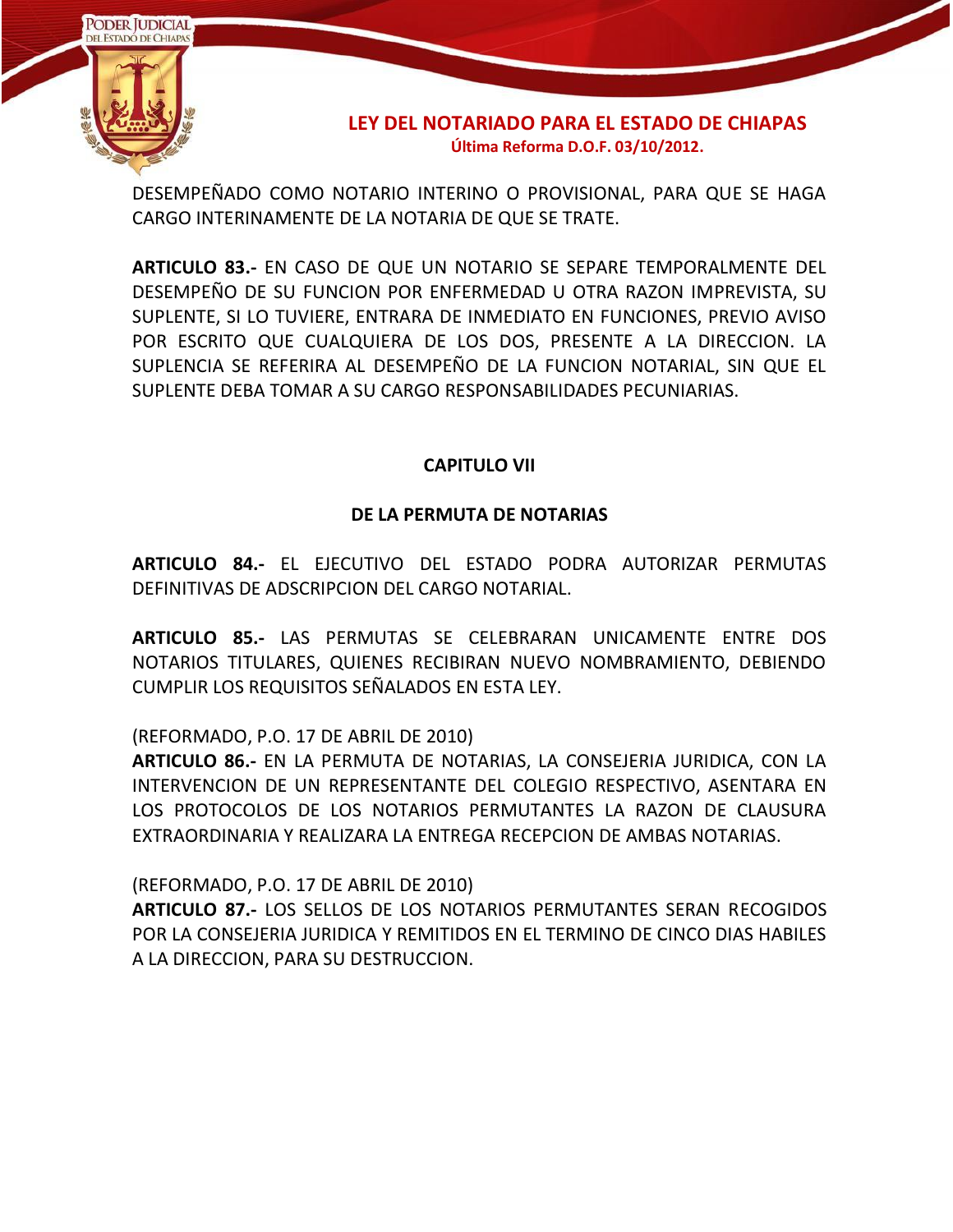

# **TITULO CUARTO**

# **DE LA SUSPENSION, TERMINACION Y REVOCACION DE LA PATENTE NOTARIAL**

# **CAPITULO I**

# **DE LA SUSPENSION DE LOS NOTARIOS**

**ARTICULO 88.-** SON CAUSAS DE SUSPENSION DE UN NOTARIO EN EL EJERCICIO DE SU FUNCION:

I. SER SUJETO A PROCESO POR DELITO DOLOSO O GRAVE EN QUE HAYA SIDO DICTADO AUTO DE FORMAL PRISION O DE SUJECION A PROCESO, HASTA QUE SE PRONUNCIE RESOLUCION QUE HAYA CAUSADO EJECUTORIA;

II. PADECER ENFERMEDAD QUE LO IMPOSIBILITE EN FORMA TRANSITORIA PARA EJERCER LA FUNCION NOTARIAL, SURTIENDO EFECTO, EN TAL CASO, LA SUSPENSION DURANTE TODO EL TIEMPO QUE DURE EL IMPEDIMENTO, SIEMPRE QUE NO EXCEDA DE DOS AÑOS;

III. LA SANCION ADMINISTRATIVA IMPUESTA POR EL EJECUTIVO DEL ESTADO, POR FALTAS COMPROBADAS, EN LA FORMA Y TERMINOS PREVISTOS EN ESTA LEY Y SU REGLAMENTO;

IV. POR HABER OTORGADO MENOS DE VEINTICUATRO INSTRUMENTOS EN UN AÑO NATURAL SIN CAUSA JUSTIFICADA;

V. POR EJERCER LA FUNCION NOTARIAL Y ALGUNA DE LAS ACTIVIDADES INCOMPATIBLES CON ELLA, CONFORME A LA PRESENTE LEY;

VI. POR TENER SU OFICINA NOTARIAL EN LUGAR DISTINTO AL DE LA UBICACION DE LA NOTARIA

VII. POR ACTUAR DE MANERA CONJUNTA CON SU SUPLENTE, DURANTE EL TERMINO DE LA SUPLENCIA.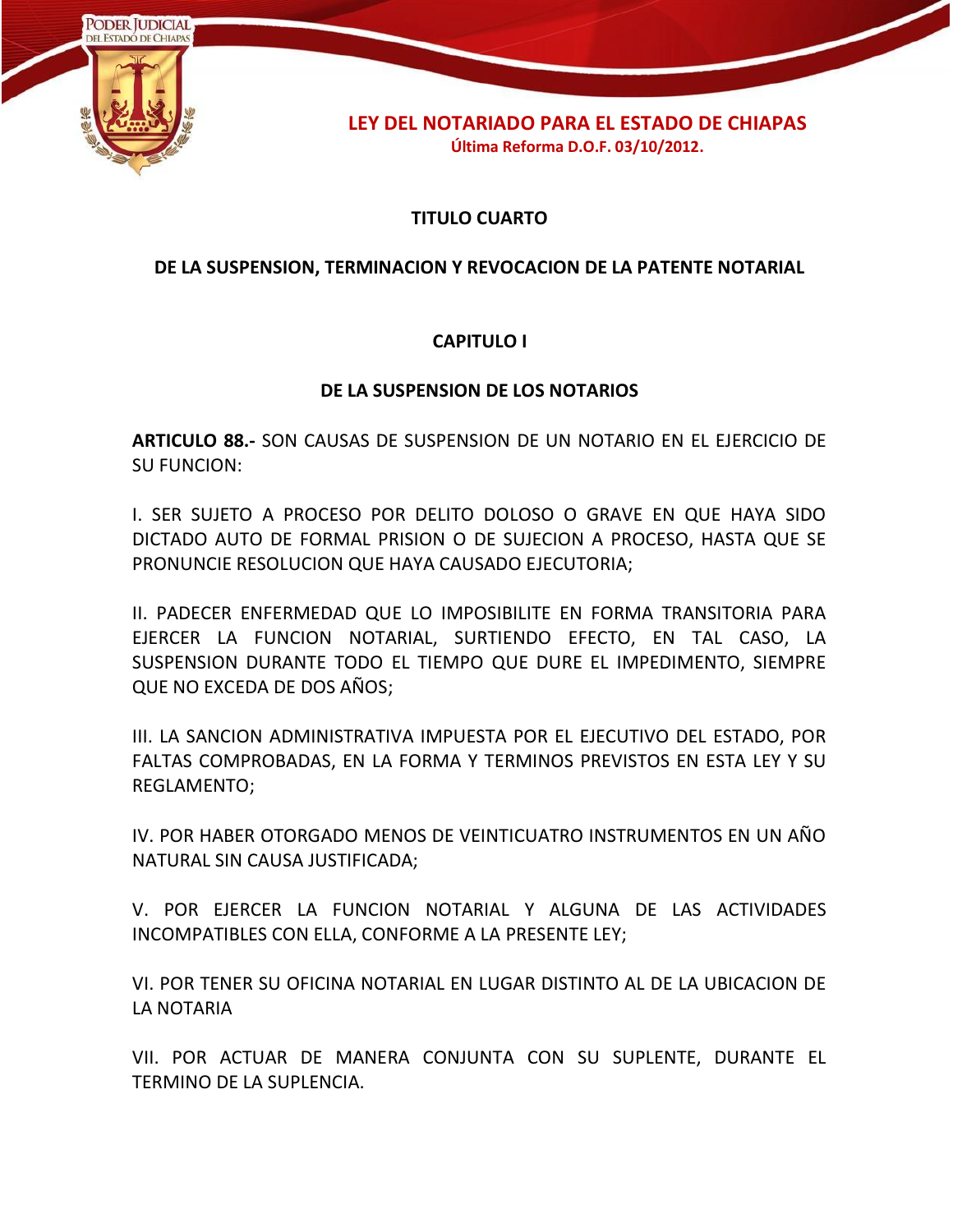

VIII. POR REINCIDIR EN NO ENTERAR OPORTUNAMENTE EL PAGO DE LOS IMPUESTOS RESPECTIVOS.

ARTICULO 89.- EN EL SUPUESTO DE LA FRACCION I, DEL ARTICULO ANTERIOR, LA SUSPENSION SERA POR EL TIEMPO QUE DURE LA PRIVACION DE LA LIBERTAD O DE SUJECION A PROCESO; EN EL SUPUESTO DE LA FRACCION VI, LA SUSPENSION SERA DE SEIS MESES, Y EN LOS DEMAS CASOS NO SERA MAYOR DE SEIS MESES.

# **CAPITULO II**

# **DE LA TERMINACION DE LA PATENTE DE LOS NOTARIOS**

**ARTICULO 90.-** LA PATENTE DE LOS NOTARIOS TERMINARA POR CUALQUIERA DE LAS CAUSAS SIGUIENTES:

I. MUERTE DEL NOTARIO;

II. RENUNCIA ESCRITA;

III. IMPOSIBILIDAD DEL NOTARIO, POR ENFERMEDAD QUE EXCEDA DE DOS AÑOS O POR EDAD AVANZADA QUE LE IMPIDA EL DESEMPEÑO DE LA FUNCION NOTARIAL;

IV. RESOLUCION DEL EJECUTIVO, EN LOS TERMINOS ESTABLECIDOS EN ESTA LEY, SU REGLAMENTO U OTRAS DISPOSICIONES APLICABLES.

# (REFORMADO, P.O. 17 DE ABRIL DE 2010)

**ARTICULO 91**.- EN LOS SUPUESTOS PREVISTOS EN LAS FRACCIONES II DEL ARTICULO 88 Y III DEL ARTICULO ANTERIOR DE ESTA LEY, ENSEGUIDA QUE EL EJECUTIVO TENGA CONOCIMIENTO DE QUE UN NOTARIO ESTA IMPOSIBILITADO PARA EJERCER LA FUNCION NOTARIAL, SOLICITARA A LA PROCURADURIA GENERAL DE JUSTICIA, LA DESIGNACION DE DOS PERITOS MEDICOS, TENIENDO EL NOTARIO DERECHO A NOMBRAR DOS PERITOS MEDICOS, QUIENES PRACTICARAN EXAMENES FISICOS Y PSICOMETRICOS AL NOTARIO, EN PRESENCIA DE UN REPRESENTANTE DE LA CONSEJERIA JURIDICA Y OTRO DEL COLEGIO Y DICTAMINARAN SOBRE EL PADECIMIENTO, SU DURACION, Y SI ESTE LO IMPOSIBILITA PARA EJERCER LA FUNCION NOTARIAL, AJUSTANDOSE A LOS TERMINOS Y CONDICIONES ESTABLECIDOS EN EL REGLAMENTO.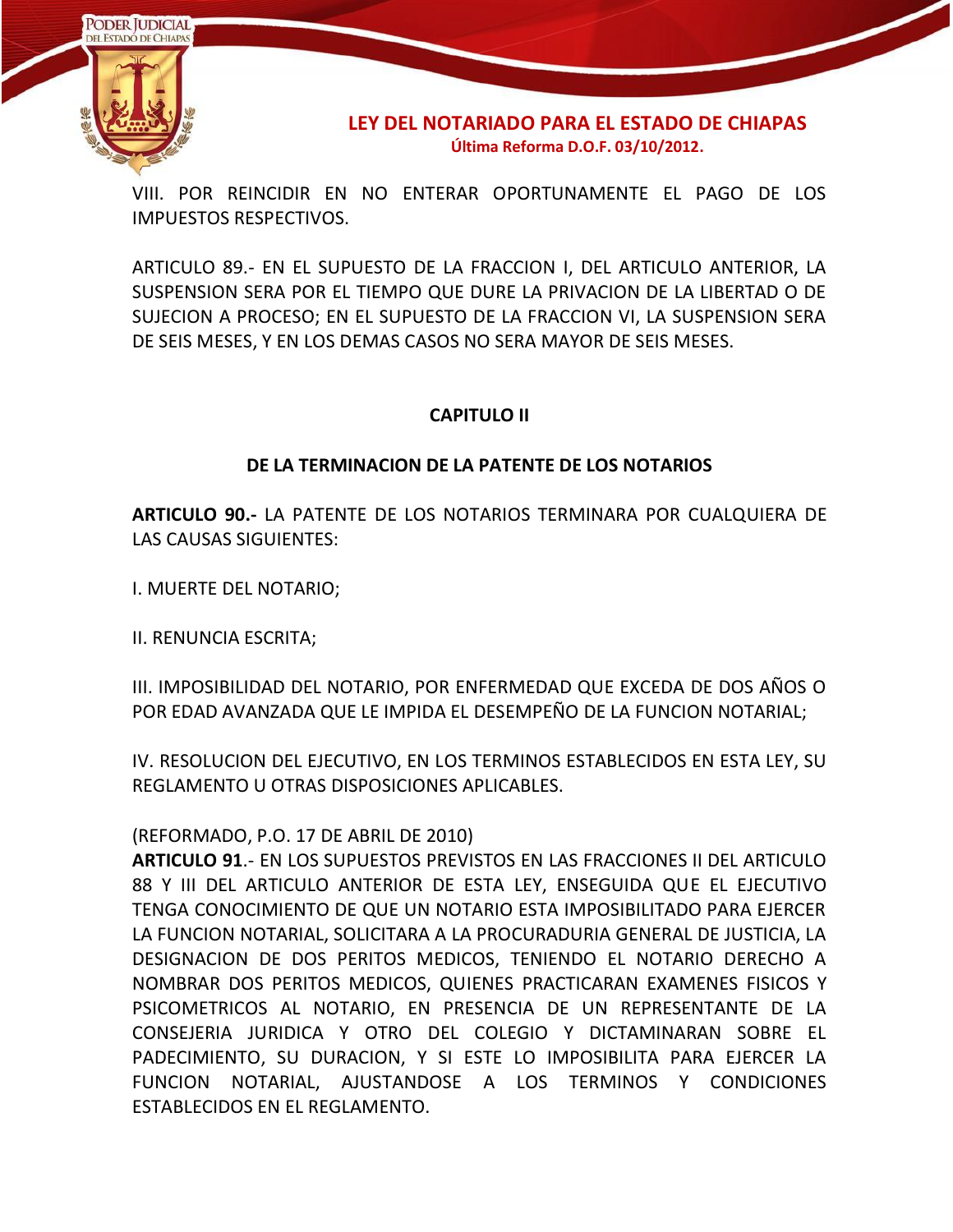

**ARTICULO 92.-** EL DICTAMEN SERA REMITIDO AL EJECUTIVO DEL ESTADO, QUIEN RESOLVERA LA SUSPENSION O LA TERMINACION, EN SU CASO, HACIENDOLO DEL CONOCIMIENTO DEL NOTARIO, DEL CONSEJO Y COLEGIO A QUE PERTENEZCA.

(REFORMADO, P.O. 17 DE ABRIL DE 2010)

**ARTICULO 93.-** LOS OFICIALES DEL REGISTRO CIVIL, EL MINISTERIO PUBLICO Y EL COLEGIO AL QUE PERTENEZCA, CUANDO CONOZCAN DEL FALLECIMIENTO DE UN NOTARIO, LO DEBERAN COMUNICAR INMEDIATAMENTE A LA CONSEJERIA JURIDICA.

(REFORMADO, P.O. 17 DE ABRIL DE 2010)

**ARTICULO 94.-** CUANDO UN JUEZ DECLARE LA INTERDICCION DE UN NOTARIO, LO COMUNICARA A LA CONSEJERIA JURIDICA, AL CONSEJO Y AL COLEGIO, PARA LOS EFECTOS DE LA FRACCION II, DEL ARTICULO 88, DE ESTA LEY.

(REFORMADO, P.O. 17 DE ABRIL DE 2010)

**ARTICULO 95.-** EL JUEZ QUE INICIE PROCESO, EN CONTRA DE ALGUN NOTARIO POR DELITO DOLOSO, REMITIRA INMEDIATAMENTE A LA CONSEJERIA JURIDICA, AL CONSEJO Y AL COLEGIO RESPECTIVO, COPIA CERTIFICADA DEL AUTO DE FORMAL PRISION O DE SUJECION A PROCESO Y, EN SU OPORTUNIDAD, DE LA SENTENCIA EJECUTORIADA, PARA LOS EFECTOS DEL ARTICULO 88, FRACCION I, DE ESTA LEY.

(REFORMADO, P.O. 17 DE ABRIL DE 2010)

**ARTICULO 96.-** LA DECLARATORIA DE TERMINACION DE LA FUNCION DE UN NOTARIO Y DE LOS INTERINATOS, LA HARA EL EJECUTIVO, QUIEN ORDENARA SU PUBLICACION POR UNA SOLA VEZ EN EL PERIODICO OFICIAL. LA CONSEJERIA JURIDICA LO COMUNICARA A LAS INSTANCIAS A QUE SE REFIERE EL ARTICULO 92, DE ESTA LEY.

# **CAPITULO III**

#### **DE LA REVOCACION DE LA PATENTE NOTARIAL**

**ARTICULO 97.-** SE REVOCARA LA PATENTE AL NOTARIO POR CUALQUIERA DE LAS CAUSAS SIGUIENTES: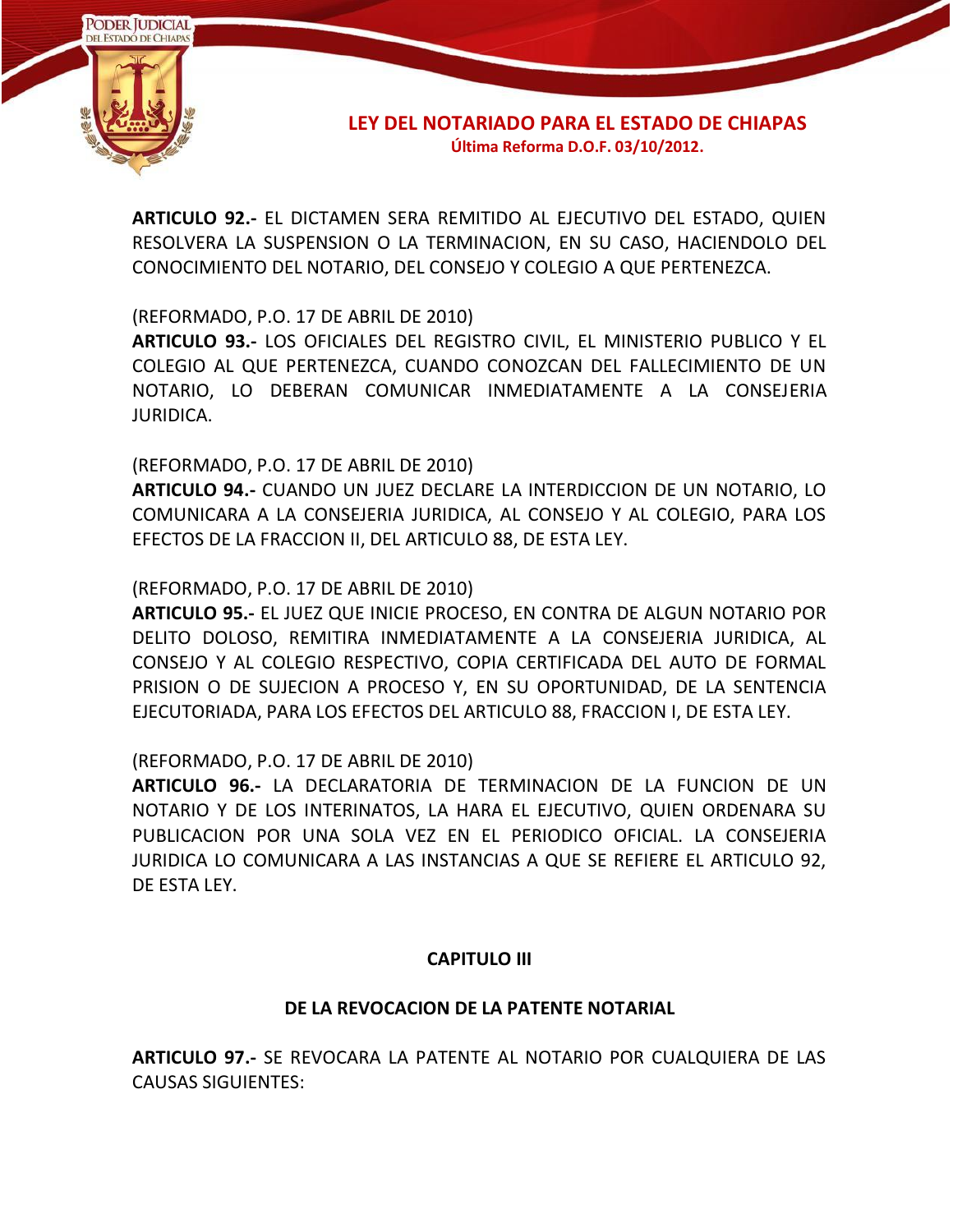

I. CUANDO HABIENDO TERMINADO EL PLAZO DE LA LICENCIA CONCEDIDA NO REANUDE LA FUNCION NOTARIAL DENTRO DE LOS TREINTA DIAS NATURALES SIGUIENTES, SIN CAUSA JUSTIFICADA;

II. CUANDO HABIENDO DESAPARECIDO LAS CAUSAS QUE MOTIVARON SU SUSPENSION, NO REANUDE LA FUNCION NOTARIAL DENTRO DE LOS TREINTA DIAS NATURALES SIGUIENTES;

III. SI DENTRO DE LOS NOVENTA DIAS NATURALES SIGUIENTES A LA EXPEDICION DE SU PATENTE NO INICIARA LA FUNCION NOTARIAL SIN CAUSA JUSTIFICADA;

(REFORMADA, P.O. 17 DE ABRIL DE 2010)

IV. POR SENTENCIA EJECUTORIADA QUE IMPONGA UNA PENA PRIVATIVA DE LIBERTAD POR LA COMISION DE DELITO DOLOSO O GRAVE;

(REFORMADA, P.O. 17 DE ABRIL DE 2010)

V. POR REINCIDIR EN CUALQUIERA DE LAS CAUSAS DE SUSPENSION, A JUICIO DE LA CONSEJERIA JURIDICA;

VI. POR NO ENTREGAR EL SELLO, EL PROTOCOLO Y DEMAS DOCUMENTOS, EN UN TERMINO DE SETENTA Y DOS HORAS A PARTIR DE LA NOTIFICACION DE LA SUSPENSION;

VII. POR SEGUIR ACTUANDO ESTANDO SUSPENDIDO;

VIII. POR ALTERAR LOS INSTRUMENTOS NOTARIALES O FALSIFICAR FIRMAS;

(REFORMADA, P.O. 17 DE ABRIL DE 2010) IX. POR NO MANTENER SUBSISTENTE LA GARANTIA QUE RESPONDE DE SUS ACTUACIONES.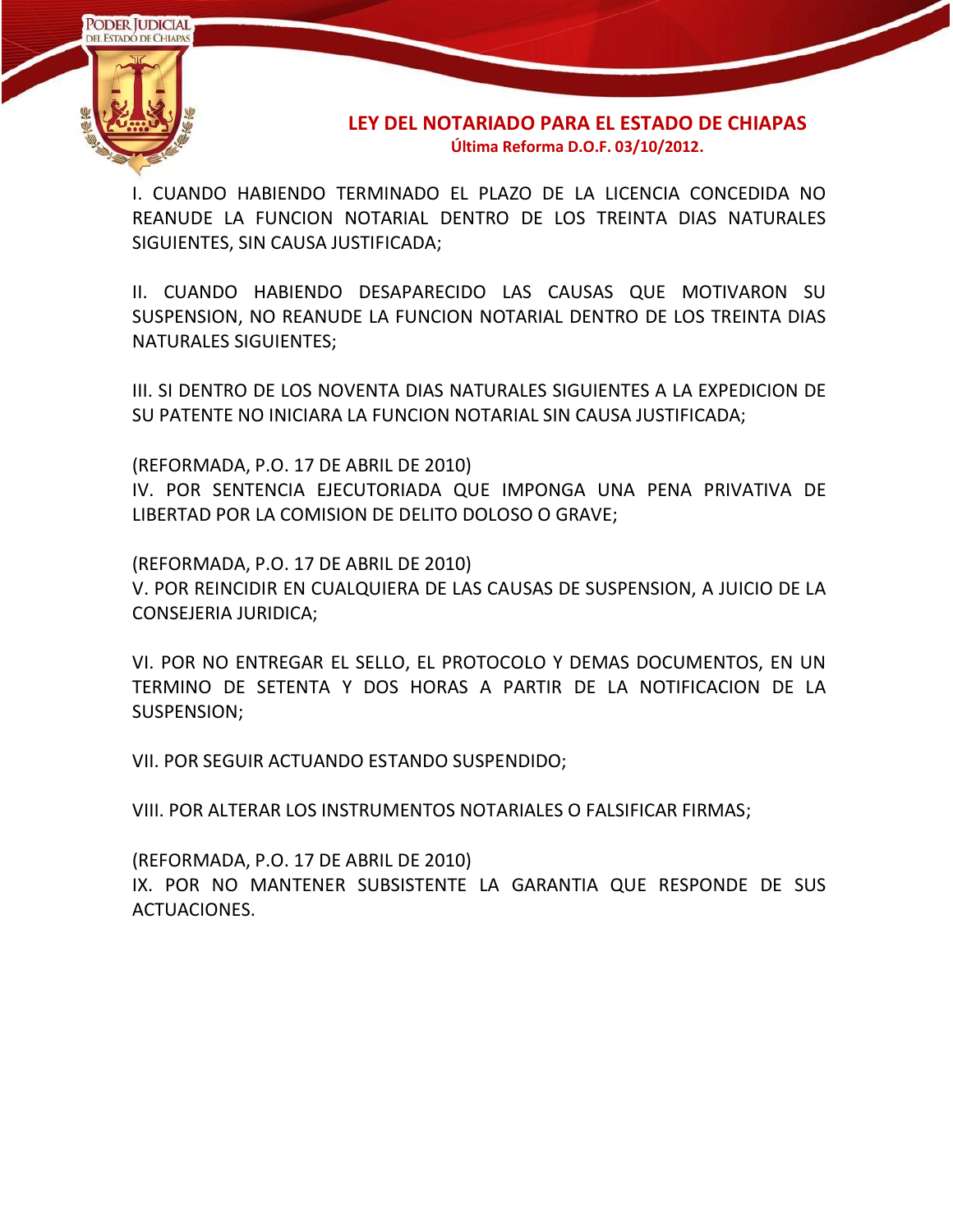

# **TITULO QUINTO**

### **DE LOS INSTRUMENTOS NOTARIALES**

# **CAPITULO I**

### **DE LOS SELLOS**

**ARTICULO 98.-** EL SELLO DEL NOTARIO ES EL INSTRUMENTO POR EL CUAL ESTE, EJERCE SU FUNCION FEDATARIA, EXPRESANDO ESTA FACULTAD, CON LA IMPRESION DEL SIMBOLO DEL ESCUDO NACIONAL EN LOS DOCUMENTOS QUE AUTORIZA.

(REFORMADO, P.O. 17 DE ABRIL DE 2010)

**ARTICULO 99.-** EL NOTARIO RECABARA AUTORIZACION DE LA CONSEJERIA JURIDICA, PARA OBTENER SU SELLO, QUE SERA DE FORMA CIRCULAR, CON UN DIAMETRO DE CUATRO CENTIMETROS, CON EL ESCUDO NACIONAL EN EL CENTRO E INSCRITO EN REDEDOR EL NOMBRE Y APELLIDOS DEL NOTARIO, NUMERO DE LA NOTARIA Y RESIDENCIA.

(REFORMADO, P.O. 17 DE ABRIL DE 2010)

**ARTICULO 100**.- EN CASO DE EXTRAVIO, ALTERACION O DESTRUCCION DEL SELLO, EL NOTARIO LO COMUNICARA INMEDIATAMENTE A LA CONSEJERIA JURIDICA, SOLICITANDO AUTORIZACION PARA PROVEERSE DE OTRO, TOMANDO EN CONSIDERACION LAS DISPOSICIONES QUE AL RESPECTO SEÑALE EL REGLAMENTO.

**ARTICULO 101.-** TRATANDOSE DE EXTRAVIO O ROBO, SE PRESENTARA DENUNCIA ANTE EL MINISTERIO PUBLICO, DENTRO DE LAS CUARENTA Y OCHO HORAS SIGUIENTES AL HECHO.

**ARTICULO 102.-** EL SELLO ALTERADO, O EL EXTRAVIADO QUE SE RECUPERE, NO PODRA SER USADO POR EL NOTARIO, SI YA TIENE AUTORIZADO EL NUEVO Y DEBERA ENTREGARLO A LA DIRECCION, EN FORMA INMEDIATA PARA SU DESTRUCCION.

**ARTICULO 103.-** LA DIRECCION DESTRUIRA EL SELLO DEL NOTARIO QUE TERMINE EN SUS FUNCIONES, ASI COMO LOS QUE NO REUNAN LOS REQUISITOS DE ESTA LEY Y SU REGLAMENTO.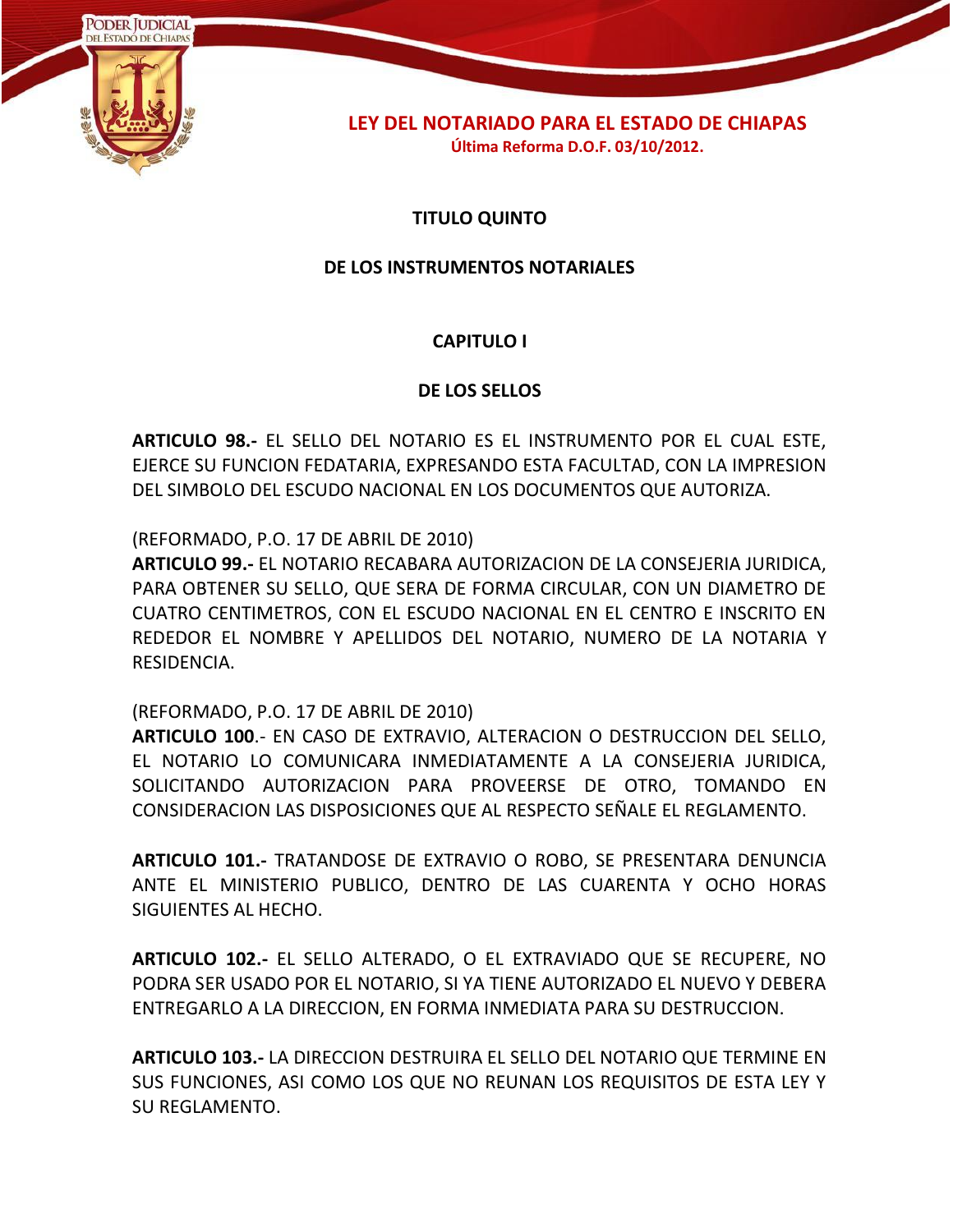

**ARTICULO 104.-** EN CASO DE LICENCIA O SUSPENSION, EL SELLO SE REMITIRA A LA DIRECCION, PARA SU DEPOSITO MIENTRAS SUBSISTAN ESTAS.

**ARTICULO 105.-** EN TODOS LOS CASOS A QUE SE REFIEREN LOS ARTICULOS ANTERIORES DE ESTE CAPITULO, EL TITULAR DE LA DIRECCION, HARA CONSTAR EN ACTA CIRCUNSTANCIADA TAL HECHO, DEBIENDO REMITIR COPIA A LA NOTARIA DE QUE SE TRATE.

# **CAPITULO II**

# **DEL PROTOCOLO NOTARIAL**

**ARTICULO 106.-** PROTOCOLO ES EL CONJUNTO DE LIBROS FORMADOS POR FOLIOS NUMERADOS Y SELLADOS O POR LIBROS PREVIAMENTE ENCUADERNADOS PROGRESIVAMENTE EN LOS QUE EL NOTARIO ASIENTA Y AUTENTIFICA, CON LAS FORMALIDADES DE LEY, LOS ACTOS Y HECHOS JURIDICOS OTORGADOS ANTE SU FE, ASI COMO LOS LIBROS DE COTEJOS Y SUS CORRESPONDIENTES APENDICES E INDICES.

**ARTICULO 107**.- EL PROTOCOLO ES DE DOS CLASES, ABIERTO Y CERRADO; EL PRIMERO SE FORMA CON FOLIOS QUE SE ENCUADERNARAN POR LIBROS, Y EL SEGUNDO ES AQUEL EN QUE SE UTILIZAN LIBROS PREVIAMENTE ENCUADERNADOS Y EMPASTADOS SOLIDAMENTE.

#### (REFORMADO, P.O. 17 DE ABRIL DE 2010)

**ARTICULO 108.-** EL NOTARIO, PODRA OPTAR POR UTILIZAR EL PROTOCOLO ABIERTO O CERRADO, DANDO AVISO POR ESCRITO DE LA ALTERNATIVA ELEGIDA A LA CONSEJERIA JURIDICA POR CONDUCTO DE LA DIRECCION, AL CONSEJO Y AL COLEGIO QUE LE CORRESPONDA, CON TREINTA DIAS DE ANTICIPACION AL INICIO DE LA FORMA ELEGIDA.

**ARTICULO 109.-** PARA PODER CAMBIAR DE MODALIDAD, DEBERA CERRAR LOS LIBROS QUE TENGA EN USO Y DAR EL AVISO A QUE SE REFIERE EL ARTICULO ANTERIOR.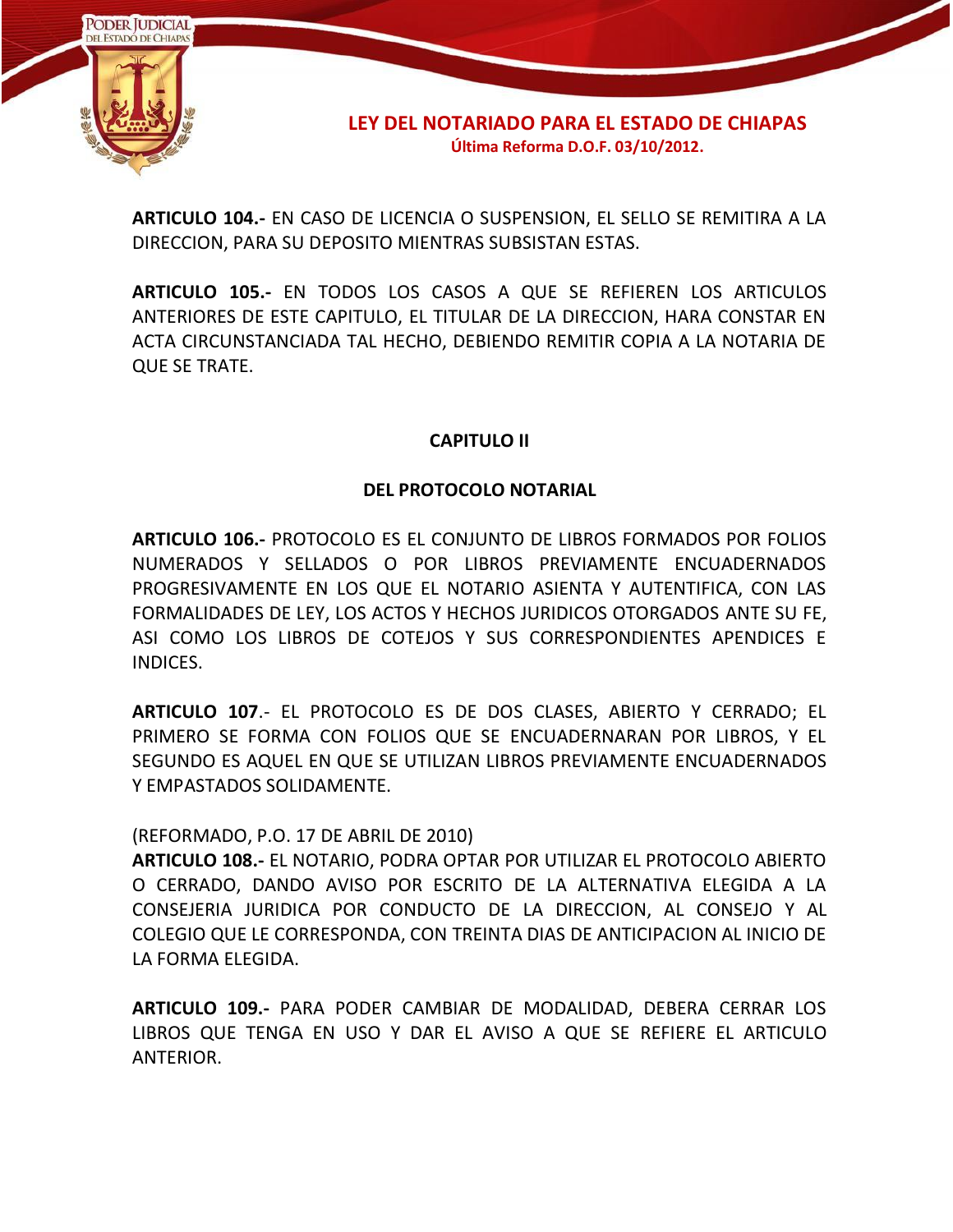

**ARTICULO 110.-** LA DIRECCION ASENTARA EN LOS FOLIOS O LIBROS ENTREGADOS A LOS NOTARIOS, EN UNA HOJA EN BLANCO, RAZON QUE CONTENGA EL LUGAR Y LA FECHA DE AUTORIZACION; EL NUMERO DE FOLIOS ENTREGADOS Y EL VOLUMEN O VOLUMENES A LOS QUE CORRESPONDAN; EL NOMBRE Y APELLIDOS DEL NOTARIO; EL NUMERO DE LA NOTARIA Y SU LUGAR DE RESIDENCIA; ASI COMO LA EXPRESION DE QUE ESOS FOLIOS O LIBROS SOLAMENTE DEBEN SER UTILIZADOS POR EL NOTARIO PARA QUIEN SE AUTORIZAN, POR SU ASOCIADO O POR QUIEN LEGALMENTE LO SUSTITUYA EN SUS FUNCIONES.

**ARTICULO 111.-** LA HOJA A QUE SE REFIERE EL ARTICULO ANTERIOR, DEBERA ENCUADERNARSE EN SU CASO, O BIEN IR AL PRINCIPIO DE CADA VOLUMEN AUTORIZADO.

**ARTICULO 112**.- EL PROTOCOLO PERTENECE AL ESTADO. LOS NOTARIOS LO TENDRAN EN CUSTODIA BAJO SU MAS ESTRICTA RESPONSABILIDAD, POR CINCO AÑOS CONTADOS A PARTIR DE LA FECHA DE AUTORIZACION DEL SIGUIENTE LIBRO O JUEGO DE LIBROS PARA SEGUIR ACTUANDO.

**ARTICULO 113**.- TRANSCURRIDO EL TERMINO A QUE SE REFIERE EL ARTICULO ANTERIOR, LOS LIBROS SE REMITIRAN A LA DIRECCION, PARA SU RESGUARDO DEFINITIVO.

**ARTICULO 114.-** EL COLEGIO, A COSTA DE LOS NOTARIOS, LOS PROVEERA DE LOS LIBROS O FOLIOS NECESARIOS PAR ASENTAR LOS INSTRUMENTOS PASADOS ANTE SU FE.

**ARTICULO 115.-** LOS INSTRUMENTOS, LIBROS Y APENDICES QUE INTEGREN EL PROTOCOLO, DEBERAN SER NUMERADOS PROGRESIVAMENTE. SOLO PODRAN USARSE AL MISMO TIEMPO HASTA EL NUMERO DE FOLIOS QUE INTEGREN DIEZ VOLUMENES.

**ARTICULO 116.-** LA NUMERACION PROGRESIVA, A QUE SE REFIERE EL ARTICULO ANTERIOR, SE IMPLEMENTARA EN CADA NOTARIA, A PARTIR DEL INICIO DE LA FUNCION NOTARIAL, SIN QUE SE INTERRUMPA POR LOS CAMBIOS DE NOTARIO.

**ARTICULO 117.-** EL NOTARIO NO PODRA AUTORIZAR ACTO ALGUNO, SIN QUE LO HAGA CONSTAR EN LOS LIBROS O FOLIOS QUE FORMAN EL PROTOCOLO, SALVO LOS QUE DEBAN CONSTAR EN EL LIBRO DE COTEJOS.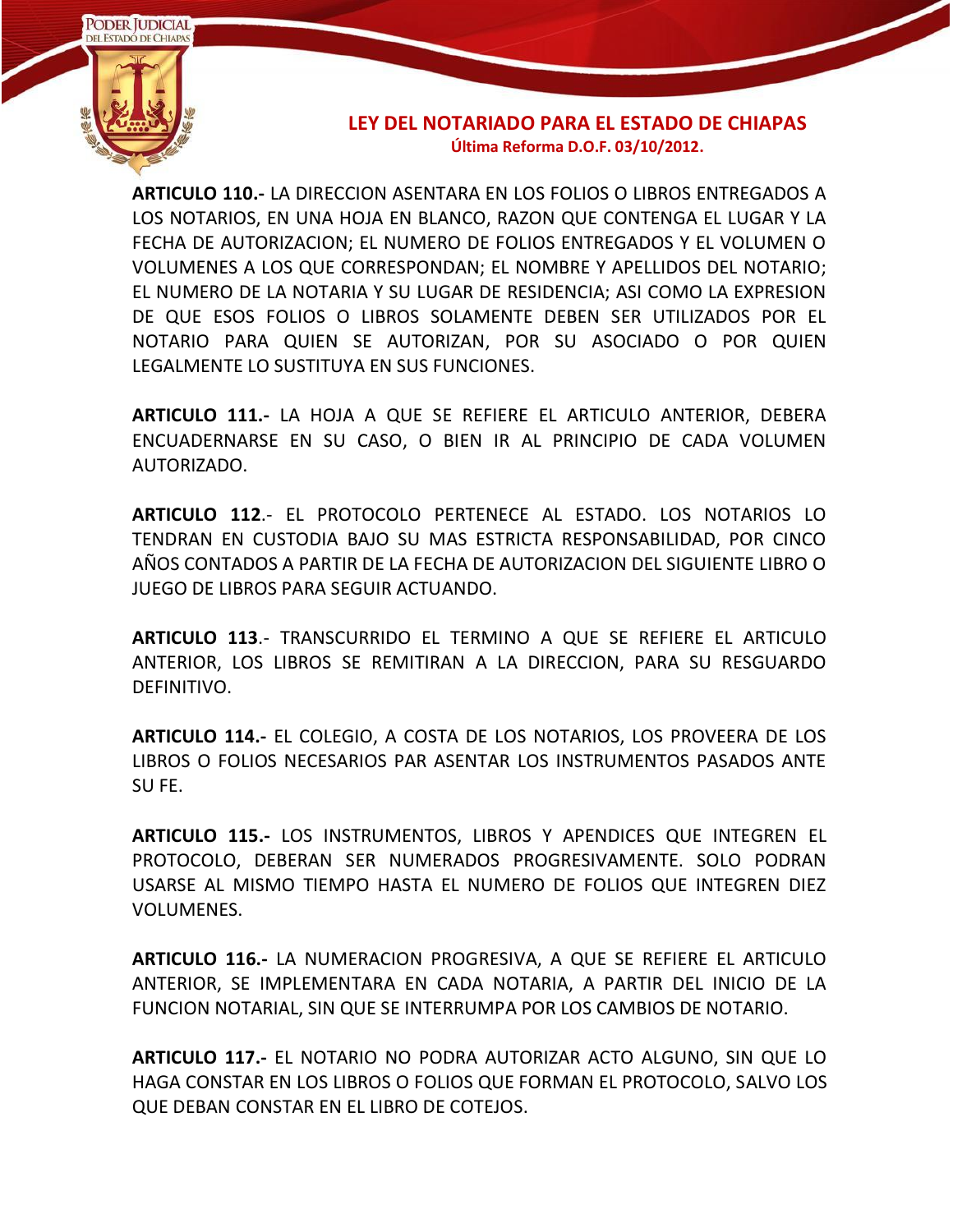

**ARTICULO 118.-** TODO INSTRUMENTO SE INICIARA AL PRINCIPIO DEL ANVERSO DE LA HOJA O FOLIO, UTILIZANDOSE, A ELECCION DEL NOTARIO, LOS PROCEDIMIENTOS MAS EFICIENTES DE IMPRESION, SIEMPRE QUE ESTA RESULTE INDELEBLE, LEGIBLE Y NITIDA, DEBIENDO UTILIZAR LAS HOJAS O FOLIOS POR AMBAS CARAS.

**ARTICULO 119.-** LA PARTE UTILIZABLE DE LA HOJA O FOLIO DEBERA APROVECHARSE AL MAXIMO POSIBLE, NO DEBERAN DEJARSE ESPACIOS EN BLANCO Y LAS LINEAS QUE SE IMPRIMAN DEBERAN ESTAR A IGUAL DISTANCIA UNAS DE OTRAS.

LA NUMERACION DE LOS INSTRUMENTOS SERA PROGRESIVA, INCLUYENDO LOS INSTRUMENTOS QUE TENGAN LA MENCION DE "NO PASO": EN EL PROTOCOLO ABIERTO, ESTOS ULTIMOS SE ENCUADERNARAN JUNTO CON LOS FIRMADOS.

**ARTICULO 120.-** CUANDO UNA HOJA, FOLIO O ALGUNA DE SUS CARAS RESULTEN INUTILIZADOS, EN EL PROTOCOLO CERRADO, LA HOJA INUTILIZADA SE CONSERVARA EN EL SITIO QUE CORRESPONDA, Y LA IMPRESION DEL TEXTO DEL INSTRUMENTO SE CONTINUARA CORRECTAMENTE EN LA PAGINA SIGUIENTE UTILIZABLE; EN EL PROTOCOLO ABIERTO, EL FOLIO INUTILIZADO SE COLOCARA AL FINAL DEL RESPECTIVO INSTRUMENTO. LA HOJA O FOLIO INUTILIZADO TOTAL O PARCIALMENTE DEBERA CRUZARSE CON LINEAS DE TINTA, CON LA LEYENDA "ESTA PAGINA NO VALE" Y LA FIRMA DEL NOTARIO.

**ARTICULO 121.-** EL PROTOCOLO SOLO SE MOSTRARA A LOS INTERESADOS. LAS ESCRITURAS Y ACTAS EN PARTICULAR, SOLO PODRAN MOSTRARSE A QUIENES HAYAN INTERVENIDO EN ELLAS O JUSTIFIQUEN REPRESENTAR SUS DERECHOS O A LOS HEREDEROS O LEGATARIOS, TRATANDOSE DE DISPOSICIONES TESTAMENTARIAS **DESPUES DE LA MUERTE DEL TESTADOR.**

**ARTICULO 122.-** LOS FOLIOS, DONDE CONSTEN LAS ESCRITURAS Y ACTAS Y LOS LIBROS, SUS APENDICES E INDICES DEBERAN PERMANECER SIEMPRE EN LA NOTARIA, EXCEPTO EN LOS CASOS EXPRESAMENTE PERMITIDOS EN LA LEY O BIEN CUANDO EL NOTARIO RECABE FIRMAS FUERA DE ELLA.

**ARTICULO 123.-** SI ALGUNA AUTORIDAD COMPETENTE ORDENA LA INSPECCION DE ALGUN INSTRUMENTO, ESTA SE EFECTUARA EN LA NOTARIA O EN LA DIRECCION, ANTE LA PRESENCIA DEL NOTARIO.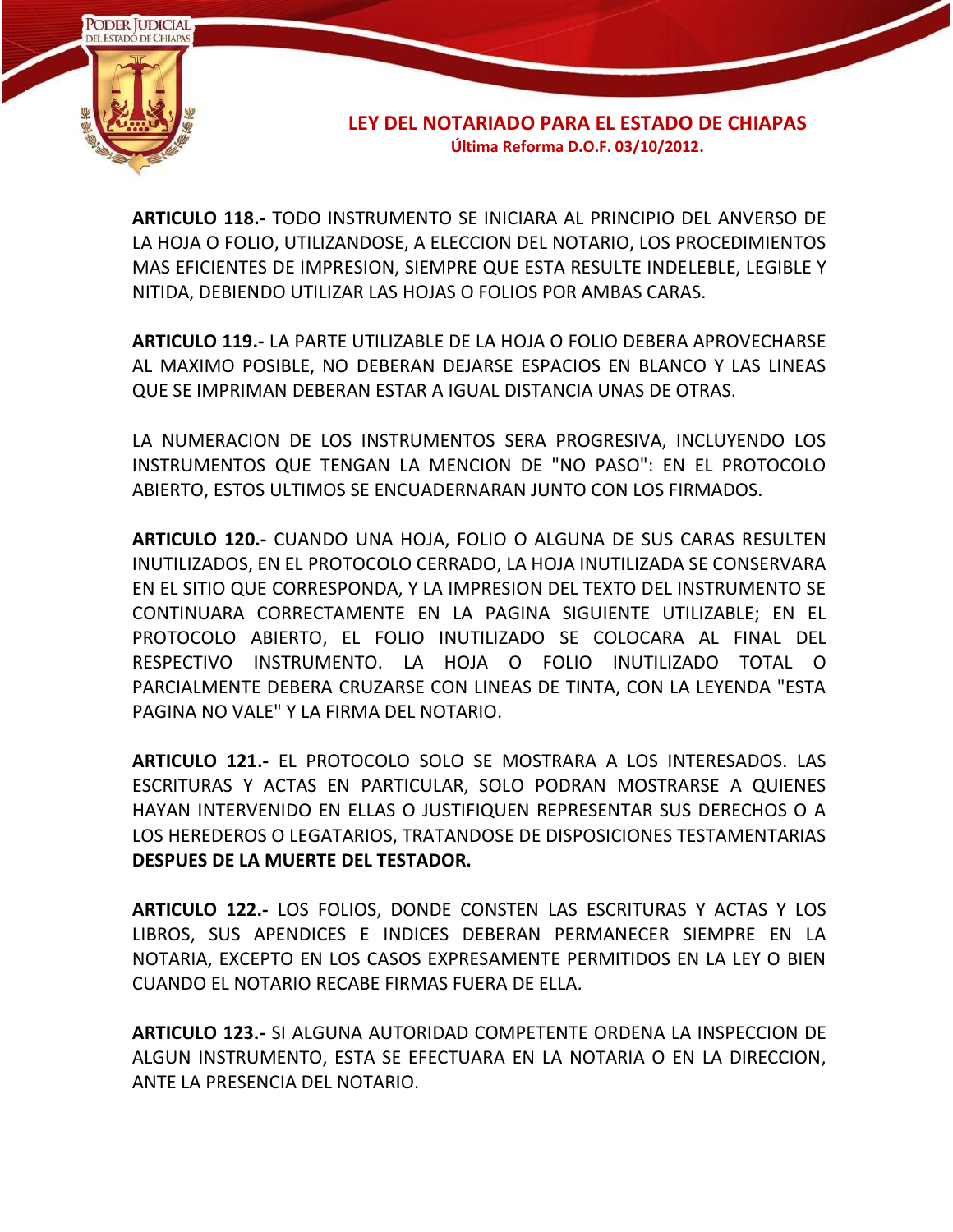

**ARTICULO 124.-** LOS NOTARIOS, AL AUTORIZAR UN INSTRUMENTO, CERTIFICARAN UNA COPIA DE ESTE, QUE DEBERA SER FIEL REPRODUCCION DE LOS FOLIOS Y LA AGREGARAN AL APENDICE, A EFECTO DE QUE CONSTE FEHACIENTEMENTE SU OTORGAMIENTO.

(REFORMADO, P.O. 17 DE ABRIL DE 2010)

**ARTICULO 125.-** LA PERDIDA O DESTRUCCION TOTAL O PARCIAL DE ALGUN FOLIO O LIBRO DEL PROTOCOLO, DEBERA SER COMUNICADA INMEDIATAMENTE POR EL NOTARIO A LA CONSEJERIA JURIDICA, QUIEN AUTORIZARA SU REPOSICION Y LA RESTITUCION DE LOS INSTRUMENTOS EN ELLOS CONTENIDOS EN PAPEL ORDINARIO.

**ARTICULO 126.-** EN CASO DE PERDIDA O ROBO, EL NOTARIO PRESENTARA DENUNCIA ANTE EL MINISTERIO PUBLICO, DENTRO DE LAS CUARENTA Y OCHO HORAS SIGUIENTES.

### (REFORMADO, P.O. 17 DE ABRIL DE 2010)

**ARTICULO 127.-** LA RESTITUCION SE HARA CON BASE EN LA COPIA CERTIFICADA MENCIONADA EN EL ARTICULO 124, O CON EL TESTIMONIO O LAS COPIAS CERTIFICADAS DE LOS TESTIMONIOS RESPECTIVOS, QUE A COSTA DEL NOTARIO EXPIDA EL REGISTRO O SE APORTEN POR LOS INTERESADOS PARA ESE FIN.

(REFORMADO, P.O. 17 DE ABRIL DE 2010)

**ARTICULO 128.-** SI NO ES POSIBLE LA RESTITUCION DE ALGUNO DE LOS INSTRUMENTOS, EL NOTARIO PODRA EXPEDIR TESTIMONIOS ULTERIORES, COPIANDO O REPRODUCIENDO INTEGRAMENTE LA COPIA MENCIONADA EN EL ARTICULO PRECEDENTE, LOS OBTENIDOS DEL REGISTRO O LOS QUE LE SEAN FACILITADOS POR LOS INTERESADOS, HACIENDO CONSTAR AL PIE DE LOS QUE EXPIDA, DE DONDE FUERON TOMADOS Y LA CAUSA DE SU EXPEDICION.

# **CAPITULO III**

#### **DEL PROTOCOLO CERRADO**

**ARTICULO 129.-** LOS NOTARIOS EN EJERCICIO, SOLICITARAN A LA DIRECCION LA AUTORIZACION DEL NUMERO DE LOS LIBROS QUE PASARAN A FORMAR PARTE DE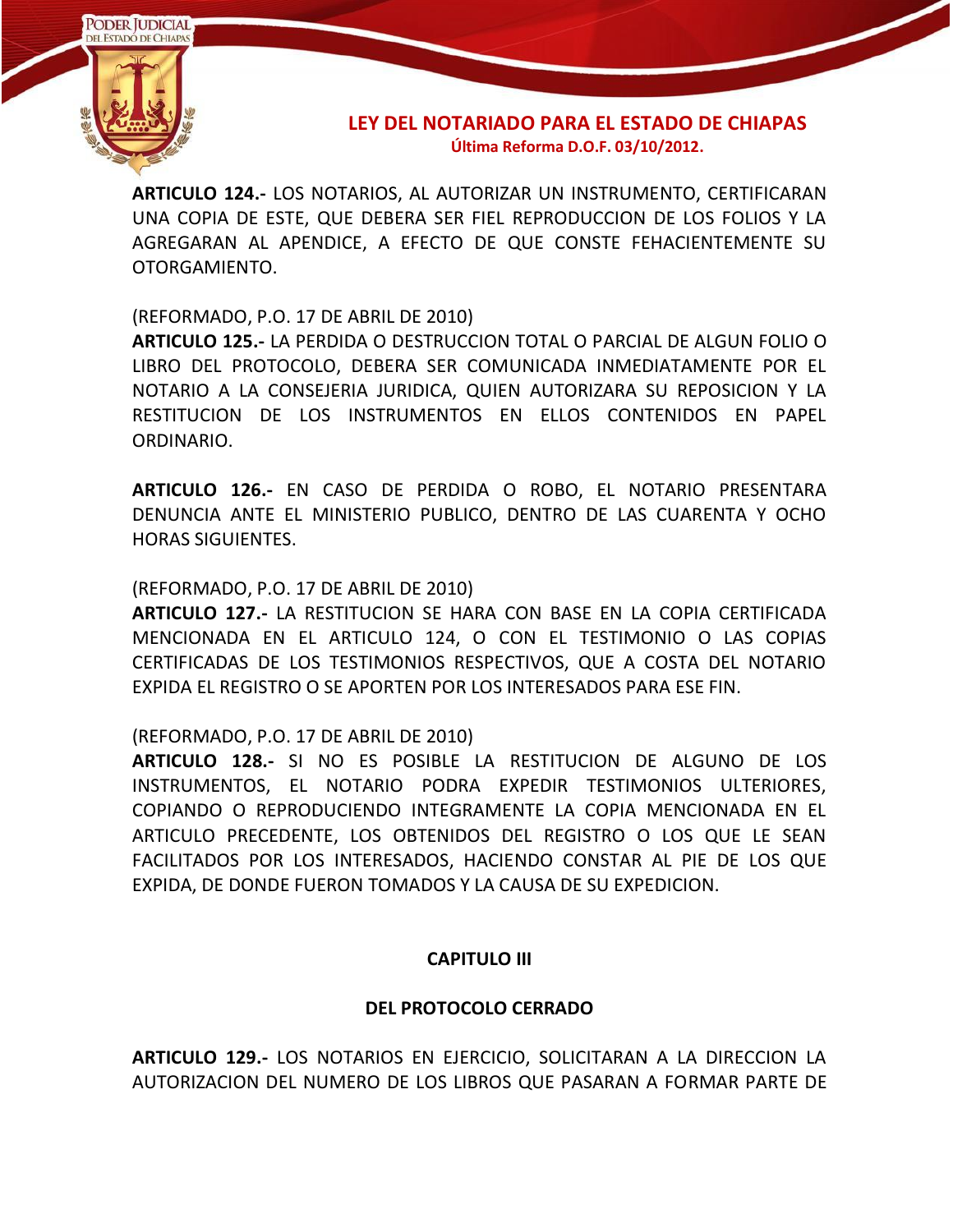

SU PROTOCOLO. NO PODRAN AUTORIZARSE MAS DE DIEZ LIBROS EN CADA OCASION.

LA AUTORIZACION DE LIBROS SE GESTIONARA EN CUALQUIER MOMENTO, DENTRO DE LOS TREINTA DIAS ANTERIORES AL CIERRE DEL PROTOCOLO.

**ARTICULO 130.-** LOS LIBROS DEL PROTOCOLO SERAN UNIFORMES, ENCUADERNADOS SOLIDAMENTE Y CONSTARAN DE TRESCIENTAS PAGINAS NUMERADAS Y DE OTRA AL PRINCIPIO Y SIN NUMERAR DESTINADA AL TITULO DEL LIBRO.

LAS HOJAS DEL LIBRO SERAN DE TREINTA Y CINCO CENTIMETROS DE LARGO POR VEINTICUATRO DE ANCHO, EN SU PARTE UTILIZABLE, AL ESCRIBIRSE EN ELLAS SE DEJARA EN BLANCO EL MARGEN DE LA TERCERA PARTE HACIA LA IZQUIERDA, SEPARADO POR MEDIO DE UNA LINEA DE TINTA, PARA ASENTAR EN DICHA PARTE LAS RAZONES O ANOTACIONES QUE LEGALMENTE DEBAN IR ALLI, CUANDO SE AGOTE ESTA PARTE, SE ASENTARA RAZON DE QUE LAS ANOTACIONES SE CONTINUAN EN HOJA POR SEPARADO, ESPECIALMENTE DEDICADA AL EFECTO, QUE SE ACUMULARA AL APENDICE.

SE DEJARA EN BLANCO UNA FRANJA DE TRES CENTIMETROS DE ANCHO POR EL LADO DEL DOBLEZ DEL LIBRO Y OTRA FRANJA DE UN CENTIMETRO EN LA ORILLA DE LAS HOJAS PARA PROTEGER LO ESCRITO.

**ARTICULO 131.-** EN LA PRIMERA PAGINA UTIL DE CADA LIBRO, EL NOTARIO PONDRA LA RAZON EN QUE CONSTE EL LUGAR Y LA FECHA Y EL NUMERO QUE CORRESPONDA AL VOLUMEN, SEGUN LOS QUE VAYA UTILIZANDO DURANTE SU EJERCICIO; EL NUMERO DE PAGINAS UTILES, INCLUSIVE LA PRIMERA Y LA ULTIMA; SU NOMBRE Y APELLIDOS Y NUMERO ORDINAL DE LA NOTARIA A SU CARGO; EL LUGAR EN QUE DEBA RESIDIR Y ESTE SITUADA LA NOTARIA Y, POR ULTIMO LA EXPRESION DE QUE ESE LIBRO SOLAMENTE PUEDE UTILIZARSE POR EL NOTARIO O QUIEN PUEDA HACERLO EN LOS TERMINOS DE ESTA LEY.

AL COMENZAR A HACER USO DE UNA HOJA, SE LE PONDRA EL SELLO DEL NOTARIO EN LA PARTE SUPERIOR DE LA MISMA DESTINADA A NOTAS MARGINALES.

**ARTICULO 132.-** CUANDO EL NOTARIO NO PUEDA DAR CABIDA A OTRO INSTRUMENTO EN EL LIBRO O JUEGOS DE LIBROS QUE TENGA EN USO, ASENTARA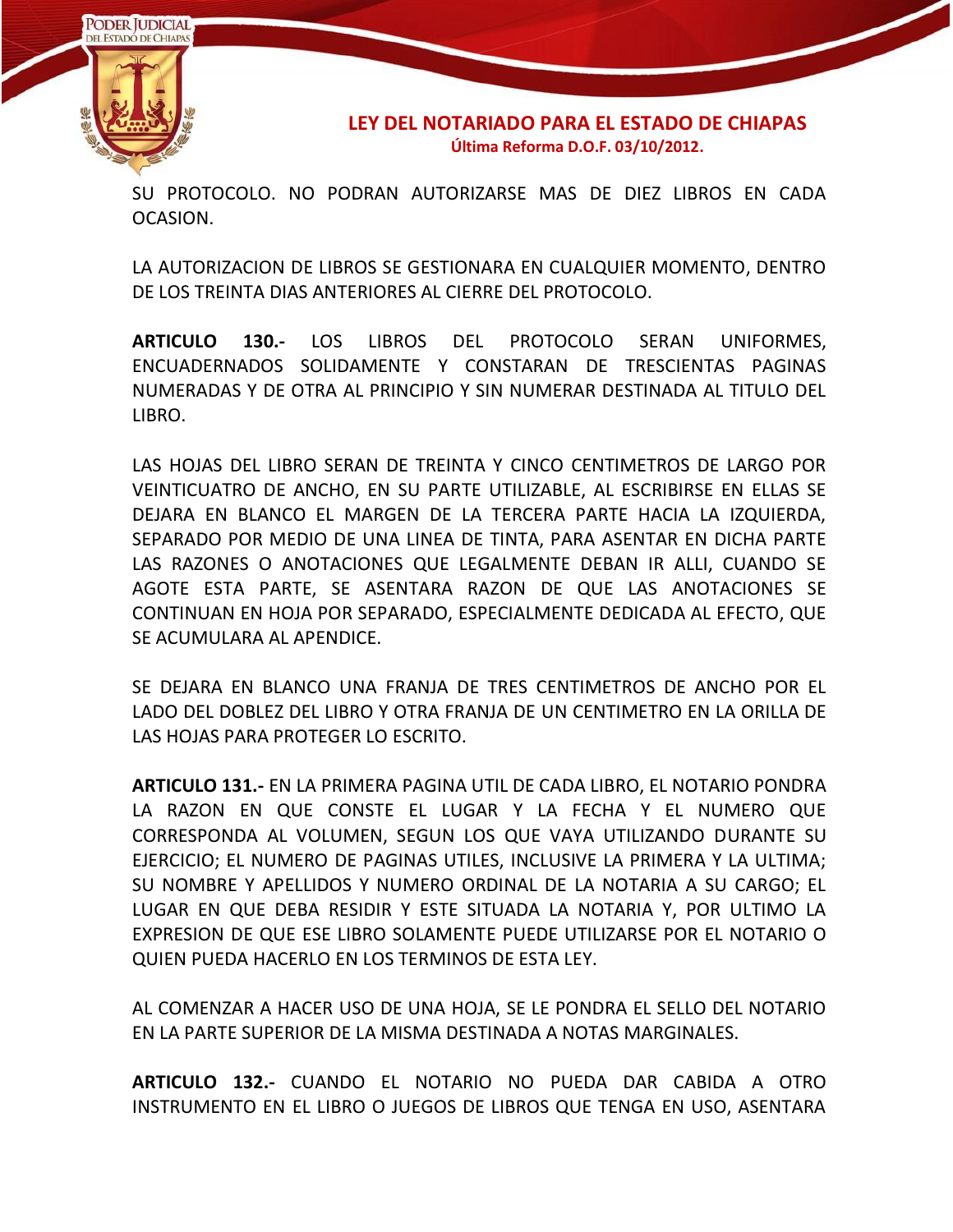

EN CADA UNO DE ESTOS, DESPUES DE LA ULTIMA ESCRITURA PASADA; UNA RAZON DE TERMINACION DE ESE LIBRO, CON LA EXPRESION DE LA FECHA Y LA HORA DE SU ASIENTO, Y EL NUMERO DE PAGINAS UTILIZADAS E INSTRUMENTOS ASENTADOS.

EL NOTARIO PONDRA SU FIRMA, FECHA Y SELLO DE AUTORIZACION Y COMUNICARA A LA DIRECCION EL CONTENIDO DE DICHA NOTA DE TERMINACION.

**ARTICULO 133.-** A PARTIR DE LA FECHA QUE SE HAGA LA ANOTACION DE TERMINACION DEL LIBRO, A QUE SE REFIERE EL ARTICULO ANTERIOR, EL NOTARIO DISPONDRA DE UN TERMINO DE CUARENTA Y CINCO DIAS NATURALES PARA ASENTAR LA RAZON DE CIERRE DE CADA LIBRO EN LA QUE DEBERA HACER CONSTAR LOS INSTRUMENTOS EXTENDIDOS, EL DIA Y LA HORA EN QUE SE CIERRE EL LIBRO, ASI COMO LOS INSTRUMENTOS QUE NO PASARON, LOS QUE ESTEN PENDIENTES DE FIRMA O AUTORIZACION, NUMERANDOLOS Y SEÑALANDO EL MOTIVO POR EL QUE ESTAN PENDIENTES, SU FIRMA Y SU SELLO.

DENTRO DE LOS CUATRO MESES SIGUIENTES A LA FECHA DEL CIERRE DEL LIBRO, EL NOTARIO LOS ENVIARA PARA SU REVISION, A LA DIRECCION Y RECABARA EL RECIBO CORRESPONDIENTE.

# **CAPITULO IV**

# **DEL PROTOCOLO ABIERTO**

**ARTICULO 134.-** LOS INSTRUMENTOS, LIBROS, APENDICES QUE INTEGREN EL PROTOCOLO DEBERAN SER NUMERADOS PROGRESIVAMENTE. LOS FOLIOS DEBERAN UTILIZARSE EN FORMA PROGRESIVA POR AMBAS CARAS Y LOS INSTRUMENTOS QUE SE ASIENTEN EN ELLOS SE ORDENARAN EN FORMA PROGRESIVA Y CRONOLOGICA POR EL NOTARIO Y SE ENCUADERNARAN EN LIBROS QUE SE INTEGRARAN POR DOSCIENTOS FOLIOS, EXCEPTO CUANDO EL NOTARIO DEBA ASENTAR UN INSTRUMENTO CON EL CUAL REBASE ESE NUMERO, EN CUYO CASO, PODRA DAR POR TERMINADO EL LIBRO SIN ASENTAR DICHO INSTRUMENTO, INICIANDO CON EL SIGUIENTE LIBRO.

**ARTICULO 135.-** AL INICIAR LA FORMACION DE UN LIBRO, EL NOTARIO ASENTARA EN UNA HOJA EN BLANCO, UNA RAZON CON SU SELLO Y FIRMA, LA QUE DEBERA ENCUADERNARSE DESPUES DE LA AUTORIZACION DE LA DIRECCION, EN LA QUE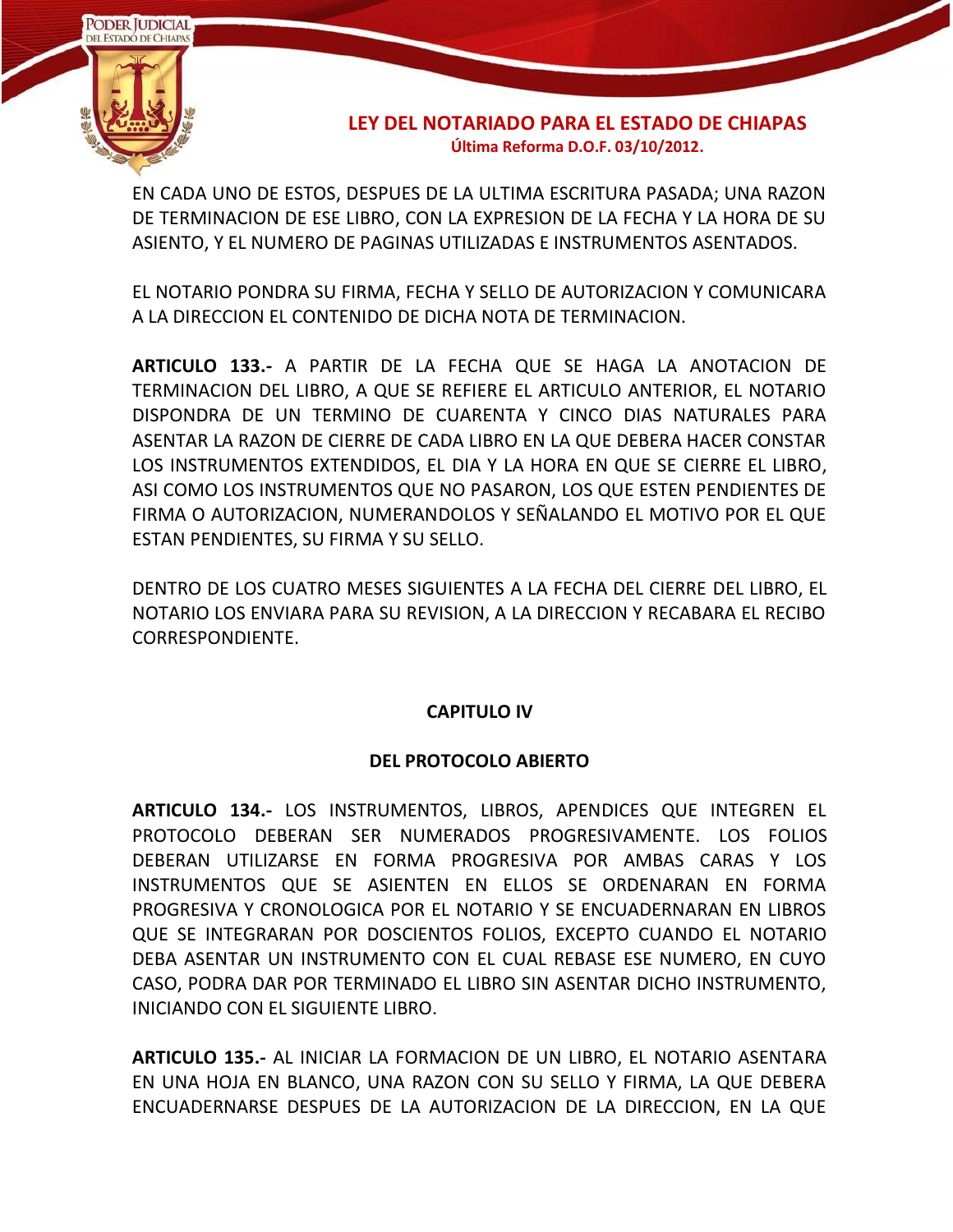

HARA CONSTAR LA FECHA EN QUE SE INICIA, EL NUMERO QUE LE CORRESPONDA Y LA MENCION DE QUE EL LIBRO SE FORMARA CON LAS ESCRITURAS Y ACTAS NOTARIALES AUTORIZADAS POR EL NOTARIO O POR QUIEN LEGALMENTE LO SUSTITUYA.

**ARTICULO 136.-** ANTES DE USAR UN FOLIO, SE PONDRA EL SELLO DEL NOTARIO O LOS DE LOS NOTARIOS ASOCIADOS EN SU ANVERSO, AL LAZO (SIC) IZQUIERDO Y EN LA PARTE SUPERIOR.

**ARTICULO 137**.- CUANDO CON POSTERIORIDAD A LA INICIACION DE UN LIBRO, HAYA CAMBIO DE NOTARIO, EL QUE LO SUSTITUYA ASENTARA A CONTINUACION DE LA CLAUSURA EXTRAORDINARIA O BIEN, DESPUES DEL ULTIMO INSTRUMENTO EXTENDIDO, CON SU SELLO Y FIRMA, UNA RAZON EN ESE SENTIDO CON SU NOMBRE Y APELLIDOS. IGUAL REQUISITO SE OBSERVARA CUANDO SE INICIE UNA ASOCIACION O CUANDO UN NOTARIO SUPLENTE, PROVISIONAL O INTERINO EMPIECE O TERMINE DE ACTUAR.

# **CAPITULO V**

# **DEL PROTOCOLO ESPECIAL**

**ARTICULO 138.-** LOS NOTARIOS LLEVARAN, ADEMAS, UN PROTOCOLO QUE SE DENOMINARA ESPECIAL, AUTORIZADO POR LA DIRECCION, PARA OPERACIONES EN QUE LOS GOBIERNOS FEDERAL, ESTATAL Y LOS MUNICIPIOS SEAN PARTE, EN EL QUE SE CONSIGNARAN LOS ACTOS SIGUIENTES:

I. LOS CELEBRADOS CON LA FINALIDAD DE FOMENTAR Y CONSTRUIR VIVIENDA DE INTERES SOCIAL Y POPULAR PROGRESIVA;

II. PARA REGULARIZAR LA TENENCIA DE LA TIERRA;

III. LOS PREVISTOS POR LA LEY AGRARIA;

IV. LOS SEÑALADOS EN LA LEGISLACION ELECTORAL;

V. LOS DEMAS QUE LES SEAN REQUERIDOS.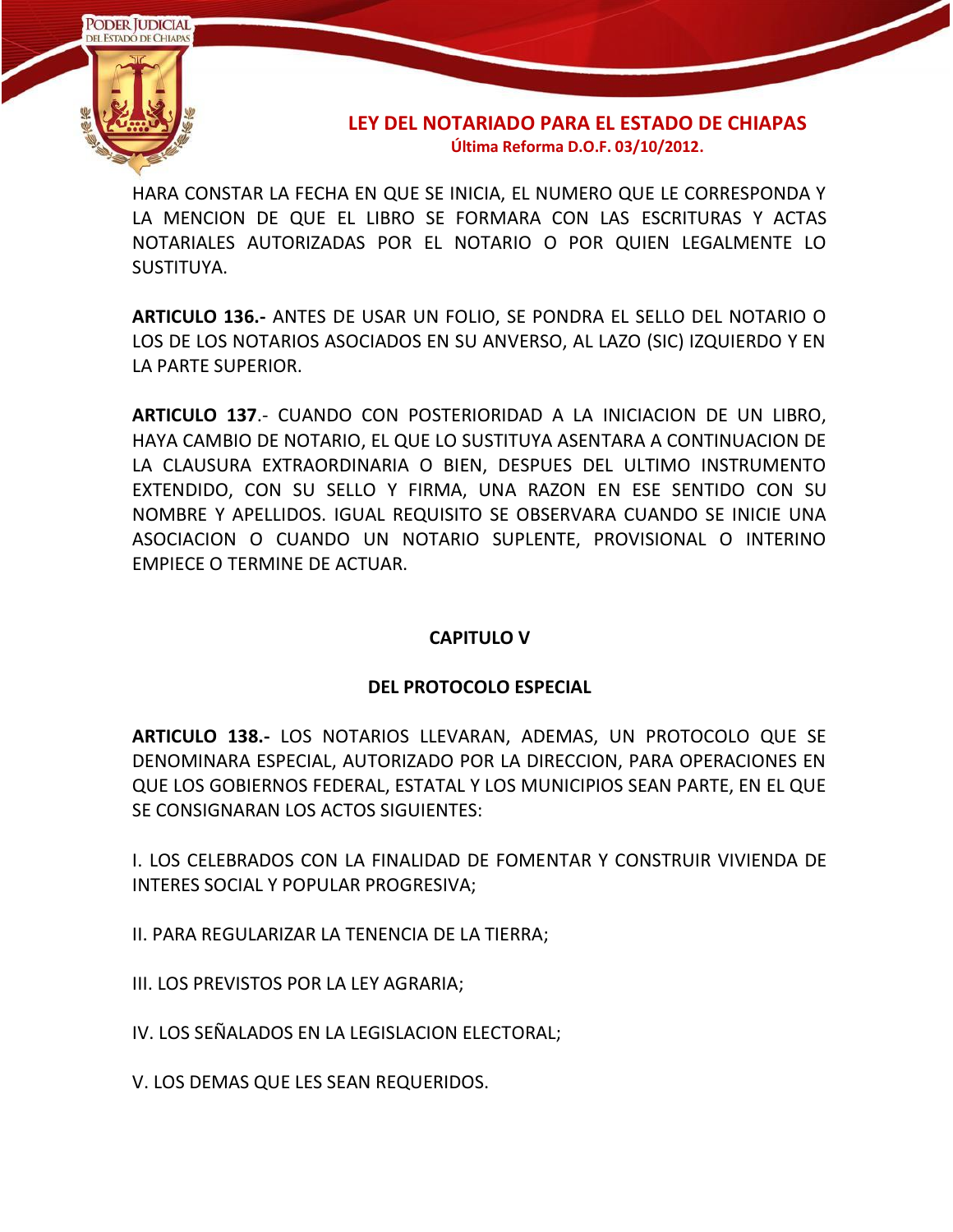

**ARTICULO 139**.- LOS INSTRUMENTOS ASENTADOS EN LOS VOLUMENES DEL PROTOCOLO ESPECIAL, SE NUMERARAN PROGRESIVAMENTE, EN FORMA INDEPENDIENTE DEL PROTOCOLO ORDINARIO, SIN INTERRUPCION, A PARTIR DEL PRIMERO DE ELLOS, ASENTANDO ANTES DEL NUMERO LA LEYENDA "PROTOCOLO ESPECIAL".

**ARTICULO 140.-** SERAN APLICABLES AL PROTOCOLO ESPECIAL LAS DISPOSICIONES DE LA PRESENTE LEY, QUE REGULAN AL ORDINARIO.

ARTICULO 141.- EN EL PROTOCOLO ESPECIAL SE ESTARA A LO DISPUESTO EN ESTA LEY, EN LO QUE NO SE OPONGA A LAS LEYES FEDERALES.

# **CAPITULO VI**

### **DEL APENDICE E INDICE**

**ARTICULO 142.-** CADA LIBRO DEL PROTOCOLO TENDRA SU APENDICE, QUE SE FORMARA CON LOS DOCUMENTOS RELACIONADOS CON LAS ESCRITURAS Y ACTAS ASENTADAS EN AQUEL.

**ARTICULO 143.-** LOS DOCUMENTOS DEL APENDICE CORRESPONDIENTES A UN LIBRO DEL PROTOCOLO, SE INTEGRARAN POR LEGAJOS ORDENADOS EN UNO O MAS VOLUMENES, EN CUYAS CARATULAS SE PONDRA EL NUMERO DEL INSTRUMENTO Y VOLUMEN A QUE SE REFIERA, INDICANDO LOS DOCUMENTOS QUE SE AGREGAN Y MARCANDOSE EN CADA UNO LA LETRA EN EL ORDEN DEL ALFABETO QUE LE SEÑALE Y DISTINGA DE LOS OTROS QUE FORMAN EL LEGAJO.

**ARTICULO 144.-** EL NOTARIO AGREGARA AL APENDICE, COPIA CERTIFICADA DE LAS RESOLUCIONES QUE POR MANDATO JUDICIAL SE PROTOCOLICEN, Y SE CONSIDERARA COMO UN SOLO DOCUMENTO, DEVOLVIENDOSE EL ORIGINAL A QUIEN CORRESPONDA.

**ARTICULO 145.-** LOS DOCUMENTOS DEL APENDICE, NO PODRAN DESGLOSARSE Y SE ENTREGARAN DEBIDAMENTE ENCUADERNADOS A LA DIRECCION, CUANDO SE REMITA EL LIBRO DE PROTOCOLO AL QUE CORRESPONDAN.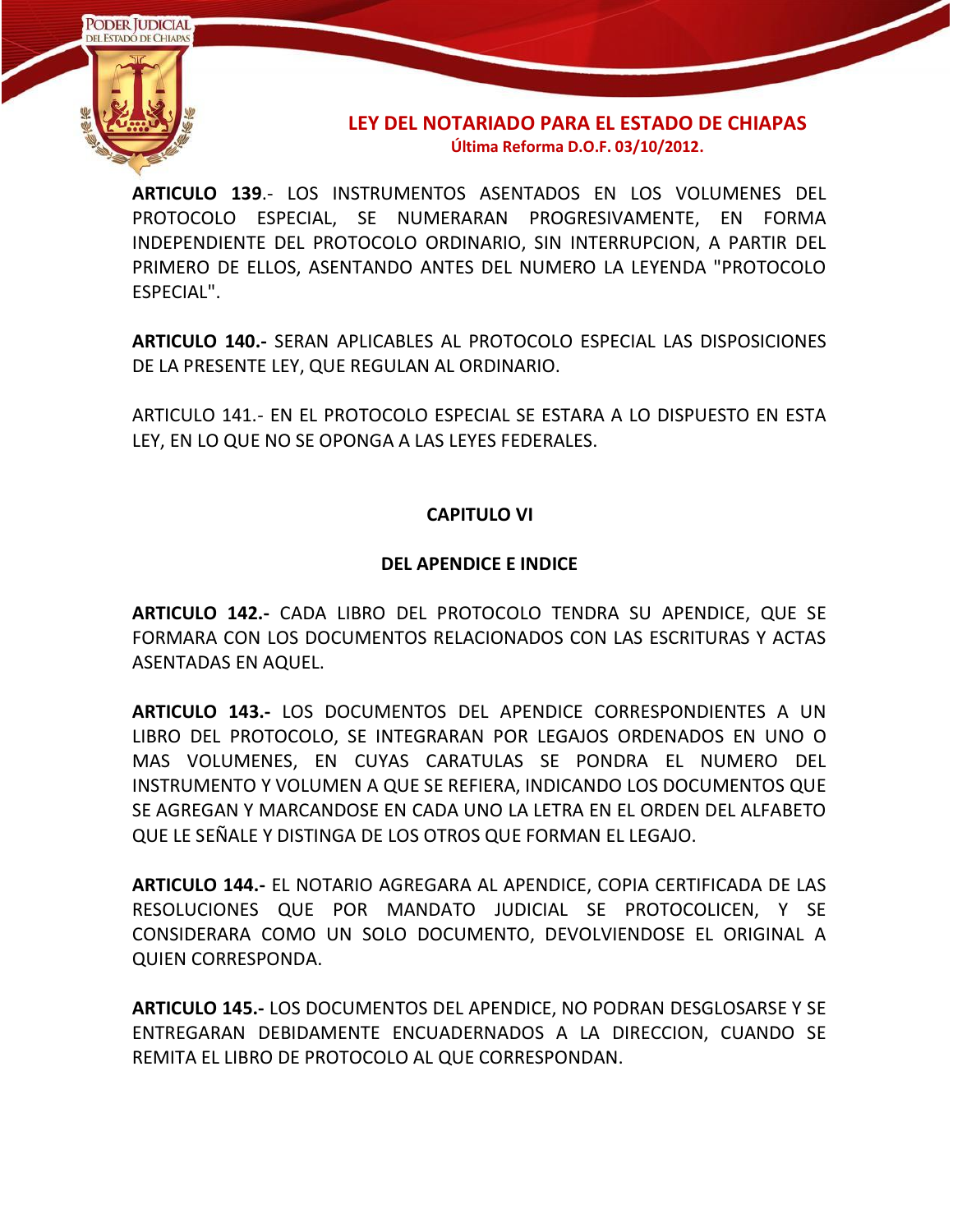

**ARTICULO 146.-** LOS NOTARIOS TENDRAN OBLIGACION DE LLEVAR POR DUPLICADO Y POR CADA JUEGO DE LIBROS, UN INDICE DE TODOS LOS INSTRUMENTOS QUE AUTORICEN POR ORDEN ALFABETICO DE APELLIDOS DE LOS OTORGANTES Y DE SU REPRESENTANTE, EN SU CASO, CON EXPRESION DE LA NATURALEZA DEL ACTO O HECHO, DEL NUMERO Y FECHA DEL INSTRUMENTO Y DEL NUMERO DEL FOLIO EN EL CUAL SE INICIO. EL INDICE SE FORMARA UNA VEZ CONCLUIDO EL LIBRO O JUEGO DE LIBROS.

**ARTICULO 147.-** AL ENTREGAR EL LIBRO O JUEGO DE LIBROS A LA DIRECCION, EL NOTARIO ACOMPAÑARA UN EJEMPLAR DE SU INDICE Y EL OTRO LO CONSERVARA EN LA NOTARIA.

**ARTICULO 148.-** EN CASO DE PERDIDA O DESTRUCCION PARCIAL O TOTAL DE UN APENDICE, SE PROCEDERA A SU REPOSICION, OBTENIENDO LOS DOCUMENTOS QUE LO INTEGREN DE SUS FUENTES DE ORIGEN O DEL LUGAR DONDE OBREN.

**ARTICULO 149.-** EL PROCEDIMIENTO DE REPOSICION, SE SEGUIRA SIN PERJUICIO DE LA PROBABLE RESPONSABILIDAD DEL NOTARIO, DERIVADA DE LA PERDIDA O DESTRUCCION DE LOS LIBROS O APENDICES.

**ARTICULO 150**.- EN EL LIBRO DE COTEJOS SE ASENTARAN LOS DATOS QUE IDENTIFIQUEN EL COTEJO DE DOCUMENTOS AUTENTICOS CON SU COPIA ESCRITA, FOTOGRAFICA, FOTOSTATICA O DE CUALQUIER OTRA CLASE SIN MAS FORMALIDADES QUE SU ANOTACION EN EL MISMO.

#### (REFORMADO, P.O. 17 DE ABRIL DE 2010)

**ARTICULO 151.-** CUANDO UN NOTARIO SE SEPARE DE SU NOTARIA POR ALGUNA DE LAS CAUSAS SEÑALADAS EN ESTA LEY, ASI COMO EN EL CASO DE ASOCIACION O REUBICACION DE NOTARIOS Y PERMUTA DE NOTARIAS, CON INTERVENCION DE UN REPRESENTANTE DE LA CONSEJERIA JURIDICA Y OTRO DEL COLEGIO, SE ASENTARA RAZON DE CLAUSURA EXTRAORDINARIA EN EL FOLIO SIGUIENTE AL ULTIMO UTILIZADO DE LOS VOLUMENES EN USO, ASENTANDO LOS MISMOS DATOS QUE EN LA CLAUSURA ORDINARIA Y AGREGANDO TODAS LAS CIRCUNSTANCIAS QUE ESTIMEN CONVENIENTES, FIRMANDO LOS QUE INTERVENGAN.

**ARTICULO 152.-** EL NOTARIO SUSPENDIDO O EL QUE DEJE DE SERLO, ASISTIRA, EN SU CASO, A LA CLAUSURA DEL PROTOCOLO Y A LA ENTREGA DE LA NOTARIA.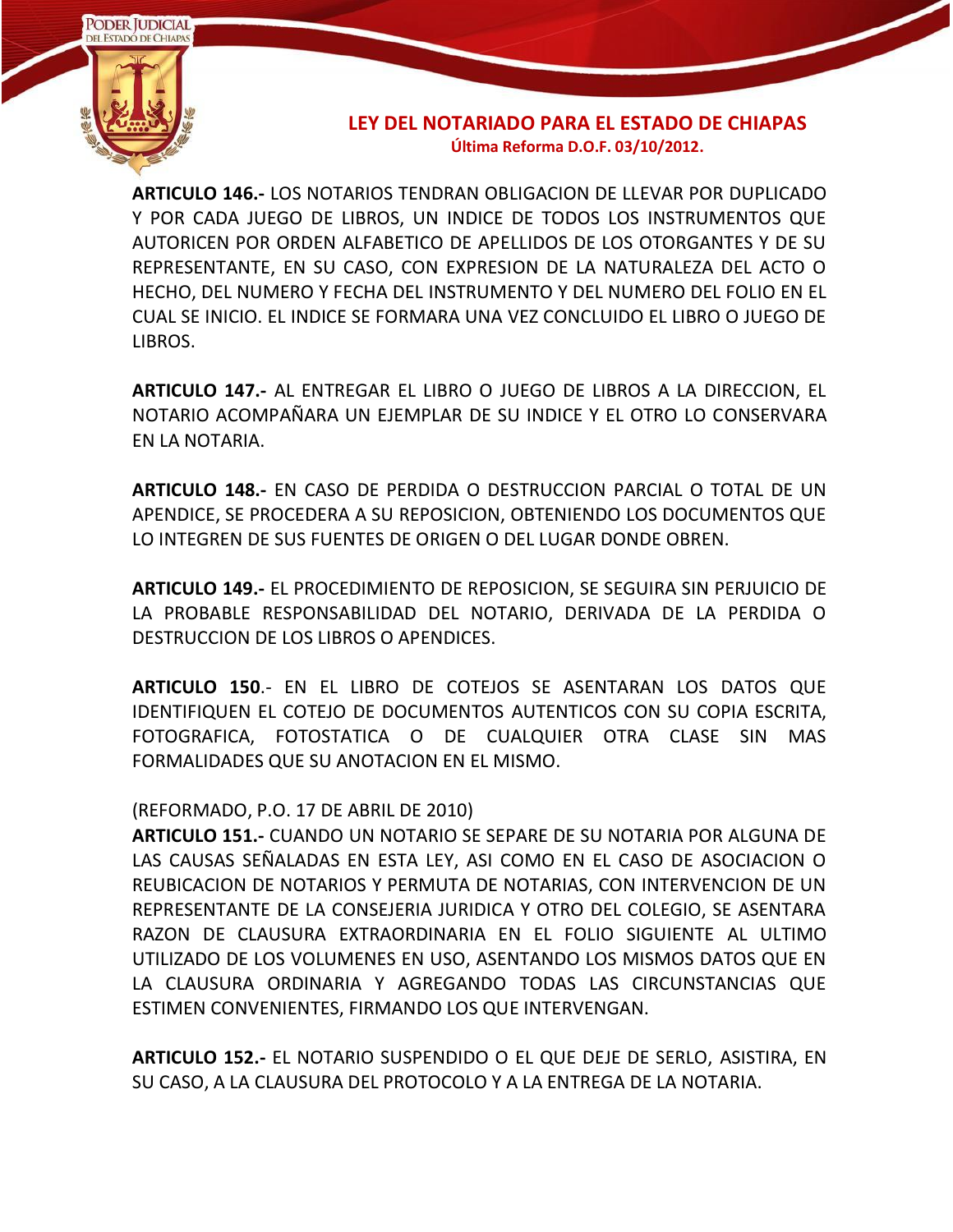

(REFORMADO, P.O. 17 DE ABRIL DE 2010)

**ARTICULO 153.-** EN LOS CASOS DE TERMINACION DEL NOMBRAMIENTO DE NOTARIO, EN TANTO NO SEA DESIGNADO OTRO, LA CONSEJERIA JURIDICA REMITIRA PARA SU GUARDA A LA DIRECCION, LA DOCUMENTACION DE LA NOTARIA DE QUE SE TRATE, CONFORME AL INVENTARIO REALIZADO.

**ARTICULO 154.-** EL NOTARIO QUE RECIBA UNA NOTARIA, CUYO TITULAR DEJE DE ACTUAR POR CUALQUIERA DE LAS CAUSAS ESTABLECIDAS EN ESTA LEY, LO HARA POR RIGUROSO INVENTARIO. SE PROCEDERA EN LOS MISMOS TERMINOS, CUANDO UN NOTARIO RECIBA SU NOTARIA AL HABER CONCLUIDO LA LICENCIA O LA SUSPENSION.

#### **CAPITULO VII**

#### **DE LAS ESCRITURAS**

**ARTICULO 155.-** ESCRITURA ES EL INSTRUMENTO ORIGINAL QUE EL NOTARIO ASIENTA EN EL PROTOCOLO, PARA HACER CONSTAR UNO O MAS ACTOS JURIDICOS, AUTORIZADO CON SU FIRMA Y SELLO.

**ARTICULO 156.-** SE ENTENDERA TAMBIEN COMO ESCRITURA, EL ACTA QUE CONTENGA UN EXTRACTO CON LOS ELEMENTOS PERSONALES Y MATERIALES DEL DOCUMENTO EN QUE SE CONSIGNE UN CONTRATO O ACTOS JURIDICOS, SIEMPRE QUE ESTE FIRMADA EN CADA UNA DE SUS HOJAS POR QUIENES EN EL INTERVENGAN Y POR EL NOTARIO, QUIEN ADEMAS PONDRA EL SELLO, SEÑALARA EL NUMERO DE HOJAS DE QUE SE COMPONE, ASI COMO LA RELACION COMPLETA DE SUS ANEXOS QUE SE AGREGARAN AL APENDICE Y REUNA LOS DEMAS REQUISITOS QUE SEÑALA ESTE CAPITULO.

**ARTICULO 157.-** LA REDACCION DE LAS ESCRITURAS SE SUJETARA A LAS FORMALIDADES SIGUIENTES:

I. SE HARA EN IDIOMA ESPAÑOL, CON LETRA CLARA, SIN ABREVIATURAS NI GUARISMOS, SALVO EN EL CASO DE TRASCRIPCION LITERAL O DEL USO DE MODISMOS; TRATANDOSE DE NUMEROS, LAS CIFRAS SE MENCIONARAN TAMBIEN CON LETRA;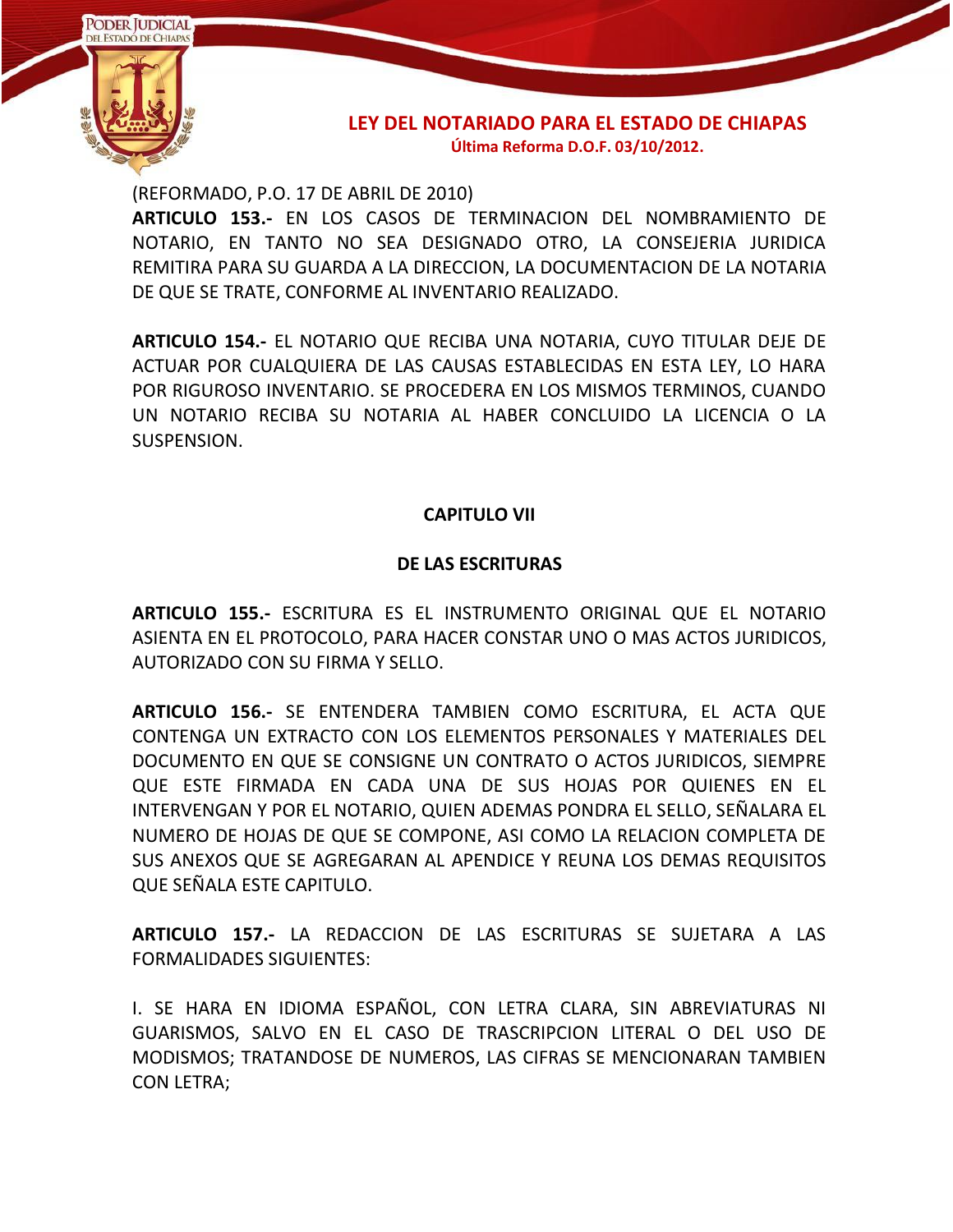

II. CUANDO SE PRESENTEN DOCUMENTOS REDACTADOS EN IDIOMA DISTINTO AL ESPAÑOL, SE TRADUCIRAN POR PERITO AUTORIZADO, A EXCEPCION DE CUANDO EL NOTARIO CONOZCA EL IDIOMA, EN CUYO CASO EL REALIZARA LA TRADUCCION; SE AGREGARA AL APENDICE EL ORIGINAL O COPIA COTEJADA DEL DOCUMENTO CON SU RESPECTIVA TRADUCCION;

III. LOS ESPACIOS EN BLANCO O HUECOS SE CUBRIRAN CON LINEAS HORIZONTALES DE TINTA O CON GUIONES CONTINUOS, AL IGUAL QUE LOS ESPACIOS EN BLANCO EXISTENTES ENTRE EL FINAL DEL TEXTO Y LAS FIRMAS;

IV. LAS PALABRAS, LETRAS, O SIGNOS QUE SE HAYAN DE TESTAR SE CRUZARAN CON UNA LINEA HORIZONTAL QUE LAS DEJE LEGIBLES, PUDIENDO ENTRERRENGLONARSE LO QUE SE DEBA AGREGAR. AL FINAL DEL TEXTO DE LA ESCRITURA SE SALVARAN, CON LA MENCION DEL NUMERO DE PALABRAS, LETRAS O SIGNOS TESTADOS O ENTRERRENGLONADOS, Y SE HARA CONSTAR QUE LO PRIMERO NO VALE Y LO SEGUNDO SI;

V. LLEVARA AL INICIO SU NUMERO, EL O LOS ACTOS QUE SE CONSIGNEN Y LOS NOMBRES DE LOS OTORGANTES;

V. (SIC) EXPRESARA EN EL PROEMIO EL LUGAR Y FECHA Y, EN SU CASO, LA HORA EN QUE SE ASIENTE LA ESCRITURA, ASI COMO EL NOMBRE Y APELLIDOS DEL NOTARIO, EL NUMERO DE LA NOTARIA A SU CARGO, LOS NOMBRES Y APELLIDOS DE LOS COMPARECIENTES Y EL ACTO O ACTOS QUE SE CONSIGNEN;

VII. RESUMIRA LOS ANTECEDENTES DEL ACTO Y CERTIFICARA HABER TENIDO A LA VISTA LOS DOCUMENTOS QUE SE HAYAN PRESENTADO PARA LA FORMACION DE LA ESCRITURA, CON LAS SIGUIENTES MODALIDADES:

A) SI SE TRATA DE INMUEBLES, RELACIONARA CUANDO MENOS EL ULTIMO TITULO DE PROPIEDAD Y, EN SU CASO, CITARA LOS DATOS DE SU INSCRIPCION REGISTRAL, Y DETERMINARA SU NATURALEZA, UBICACION, SUPERFICIE CON MEDIDAS Y LINDEROS, EN CUANTO SEA POSIBLE.

B) NO DEBERA MODIFICARSE EN UNA ESCRITURA LA DESCRIPCION DE UN INMUEBLE, SI CON ESTA SE INCREMENTA EL AREA DE SU ANTECEDENTE DE PROPIEDAD. LA ADICION PODRA SER HECHA SI SE FUNDA EN RESOLUCION JUDICIAL O ADMINISTRATIVA DE LA QUE ASI SE DESPRENDA.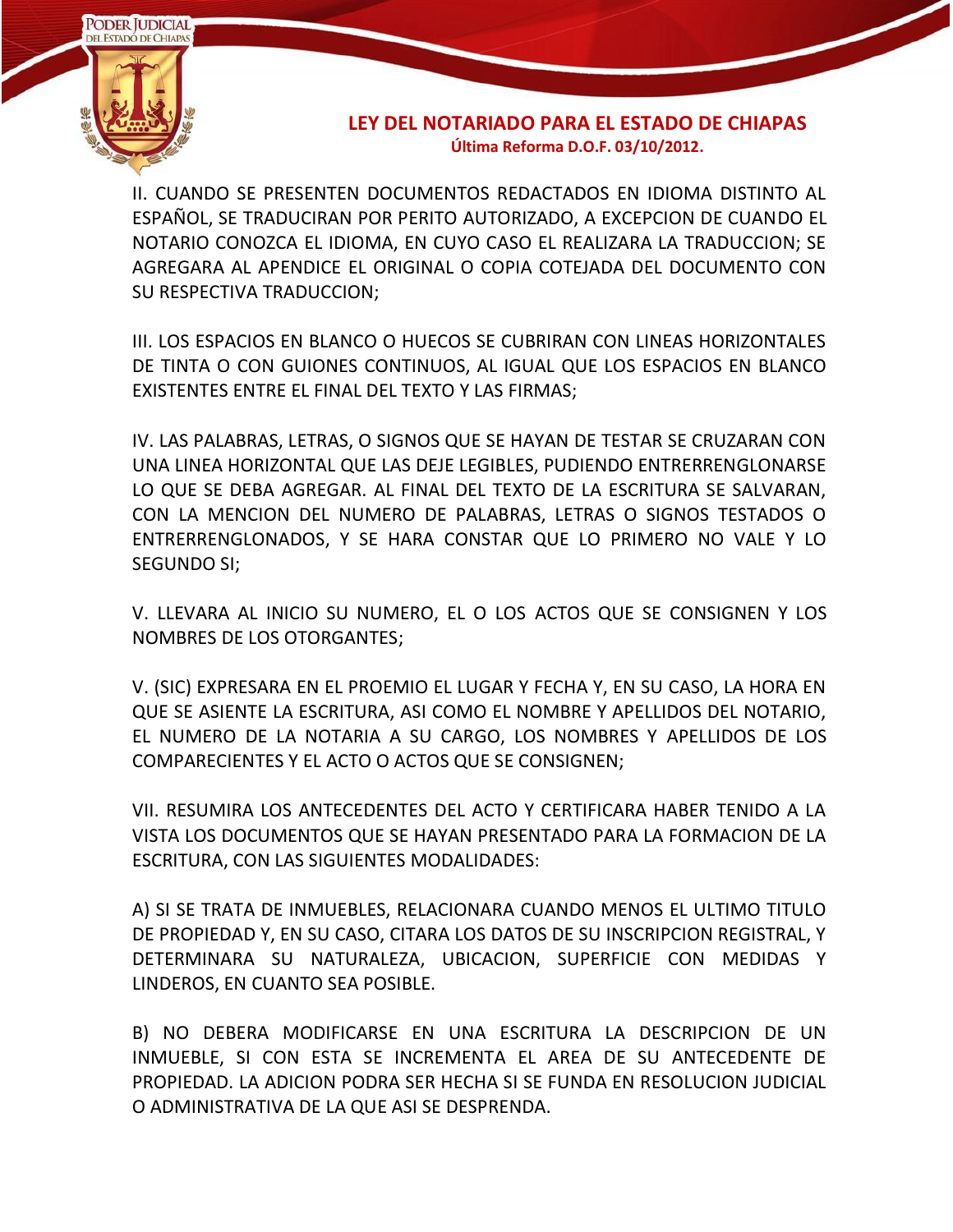

C) CUALQUIER ERROR ARITMETICO O DE TRANSCRIPCION QUE CONSTE EN INSTRUMENTO O EN ASIENTO REGISTRAL PODRA ACLARARSE POR LA PARTE INTERESADA EN LA ESCRITURA.

D) AL CITAR UN INSTRUMENTO OTORGADO ANTE OTRO FEDATARIO, EXPRESARA EL NOMBRE DE ESTE Y EL NUMERO DE LA NOTARIA QUE CORRESPONDE, ASI COMO SU NUMERO Y FECHA Y, EN SU CASO, LOS DATOS DE INSCRIPCION REGISTRAL.

E) EN LAS PROTOCOLIZACIONES DE ACTAS DE ASAMBLEA DE PERSONAS MORALES, SE RELACIONARAN LOS ANTECEDENTES NECESARIOS PARA ACREDITAR SU CONSTITUCION, ASI COMO LA VALIDEZ Y EFICACIA DE LOS ACUERDOS TOMADOS DE CONFORMIDAD CON SU REGIMEN LEGAL Y ESTATUTOS.

VIII. REDACTARA ORDENADAMENTE LAS DECLARACIONES DE LOS COMPARECIENTES, QUE SERAN SIEMPRE HECHAS BAJO PROTESTA DE DECIR VERDAD; EL NOTARIO LOS APERCIBIRA DE LAS PENAS EN QUE INCURREN QUIENES DECLARAN CON FALSEDAD;

IX. REDACTARA CON CLARIDAD LAS CLAUSULAS RELATIVAS AL ACTO QUE SE OTORGUE; IDENTIFICANDO CON PRECISION LOS BIENES QUE CONSTITUYAN EL OBJETO MATERIAL DEL ACTO, ASI COMO LOS DERECHOS Y OBLIGACIONES QUE SE DERIVEN DEL MISMO;

X. EN CASO DE QUE ALGUN COMPARECIENTE ACTUE EN REPRESENTACION DE OTRO EL NOTARIO OBSERVARA LO SIGUIENTE:

A) SI LA REPRESENTACION ES DE PERSONA MORAL, DEJARA ACREDITADA LA LEGAL CONSTITUCION DE ESTA, SU DESIGNACION Y LAS FACULTADES DE REPRESENTACION SUFICIENTES, PARA LO CUAL NO SERA NECESARIO QUE EL NOTARIO REALICE TRANSCRIPCIONES TEXTUALES DE LOS INSTRUMENTOS.

B) SI LA REPRESENTACION ES DE PERSONAS FISICAS, EL NOTARIO SOLO RELACIONARA SUCINTAMENTE EL INSTRUMENTO QUE CONTENGA EL OTORGAMIENTO DE LAS FACULTADES DE REPRESENTACION QUE SE OSTENTAN A FAVOR DE QUIEN COMPAREZCA.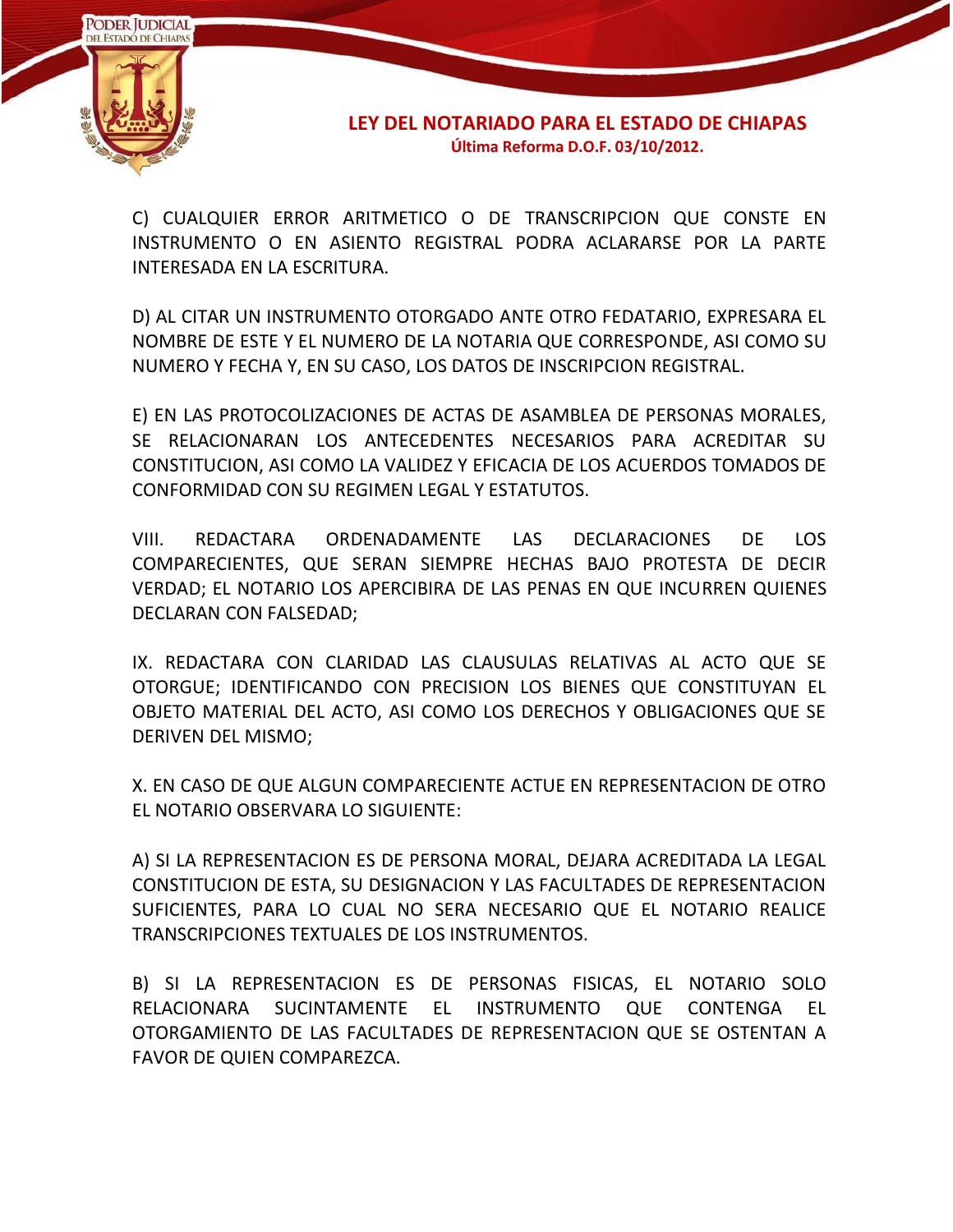

C) SIEMPRE QUE ALGUIEN COMPAREZCA A NOMBRE DE OTRO, DEBERA DECLARAR QUE SUS FACULTADES DE REPRESENTACION SON SUFICIENTES PARA EL ACTO EN QUE COMPARECE, QUE SON TAL Y COMO LAS ASENTO EL NOTARIO Y QUE DICHAS FACULTADES NO LE HAN SIDO REVOCADAS NI LIMITADAS EN FORMA ALGUNA HASTA ESA FECHA. LOS APODERADOS DE PERSONAS FISICAS DEBERAN DECLARAR QUE SUS REPRESENTADOS TIENEN CAPACIDAD LEGAL.

XI. DE LOS COMPARECIENTES, EL NOTARIO EXPRESARA LAS GENERALES SIGUIENTES: SU NACIONALIDAD Y LA DE SUS PADRES, NOMBRE Y APELLIDOS, LUGAR Y FECHA DE NACIMIENTO, OCUPACION, ESTADO CIVIL Y DOMICILIO. AL EXPRESAR EL NOMBRE DE UNA MUJER CASADA, INCLUIRA SU APELLIDO MATERNO. EN EL SUPUESTO DE REPRESENTACION DE PERSONAS FISICAS, EL REPRESENTANTE DEBERA DECLARAR LAS GENERALES DEL REPRESENTADO MENCIONADAS. TRATANDOSE DE EXTRANJEROS, ASENTARA SUS NOMBRES Y APELLIDOS COMO APARECEN EN EL DOCUMENTO MIGRATORIO CORRESPONDIENTE;

XII. SIEMPRE HARA CONSTAR BAJO SU FE RESPECTO DE LOS COMPARECIENTES, LO SIGUIENTE:

- A) QUE ACREDITARON SU IDENTIDAD.
- B) QUE A SU JUICIO TIENEN CAPACIDAD LEGAL.

C) QUE LES FUE LEIDA LA ESCRITURA.

D) QUE LES EXPLICO EL VALOR Y LAS CONSECUENCIAS LEGALES DEL CONTENIDO DE LA ESCRITURA.

E) QUE MANIFESTARON SU CONFORMIDAD CON EL TEXTO LEIDO MEDIANTE LA IMPRESION DE SU FIRMA; SI ALGUNO DE ELLOS MANIFESTARE NO SABER O NO PODER FIRMAR, IMPRIMIRA HUELLA DIGITAL, FIRMANDO OTRA PERSONA A SU RUEGO Y ENCARGO. DE ESTAR IMPOSIBILITADO PARA IMPRIMIR SU HUELLA DIGITAL, SE HARA CONSTAR ESTA CIRCUNSTANCIA POR EL NOTARIO.

F) LOS HECHOS QUE EL NOTARIO PRESENCIE Y QUE SEAN RELEVANTES O INTEGRANTES DEL ACTO.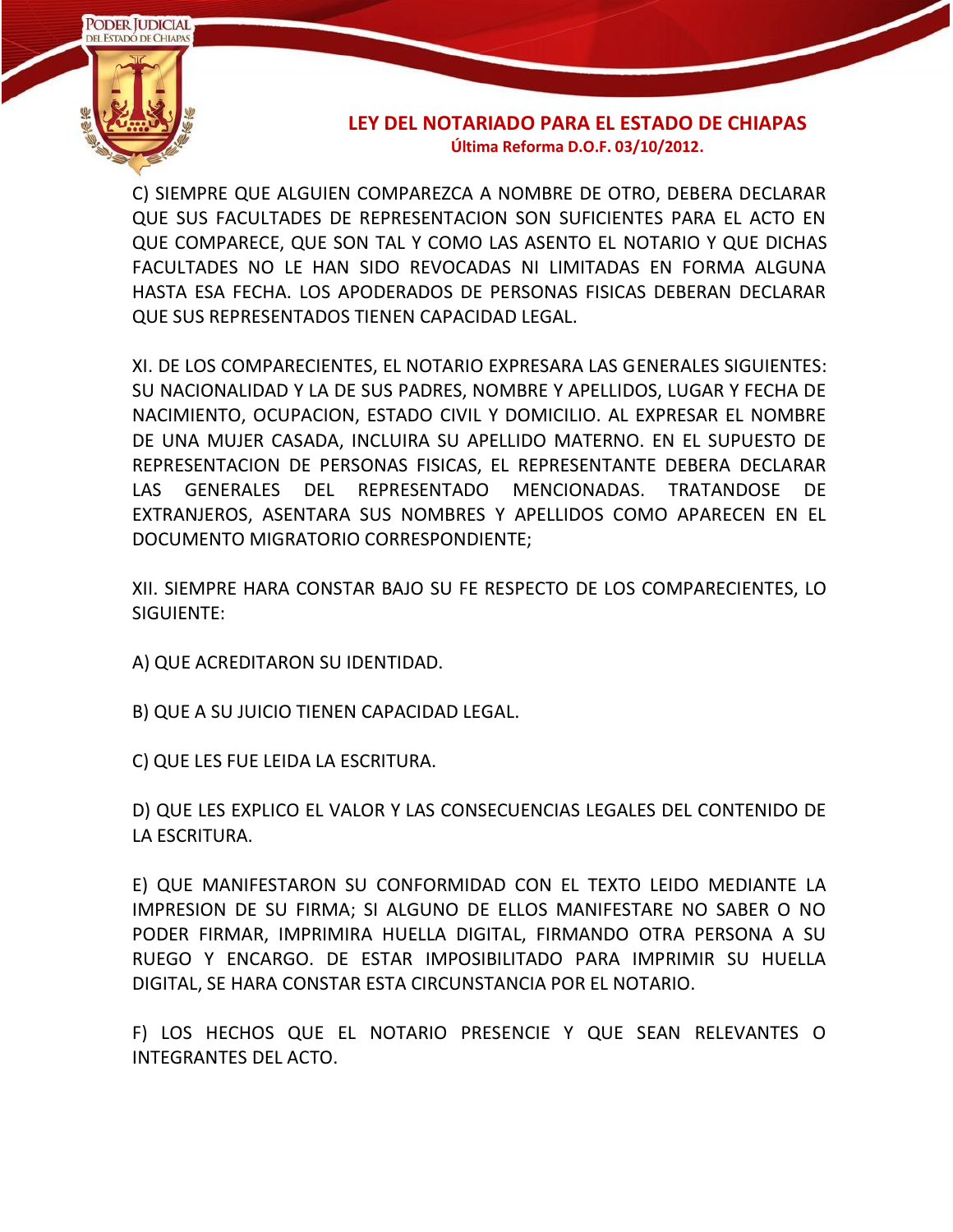

G) LA FECHA O FECHAS EN QUE FIRMEN O IMPRIMAN HUELLA DIGITAL Y EL NOTARIO AUTORICE LA ESCRITURA.

# **CAPITULO VIII**

#### **DE LAS PARTES QUE INTERVIENEN**

**ARTICULO 158.-** EL NOTARIO PODRA CERCIORARSE DE LA IDENTIDAD DE LOS COMPARECIENTES:

I. POR PROPIA DECLARACION DE CONOCERLOS PERSONALMENTE;

II. CON LA DECLARACION DE DOS TESTIGOS DE IDENTIDAD QUE A SU VEZ SE IDENTIFIQUEN;

III. CON LA PRESENTACION DE UN DOCUMENTO DE IDENTIFICACION OFICIAL CON FOTOGRAFIA DEL CUAL AGREGARA UNA COPIA AL APENDICE.

**ARTICULO 159.-** CUANDO SE TRATE DE COMPARECIENTES QUE NO HABLEN NI ENTIENDAN EL IDIOMA ESPAÑOL, EL NOTARIO PODRA AUTORIZAR EL INSTRUMENTO SI CONOCE EL IDIOMA DE AQUELLOS, HACIENDO CONSTAR QUE LES HA TRADUCIDO VERBALMENTE SU CONTENIDO Y QUE SU VOLUNTAD QUEDA REFLEJADA FIELMENTE EN EL INSTRUMENTO. EN EL SUPUESTO DE QUE EL NOTARIO NO CONOZCA EL IDIOMA DE LOS COMPARECIENTES, ESTOS SE ASISTIRAN POR UN INTERPRETE NOMBRADO POR ELLOS, QUIEN DEBERA RENDIR ANTE EL NOTARIO PROTESTA DE CUMPLIR FIELMENTE SU FUNCION.

**ARTICULO 160.-** SI ALGUNO DE LOS OTORGANTES FUERE SORDO, LEERA LA ESCRITURA POR SI MISMO. SI DECLARARA NO SABER O NO PODER LEER, DESIGNARA UN INTERPRETE QUE LO LEA Y LE DE A CONOCER SU CONTENIDO. EN ESTE SUPUESTO, EL NOTARIO HARA CONSTAR LA FORMA EN QUE LOS COMPARECIENTES LE MANIFESTARON COMPRENDER EL CONTENIDO DE LA ESCRITURA, LA CUAL TAMBIEN SERA FIRMADA POR EL INTERPRETE.

**ARTICULO 161.-** TRATANDOSE DE INVIDENTES O DE PERSONAS QUE DECLAREN NO SABER O NO PODER LEER, ESTOS SE IMPONDRAN DE LOS TERMINOS Y ALCANCES DE LA ESCRITURA POR LA LECTURA CLARA QUE HAGA EL NOTARIO, EN PRESENCIA DE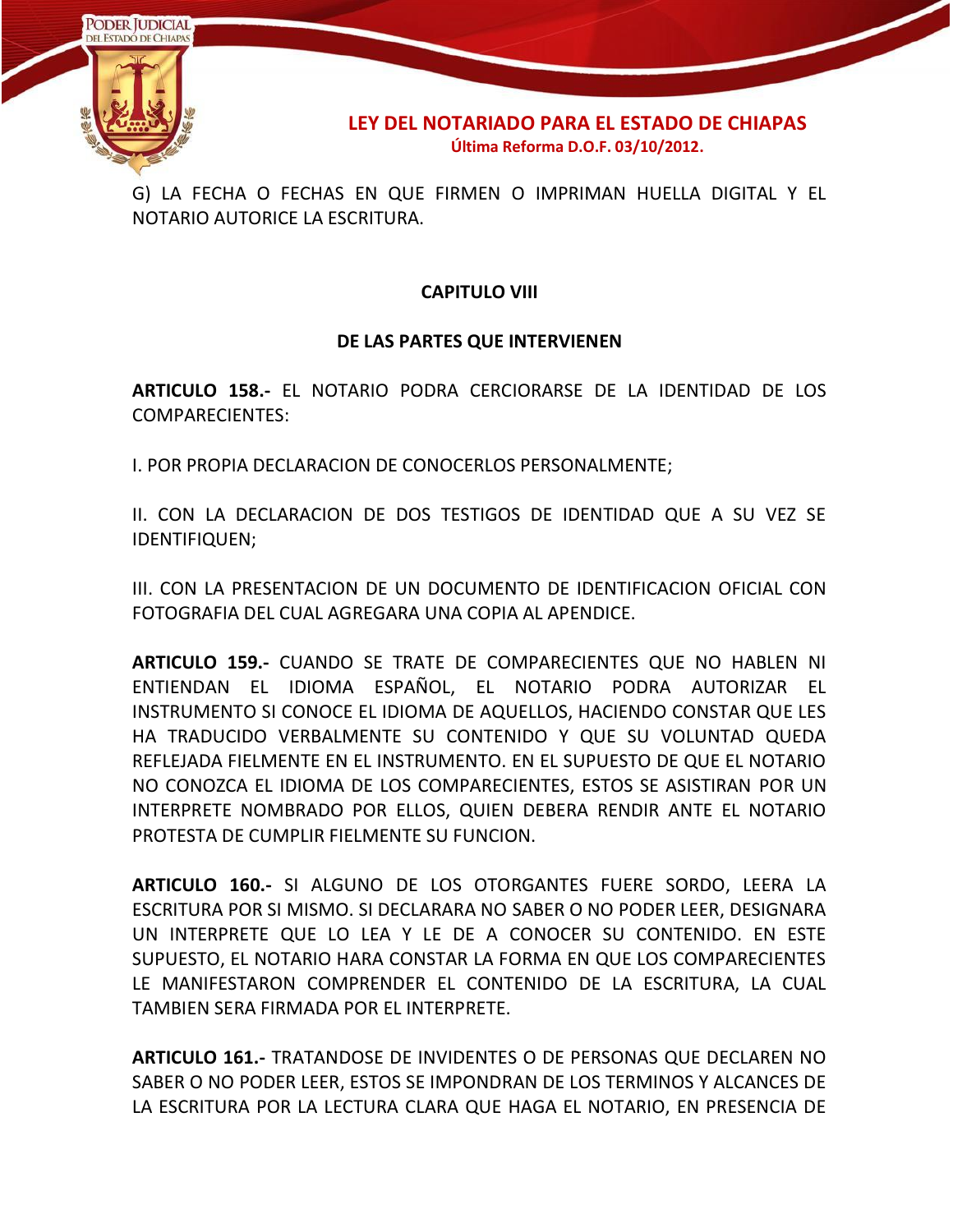

DOS TESTIGOS, DEBIENDO REALIZARSE UNA SEGUNDA LECTURA POR PARTE DE UNO DE LOS TESTIGOS.

**ARTICULO 162**.- ANTES QUE LA ESCRITURA SEA FIRMADA POR LOS COMPARECIENTES, ESTOS PODRAN PEDIR AL NOTARIO QUE SE HAGAN EN ELLA LAS ADICIONES O VARIACIONES QUE ESTIMEN CONVENIENTES, EN CUYO CASO, EL NOTARIO ASENTARA LOS CAMBIOS Y HARA CONSTAR QUE LES DIO LECTURA Y QUE LES EXPLICO LAS CONSECUENCIAS LEGALES DE TALES MODIFICACIONES.

**ARTICULO 163.-** FIRMADA LA ESCRITURA POR LOS OTORGANTES Y DEMAS COMPARECIENTES, PARA LO CUAL DEBERA ANOTARSE EL NOMBRE DE QUIENES LA SUSCRIBEN, INMEDIATAMENTE SERA AUTORIZADA POR EL NOTARIO PREVENTIVAMENTE CON LA RAZON "ANTE MI", SU FIRMA COMPLETA Y SU SELLO O, EN SU CASO, AUTORIZADA DEFINITIVAMENTE.

**ARTICULO 164.-** CUANDO LA ESCRITURA NO SEA FIRMADA EN EL MISMO ACTO POR TODOS LOS COMPARECIENTES, SIEMPRE QUE NO SE DEBA FIRMAR EN UN SOLO ACTO POR SU NATURALEZA O POR DISPOSICION LEGAL, EL NOTARIO IRA ASENTANDO EL "ANTE MI" CON SU FIRMA, A MEDIDA QUE SEA FIRMADA POR LAS PARTES, EXPRESANDO LA FECHA EN CADA CASO; Y CUANDO TODOS LA HAYAN FIRMADO, IMPRIMIRA ADEMAS SU SELLO, CON LO CUAL QUEDARA AUTORIZADA PREVENTIVAMENTE, O EN SU CASO, DEFINITIVAMENTE.

**ARTICULO 165.-** LAS ESCRITURAS ASENTADAS POR UN NOTARIO PODRAN SER FIRMADAS Y AUTORIZADAS POR OTRO NOTARIO QUE LEGALMENTE LO SUPLA O SUSTITUYA, SIEMPRE QUE SE CUMPLA LO SIGUIENTE:

I. SI LA ESCRITURA HA SIDO FIRMADA SOLO POR ALGUNO O ALGUNOS DE LOS OTORGANTES ANTE EL PRIMER NOTARIO, APAREZCA PUESTA POR EL LA RAZON "ANTE MI" CON SU FIRMA;

II. EL NOTARIO QUE LO SUPLA O SUSTITUYA, EXPRESE EL MOTIVO DE SU INTERVENCION Y HAGA SUYAS LAS CERTIFICACIONES QUE EL INSTRUMENTO DEBA CONTENER, CON LA SOLA EXCEPCION, EN SU CASO, DE LAS RELATIVAS A LA IDENTIDAD Y CAPACIDAD DE QUIENES HAYAN FIRMADO ANTE EL PRIMER NOTARIO Y A LA LECTURA DEL INSTRUMENTO A ESTOS.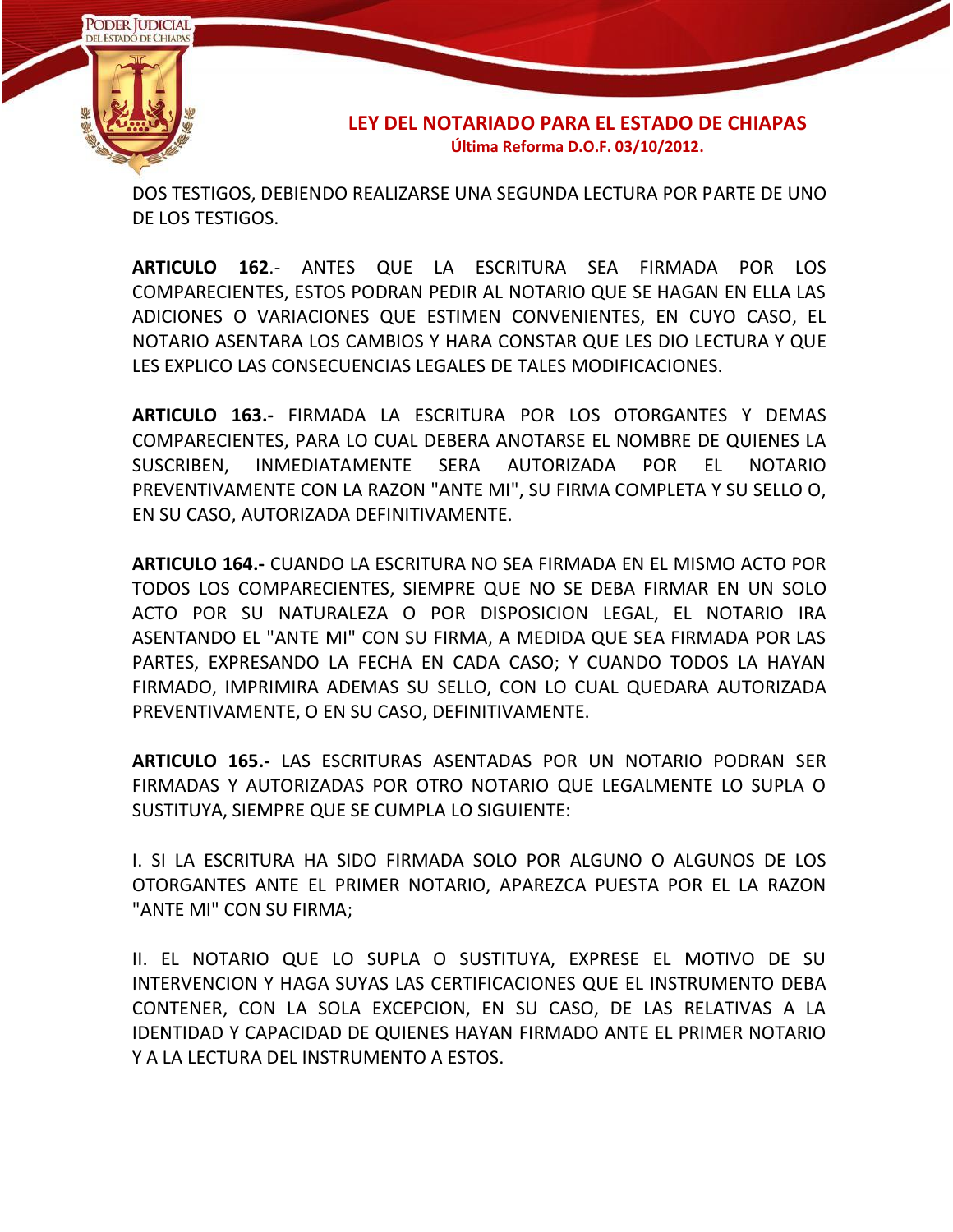

**ARTICULO 166.-** EL NOTARIO DEBERA AUTORIZAR DEFINITIVAMENTE LA ESCRITURA CUANDO ESTEN PAGADOS LOS IMPUESTOS QUE CAUSO EL ACTO Y CUMPLIDOS AQUELLOS REQUISITOS QUE CONFORME A LAS LEYES SEAN NECESARIOS PARA LA AUTORIZACION DE LA MISMA.

**ARTICULO 167.-** LA AUTORIZACION DEFINITIVA SE PONDRA AL PIE DE LA ESCRITURA, INMEDIATAMENTE DESPUES DE LA AUTORIZACION PREVENTIVA, Y CONTENDRA EL LUGAR Y LA FECHA EN QUE SE HAGA, ASI COMO LA FIRMA Y SELLO DEL NOTARIO.

**ARTICULO 168.-** ESTA AUTORIZACION PODRA SER SUSCRITA POR EL NOTARIO QUE ACTUE EN ESE MOMENTO O, EN SU CASO, POR EL TITULAR DE LA DIRECCION.

**ARTICULO 169.-** CUANDO EL ACTO CONTENIDO EN LA ESCRITURA NO CAUSE NINGUN IMPUESTO NI SEA NECESARIO QUE SE CUMPLA CON CUALQUIER OTRO REQUISITO LEGAL PARA SU AUTORIZACION DEFINITIVA, EL NOTARIO ASENTARA ESTA RAZON.

**ARTICULO 170.-** LOS NOTARIOS SE ABSTENDRAN DE AUTORIZAR CUALQUIER ESCRITURA, SI ESTA NO ES FIRMADA POR LOS COMPARECIENTES DENTRO DEL TERMINO DE TREINTA DIAS HABILES A PARTIR DE LA FECHA QUE HAYA SIDO EXTENDIDA EN EL PROTOCOLO ORDINARIO. EN EL PROTOCOLO ESPECIAL EL TERMINO SERA DE TREINTA DIAS NATURALES.

**ARTICULO 171.-** TRANSCURRIDOS LOS TERMINOS SEÑALADOS, LA ESCRITURA SIN AUTORIZAR QUEDARA SIN EFECTO, Y EL NOTARIO PONDRA AL FINAL DEL TEXTO LA RAZON DE "NO PASO" E IMPRIMIRA SU SELLO Y FIRMA.

**ARTICULO 172.-** SI LA ESCRITURA CONTIENE VARIOS ACTOS JURIDICOS Y DENTRO DEL TERMINO QUE PARA CADA CASO ESTABLECE EL ARTICULO 170, SE FIRMA POR LOS OTORGANTES UNO O VARIOS DE DICHOS ACTOS Y DEJA DE FIRMARSE POR LOS OTORGANTES DE OTRO U OTROS ACTOS, EL NOTARIO PONDRA LA RAZON DE AUTORIZACION PREVENTIVA EN LO CONCERNIENTE A LOS ACTOS CUYOS OTORGANTES FIRMARON, E INMEDIATAMENTE DESPUES ASENTARA EN NOTA COMPLEMENTARIA LA CERTIFICACION DE "NO PASO", SOLO RESPECTO AL ACTO NO FIRMADO, EL CUAL QUEDARA SIN EFECTO.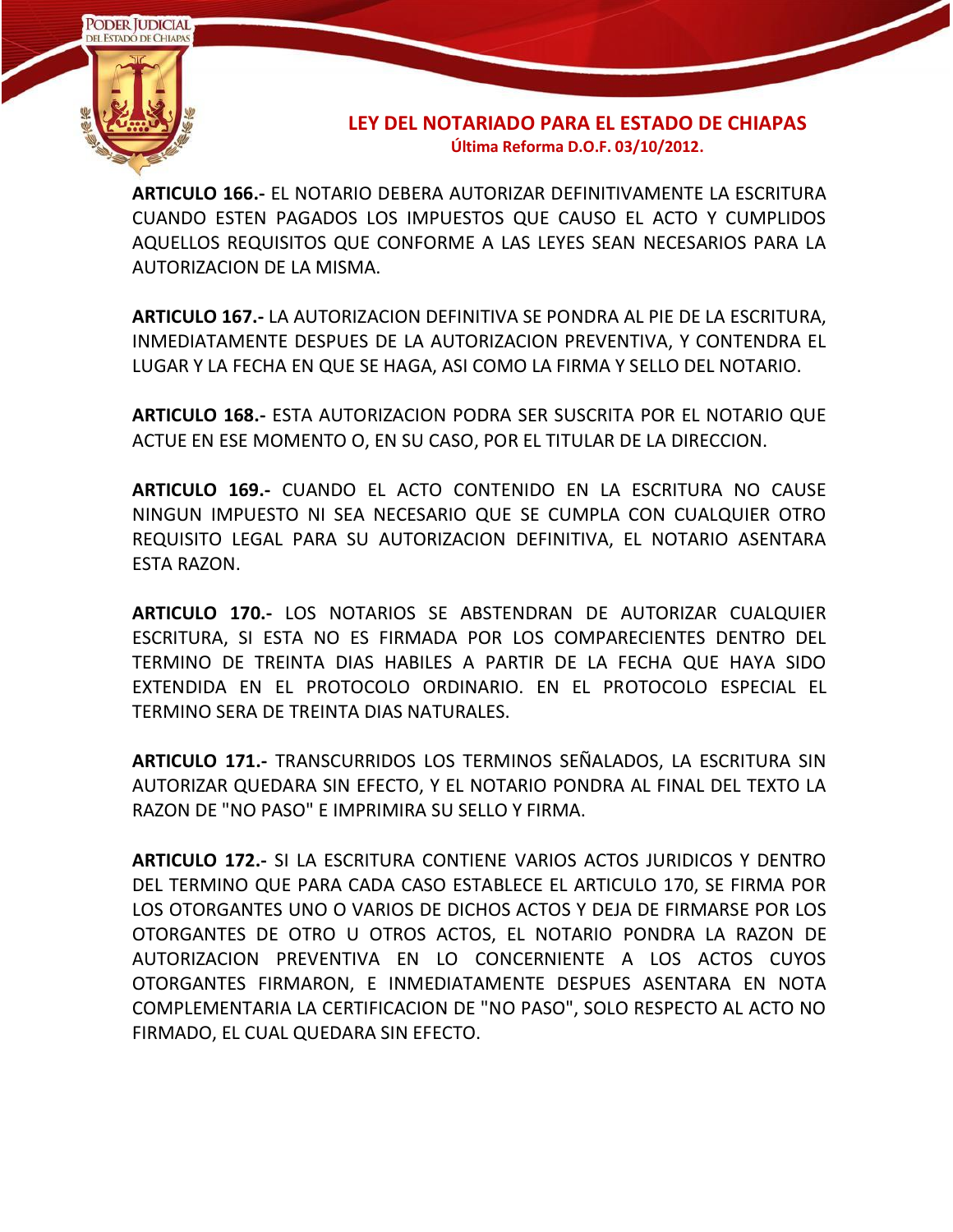

**ARTICULO 173.-** TODAS LAS RAZONES Y ANOTACIONES COMPLEMENTARIAS DE UNA ESCRITURA O ACTA SERAN RUBRICADAS POR EL NOTARIO Y NUMERADAS ORDINALMENTE.

**ARTICULO 174.-** EL NOTARIO ANTE QUIEN SE REVOQUE O RENUNCIE UN PODER QUE HAYA SIDO OTORGADO ANTE OTRO NOTARIO, AUN CUANDO SEA DE OTRA ENTIDAD FEDERATIVA, TENDRA LA OBLIGACION DE COMUNICARSELO POR CORREO CERTIFICADO O POR CUALQUIER OTRO MEDIO INDUBITABLE DE COMUNICACION, EN EL QUE CONSTE DE MANERA FEHACIENTE EL ACUSE DE RECIBO RESPECTIVO, DENTRO DE LOS QUINCE DIAS NATURALES SIGUIENTES, A FIN DE QUE HAGA LA ANOTACION COMPLEMENTARIA CORRESPONDIENTE EN EL PROTOCOLO EN QUE SE CONTENGA Y, EN SU CASO, HARA LA MISMA COMUNICACION A LA DIRECCION. CUANDO EL PODER REVOCADO O RENUNCIADO HAYA SIDO OTORGADO ANTE SU FE, LO HARA CONSTAR EN NOTA COMPLEMENTARIA EN EL INSTRUMENTO ORIGINAL.

**ARTICULO 175**.- SE PROHIBE A LOS NOTARIOS REVOCAR O MODIFICAR EL CONTENIDO DE UNA ESCRITURA MEDIANTE RAZON COMPLEMENTARIA. EN ESTOS CASOS, SALVO PROHIBICION EXPRESA DE LA LEY, DEBERA EXTENDERSE NUEVA ESCRITURA Y HACERLA CONSTAR EN NOTA COMPLEMENTARIA EN LA ESCRITURA ANTERIOR.

**ARTICULO 176.-** EL NOTARIO ANTE QUIEN SE OTORGUE UN TESTAMENTO PUBLICO ABIERTO, CERRADO O SIMPLIFICADO DARA AVISO A LA DIRECCION, DENTRO DE LOS DIEZ DIAS HABILES SIGUIENTES AL DE SU OTORGAMIENTO, EXPRESANDO LA FECHA DEL TESTAMENTO, NOMBRE Y GENERALES DEL TESTADOR; SI EL TESTAMENTO FUERA CERRADO, INDICARA ADEMAS EL LUGAR O PERSONA EN CUYO PODER SE DEPOSITO; ADEMAS EL TESTADOR EXPRESARA EL NOMBRE DE SUS PADRES, SE INCLUIRA ESTE DATO EN EL AVISO. LOS NOTARIOS SERAN RESPONSABLES DE LOS DAÑOS Y PERJUICIOS QUE OCASIONE LA DILACION U OMISION DE DICHO INFORME.

**ARTICULO 177.-** LOS JUECES Y LOS NOTARIOS ANTE QUIENES SE TRAMITE UNA SUCESION, RECABARAN DE LA DIRECCION, Y DEL REGISTRO, LA INFORMACION RELATIVA PARA SABER SI EN ESAS OFICINAS SE ENCUENTRA REGISTRADO TESTAMENTO OTORGADO POR LA PERSONA DE CUYA SUCESION SE TRATA. LA OMISION DE ESTE REQUISITO LOS HARA RESPONSABLES DE LOS DAÑOS Y PERJUICIOS QUE OCASIONEN.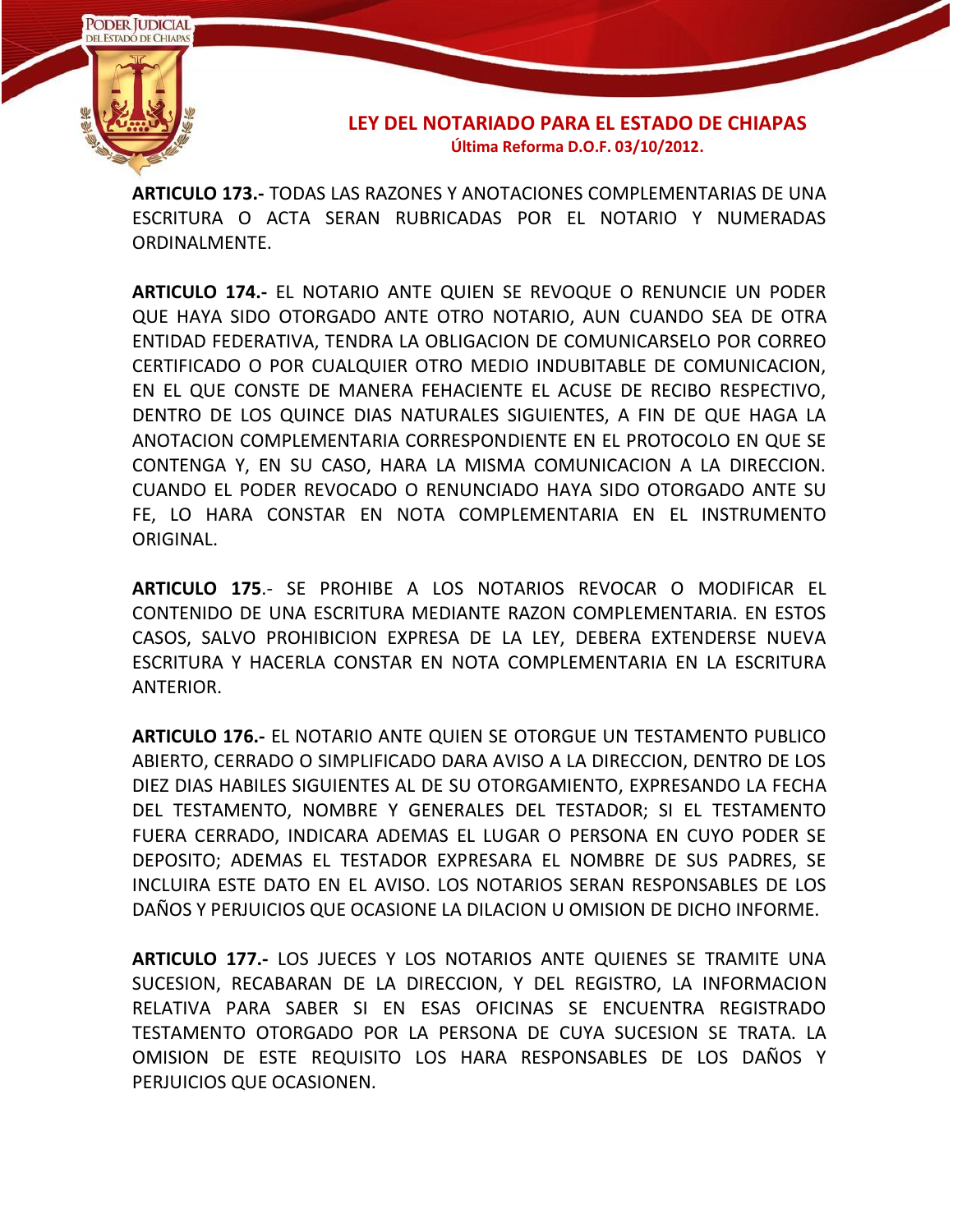

**ARTICULO 178.-** CUANDO ANTE UN NOTARIO SE VAYAN A OTORGAR DIVERSOS ACTOS RESPECTO DE INMUEBLES CON UN MISMO ANTECEDENTE DE PROPIEDAD, POR TRATARSE DE PREDIOS RESULTANTES DE FRACCIONAMIENTOS O DE UNIDADES SUJETAS AL REGIMEN DE PROPIEDAD EN CONDOMINIO, SE SEGUIRAN LAS REGLAS ESTABLECIDAS EN EL ARTICULO 157, DE ESTA LEY, CON LAS EXCEPCIONES SIGUIENTES:

I. EN EL PRIMER INSTRUMENTO, QUE SE DENOMINARA DE CERTIFICACION DE ANTECEDENTES, A SOLICITUD DE QUIEN CORRESPONDA, EL NOTARIO RELACIONARA TODOS LOS TITULOS Y DEMAS DOCUMENTOS NECESARIOS PARA EL OTORGAMIENTO DE DICHOS ACTOS;

II. EN LAS ESCRITURAS CUYO OBJETO SEAN PREDIOS RESULTANTES DE UN FRACCIONAMIENTO O UNIDADES SUJETAS AL REGIMEN DE CONDOMINIO, EL NOTARIO NO RELACIONARA YA LOS ANTECEDENTES QUE CONSTEN EN EL INSTRUMENTO INDICADO EN LA FRACCION ANTERIOR, SINO QUE, HARA MENCION DE SU OTORGAMIENTO Y QUE CONFORME A EL, QUIEN ENAJENA PUEDE HACERLO LEGITIMAMENTE, DESCRIBIENDO SOLO EL INMUEBLE MATERIA DE LA OPERACION, Y UNICAMENTE CITARA EL ANTECEDENTE REGISTRAL EN EL QUE HAYA QUEDADO INSCRITA LA LOTIFICACION EN LOS CASOS DE FRACCIONAMIENTOS O EN LA CONSTITUCION DEL REGIMEN DE PROPIEDAD EN CONDOMINIO, CUANDO SE TRATE DE ACTOS CUYOS OBJETOS SEAN LAS UNIDADES DEL INMUEBLE DE QUE SE TRATE, ASI COMO LOS RELATIVOS A GRAVAMENES O FIDEICOMISOS QUE SE EXTINGAN;

III. CUANDO LA ESCRITURA O CONSTITUCION DEL REGIMEN DE PROPIEDAD EN CONDOMINIO SE HAYA OTORGADO EN EL PROTOCOLO DEL MISMO NOTARIO ANTE QUIEN SE OTORGUEN LOS ACTOS SUCESIVOS, DICHA ESCRITURA HARA LOS EFECTOS DE INSTRUMENTO DE CERTIFICACION DE ANTECEDENTES. SURTIRAN TAMBIEN ESOS EFECTOS LA ESCRITURA EN LA QUE POR SU OPERACION ANTERIOR, CONSTEN EN EL MISMO PROTOCOLO LOS ANTECEDENTES DE PROPIEDAD DE UN INMUEBLE;

IV. AL EXPEDIR LOS TESTIMONIOS DE LAS ESCRITURAS DONDE SE CONTENGAN LOS ACTOS SUCESIVOS, EL NOTARIO DEBERA ANEXARLES UNA CERTIFICACION QUE CONTENGA, EN LO CONDUCENTE, LA RELACION DE ANTECEDENTES QUE OBREN EN EL INSTRUMENTO DE CERTIFICACION RESPECTIVO.

**ARTICULO 179.-** LOS ACTOS, CONVENIOS Y CONTRATOS SOBRE PROPIEDAD, POSESION O CUALQUIER OTRO DERECHO REAL QUE SE REALICE RESPECTO DE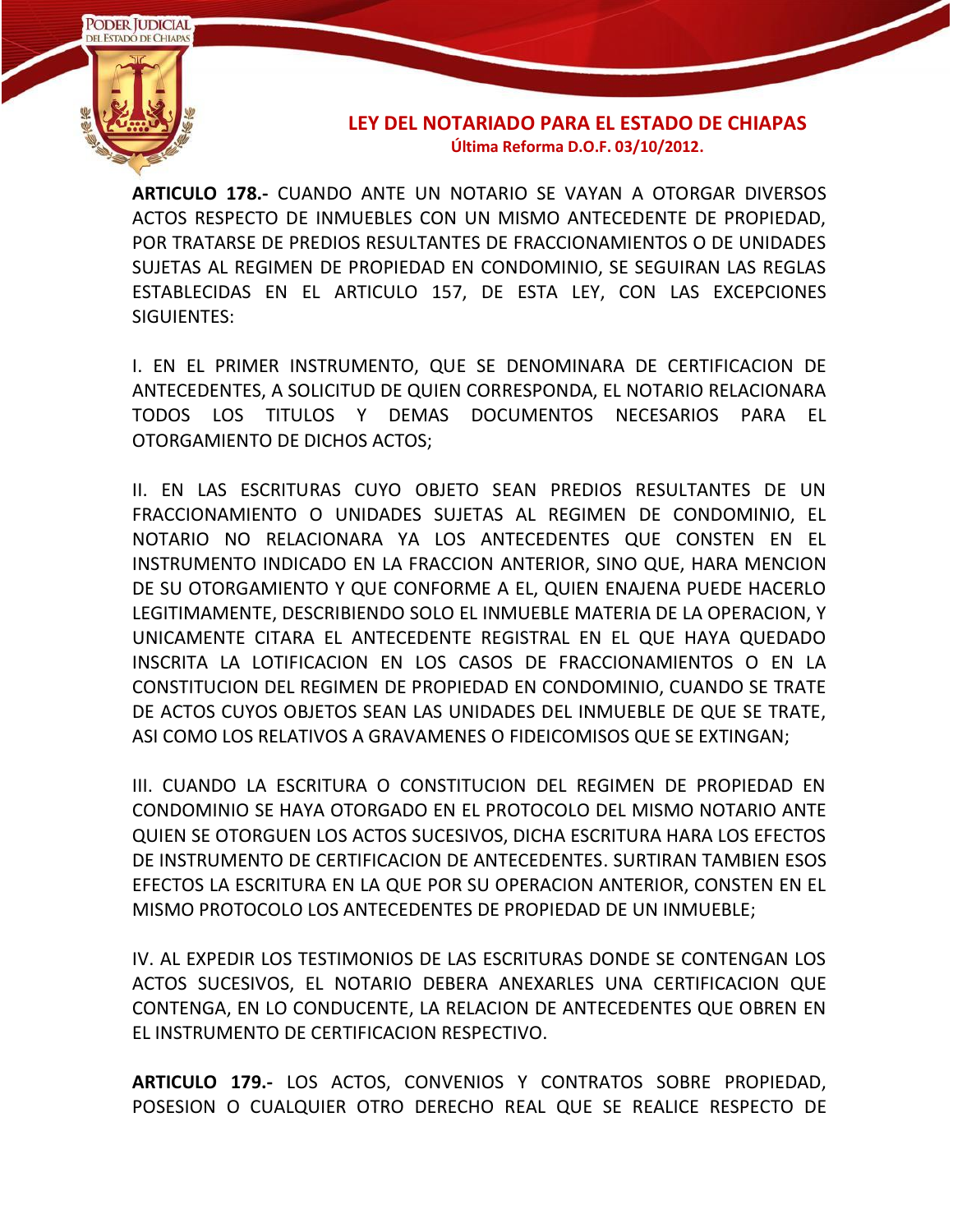

INMUEBLES UBICADOS EN TERRITORIO ESTATAL, SE PROTOCOLIZARAN PREFERENTEMENTE POR NOTARIOS DEL ESTADO.

# **CAPITULO IX**

# **DE LAS ACTAS**

**ARTICULO 180.-** ACTA NOTARIAL ES EL INSTRUMENTO ORIGINAL QUE EL NOTARIO A SOLICITUD DE PARTE, ASIENTA EN EL PROTOCOLO PARA HACER CONSTAR UNO O VARIOS HECHOS PRESENCIADOS POR EL, AUTORIZADOS CON SU FIRMA Y SELLO.

**ARTICULO 181.-** LAS RATIFICACIONES DE FIRMA DE DOCUMENTOS EN IDIOMA ESPAÑOL DEBERAN CONTENER UNA DESCRIPCION BREVE DEL DOCUMENTO AL QUE SE REFIERE, LOS NOMBRES Y EL CARACTER CON QUE COMPARECEN LAS PERSONAS DE CUYAS FIRMAS SE TRATE Y LA MENCION EXPRESA DE QUE DE DICHOS DOCUMENTOS SE AGREGA UN EJEMPLAR AL APENDICE CORRESPONDIENTE, ASI COMO DE LOS DOCUMENTOS CON QUE ACREDITE SU PERSONALIDAD.

**ARTICULO 182.-** TRATANDOSE DE DOCUMENTOS REDACTADOS EN OTRO IDIOMA, SE REQUERIRA SU TRADUCCION AL ESPAÑOL.

**ARTICULO 183.-** LAS DISPOSICIONES RELATIVAS A LAS ESCRITURAS SERAN APLICABLES A LAS ACTAS CUANDO SEAN COMPATIBLES CON SU NATURALEZA O CON LOS ACTOS O HECHOS MATERIA DE AQUELLAS.

**ARTICULO 184.-** CUANDO SE SOLICITE AL NOTARIO QUE DE FE DE VARIOS HECHOS RELACIONADOS ENTRE SI, QUE TENGAN LUGAR EN DIVERSOS SITIOS O MOMENTOS, PODRA ASENTARLOS EN UNA SOLA ACTA, UNA VEZ QUE TODOS SE HAYAN REALIZADO, O BIEN EN DOS O MAS ACTAS CORRELACIONADAS.

**ARTICULO 185.-** ENTRE LOS HECHOS QUE DEBE CONSIGNAR EN ACTAS EL NOTARIO, SE ENCUENTRAN LOS SIGUIENTES:

I. NOTIFICACIONES, INTERPELACIONES, PROTESTOS DE DOCUMENTOS MERCANTILES Y OTRAS DILIGENCIAS EN LAS QUE PUEDA INTERVENIR, SEGUN LAS LEYES;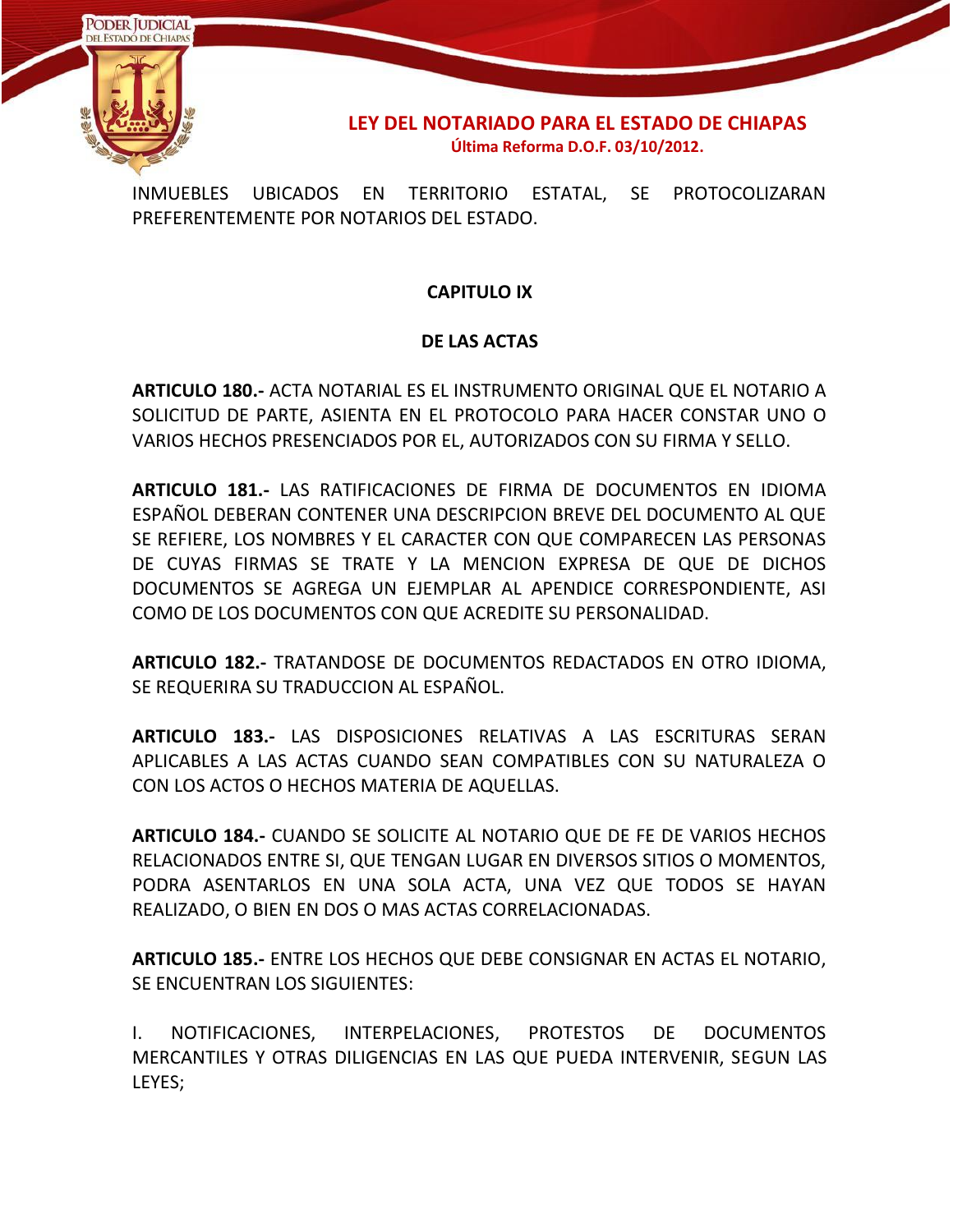

II. EXISTENCIA E IDENTIDAD DE PERSONAS;

III. RECONOCIMIENTO DE FIRMAS EN DOCUMENTOS POR PERSONAS IDENTIFICADAS POR EL NOTARIO;

IV. HECHOS MATERIALES;

V. ENTREGA, PROTOCOLIZACION O EXISTENCIA DE DOCUMENTOS;

VI. DECLARACIONES DE UNA O MAS PERSONAS QUE BAJO PROTESTA DE DECIR VERDAD EFECTUEN RESPECTO DE HECHOS QUE LES CONSTEN, PROPIOS O DE QUIEN SOLICITE LA DILIGENCIA;

VII. RECONOCIMIENTO DE FIRMAS Y RATIFICACION DEL CONTENIDO DE DOCUMENTOS;

VIII. EN GENERAL, TODA CLASE DE HECHOS, ABSTENCIONES, ESTADOS Y SITUACIONES QUE GUARDEN LAS PERSONAS Y COSAS QUE PUEDAN SER APRECIADAS OBJETIVAMENTE. EN LAS DILIGENCIAS MENCIONADAS EN ESTE ARTICULO, CUANDO ASI PROCEDA POR LA NATURALEZA DE LAS MISMAS, EL NOTARIO SE IDENTIFICARA CON LA PERSONA CON QUIEN LA ENTIENDA, EXPLICANDOLE EL MOTIVO DE SU PRESENCIA.

**ARTICULO 186.-** EN LAS ACTAS A QUE SE REFIERE LA FRACCION I, DEL ARTICULO ANTERIOR, BASTARA MENCIONAR EL NOMBRE Y APELLIDOS DE LA PERSONA CON QUIEN SE PRACTIQUE LA DILIGENCIA. NO IMPEDIRA LA ACTUACION DEL NOTARIO EL HECHO DE QUE DICHA PERSONA SE NIEGUE A IDENTIFICARSE O A RECIBIR DOCUMENTOS RELACIONADOS CON LA DILIGENCIA.

**ARTICULO 187.-** EN LOS CASOS SEÑALADOS EN EL ARTICULO 156, DE ESTA LEY, EL NOTARIO AUTORIZARA EL ACTA AUN CUANDO NO SEA FIRMADA POR EL SOLICITANTE, LA CUAL DEBERA ASENTAR EN SU PROTOCOLO, DENTRO DEL SIGUIENTE DIA HABIL.

**ARTICULO 188.-** LAS NOTIFICACIONES QUE LA LEY PERMITA HACER POR MEDIO DE NOTARIO, LAS HARA PERSONALMENTE EN EL DOMICILIO DE QUIEN DEBA SER NOTIFICADO Y SI ESTE NO SE ENCUENTRA, LA HARA CON LA PERSONA QUE ESTE EN EL DOMICILIO, POR MEDIO DE INSTRUCTIVO QUE CONTENGA RELACION SUCINTA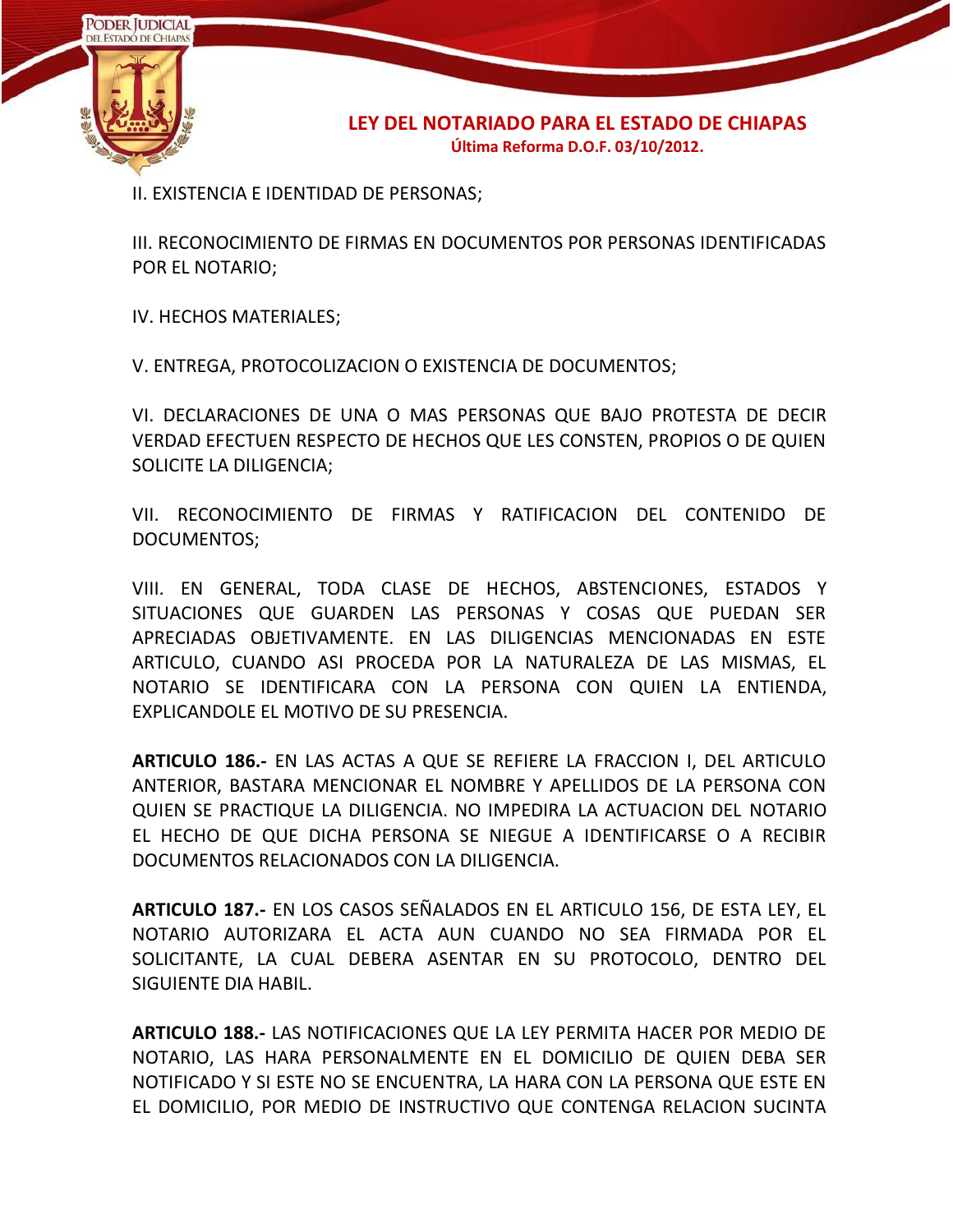

DEL OBJETO DE LA NOTIFICACION, CERCIORANDOSE PREVIAMENTE DE QUE LA PERSONA TIENE SU DOMICILIO EN EL LUGAR DONDE SE LE BUSCA, HACIENDOSE CONSTAR EL NOMBRE, SI LO DIERA, DE LA PERSONA QUE RECIBE EL INSTRUCTIVO. SI NO SE ENCONTRARE A NINGUNA PERSONA EN EL DOMICILIO SEÑALADO, EL NOTARIO PRACTICARA LA NOTIFICACION MEDIANTE INSTRUCTIVO QUE FIJARA EN LA PUERTA U OTRO LUGAR VISIBLE DEL DOMICILIO, CONJUNTAMENTE CON EL DOCUMENTO A NOTIFICAR.

**ARTICULO 189**.- CUANDO EL DOMICILIO DEL NOTIFICADO SE LOCALICE EN OTRA ENTIDAD FEDERATIVA, LAS NOTIFICACIONES SE PODRAN REALIZAR POR CORREO CERTIFICADO CON ACUSE DE RECIBO O POR ALGUN OTRO MEDIO INDUBITABLE.

**ARTICULO 190.-** TRATANDOSE DEL RECONOCIMIENTO DE FIRMAS Y DE LA RATIFICACION DEL CONTENIDO DE DOCUMENTOS, EL NOTARIO HARA CONSTAR LO PERCIBIDO POR EL, ASI COMO LA IDENTIDAD DE LOS COMPARECIENTES Y QUE ESTOS TIENEN CAPACIDAD.

**ARTICULO 191.-** LA FIRMA O SU RECONOCIMIENTO, CON SU RESPECTIVA RATIFICACION DEL CONTENIDO PODRAN SER RESPECTO DE CUALQUIER DOCUMENTO REDACTADO EN IDIOMA DISTINTO AL ESPAÑOL, SIN NECESIDAD DE TRADUCCION Y SIN RESPONSABILIDAD PARA EL NOTARIO; EN EL ACTA RESPECTIVA SE INCLUIRA LA DECLARACION DEL INTERESADO DE QUE CONOCE EN TODOS SUS TERMINOS EL CONTENIDO DEL DOCUMENTO.

**ARTICULO 192.-** LOS NOTARIOS NO PODRAN RATIFICAR FIRMAS DE DOCUMENTOS TRASLATIVOS DE DOMINIO DE INMUEBLES.

**ARTICULO 193.-** EN LOS DEMAS DOCUMENTOS CUYAS FIRMAS SE RATIFIQUEN, EL NOTARIO DEBERA CERCIORARSE DE QUE SU CONTENIDO NO CONTRAVENGA OTRAS DISPOSICIONES LEGALES.

**ARTICULO 194.-** CUANDO SE TRATE DE CONFRONTAR UNA COPIA DE ACTA DE PARTIDA PARROQUIAL O DE ARCHIVOS DE CUALQUIER CULTO RELIGIOSO CON SU ORIGINAL ASENTADO EN EL LIBRO DE REGISTRO RESPECTIVO, EN EL ACTA DEL NOTARIO SE INSERTARA O SE AGREGARA AL APENDICE EL CONTENIDO DE AQUELLA, Y ESTE HARA CONSTAR QUE CONCUERDA CON SU ORIGINAL EXACTAMENTE O ESPECIFICARA LAS DIFERENCIAS QUE HAYA ENCONTRADO.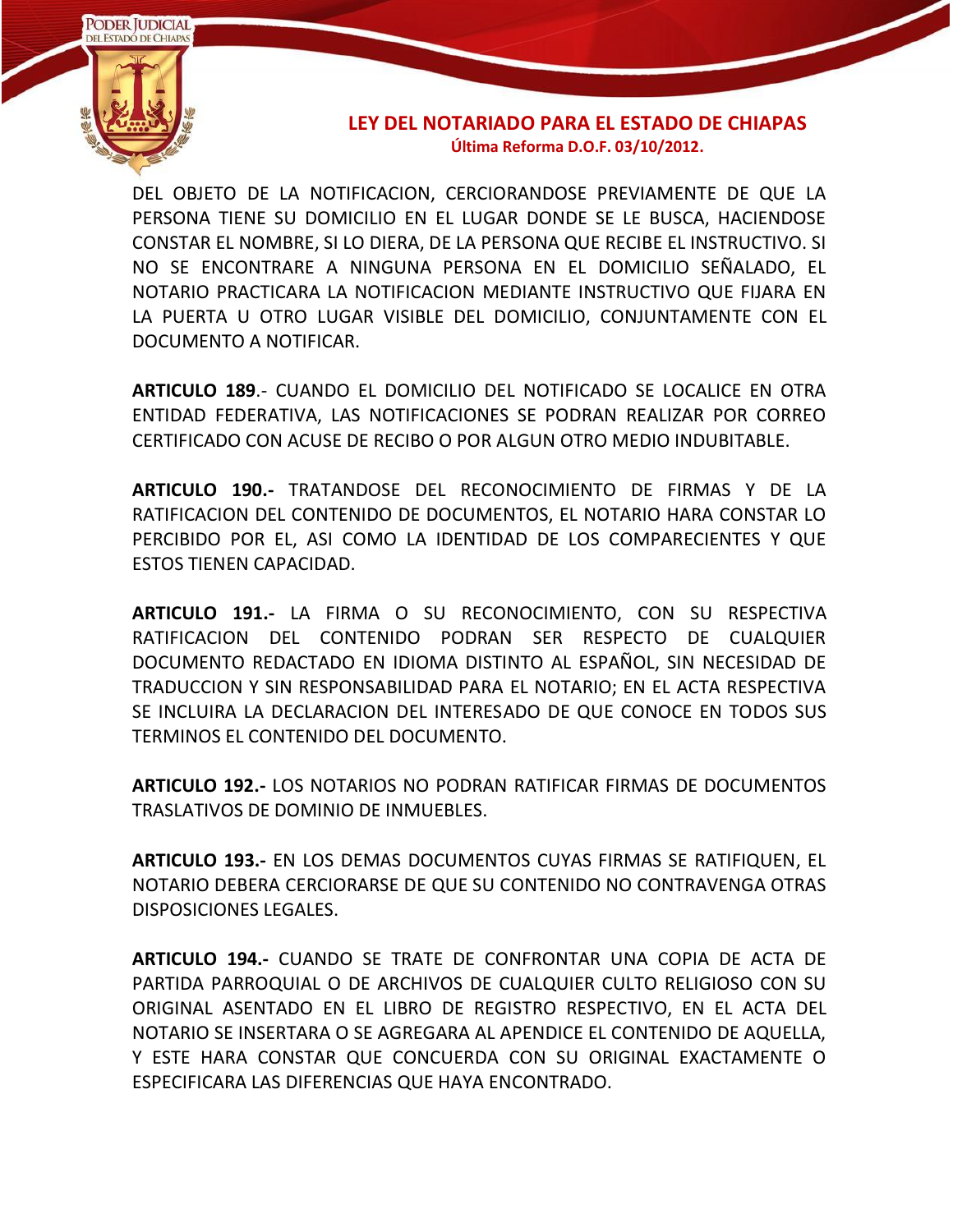

**ARTICULO 195.-** EN LAS ACTAS DE PROTOCOLIZACION DE DOCUMENTOS O DE DILIGENCIAS JURISDICCIONALES, EL NOTARIO PODRA TRANSCRIBIR INTEGRAMENTE SU CONTENIDO, LA PARTE RELATIVA O LOS AGREGARA EN COPIA CERTIFICADA AL APENDICE, EN EL LEGAJO MARCADO CON EL NUMERO DEL ACTA Y BAJO LA LETRA QUE LE CORRESPONDA, HACIENDO CONSTAR EN SU CASO, QUE LOS DEVUELVE A LA AUTORIDAD REMITENTE O AL INTERESADO.

### **CAPITULO X**

#### **DE LOS TESTIMONIOS**

**ARTICULO 196**.- TESTIMONIO ES LA COPIA AUTENTICA EN LA QUE EL NOTARIO, BAJO SU FIRMA Y SELLO, REPRODUCE EL TEXTO DE LA ESCRITURA O ACTA Y SUS DOCUMENTOS ANEXOS.

**ARTICULO 197.-** EL NOTARIO POR CUALQUIER MEDIO DE REPRODUCCION O IMPRESION INDELEBLE, PODRA EXPEDIR TESTIMONIOS DE CONFORMIDAD CON LAS DISPOSICIONES PREVISTAS PARA TAL EFECTO EN EL REGLAMENTO.

#### **CAPITULO XI**

### **DE LAS COPIAS CERTIFICADAS**

**ARTICULO 198.-** COPIA CERTIFICADA ES LA REPRODUCCION QUE DE UNA ESCRITURA, UN ACTA, SUS DOCUMENTOS DE APENDICES O BIEN, DE LOS DOCUMENTOS PRESENTADOS POR LOS INTERESADOS, EXPIDA UN NOTARIO O EL TITULAR DE LA DIRECCION, EN SU CASO.

**ARTICULO 199.-** EL NOTARIO PODRA EXPEDIR COPIAS CERTIFICADAS DE LAS ESCRITURAS O ACTAS, A SOLICITUD DE LAS AUTORIDADES COMPETENTES, A PETICION DE LOS OTORGANTES O PARA EFECTOS DE TRAMITES ADMINISTRATIVOS Y FISCALES.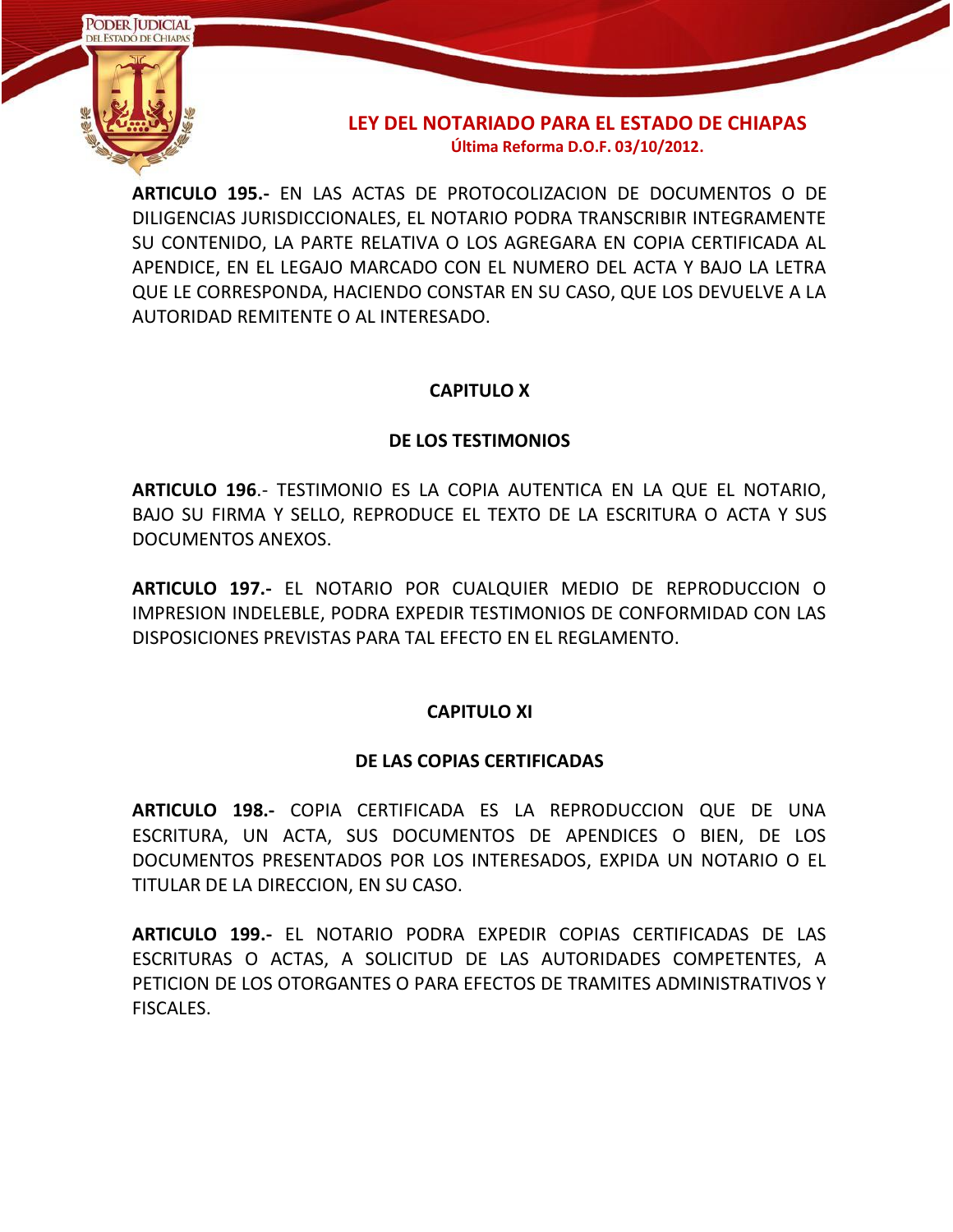

#### **CAPITULO XII**

#### **DE LA CERTIFICACION NOTARIAL**

**ARTICULO 200.-** CERTIFICACION NOTARIAL ES LA RAZON EN LA QUE EL NOTARIO HACE CONSTAR UN ACTO O HECHO QUE OBRA EN SU PROTOCOLO, EN UN DOCUMENTO QUE EL MISMO EXPIDE O EN UN DOCUMENTO PREEXISTENTE, TAMBIEN LO SERA LA AFIRMACION DE QUE UNA TRANSCRIPCION O REPRODUCCION COINCIDE FIELMENTE CON SU ORIGINAL.

**ARTICULO 201.-** EL VALOR JURIDICO DE LOS INSTRUMENTOS Y ACTUACIONES NOTARIALES SE REGIRA POR LO SIGUIENTE:

I. EN TANTO NO SE DECLAREN NULAS POR SENTENCIA JUDICIAL EJECUTORIADA, LAS ESCRITURAS, ACTAS, TESTIMONIOS, DOCUMENTOS COTEJADOS, COPIAS CERTIFICADAS Y CERTIFICACIONES, HARAN PRUEBA PLENA RESPECTO DE SU CONTENIDO Y DE QUE EL NOTARIO OBSERVO LAS FORMALIDADES CORRESPONDIENTES;

II. LAS CORRECCIONES NO SALVADAS EN LAS ESCRITURAS Y ACTAS SE TENDRAN POR NO HECHAS;

III. LA PROTOCOLIZACION DE UN DOCUMENTO ACREDITARA LA CERTEZA DE SU EXISTENCIA PARA TODOS LOS EFECTOS LEGALES;

IV. CUANDO HAYA DIFERENCIA ENTRE LAS PALABRAS Y LOS GUARISMOS, PREVALECERAN AQUELLAS.

#### **CAPITULO XIII**

#### **DE LA NULIDAD DE LOS INSTRUMENTOS NOTARIALES**

**ARTICULO 202.-** LAS ESCRITURAS Y ACTAS SERAN NULAS:

I. SI EL NOTARIO AUTORIZANTE NO ESTA EN EL EJERCICIO DE SUS FUNCIONES AL OTORGARLAS;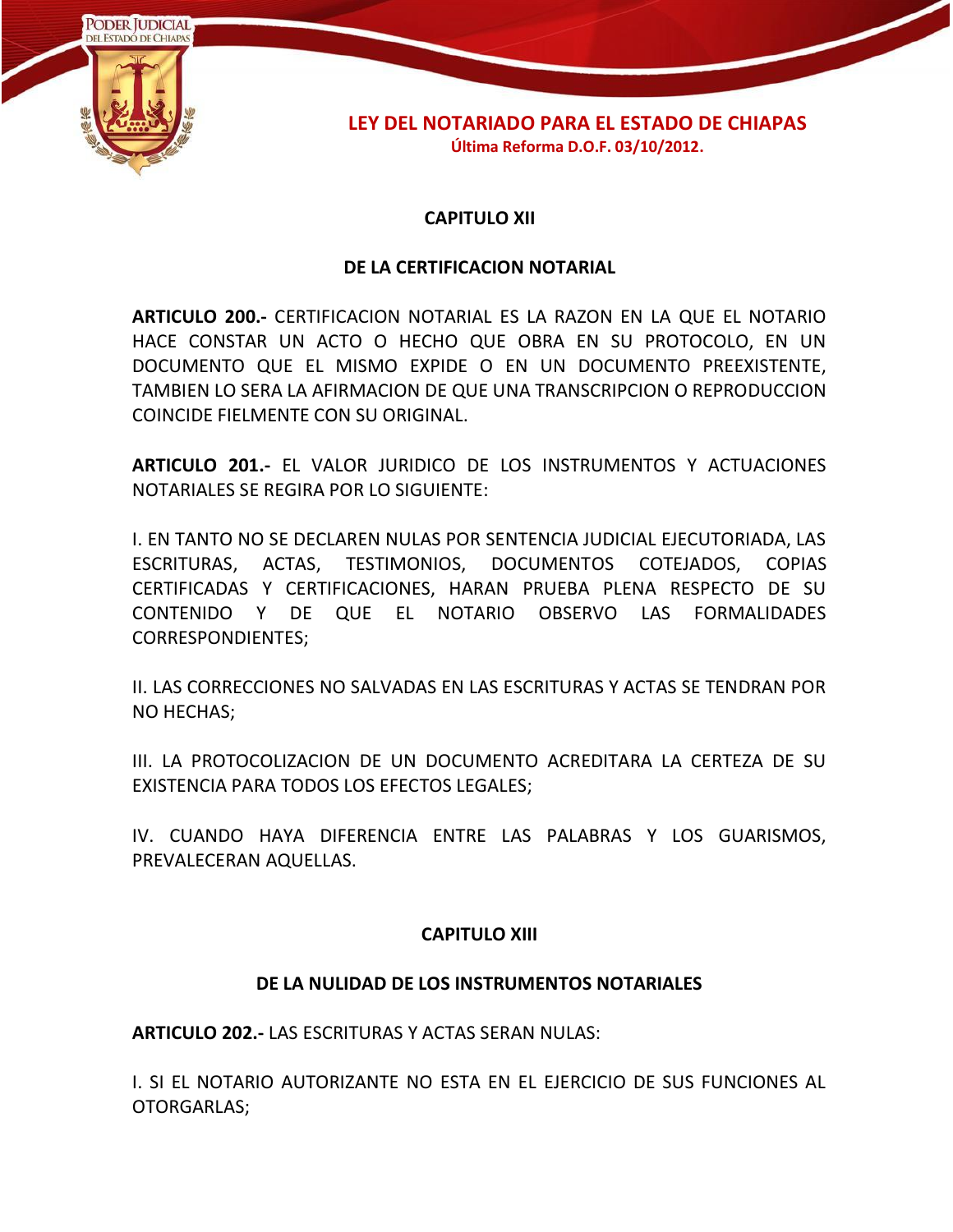

II. SI EL NOTARIO ESTA IMPEDIDO POR LEY PARA INTERVENIR EN EL ACTO JURIDICO O HECHO DE QUE SE TRATE;

III. SI SON AUTORIZADAS POR EL NOTARIO FUERA DEL TERRITORIO DEL ESTADO DE CHIAPAS;

IV. SI HAN SIDO REDACTADAS EN IDIOMA DISTINTO AL ESPAÑOL;

V. SI ESTAN AUTORIZADAS CON LA FIRMA Y SELLO DEL NOTARIO, CUANDO DEBAN CONTENER RAZON DE "NO PASO" POR NO ESTAR FIRMADAS POR TODOS LOS QUE DEBIERON HACERLO;

VI. CUANDO NO ESTEN AUTORIZADAS CON LA FIRMA Y SELLO DEL NOTARIO;

VII. SI EL NOTARIO NO CONSTATO LA IDENTIDAD DE LOS OTORGANTES;

VIII. SI CARECE DE ALGUN REQUISITO QUE PRODUZCA LA NULIDAD DEL INSTRUMENTO POR DISPOSICION EXPRESA DE LA LEY.

**ARTICULO 203.-** CON RELACION A LO DISPUESTO EN LA FRACCION II, DEL ARTICULO ANTERIOR, SOLAMENTE SERA NULO EL INSTRUMENTO EN LO REFERENTE AL ACTO O HECHO, CUYA AUTORIZACION NO LE ESTA PERMITIDA, PERO TENDRA VALIDEZ RESPECTO DE LOS OTROS ACTOS O HECHOS QUE CONTENGA Y QUE NO ESTEN EN EL MISMO CASO.

**ARTICULO 204.-** FUERA DE LOS CASOS PREVISTOS EN EL ARTICULO 202, EL INSTRUMENTO NO SERA NULO, AUN CUANDO EL NOTARIO PUEDA SER RESPONSABLE POR EL INCUMPLIMIENTO DE ALGUNA DISPOSICION LEGAL.

**ARTICULO 205.-** EL COTEJO ACREDITARA LA IDENTIDAD DEL DOCUMENTO COTEJADO CON EL DOCUMENTO ORIGINAL EXHIBIDO, SIN CALIFICAR SOBRE SU AUTENTICIDAD, VALIDEZ O LEGALIDAD.

**ARTICULO 206.-** LOS TESTIMONIOS, COPIAS CERTIFICADAS O CERTIFICACIONES SERAN NULOS:

I. CUANDO LA ESCRITURA O ACTA SEA DECLARADA NULA;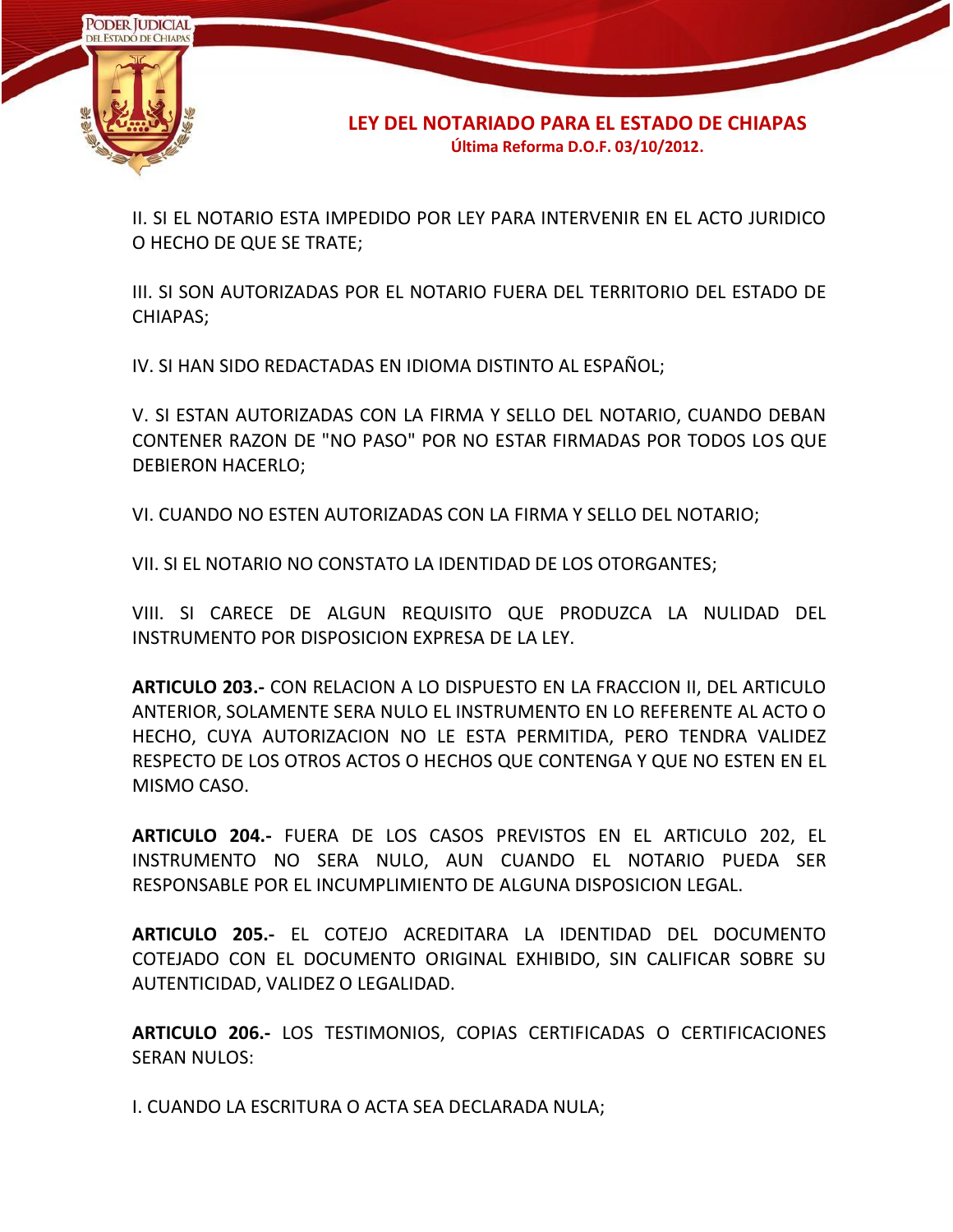

II. SI EL NOTARIO NO SE ENCUENTRA EN EJERCICIO DE SUS FUNCIONES O LOS AUTORIZA FUERA DEL TERRITORIO DEL ESTADO;

III. CUANDO NO ESTEN AUTORIZADOS CON LA FIRMA Y SELLO DEL NOTARIO;

IV. SI CARECE DE ALGUN REQUISITO QUE PRODUZCA LA NULIDAD POR DISPOSICION EXPRESA DE LA LEY.

# **TITULO SEXTO**

# **CAPITULO UNICO**

# **DE LOS PROCEDIMIENTOS ADMINISTRATIVOS NO CONTENCIOSOS**

**ARTICULO 207.-** SOLO LOS NOTARIOS DE LA ENTIDAD PODRAN AUXILIAR AL PODER JUDICIAL DEL ESTADO PARA CONOCER DE LOS PROCEDIMIENTOS NO CONTENCIOSOS ESTABLECIDOS EN LA PRESENTE LEY, CONFORME A LAS DISPOSICIONES PREVISTAS EN LOS CODIGOS CIVIL Y DE PROCEDIMIENTOS CIVILES DEL ESTADO.

**ARTICULO 208.-** LOS PROCEDIMIENTOS NO CONTENCIOSOS QUE PODRAN TRAMITARSE ANTE NOTARIO, A ELECCION DE PARTE INTERESADA, SERAN LOS SIGUIENTES:

I. PROCEDIMIENTO SUCESORIO TESTAMENTARIO;

II. PROCEDIMIENTO SUCESORIO INTESTAMENTARIO.

(ADICIONADA, P.O. 3 DE OCTUBRE DE 2012) III. TODOS AQUELLOS ACTOS EN LOS QUE HAYA O NO CONTROVERSIA JUDICIAL, LOS INTERESADOS LE SOLICITEN HAGA CONSTAR BAJO SU FE Y ASESORIA LOS ACUERDOS, HECHOS O SITUACIONES DE QUE SE TRATE.

(ADICIONADA, P.O. 3 DE OCTUBRE DE 2012)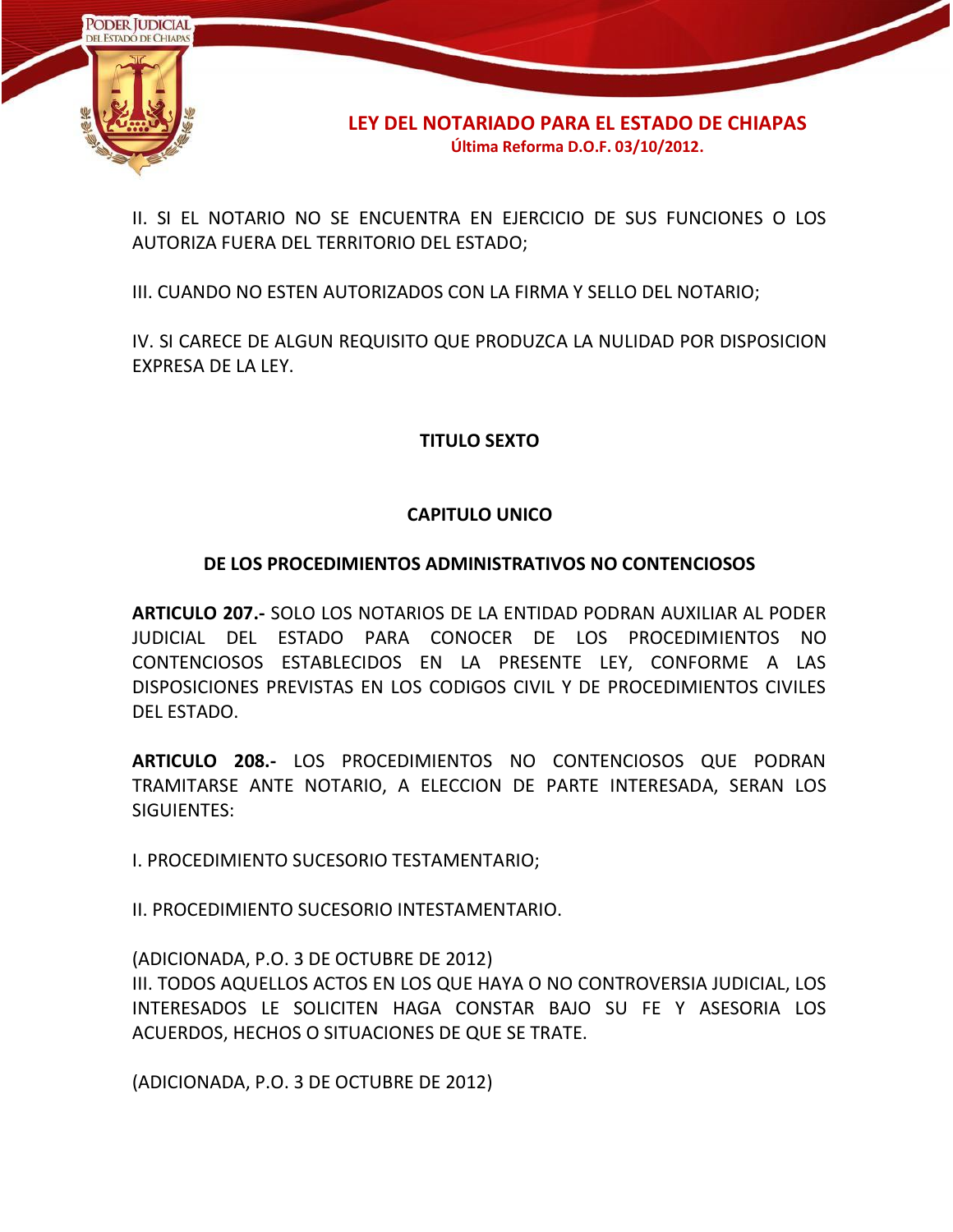

IV. TODOS AQUELLOS EN LOS QUE, EXISTA O NO CONTROVERSIA JUDICIAL, LLEGUEN LOS INTERESADOS VOLUNTARIAMENTE A UN ACUERDO SOBRE UNO O VARIOS PUNTOS DEL ASUNTO, O SOBRE SU TOTALIDAD, Y SE ENCUENTREN CONFORMES EN QUE EL NOTARIO HAGA CONSTAR BAJO SU FE Y CON SU ASESORIA LOS ACUERDOS, HECHOS O SITUACIONES DE QUE SE TRATE, SIEMPRE QUE SE HAYA SOLICITADO SU INTERVENCION MEDIANTE ROGACION.

(ADICIONADA, P.O. 3 DE OCTUBRE DE 2012)

V. TODOS AQUELLOS ASUNTOS QUE EN TERMINOS DEL CODIGO DE PROCEDIMIENTOS CIVILES CONOZCAN LOS JUECES EN VIA DE JURISDICCION VOLUNTARIA EN LOS CUALES EL NOTARIO PODRA INTERVENIR EN TANTO NO HUBIERE MENORES NO EMANCIPADOS O MAYORES INCAPACITADOS. EN FORMA ESPECIFICA, EJEMPLIFICATIVA Y NO TAXATIVA, EN TERMINOS DE ESTE CAPITULO Y DE ESTA LEY:

A) EN LA CELEBRACION Y MODIFICACION DE CAPITULACIONES MATRIMONIALES, DISOLUCION Y LIQUIDACION DE SOCIEDAD CONYUGAL.

B) EN LAS INFORMACIONES AD PERPETUAM, APEOS Y DESLINDES Y DEMAS DILIGENCIAS, EXCEPTO LAS INFORMACIONES DE DOMINIO.

LAS AUTORIZACIONES Y HABILITACIONES ESPECIALES DE SUJETOS A QUIENES FALTE CAPACIDAD JURIDICA SE REGIRAN POR LO DISPUESTO EN EL CODIGO CIVIL Y EN LAS DEMAS NORMAS CORRESPONDIENTES.

(ADICIONADA, P.O. 3 DE OCTUBRE DE 2012) VI. LA CONSTITUCION DEL PATRIMONIO DE FAMILIA.

(ADICIONADA, P.O. 3 DE OCTUBRE DE 2012) VII. EL DIVORCIO VOLUNTARIO, CUANDO AMBOS CONSORTES SEAN MAYORES DE EDAD.

(ADICIONADA, P.O. 3 DE OCTUBRE DE 2012) VIII. LA MEDIACION, LA CONCILIACION Y EL ARBITRAJE, EN TERMINOS DE LA LEY DE JUSTICIA ALTERNATIVA DEL ESTADO, PREVIA CERTIFICACION DEL CENTRO ESTATAL DE JUSTICIA ALTERNATIVA.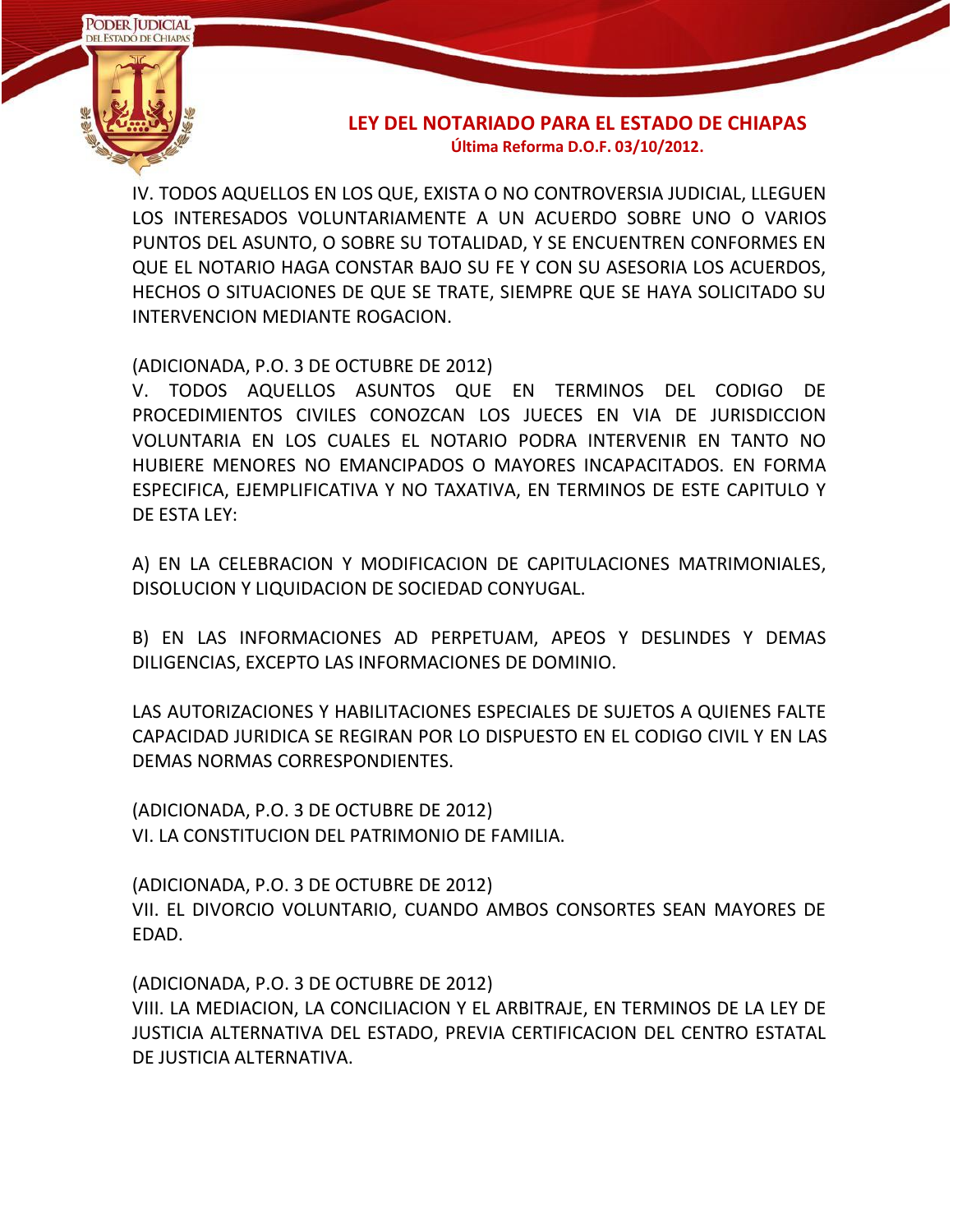

**ARTICULO 209.-** EL NOTARIO CONOCERA DE LOS PROCEDIMIENTOS A QUE SE REFIERE EL ARTICULO ANTERIOR, EN TANTO SUBSISTA EL ACUERDO ENTRE LOS SOLICITANTES, DEBIENDO DEJAR DE CONOCER DEL MISMO SI HAY ALGUNA OPOSICION O CONTROVERSIA.

(REFORMADO, P.O. 17 DE ABRIL DE 2010)

**ARTICULO 210.-** EN LA TRAMITACION DE LOS PROCEDIMIENTOS SEÑALADOS EN ESTE CAPITULO, DEBERAN CUMPLIRSE LAS FORMALIDADES Y DISPOSICIONES ESTABLECIDAS EN LOS CODIGOS CIVIL Y DE PROCEDIMIENTOS CIVILES PARA EL ESTADO, EN ESTA LEY, SU REGLAMENTO Y DEMAS DISPOSICIONES COMPLEMENTARIAS APLICABLES.

(REFORMADO, P.O. 17 DE ABRIL DE 2010)

**ARTICULO 211.-** CUANDO EN UN TESTAMENTO, TODOS LOS HEREDEROS INSTITUIDOS SEAN PERSONAS MAYORES DE EDAD Y CON CAPACIDAD DE EJERCICIO, EL PROCEDIMIENTO SUCESORIO TESTAMENTARIO PODRA TRAMITARSE ANTE NOTARIO, CONFORME A LO DISPUESTO POR EL CAPITULO VIII, DEL TITULO DECIMO SEXTO DEL CODIGO DE PROCEDIMIENTOS CIVILES PARA EL ESTADO.

**ARTICULO 212.-** EL ALBACEA, SI LO HUBIERE Y LOS HEREDEROS, PODRAN SOLICITAR AL NOTARIO DE SU ELECCION, LA TRAMITACION DEL PROCEDIMIENTO SUCESORIO TESTAMENTARIO, EXHIBIENDO PARA TAL EFECTO EL ACTA DE DEFUNCION DEL AUTOR DE LA HERENCIA, UN TESTIMONIO DEL TESTAMENTO Y LOS DEMAS REQUISITOS QUE SEÑALE EL REGLAMENTO.

**ARTICULO 213.-** CUANDO EN LA TRAMITACION DE UN PROCEDIMIENTO SUCESORIO TESTAMENTARIO, SURJA CONFLICTO DE INTERESES ENTRE LOS HEREDEROS, EL NOTARIO SE ABSTENDRA DE SEGUIR CONOCIENDO DEL ASUNTO Y REMITIRA DE INMEDIATO LAS ACTUACIONES AL JUEZ COMPETENTE, PARA TRAMITAR LA SUCESION.

(REFORMADO, P.O. 17 DE ABRIL DE 2010)

**ARTICULO 214.-** CUANDO TODOS LOS HEREDEROS SEAN MAYORES DE EDAD Y NO EXISTA CONFLICTO DE INTERESES ENTRE ESTOS, PODRAN CONTINUAR LA TRAMITACION DEL PROCEDIMIENTO SUCESORIO INTESTAMENTARIO ANTE NOTARIO, DE CONFORMIDAD CON LO DISPUESTO POR EL ARTICULO 754, DEL CODIGO DE PROCEDIMIENTOS CIVILES PARA EL ESTADO.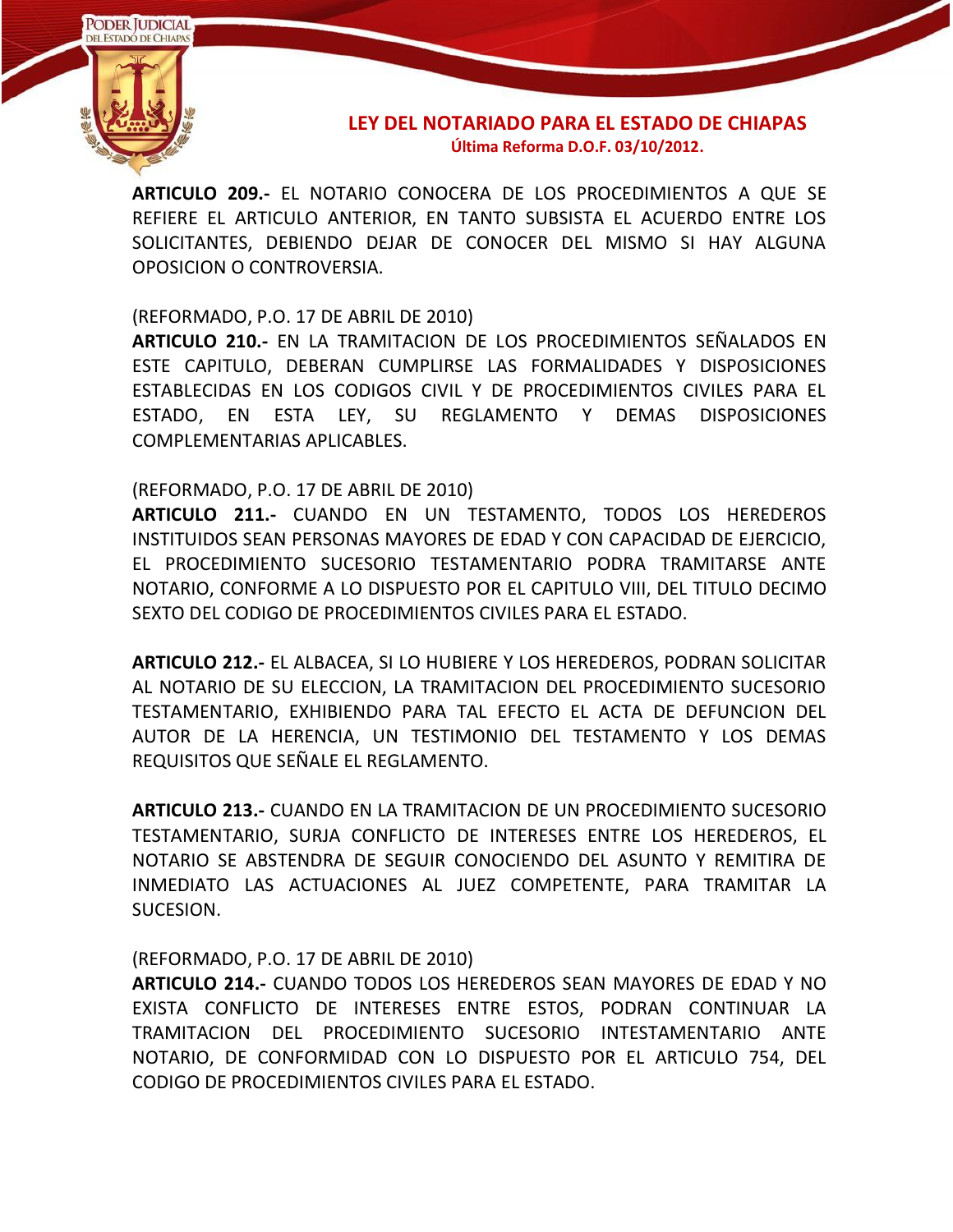

(REFORMADO, P.O. 17 DE ABRIL DE 2010)

**ARTICULO 215.-** LOS PRESUNTOS HEREDEROS DE ACUERDO CON EL ORDEN DE PRELACION QUE ESTABLECE EL CODIGO CIVIL PARA EL ESTADO, PODRAN SOLICITAR AL NOTARIO DE SU ELECCION, LA TRAMITACION DEL PROCEDIMIENTO SUCESORIO INTESTAMENTARIO, EXHIBIENDO PARA TAL EFECTO EL ACTA DE DEFUNCION DEL AUTOR DE LA HERENCIA Y LOS DOCUMENTOS DEL REGISTRO CIVIL O LAS PRUEBAS QUE LEGALMENTE ACREDITEN SU ENTRONCAMIENTO CON ESTE.

**ARTICULO 216.-** EN CASO DE INCONFORMIDAD DE CUALQUIERA DE LOS PRESUNTOS HEREDEROS O DE UN TERCERO CON LA TRAMITACION DEL PROCEDIMIENTO SUCESORIO INTESTAMENTARIO, EL NOTARIO SE ABSTENDRA DE SEGUIR CONOCIENDO Y REMITIRA DE INMEDIATO LAS ACTUACIONES AL JUEZ COMPETENTE, PARA TRAMITAR LA SUCESION LEGITIMA.

(REFORMADO, P.O. 17 DE ABRIL DE 2010)

**ARTICULO 217.-** LOS NOTARIOS PODRAN DESEMPEÑAR FUNCIONES DE ARBITRO O DE MEDIADOR Y CONOCERAN LOS ASUNTOS QUE LES SOLICITEN LOS INTERESADOS CONFORME A LOS COMPROMISOS RESPECTIVOS, OBSERVANDO PARA SU TRAMITE LAS FORMAS Y RESTRICCIONES QUE FIJE EL CODIGO DE PROCEDIMIENTOS CIVILES PARA EL ESTADO DE CHIAPAS, EL CODIGO DE COMERCIO Y OTRAS LEYES.

# **TITULO SEPTIMO**

# **DE LA DIRECCION DE ARCHIVO GENERAL Y NOTARIAS**

# **CAPITULO I**

### **GENERALIDADES**

(REFORMADO, P.O. 17 DE ABRIL DE 2010)

**ARTICULO 218.-** LA DIRECCION DE ARCHIVO GENERAL Y NOTARIAS, DEPENDERA DE LA CONSEJERIA JURIDICA Y ESTARA A CARGO DE UN DIRECTOR NOMBRADO Y REMOVIDO LIBREMENTE POR EL CONSEJERO JURIDICO DEL GOBERNADOR.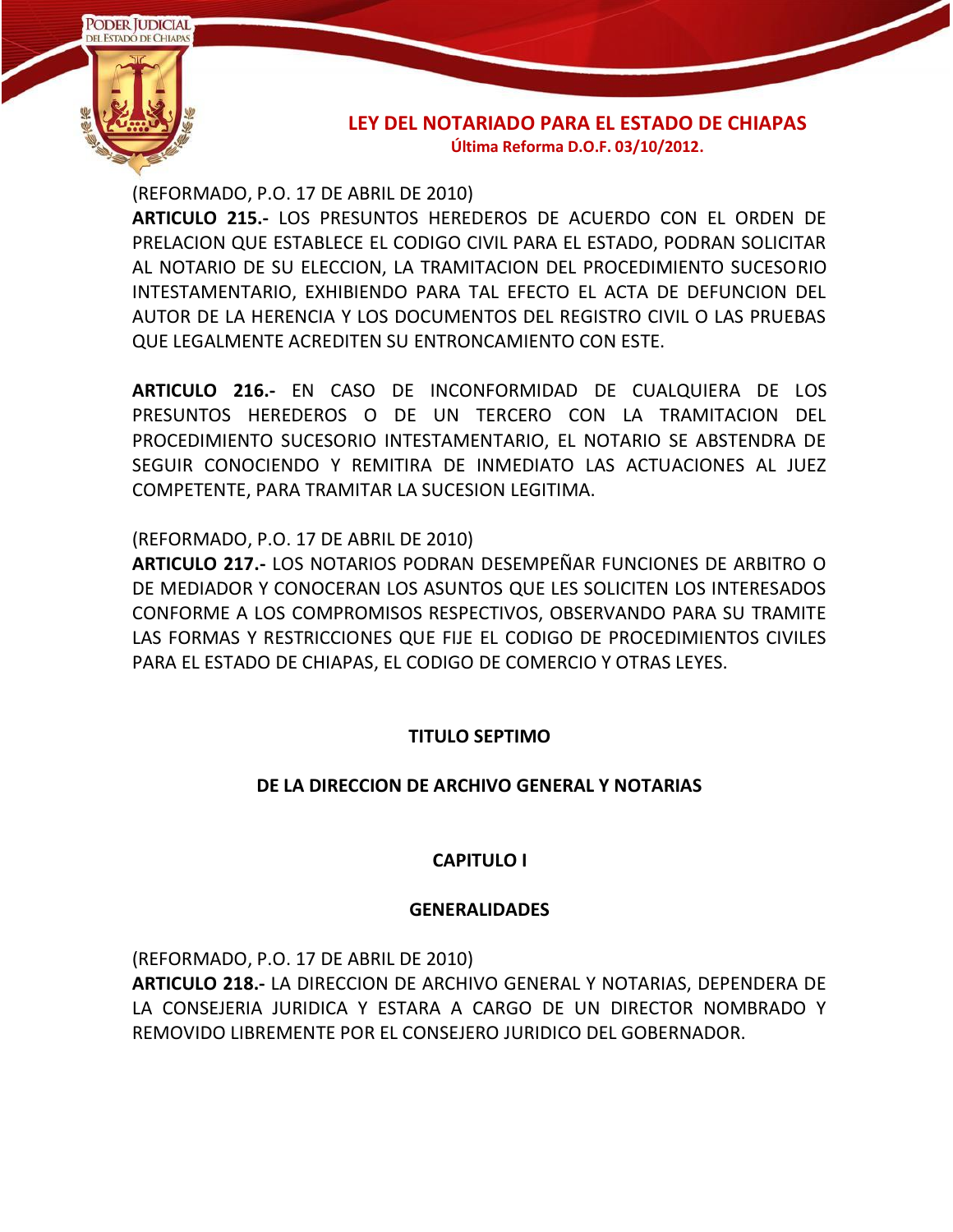

**ARTICULO 219.-** LA DIRECCION, USARA UN SELLO IGUAL AL DE LOS NOTARIOS, PERO SU CIRCUNFERENCIA DIRA: "DIRECCION DE ARCHIVO GENERAL Y NOTARIAS DEL ESTADO".

**ARTICULO 220.-** LA ORGANIZACION Y EL FUNCIONAMIENTO DE LA DIRECCION, SE SUJETARAN A LAS DISPOSICIONES DE ESTA LEY Y A SU REGLAMENTO RESPECTIVO.

# **CAPITULO II**

# **DE LAS ATRIBUCIONES DE LA DIRECCION DE ARCHIVO GENERAL Y NOTARIAS**

(REFORMADO, P.O. 17 DE ABRIL DE 2010)

**ARTICULO 221.-** COMUNICAR A LA CONSEJERIA JURIDICA LAS IRREGULARIDADES Y VIOLACIONES DE LA LEY, QUE ADVIERTA EN EL EJERCICIO DE LA FUNCION NOTARIAL.

**ARTICULO 222.-** INTERVENIR EN EL DESARROLLO DE LOS EXAMENES PARA ASPIRANTES A NOTARIO, ASI COMO EN LOS DE OPOSICION PARA OBTENER LA PATENTE DE NOTARIO.

**ARTICULO 223.-** VIGILAR EL FUNCIONAMIENTO GENERAL DE LAS NOTARIAS A TRAVES DE LOS INSPECTORES A SU CARGO.

**ARTICULO 224.-** INUTILIZAR LOS SELLOS DE LOS NOTARIOS, CUANDO PROCEDA CONFORME A LA LEY Y CONSERVAR AQUELLOS QUE DEBAN DEPOSITARSE.

**ARTICULO 225.-** LLEVAR EL REGISTRO DE EXPEDICION DE PATENTES DE ASPIRANTES Y DE NOTARIOS, DE ELLOS Y FIRMAS DE ESTOS ULTIMOS Y DE LAS SUPLENCIAS. EN ESTOS REGISTROS SE ASENTARAN LA FECHA DE LOS NOMBRAMIENTOS, AQUELLOS EN QUE SE HAYA DEJADO DE ACTUAR POR VIRTUD DE LICENCIA, PERMISO, SUSPENSION DEL NOTARIO Y SU REANUDACION.

**ARTICULO 226.-** LLEVAR UN REGISTRO DE LOS TESTAMENTOS QUE AUTORICEN LOS NOTARIOS, DE LOS CUALES HAYA RECIBIDO AVISO EN CUMPLIMIENTO DE LO DISPUESTO POR LA PRESENTE LEY Y RENDIR LOS INFORMES QUE LE SOLICITEN.

(REFORMADO, P.O. 17 DE ABRIL DE 2010)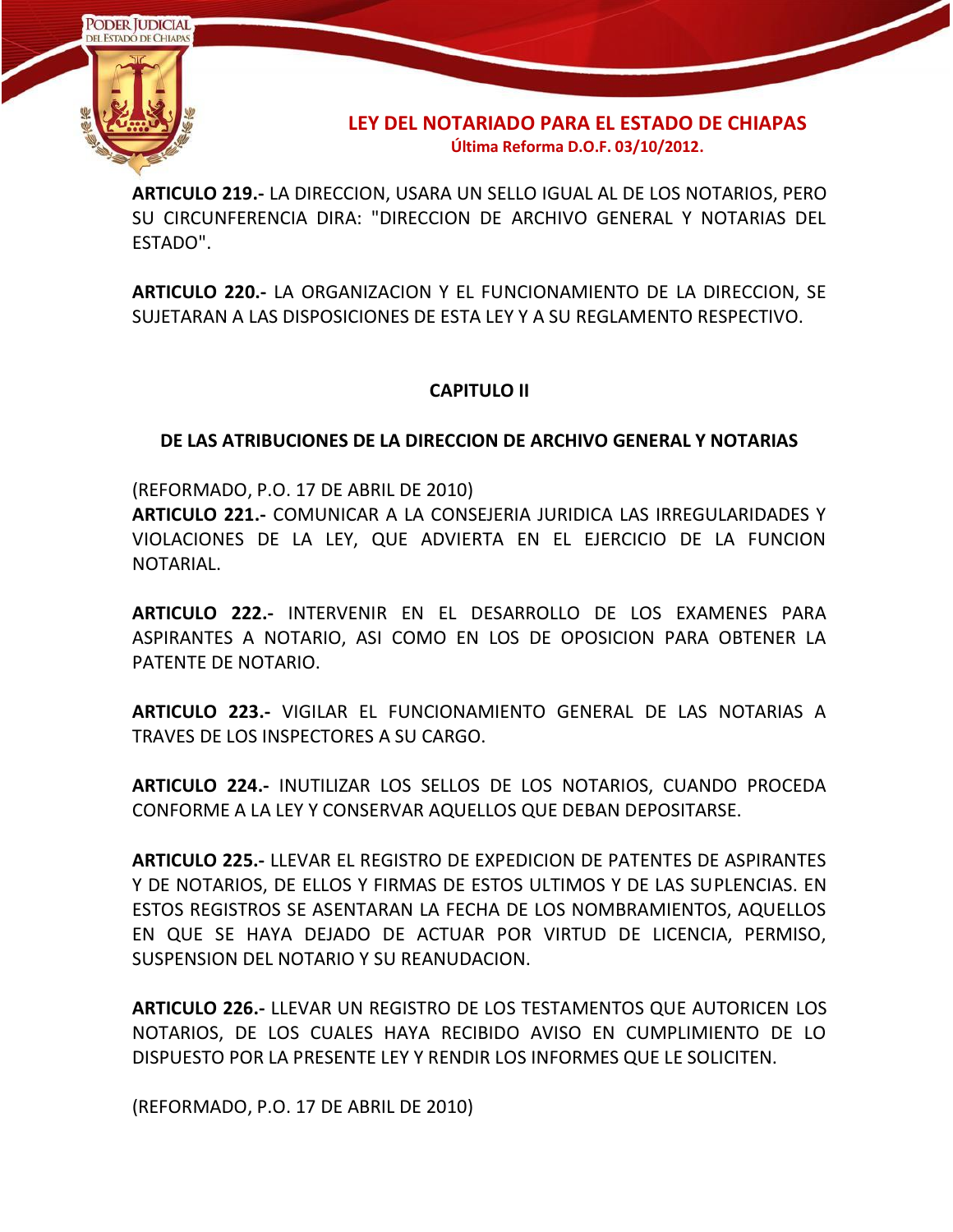

**ARTICULO 227.-** COORDINAR LA ELABORACION DE ESTADISTICAS NOTARIALES Y ARCHIVISTICAS CON EL OBJETO DE RENDIR LOS INFORMES Y COLABORAR CON LO REQUERIDO CON LOS ORGANISMOS GUBERNAMENTALES.

(REFORMADO, P.O. 17 DE ABRIL DE 2010)

**ARTICULO 228.-** EXPEDIR CUANDO PROCEDA LEGALMENTE, PREVIO PAGO DE LOS DERECHOS ANTE LA SECRETARIA DE HACIENDA, A LOS OTORGANTES INTERESADOS O A SUS CAUSAHABIENTES, LOS TESTIMONIOS QUE PIDIERAN DE LAS ESCRITURAS O ACTOS NOTARIALES REGISTRADOS EN LOS PROTOCOLOS, CUYO DEPOSITO Y CONSERVACION LE ENCOMIENDA LA PRESENTE LEY; SUJETANDOSE EN LA EXPEDICION DE DICHOS TESTIMONIOS A LAS REGLAS ESTABLECIDAS EN ESTE ORDENAMIENTO.

**ARTICULO 229.-** LLEVAR LOS INDICES GENERALES, SEGUN LAS REGLAS QUE ACUERDE EL EJECUTIVO.

**ARTICULO 230.-** REMITIR LOS AVISOS DE TESTAMENTOS OTORGADOS ANTE NOTARIO, A LA DIRECCION DE REGISTRO NACIONAL DE TESTAMENTOS DE LA SECRETARIA DE GOBERNACION.

**ARTICULO 231.-** AUTORIZAR DEFINITIVAMENTE LOS INSTRUMENTOS NOTARIALES, CUANDO EL NOTARIO HA TERMINADO SUS FUNCIONES EN LOS CASOS PREVISTOS POR ESTA LEY.

**ARTICULO 232.-** LLEVAR EL CONTROL DE LAS PARTES DE LAS ACTAS QUE SE LEVANTEN CON MOTIVO DE LAS VISITAS QUE PRACTIQUE POR SI O A TRAVES DE LOS INSPECTORES DE LA DEPENDENCIA A SU CARGO.

**ARTICULO 233.-** LAS DEMAS QUE SEAN PROPIAS NATURALES DEL CARGO QUE FIJE ESTA LEY Y OTROS ORDENAMIENTOS JURIDICOS.

### **CAPITULO III**

### **DE LA SUPERVISION DE LA FUNCION NOTARIAL**

**ARTICULO 234.-** PARA EJERCER LA SUPERVISION DE LA FUNCION NOTARIAL, LA DIRECCION TENDRA A SU CARGO LAS ATRIBUCIONES SIGUIENTES: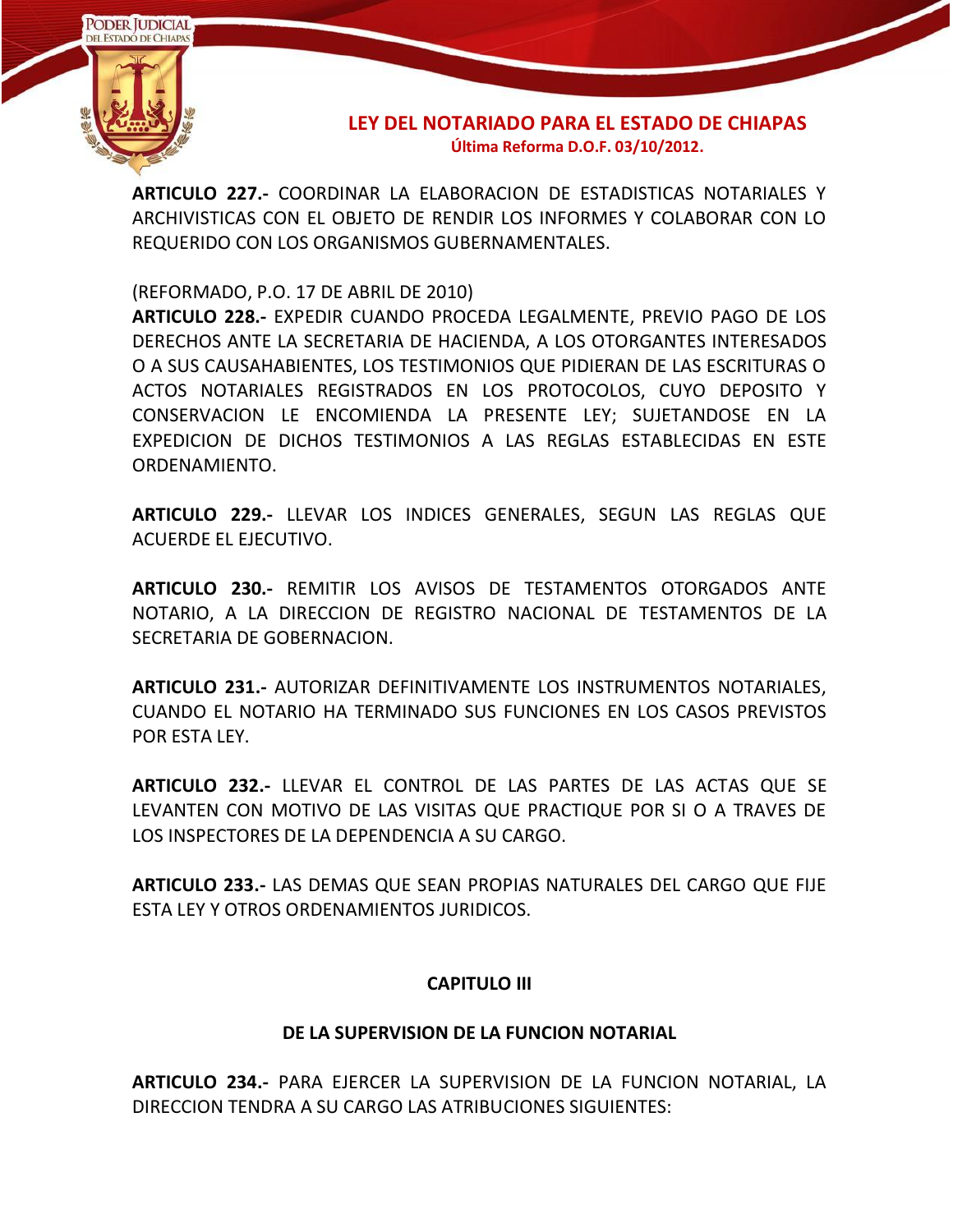

I. PRACTICAR INSPECCIONES ORDINARIAS Y ESPECIALES A LAS NOTARIAS DEL ESTADO;

II. RESOLVER LAS QUEJAS PRESENTADAS EN CONTRA DE LOS NOTARIOS;

III. SANCIONAR ADMINISTRATIVAMENTE A LOS NOTARIOS CONFORME A LAS DISPOSICIONES DE LA PRESENTE LEY;

IV. INTERVENIR EN LA ENTREGA Y RECEPCION DE NOTARIAS;

V. REALIZAR ESTUDIOS PARA IDENTIFICAR LAS NECESIDADES DEL SERVICIO NOTARIAL EN EL TERRITORIO DEL ESTADO;

VI. LLEVAR LOS REGISTROS NECESARIOS PARA EL CONTROL DOCUMENTAL DE LA ACTIVIDAD NOTARIAL;

VII. TRAMITAR LOS ASUNTOS RELACIONADOS CON EL NOTARIADO DEL ESTADO;

VIII. LAS DEMAS QUE LE SEÑALEN ESTA LEY Y OTROS ORDENAMIENTOS.

### **CAPITULO IV**

### **DEL PROCEDIMIENTO DE SUPERVISION**

(REFORMADO, P.O. 17 DE ABRIL DE 2010)

**ARTICULO 235.-** PARA VIGILAR QUE EL FUNCIONAMIENTO DE LAS NOTARIAS SE REALICE CON APEGO A LA LEY, LA CONSEJERIA JURIDICA PODRA ORDENAR EN CUALQUIER TIEMPO LA PRACTICA DE VISITAS DE INSPECCION.

(REFORMADO, P.O. 17 DE ABRIL DE 2010)

**ARTICULO 236.-** LA CONSEJERIA JURIDICA ORDENARA INSPECCIONES ORDINARIAS, QUE DEBERAN PRACTICARSE OBLIGATORIAMENTE POR LO MENOS UNA VEZ AL AÑO; Y ESPECIALES, CUANDO TENGA CONOCIMIENTO, POR QUEJA O POR CUALQUIER OTRO MEDIO, DE QUE UN NOTARIO HA INCURRIDO EN UNA PROBABLE CONTRAVENCION A LA LEY.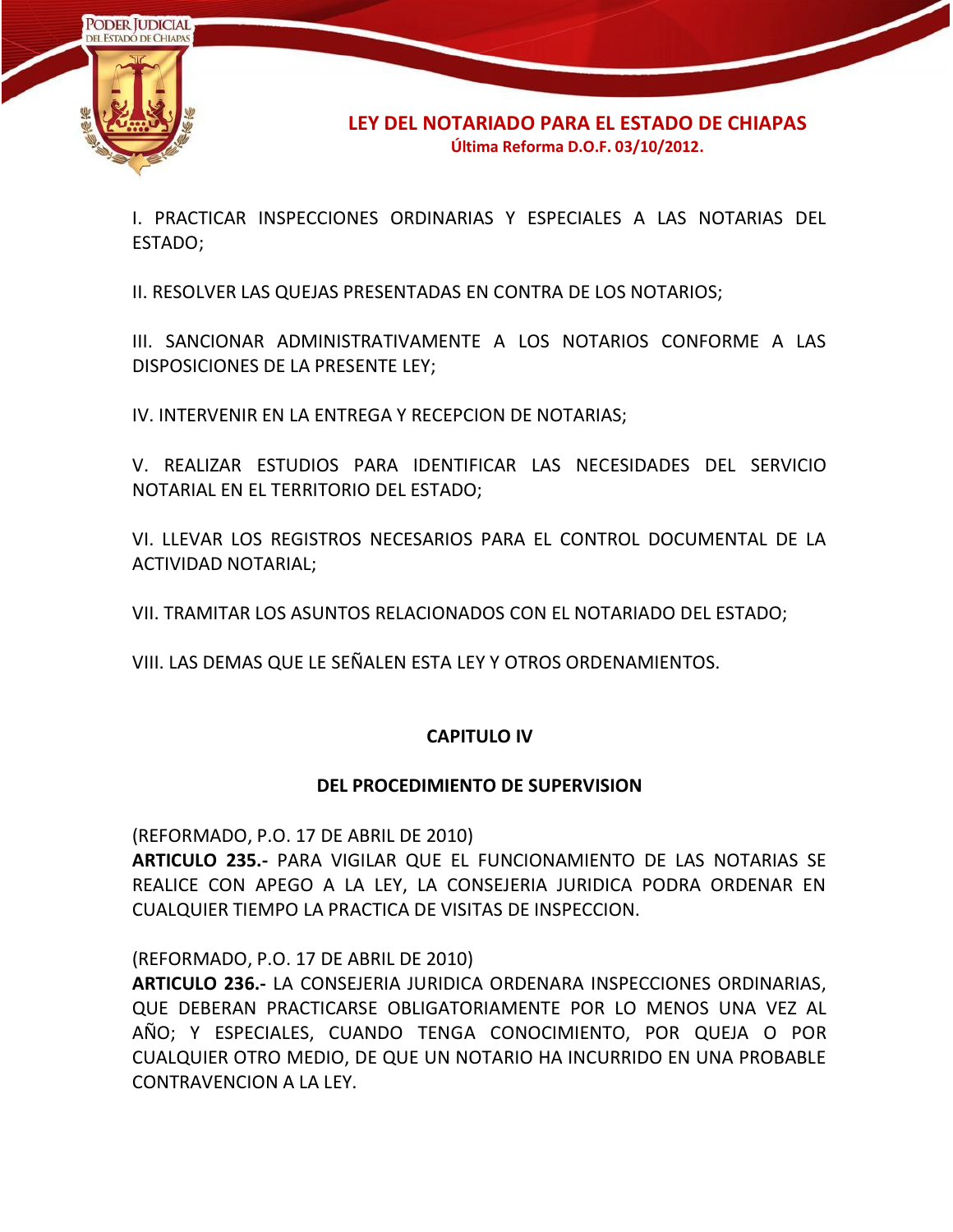

**ARTICULO 237.-** LAS INSPECCIONES SE REGIRAN POR LAS DISPOSICIONES SIGUIENTES:

I. PREVIO MANDAMIENTO ESCRITO DEBIDAMENTE FUNDADO Y MOTIVADO, EN EL QUE SE EXPRESARA:

A) EL NOMBRE Y NUMERO DEL NOTARIO.

B) EL NOMBRE DE LOS INSPECTORES QUE DEBAN EFECTUAR LA INSPECCION. LA SUSTITUCION, AUMENTO O DISMINUCION DE ESTOS SE NOTIFICARA AL NOTARIO.

C) EL LUGAR, DIA Y HORA EN QUE HA DE VERIFICARSE.

D) EL OBJETO Y ALCANCE DE LA INSPECCION.

E) EL NOMBRE, CARGO Y FIRMA AUTOGRAFA DE LA AUTORIDAD QUE LA EMITA.

II. LA VISITA SE REALIZARA EN EL LUGAR SEÑALADO EN EL MANDAMIENTO;

III. LOS INSPECTORES ENTREGARAN LA ORDEN AL NOTARIO Y SI NO ESTUVIERE PRESENTE, A QUIEN SE ENCUENTRE EN EL LUGAR EN QUE DEBA PRACTICARSE LA DILIGENCIA;

IV. AL INICIARSE LA INSPECCION, LOS INSPECTORES QUE EN ELLA INTERVENGAN SE DEBERAN IDENTIFICAR ANTE EL NOTARIO O LA PERSONA CON QUIEN SE ENTIENDA LA DILIGENCIA, CON CREDENCIAL O DOCUMENTO VIGENTE EXPEDIDO POR AUTORIDAD ADMINISTRATIVA QUE LOS ACREDITE PARA DESEMPEÑAR SU FUNCION;

V. LA PERSONA CON QUIEN SE ENTIENDA LA DILIGENCIA SERA REQUERIDA POR LOS INSPECTORES PARA QUE NOMBRE A DOS TESTIGOS QUE INTERVENGAN EN LA DILIGENCIA; SI ESTOS NO SON NOMBRADOS O LOS SEÑALADOS NO ACEPTAN SERVIR COMO TALES, LOS INSPECTORES LOS DESIGNARAN. LOS TESTIGOS PODRAN SER SUSTITUIDOS POR MOTIVOS DEBIDAMENTE JUSTIFICADOS EN CUALQUIER TIEMPO, SIGUIENDO LAS MISMAS REGLAS PARA SU NOMBRAMIENTO.

VI. LOS NOTARIOS O LA PERSONA CON QUIEN SE ENTIENDA LA DILIGENCIA, ESTAN OBLIGADOS A PERMITIR A LOS INSPECTORES EL ACCESO AL LUGAR DE LA VISITA, ASI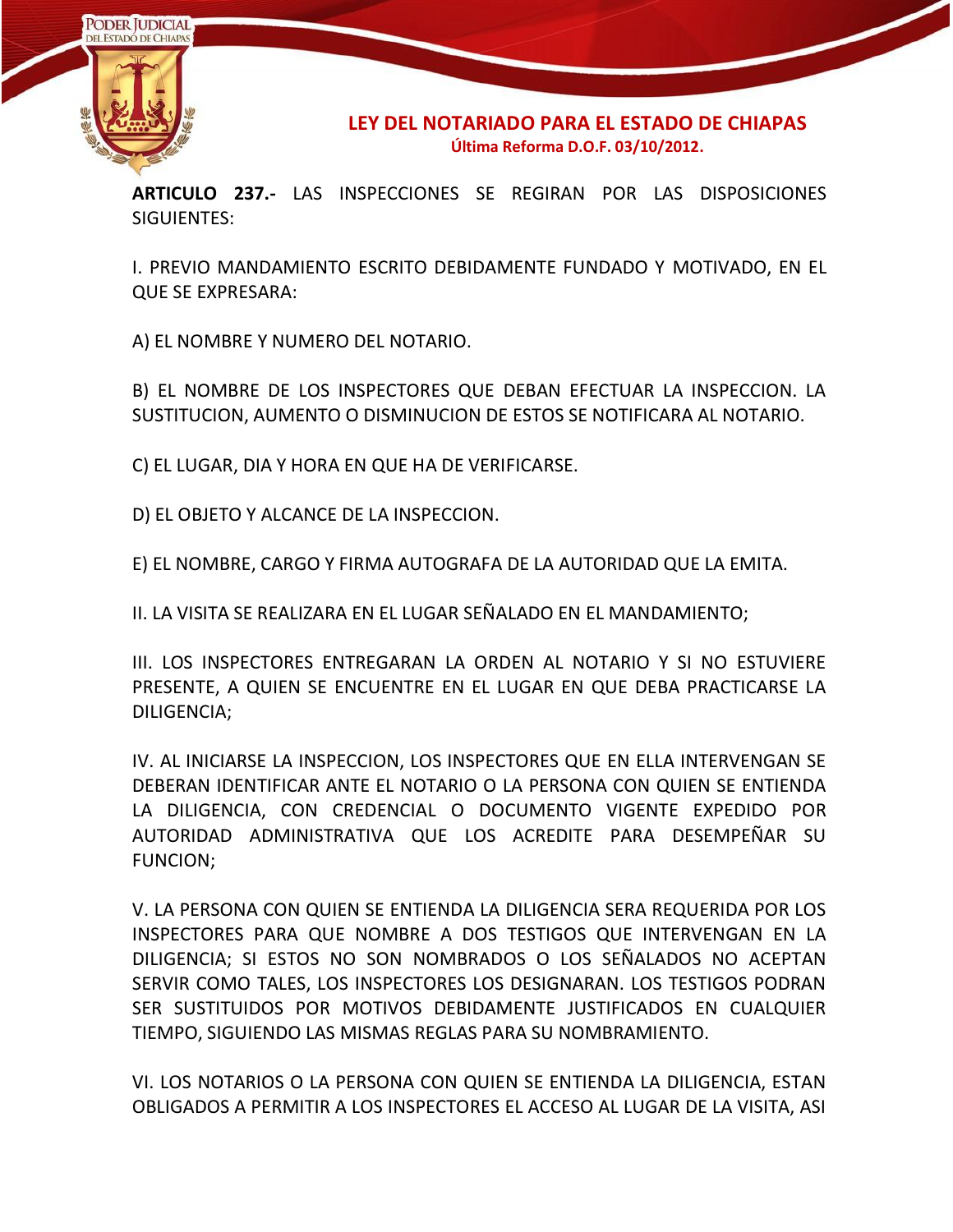

COMO PONER A LA VISTA LA DOCUMENTACION Y OBJETOS RELACIONADOS CON LA FUNCION NOTARIAL QUE LES REQUIERAN;

VII. LOS INSPECTORES HARAN CONSTAR EN EL ACTA QUE AL AFECTO SE LEVANTE, TODAS Y CADA UNA DE LAS CIRCUNSTANCIAS, HECHOS U OMISIONES QUE SE HAYAN OBSERVADO EN LA DILIGENCIA;

VIII. EL NOTARIO O LA PERSONA CON QUIEN SE ENTIENDA LA DILIGENCIA Y LOS INSPECTORES FIRMARAN EL ACTA, ASI COMO QUIENES HAYAN INTERVENIDO EN LA MISMA. UN EJEMPLAR LEGIBLE DEL DOCUMENTO SE ENTREGARA AL NOTARIO O A LA PERSONA CON QUIEN SE ENTIENDA LA DILIGENCIA. LA NEGATIVA A FIRMAR EL ACTA O A RECIBIR COPIA DE LA MISMA, SE DEBERA HACER CONSTAR EN EL REFERIDO DOCUMENTO, SIN QUE ESTA CIRCUNSTANCIA AFECTE LA VALIDEZ DEL ACTA O DE LA DILIGENCIA PRACTICADA;

IX. EL NOTARIO O LA PERSONA CON QUIEN SE ENTIENDA LA INSPECCION, PODRA FORMULAR OBSERVACIONES EN EL ACTO DE LA DILIGENCIA Y OFRECER PRUEBAS EN RELACION A LOS HECHOS U OMISIONES CONTENIDOS EN EL ACTA DE LA MISMA O BIEN, EL NOTARIO PODRA HACER USO DE ESE DERECHO POR ESCRITO, DENTRO DEL TERMINO DE TRES DIAS HABILES A LA FECHA EN QUE SE HUBIERE LEVANTADO EL ACTA;

X. SI LA INSPECCION FUERA ORDINARIA, EL NOTARIO DEBERA SER NOTIFICADO POR LO MENOS CON CINCO DIAS DE ANTICIPACION, Y CON CUARENTA Y OCHO HORAS TRATANDOSE DE INSPECCION ESPECIAL, PUDIENDO INCLUSIVE LLEVARSE A CABO TAL NOTIFICACION POR CORREO CERTIFICADO CON ACUSE DE RECIBO.

# **CAPITULO V**

# **DEL ARCHIVO DE NOTARIAS**

**ARTICULO 238.-** EL ARCHIVO DE NOTARIAS SE FORMARA CON LO SIGUIENTE:

I. CON LOS DOCUMENTOS QUE LOS NOTARIOS DEL ESTADO DEBEN REMITIR, PARA SU DEPOSITO, CONFORME A LAS DISPOSICIONES DE ESTA LEY Y SU REGLAMENTO;

II. CON LOS SELLOS DE LOS NOTARIOS QUE DEBAN CONSERVARSE EN DEPOSITO;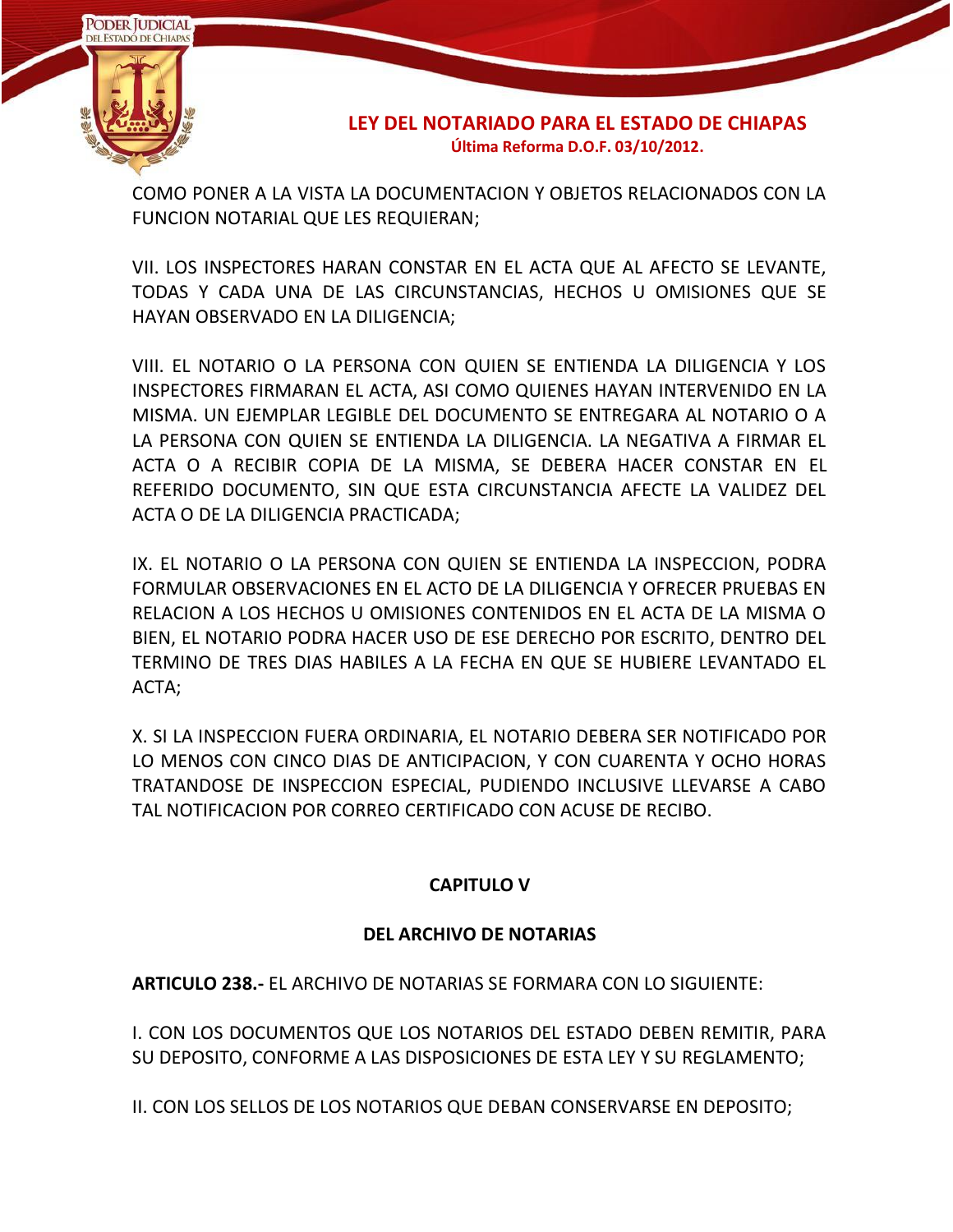

III. CON LOS DEMAS DOCUMENTOS PROPIOS DEL ARCHIVO.

**ARTICULO 239.-** EL ARCHIVO ES PUBLICO RESPECTO DE LOS DOCUMENTOS QUE LO INTEGRAN CON MAS DE SESENTA AÑOS DE ANTIGÜEDAD, Y DE ELLOS SE EXPEDIRAN TESTIMONIOS O COPIAS CERTIFICADAS A LAS PERSONAS QUE LO SOLICITEN, PREVIO PAGO DE LOS DERECHOS CORRESPONDIENTES, EXCEPTUANDO AQUELLOS DOCUMENTOS SOBRE LOS QUE LA LEY IMPONGA LIMITACION O PROHIBICION. DE LOS DOCUMENTOS QUE NO TENGAN ESA ANTIGÜEDAD, SOLO PODRAN MOSTRARSE O EXPEDIRSE REPRODUCCIONES A LAS PERSONAS QUE ACREDITEN TENER INTERES JURIDICO, A LOS NOTARIOS O LAS AUTORIDADES JUDICIALES, ADMINISTRATIVAS O FISCALES.

# **TITULO OCTAVO**

### **DEL CONSEJO ESTATAL DE NOTARIOS Y DE LOS COLEGIOS REGIONALES**

### **CAPITULO I**

### **GENERALIDADES**

**ARTICULO 240.-** EL CONSEJO ESTATAL DE NOTARIOS ES UNA INSTITUCION DE ORDEN PUBLICO, CON PERSONALIDAD JURIDICA Y PATRIMONIO PROPIOS, INTEGRADA POR LOS COLEGIOS REGIONALES DE NOTARIOS DEL ESTADO.

**ARTICULO 241.-** SE CONSTITUYE FUNDAMENTALMENTE PARA AUXILIAR AL ESTADO EN LA APLICACION DE ESTA LEY, ASI COMO, CON OBJETO DE ORGANIZAR, DIRIGIR Y REPRESENTAR A LOS NOTARIOS DE LA ENTIDAD.

**ARTICULO 242.-** EL CONSEJO TENDRA SU SEDE EN LA CAPITAL DEL ESTADO Y SERA DIRIGIDO Y REPRESENTADO POR UNA JUNTA DIRECTIVA CONSTITUIDA POR UN PRESIDENTE, UN SECRETARIO, UN TESORERO Y DOS VOCALES, QUIENES DURARAN EN EJERCICIO DOS AÑOS. LAS AUSENCIAS DEL PRESIDENTE, SECRETARIO Y TESORERO SERAN CUBIERTAS POR LOS VOCALES, EN LOS TERMINOS QUE LO ACUERDEN LOS DEMAS INTEGRANTES PRESENTES.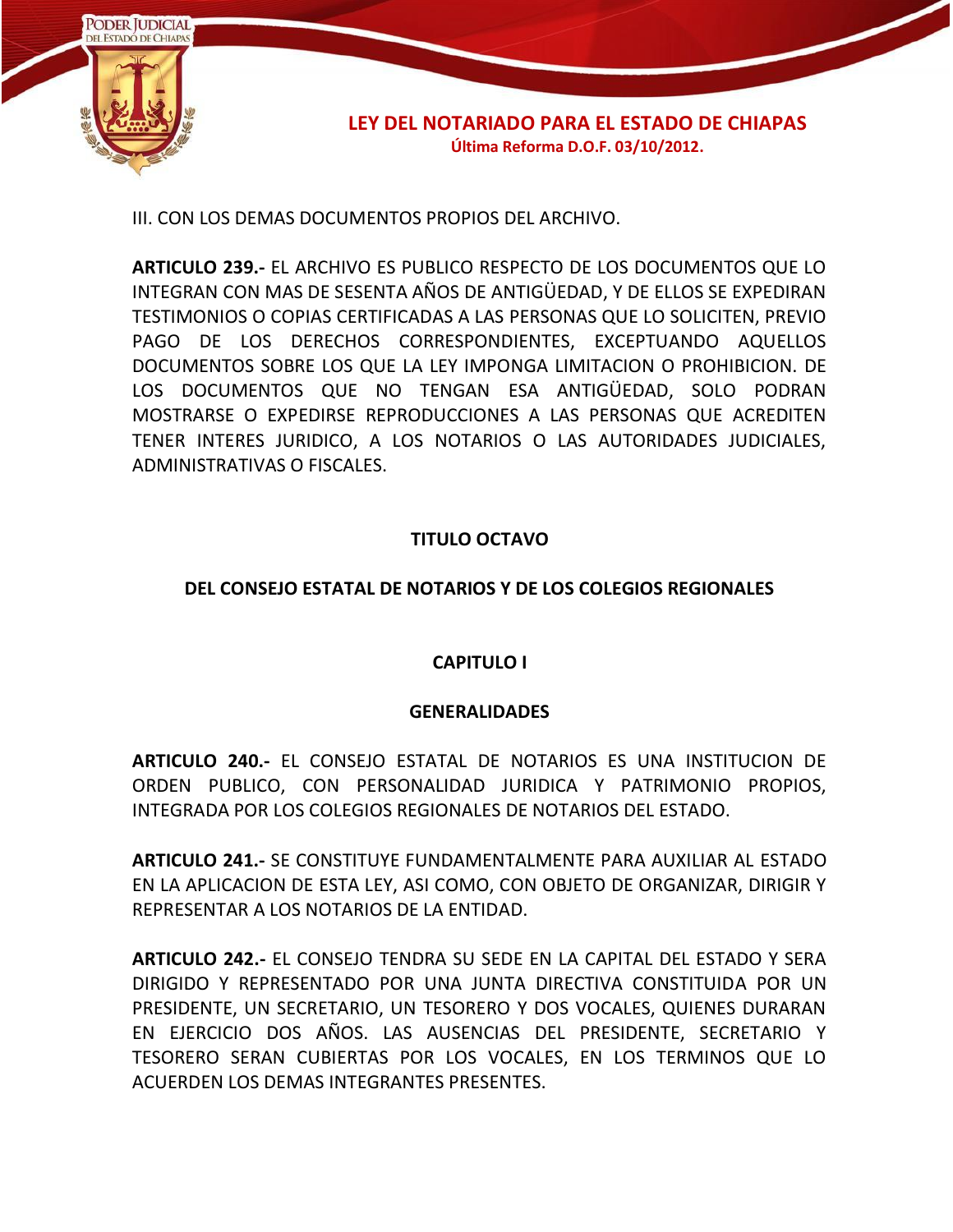

### **CAPITULO II**

## **FACULTADES Y OBLIGACIONES DEL CONSEJO ESTATAL DE NOTARIOS Y DE SU JUNTA DIRECTIVA**

(REFORMADO, P.O. 17 DE ABRIL DE 2010) **ARTICULO 243.-** EL CONSEJO AUXILIARA AL EJECUTIVO Y A LA CONSEJERIA JURIDICA EN LA VIGILANCIA DEL CUMPLIMIENTO DE ESTA LEY, SU REGLAMENTO Y LAS DISPOSICIONES NOTARIALES QUE DICTE.

**ARTICULO 244.-** LA ADMINISTRACION Y DIRECCION DEL CONSEJO ESTARA A CARGO DE UNA JUNTA DIRECTIVO (SIC). DICHA JUNTA ESTARA INTEGRADO (SIC) POR UN PRESIDENTE, UN SECRETARIO, UN TESORERO Y DOS VOCALES, QUE SERAN ELECTOS POR VOTACION LIBRE EN ASAMBLEA, POR TODOS LOS NOTARIOS COLEGIADOS, DE CONFORMIDAD CON LO QUE ESTABLECEN SUS ESTATUTOS.

**ARTICULO 245.-** EL CONSEJO CONTARA CON UN ORGANO RESPONSABLE DE MANTENER Y PRESERVAR LOS VALORES ETICOS Y JURIDICOS INHERENTES A LA FUNCION NOTARIAL QUE SE DENOMINARA COMITE DE PRESERVACION DE LOS VALORES ETICOS, EL CUAL SE INTEGRARA POR EL PRESIDENTE EN FUNCIONES Y LOS EX-PRESIDENTES DEL CONSEJO Y DE LOS COLEGIOS REGIONALES, CUYA ORGANIZACION Y FUNCIONAMIENTO LO DETERMINARAN SUS RESPECTIVOS ESTATUTOS.

**ARTICULO 246.-** ASESORAR EN MATERIA NOTARIAL AL GOBIERNO DEL ESTADO.

**ARTICULO 247.-** REPRESENTAR INDIVIDUAL Y COLECTIVAMENTE A LOS NOTARIOS DE LA ENTIDAD, ASI COMO, DEFENDER SUS INTERESES PROFESIONALES Y EXIGIR DE ELLOS EL CUMPLIMIENTO DE LA FUNCION QUE LES CORRESPONDE.

**ARTICULO 248.-** DAR OPINION, A PETICION DEL EJECUTIVO EN LOS PROCEDIMIENTOS PARA ACREDITAR EL CUMPLIMIENTO DE LOS REQUISITOS PARA ASPIRANTES A NOTARIO.

**ARTICULO 249.-** INTERVENIR EN LA PREPARACION Y DESARROLLO DE LOS EXAMENES PARA ASPIRANTES A NOTARIO.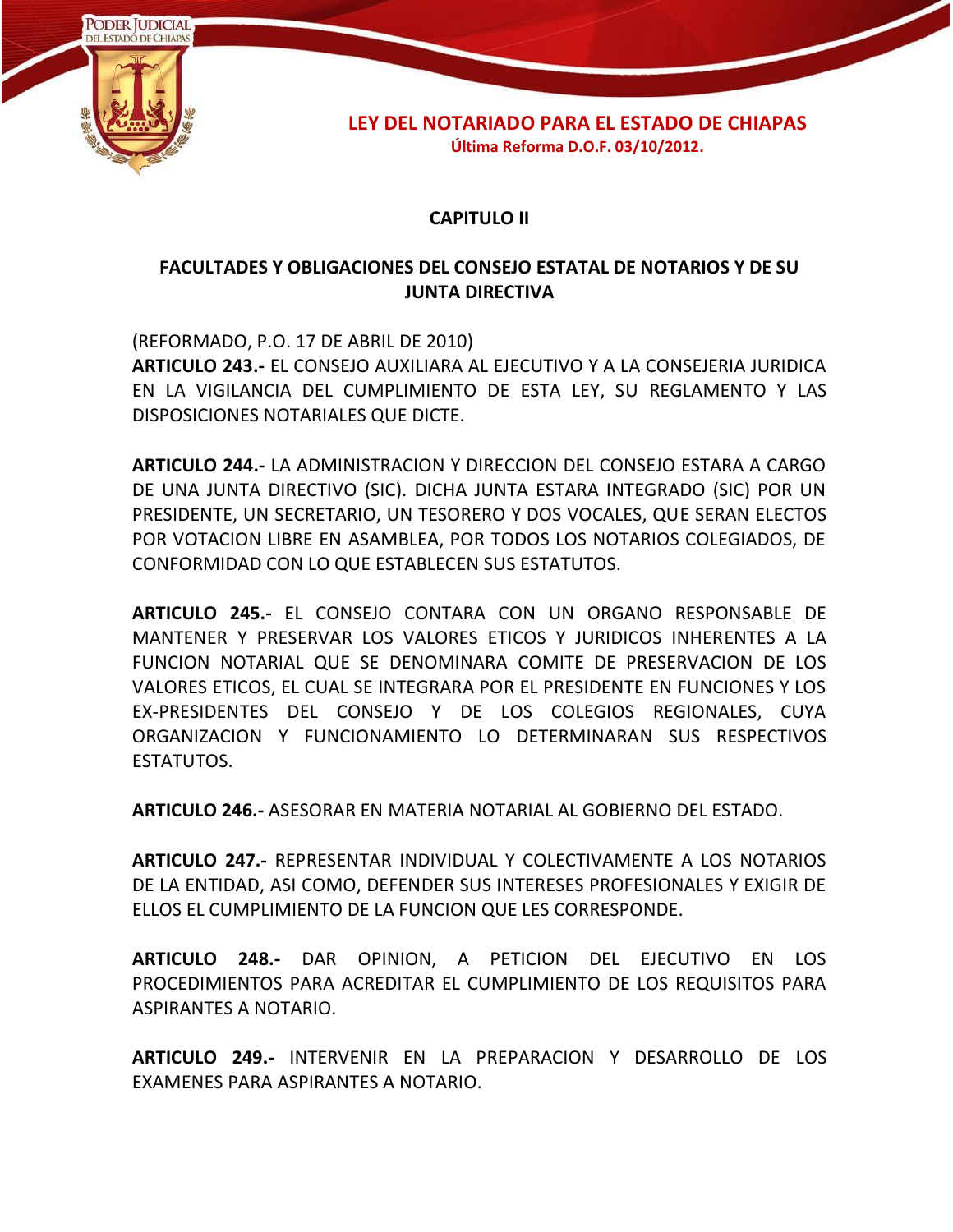

(REFORMADO, P.O. 17 DE ABRIL DE 2010) **ARTICULO 250.-** NOTIFICAR POR ESCRITO A LA CONSEJERIA JURIDICA A TRAVES DE LA DIRECCION, CUANDO EXISTA UNA QUEJA QUE AMERITE SU INTERVENCION.

**ARTICULO 251.-** PERCIBIR LAS CUOTAS ECONOMICAS DE LOS NOTARIOS DEL ESTADO EN LA FORMA Y CUANTIA QUE EL PROPIO CONSEJO DETERMINE.

**ARTICULO 252.-** EXPEDIR SUS ESTATUTOS, LOS CUALES DEBERAN PUBLICARSE EN EL PERIODICO OFICIAL DEL ESTADO.

(REFORMADO, P.O. 17 DE ABRIL DE 2010)

**ARTICULO 253.-** APOYAR A LA CONSEJERIA JURIDICA Y A LA DIRECCION, PARA ELABORAR EL ARANCEL POR MEDIO DEL CUAL SE FIJEN Y ACTUALICEN LAS TARIFAS QUE REGULEN LOS HONORARIOS QUE DEBEN COBRAR POR LOS SERVICIOS QUE PRESTEN LOS NOTARIOS.

**ARTICULO 254.-** LAS DEMAS QUE SEÑALE ESTA LEY, SU REGLAMENTO Y ESTATUTOS.

#### **CAPITULO III**

#### **DE LOS COLEGIOS REGIONALES**

**ARTICULO 255**.- HABRA UN COLEGIO REGIONAL DE NOTARIOS EN CADA UNA DE LAS TRES REGIONES QUE PARA LOS EFECTOS DE ESTA LEY SE DIVIDE EL ESTADO, QUEDANDO DISTRIBUIDAS DE LA FORMA SIGUIENTE:

I. REGION CENTRO, CON SEDE EN LA CIUDAD DE TUXTLA GUTIERREZ, QUE COMPRENDE LOS DISTRITOS JUDICIALES DE CINTALAPA; COMITAN; COPAINALA; CHIAPA; PICHUCALCO; VENUSTIANO CARRANZA; VILLA FLORES; SAN CRISTOBAL DE LAS CASAS; SIMOJOVEL Y, TUXTLA GUTIERREZ.

II. REGION COSTA, CON SEDE EN LA CIUDAD DE TAPACHULA, QUE COMPRENDE LOS DISTRITOS JUDICIALES DE ACAPETAHUA; HUIXTLA; TAPACHULA; TONALA Y, MOTOZINTLA.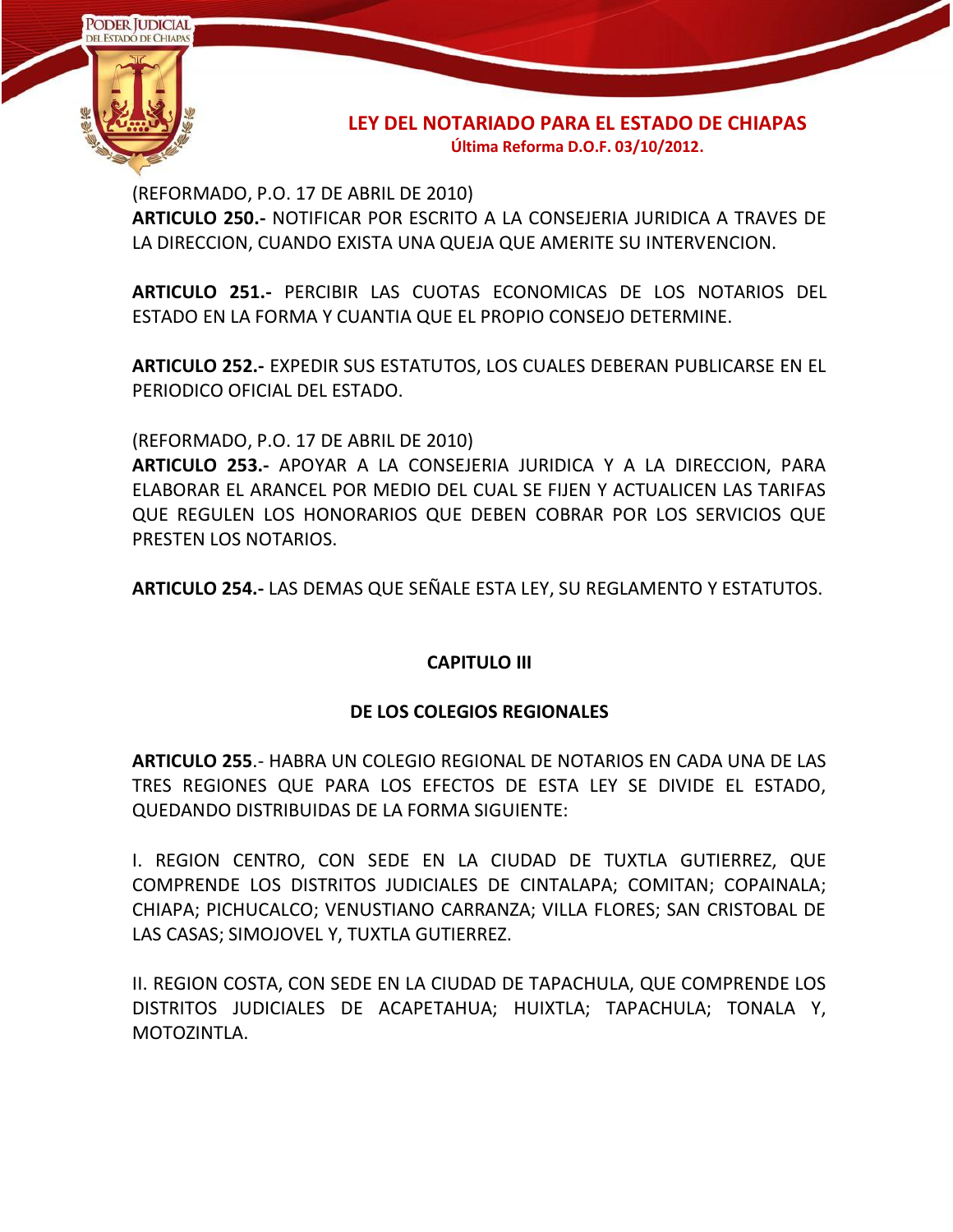

III. REGION SELVA, CON SEDE EN LA CIUDAD DE PALENQUE, QUE COMPRENDE LOS DISTRITOS JUDICIALES DE BENEMERITO DE LAS AMERICAS; CATAZAJA; OCOSINGO; SALTO DE AGUA Y, YAJALON.

**ARTICULO 256.-** LOS COLEGIOS REGIONALES TENDRAN PERSONALIDAD JURIDICA Y PATRIMONIO PROPIO.

**ARTICULO 257**.- LOS ESTATUTOS DE CADA COLEGIO, DETERMINARAN SU ORGANIZACION Y FUNCIONAMIENTO.

**ARTICULO 258**.- SON ATRIBUCIONES DE LOS COLEGIOS REGIONALES:

I. COLABORAR CON LA JUNTA DIRECTIVA DEL CONSEJO, ASI COMO CON EL GOBIERNO DEL ESTADO EN LO RELATIVO A ASUNTOS DE LA REGION;

II. TENER VOZ Y VOTO A TRAVES DE SU DIRECTIVA EN LAS SESIONES DE LA JUNTA DIRECTIVA DEL CONSEJO;

III. ESTUDIAR Y RESOLVER LAS CONSULTAS QUE LE FORMULEN LOS NOTARIOS DE SU REGION;

IV. REPRESENTAR INDIVIDUAL Y COLECTIVAMENTE A LOS NOTARIOS DE SU REGION;

V. ESTIMULAR LA VIDA ACADEMICA DE LOS NOTARIOS DE SU REGION;

VI. ORGANIZAR LAS ACTIVIDADES NOTARIALES DE GUARDIA, CONSULTORIA Y LAS DEMAS TENDIENTES AL BENEFICIO DE LA POBLACION;

VII. DISTRIBUIR A LOS NOTARIOS DE SU REGION Y A COSTA DE ESTOS, DE LOS EQUIPOS, INSTRUMENTAL, MATERIALES, LIBROS O FOLIOS Y LIBROS DE COTEJOS QUE POSIBILITEN EL EJERCICIO OPTIMO DE SU PROFESION;

VIII. DESIGNAR A LOS NOTARIOS QUE LO REPRESENTEN EN LOS EXAMENES PARA NOTARIO;

IX. PRACTICAR VISITAS A LOS NOTARIOS DE SU REGION Y RENDIR INFORME A LA JUNTA DIRECTIVA DEL CONSEJO;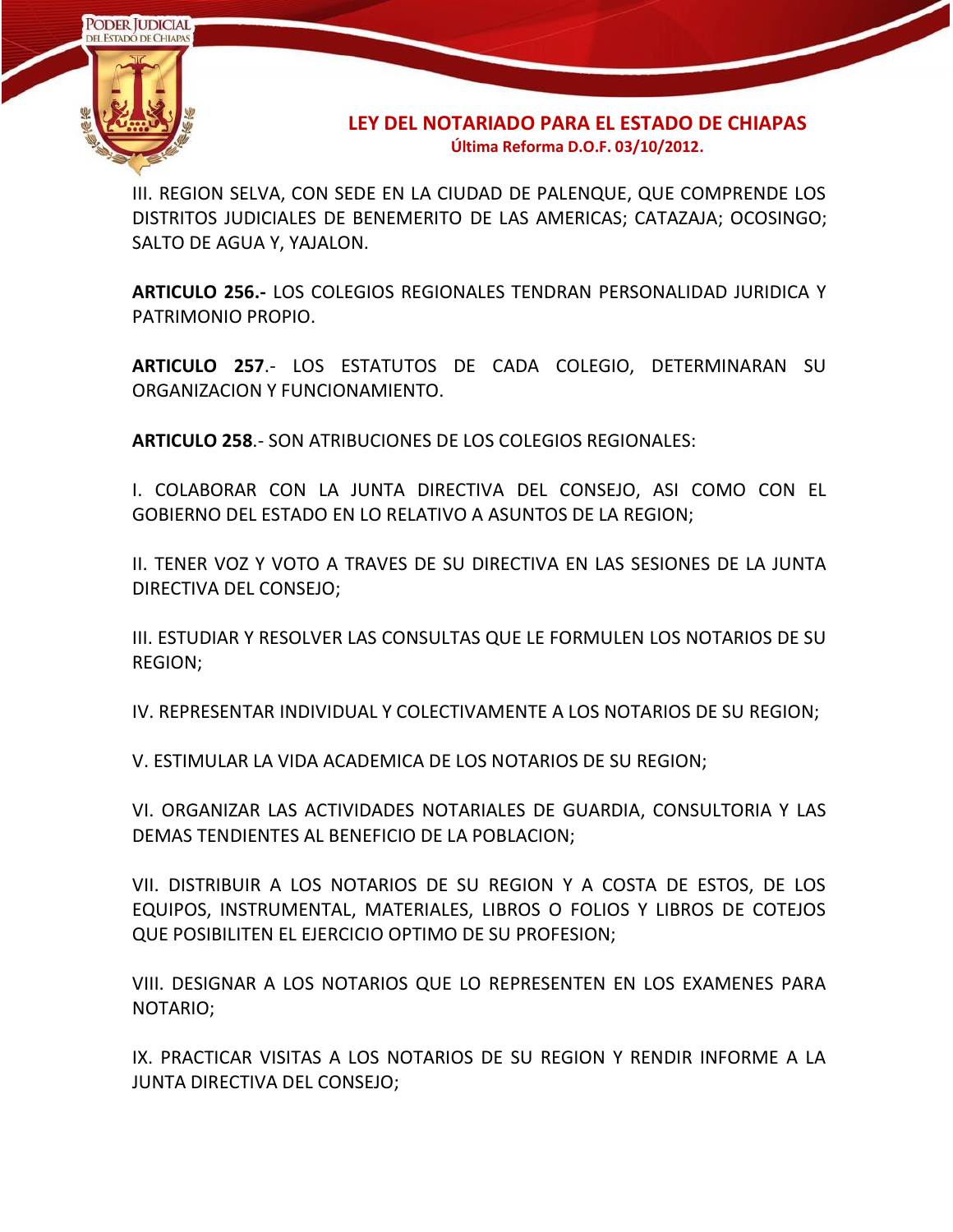

(REFORMADA, P.O. 17 DE ABRIL DE 2010) X. DAR VISTA A LA CONSEJERIA JURIDICA PARA SU INTERVENCION, CUANDO EXISTA UNA QUEJA DE ALGUNO DE SUS AGREMIADOS;

XI. PERCIBIR LAS CUOTAS ECONOMICAS DE LOS NOTARIOS QUE EJERZAN EN LA REGION EN LA FORMA Y CUANTIA QUE LA ASAMBLEA DETERMINE;

XII. FORMULAR SUS ESTATUTOS; Y

XIII. LAS DEMAS QUE SEÑALE ESTA LEY, SU REGLAMENTO Y LOS ESTATUTOS DEL COLEGIO.

# **TITULO NOVENO**

# **DE LAS GARANTIAS PARA LA FUNCION NOTARIAL**

# **CAPITULO I**

### **DEL FONDO DE GARANTIA DEL NOTARIADO DEL ESTADO**

**ARTICULO 259.-** SE CONSTITUYE EL FONDO DE GARANTIA DEL NOTARIADO DEL ESTADO, COMO INSTRUMENTO DEL ESTADO, PARA RESPONDER SUBSIDIARIAMENTE DE LA ACTUACION DE LOS NOTARIOS DEL ESTADO, EN LOS CASOS PREVISTOS EN ESTA LEY.

**ARTICULO 260.-** PARA LA OPERACION DE ESTE FONDO, SE ESTARA A LO DISPUESTO EN EL REGLAMENTO.

**ARTICULO 261.-** EL FONDO DE GARANTIA SE INTEGRA CON:

I. LOS DEPOSITOS EN EFECTIVO, FIANZA O HIPOTECA, QUE AL EFECTO REALICEN LOS NOTARIOS PARA EL INICIO DE SUS FUNCIONES; POR LA CANTIDAD QUE COMO GARANTIA DE SU FUNCION, SE DETERMINE EN EL ACUERDO DE DESIGNACION RESPECTIVO, QUE EN NINGUN CASO EXCEDERA LA CANTIDAD QUE RESULTE DE MULTIPLICAR POR QUINCE MIL EL SALARIO MINIMO GENERAL VIGENTE EN EL AREA GEOGRAFICA QUE CORRESPONDA, EN RAZON DE LA RESIDENCIA DE LA NOTARIA;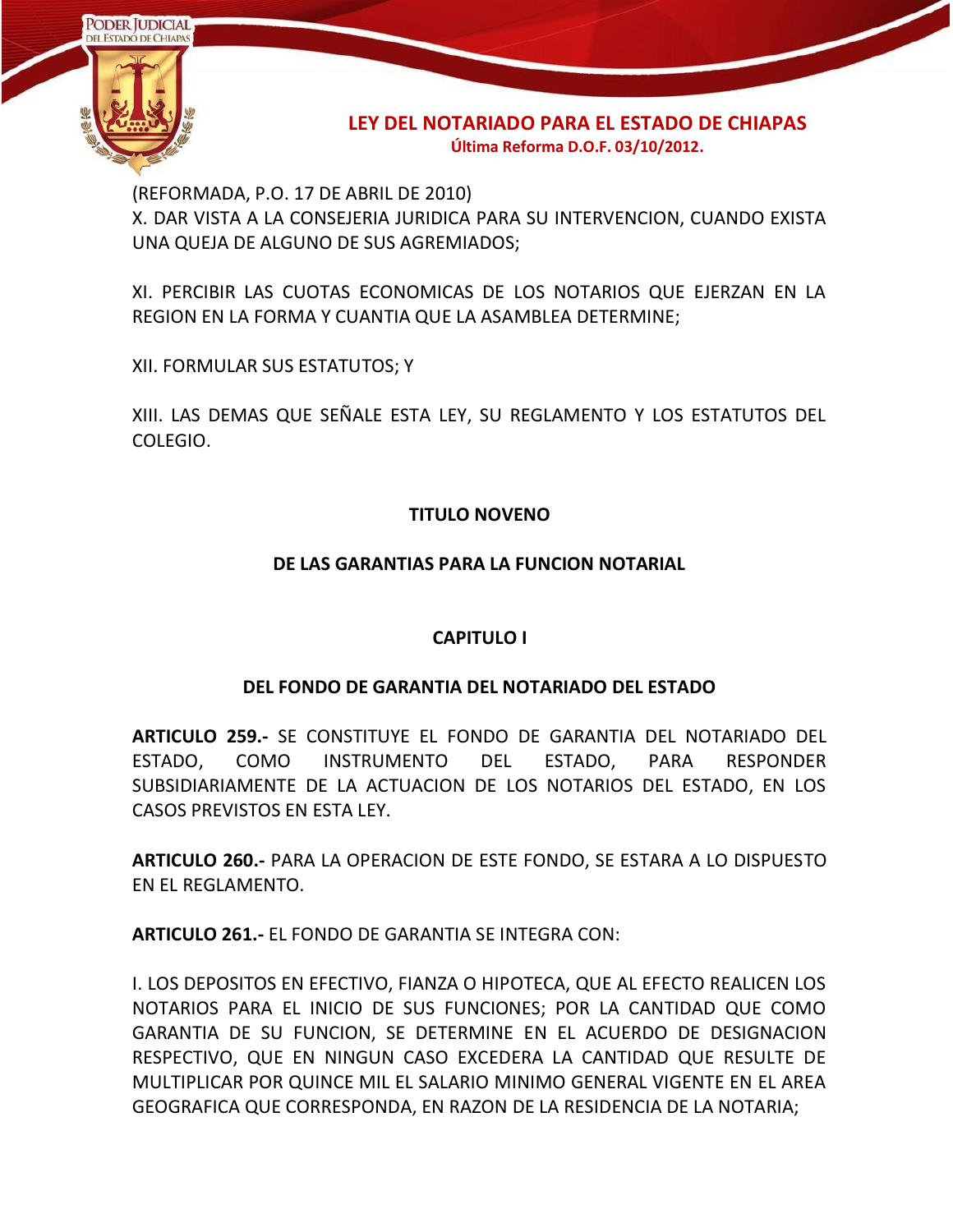

II. LOS DEPOSITOS EN EFECTIVO QUE AL EFECTO REALICEN LOS NOTARIOS ANUALMENTE POR CONCEPTO DE ACTUALIZACION DE LA GARANTIA DE SU FUNCION.

(REFORMADO, P.O. 17 DE ABRIL DE 2010)

**ARTICULO 262.-** EL FONDO DE GARANTIA SERA ADMINISTRADO Y OPERADO POR LA SECRETARIA DE HACIENDA.

(REFORMADO, P.O. 17 DE ABRIL DE 2010)

**ARTICULO 263.-** LOS DEPOSITOS QUE INTEGRAN EL FONDO DE GARANTIA SERAN INVERTIDOS EN VALORES DE RENTA FIJA. LA SECRETARIA DE HACIENDA SERA LA TITULAR DE LOS CERTIFICADOS Y DOCUMENTOS QUE EXPIDAN LAS INSTITUCIONES DE CREDITO.

**ARTICULO 264.-** LAS CANTIDADES QUE INTEGRAN EL FONDO, SUS PRODUCTOS Y SUS RENDIMIENTOS SE APLICARAN EN ORDEN DE PRELACION, PARA EL PAGO DE LOS CONCEPTOS SIGUIENTES:

I. IMPUESTOS Y DERECHOS QUE NO HAYAN SIDO ENTERADOS;

II. DAÑOS Y PERJUICIOS CAUSADOS POR LOS NOTARIOS DEL ESTADO, CON MOTIVO DEL EJERCICIO DE SUS FUNCIONES;

III. MULTAS QUE SE LES HAYAN IMPUESTO A LOS NOTARIOS DEL ESTADO;

IV. LAS DISPOSICIONES DE LA PRESENTE LEY; Y

V. OTROS QUE SEÑALE EL REGLAMENTO.

### **CAPITULO II**

### **DE LAS RESPONSABILIDADES DE LOS NOTARIOS**

**ARTICULO 265.-** LOS NOTARIOS SERAN CIVILMENTE RESPONSABLES DE LOS DAÑOS Y PERJUICIOS QUE OCASIONEN EN EL EJERCICIO DE SU FUNCION, POR LAS ACCIONES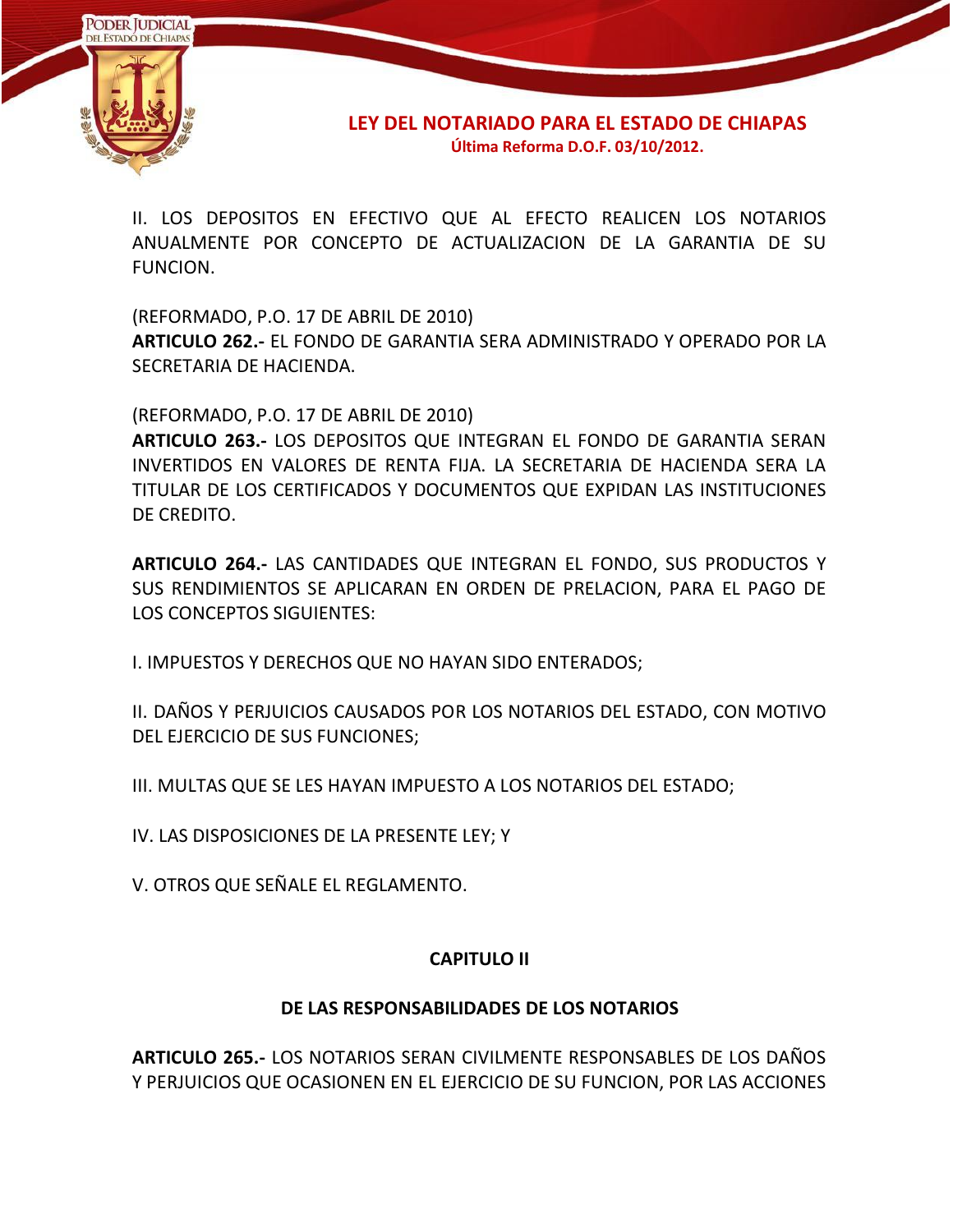

U OMISIONES A LO DISPUESTO EN LAS LEYES, SIEMPRE QUE SEAN CONSECUENCIA DIRECTA E INMEDIATA DE SU INTERVENCION.

**ARTICULO 266.-** LOS NOTARIOS PODRAN SER RESPONSABLES PENALMENTE, SI COMO CONSECUENCIA DE UNA SENTENCIA EJECUTORIADA SE DECLARA LA NULIDAD DE UN INSTRUMENTO PUBLICO OTORGADO ANTE SU FE, POR CAUSAS QUE LE SEAN IMPUTABLES Y QUE PUEDAN SER CONSTITUTIVAS DE DELITO.

(REFORMADO, P.O. 17 DE ABRIL DE 2010)

**ARTICULO 267**.- EL MINISTERIO PUBLICO PODRA COMUNICAR A LA CONSEJERIA JURIDICA, AL CONSEJO Y AL COLEGIO RESPECTIVO, EL INICIO DE CUALQUIER AVERIGUACION PREVIA RADICADA EN EL TERRITORIO DEL ESTADO, EN CONTRA DE ALGUN NOTARIO DE LA ENTIDAD.

**ARTICULO 268.-** LOS NOTARIOS TENDRAN LA OBLIGACION DE ENTERAR OPORTUNAMENTE EL MONTO DE LAS CONTRIBUCIONES A CARGO DE TERCEROS, QUE LES HAYA SIDO ENTREGADO PARA TAL EFECTO.

### **CAPITULO III**

# **DEL PROCEDIMIENTO PARA DETERMINAR LA RESPONSABILIDAD DE LOS NOTARIOS Y DE LA APLICACION DE LAS SANCIONES**

**ARTICULO 269.-** EL NOTARIO INCURRIRA EN RESPONSABILIDAD ADMINISTRATIVA POR CUALQUIER VIOLACION A ESTA LEY, A SU REGLAMENTO, O A OTRAS LEYES, SIN PERJUICIO DE LA RESPONSABILIDAD CIVIL O PENAL QUE DERIVE DE SU CONDUCTA.

(REFORMADO, P.O. 17 DE ABRIL DE 2010)

LA CONSEJERIA JURIDICA, PODRA INICIAR EL PROCEDIMIENTO DE RESPONSABILIDAD ADMINISTRATIVA ESTABLECIDO EN ESTA LEY, CUANDO TENGA CONOCIMIENTO DE QUE SE HA COMETIDO ALGUNA VIOLACION POR PARTE DEL NOTARIO, A LOS ORDENAMIENTOS ANTES SEÑALADOS O A SOLICITUD EXPRESA DE PERSONA QUE ACREDITE TENER INTERES JURIDICO EN EL ASUNTO.

(REFORMADO, P.O. 17 DE ABRIL DE 2010)

LA CONSEJERIA JURIDICA CONCEDERA AL NOTARIO UN TERMINO NO MENOR DE CINCO DIAS HABILES, NI MAYOR DE QUINCE, PARA QUE COMPAREZCA Y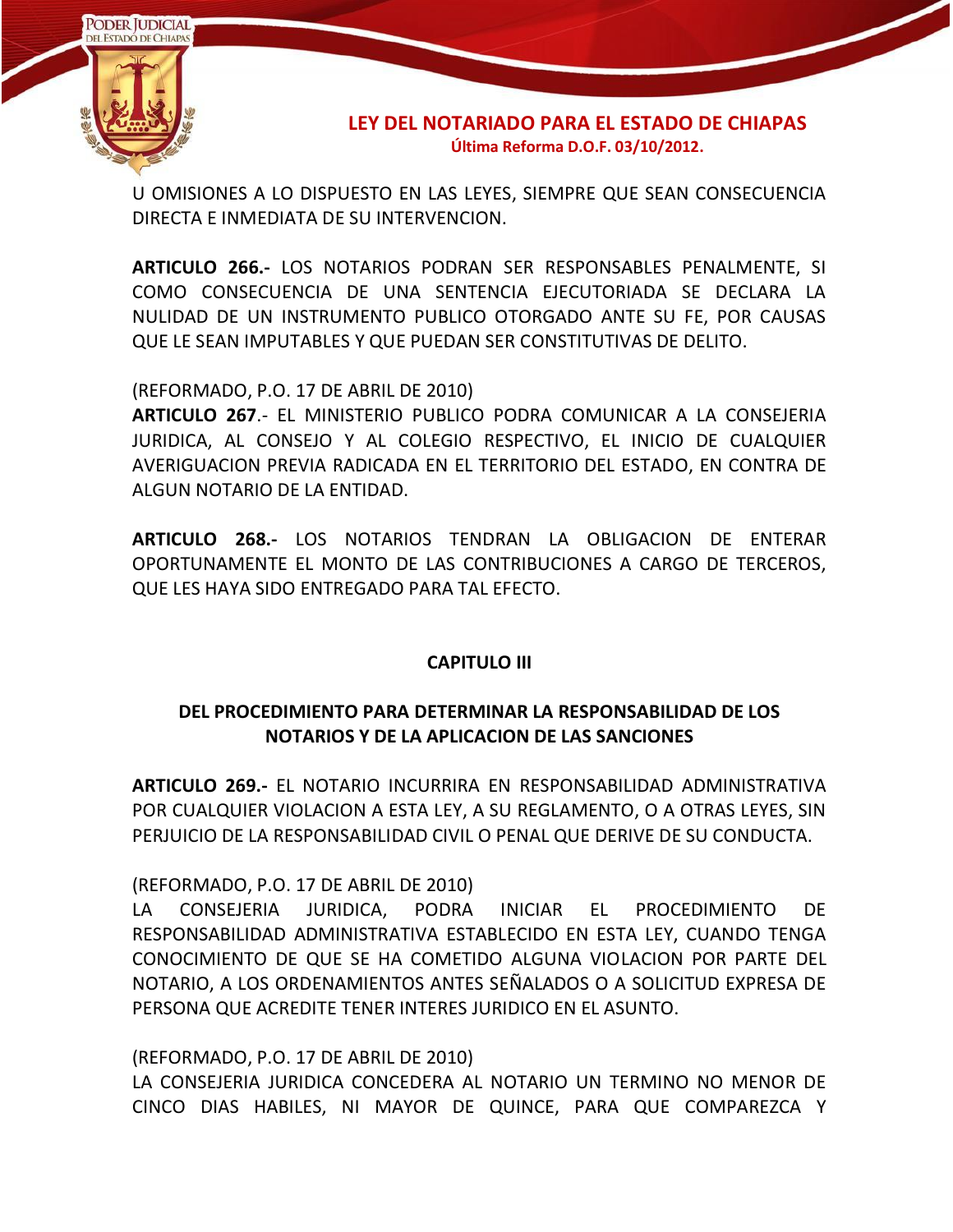

MANIFIESTE LO QUE A SU DERECHO CONVENGA EN RELACION A LA QUEJA, ANOMALIA O IRREGULARIDAD QUE SE LE IMPUTE Y, EN SU CASO RINDA LAS PRUEBAS QUE CONSIDERE NECESARIAS, LAS CUALES SE ADMITIRAN, DESAHOGARAN Y VALORARAN POR LA CONSEJERIA JURIDICA EN LA MISMA AUDIENCIA.

(REFORMADO PRIMER PARRAFO, P.O. 17 DE ABRIL DE 2010)

**ARTICULO 270.-** AGOTADO EL PROCEDIMIENTO A QUE SE ALUDE EN EL ARTICULO ANTERIOR, DENTRO DE LOS DIEZ DIAS HABILES SIGUIENTES, EL EJECUTIVO POR CONDUCTO DE LA CONSEJERIA JURIDICA, DETERMINARA MEDIANTE RESOLUCION, DE SER PROCEDENTE, LA RESPONSABILIDAD ADMINISTRATIVA EN QUE INCURRIO EL NOTARIO POR CONTRAVENIR LOS PRECEPTOS DE ESTA LEY, SU REGLAMENTO U OTRAS LEYES; Y ATENDIENDO A LA GRAVEDAD DEL CASO, ANTECEDENTES DEL NOTARIO Y DEMAS CIRCUNSTANCIAS QUE CONCURRAN, PODRA APLICAR LAS SANCIONES SIGUIENTES:

I. AMONESTACION;

II. MULTA;

III. SUSPENSION;

IV. REVOCACION DE LA PATENTE NOTARIAL.

**ARTICULO 271.-** LA AMONESTACION SERA POR ESCRITO Y SE IMPONDRA POR:

(REFORMADA, P.O. 17 DE ABRIL DE 2010)

I. RETARDAR INJUSTIFICADAMENTE LA ENTREGA DE TESTIMONIOS O LA REALIZACION DE ALGUN TRAMITE O ACTUACION SOLICITADOS Y EXPENSADOS POR UN CLIENTE, PREVIA QUEJA POR ESCRITO, PRESENTADA ANTE LA CONSEJERIA JURIDICA O LA DIRECCION Y RATIFICADA POR EL INTERESADO;

II. NO ENTREGAR A LA DIRECCION LOS LIBROS, SUS APENDICES E INDICES, ASI COMO CUALQUIER OTRO DOCUMENTO QUE DEBA REMITIRSE, EN EL PLAZO QUE ESTABLECE ESTA LEY;

III. NO CUMPLIR LAS OBLIGACIONES ESTABLECIDAS EN ESTA LEY, SU REGLAMENTO Y OTRAS DISPOSICIONES APLICABLES;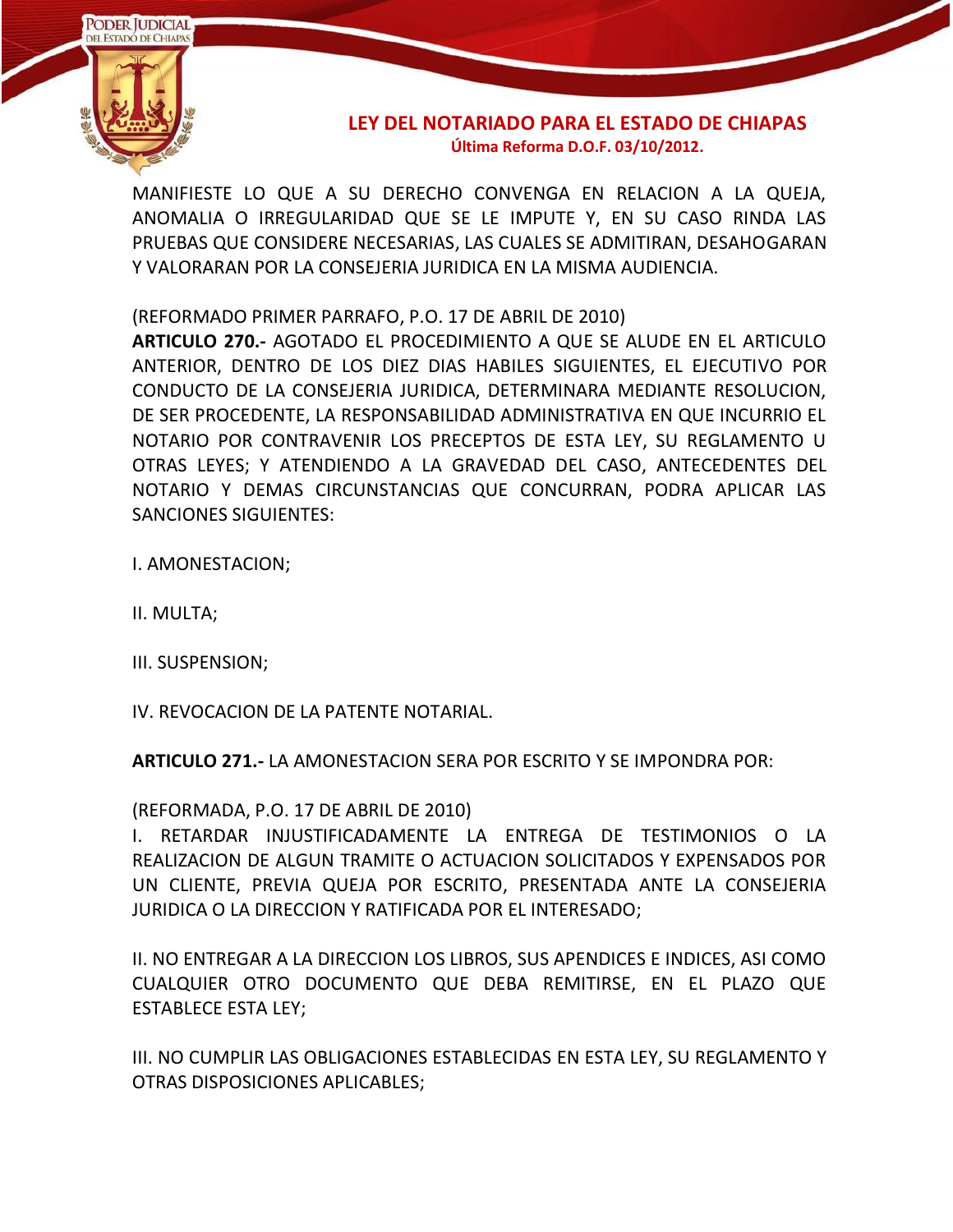

IV. NO OTORGAR LAS FACILIDADES NECESARIAS A LOS INSPECTORES EN EL EJERCICIO DE SUS ATRIBUCIONES;

(REFORMADA, P.O. 17 DE ABRIL DE 2010)

V. NO ATENDER LOS REQUERIMIENTOS FORMULADOS POR LA CONSEJERIA JURIDICA O LA DIRECCION PARA TRATAR ASUNTOS RELATIVOS AL EJERCICIO DE SU FUNCION, SIN QUE MEDIE CAUSA JUSTIFICADA;

VI. INCURRIR EN ACTOS U OMISIONES QUE PUEDAN SER SUBSANADOS;

VII. NO CUMPLIR CON EL ARANCEL QUE REGULE SUS HONORARIOS.

**ARTICULO 272.-** SE IMPONDRA MULTA:

I. DE TRESCIENTOS A CUATROCIENTOS DIAS DE SALARIO MINIMO, POR INCURRIR EN ACTOS U OMISIONES QUE NO PUEDAN SER SUBSANADOS;

II. DE CUATROCIENTOS UNO A QUINIENTOS DIAS DE SALARIO MINIMO, POR:

A) EJERCER SUS FUNCIONES ESTANDO IMPEDIDOS PARA ELLO EN LOS CASOS SEÑALADOS EN LAS FRACCIONES I, IV Y VI, DEL ARTICULO 52, DE ESTA LEY;

B) NEGARSE A EJERCER SUS FUNCIONES AL SER REQUERIDO, SIN QUE MEDIE CAUSA JUSTIFICADA;

C) CONTRAVENIR LAS DISPOSICIONES DE LA PRESENTE LEY, QUE PUEDAN TRAER COMO CONSECUENCIA LA NULIDAD DE UNA ESCRITURA, ACTA O TESTIMONIO.

III. DE QUINIENTOS UNO A MIL DIAS DE SALARIO MINIMO, POR:

A) HABER RECIBIDO EL MONTO DE IMPUESTOS O DERECHOS CAUSADOS POR LA OPERACION CONTENIDA EN UN INSTRUMENTO Y ENTERARLOS EN FORMA EXTEMPORANEA;

B) REINCIDIR EN ALGUNA DE LAS CAUSALES PREVISTAS EN EL ARTICULO ANTERIOR DENTRO DEL TERMINO DE UN AÑO A PARTIR DE LA FECHA DE LA PRIMERA INFRACCION.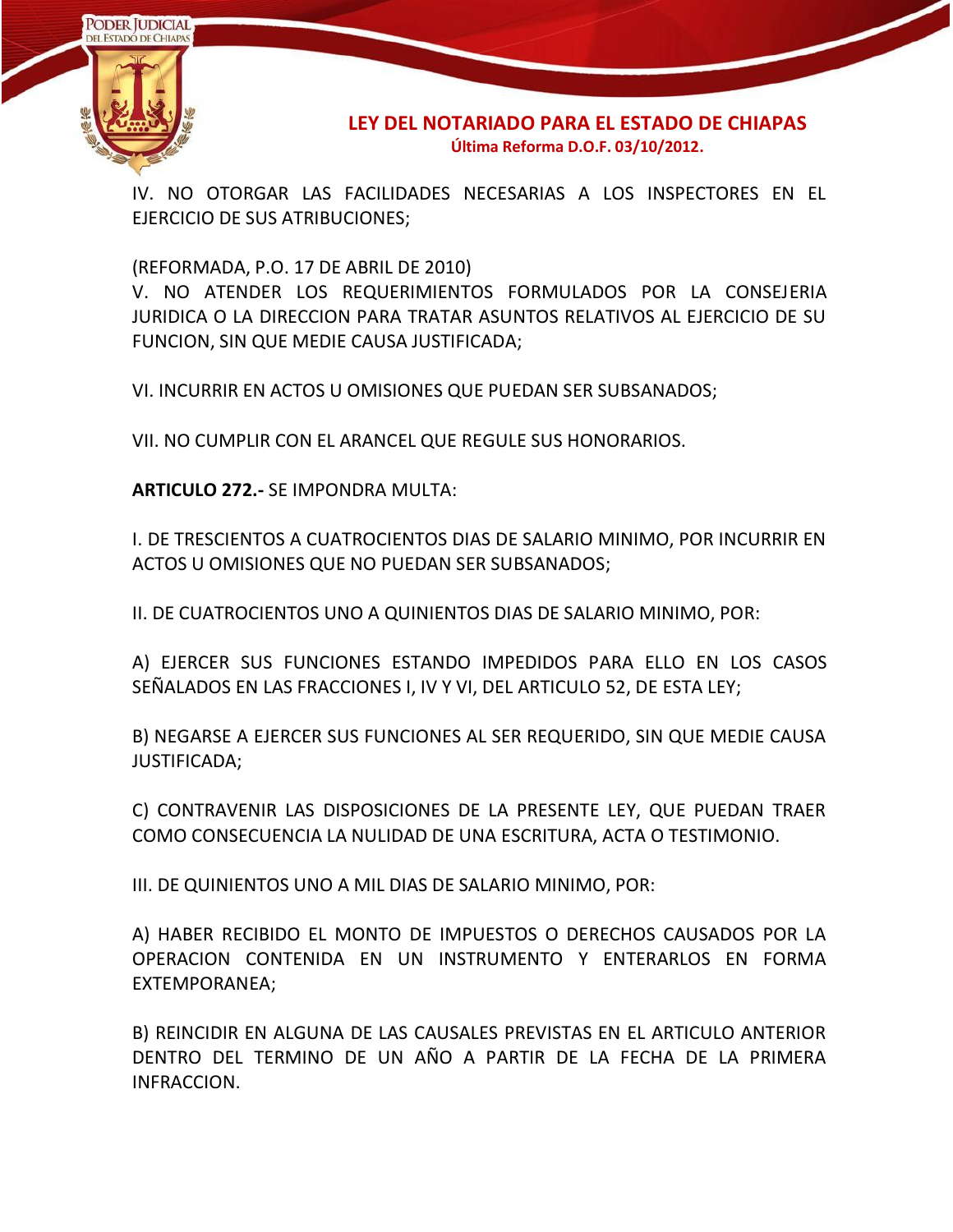

**ARTICULO 273.-** PARA LOS EFECTOS DEL ARTICULO ANTERIOR SE ENTIENDE POR SALARIO MINIMO, EL SALARIO MINIMO GENERAL VIGENTE EN EL AREA GEOGRAFICA QUE CORRESPONDA, AL MOMENTO DE COMETER LA INFRACCION.

**ARTICULO 274.-** LA SUSPENSION DEL NOTARIO HASTA POR UN AÑO, SE IMPONDRA POR:

I. DESEMPEÑAR SUS FUNCIONES POR INTERPOSITA PERSONA;

II. EJERCER SUS FUNCIONES EN CONTRAVENCION A LO DISPUESTO EN LAS FRACCIONES II, III Y V, DEL ARTICULO 88, DE ESTA LEY;

III. ESTABLECER OFICINAS PARA PRESTAR SERVICIOS NOTARIALES FUERA DE SU RESIDENCIA;

IV. REVELAR INJUSTIFICADA Y DOLOSAMENTE DATOS SOBRE LOS QUE DEBA GUARDAR SECRETO PROFESIONAL;

IV. (SIC) REINCIDIR EN ALGUNA DE LAS CAUSALES PREVISTAS EN EL ARTICULO 271, DE ESTA LEY, CON EXCEPCION DE LA ESTABLECIDA EN LA FRACCION III, INCISO B), DENTRO DEL TERMINO DE UN AÑO A PARTIR DE LA FECHA DE LA PRIMERA INFRACCION.

**ARTICULO 275.-** LA CANCELACION DE LA PATENTE PROCEDERA POR:

I. INCURRIR EN FALTA DE PROBIDAD EN EL EJERCICIO DE SU FUNCION. SE CONSIDERAN COMO FALTAS DE PROBIDAD, ADEMAS DE LAS QUE SEÑALA EL REGLAMENTO, LAS SIGUIENTES:

A) HABER RECIBIDO EL MONTO DE IMPUESTOS O DERECHOS CAUSADOS POR LA OPERACION CONTENIDA EN UN INSTRUMENTO Y NO ENTERARLOS EN LA OFICINA FISCAL RECAUDADORA. PARA LOS EFECTOS DE LA PRESENTE DISPOSICION SE ENTENDERA QUE EL NOTARIO HA INCURRIDO EN FALTA DE PROBIDAD, SI LOS MONTOS CITADOS NO SON PAGADOS A MAS TARDAR CIENTO OCHENTA DIAS DESPUES DEL TERMINO QUE POR LEY CORRESPONDA PARA SER ENTERADOS, SIN QUE MEDIE JUSTIFICACION LEGAL ALGUNA.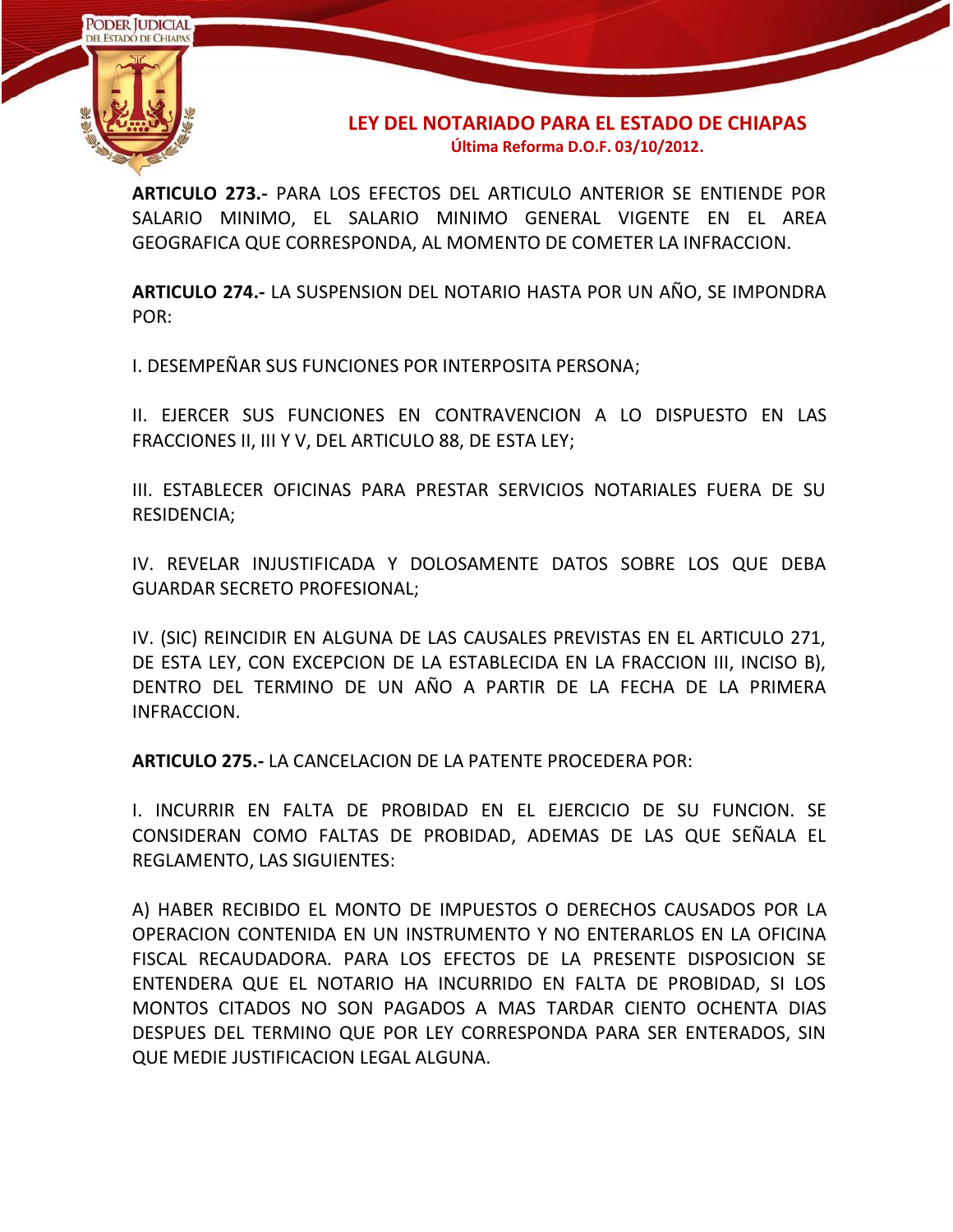

B) PERMITIR LA SUPLANTACION DE SU PERSONA O EL USO POR UN TERCERO DE SU SELLO DE AUTORIZAR O SU FIRMA.

(REFORMADO, P.O. 17 DE ABRIL DE 2010)

C) RENDIR INFORMES FALSOS A LA CONSEJERIA JURIDICA, DIRECCION, AUTORIDADES JURISDICCIONALES O AL MINISTERIO PUBLICO.

D) REINCIDIR EN EL SUPUESTO ESTABLECIDO EN LA FRACCION II, DEL ARTICULO ANTERIOR;

II. NO INICIAR FUNCIONES, NI ESTABLECER OFICINA EN EL LUGAR QUE DEBA DESEMPEÑARLAS, DENTRO DE LOS NOVENTA DIAS HABILES SIGUIENTES AL DE SU PROTESTA;

III. NO REANUDAR SUS LABORES SIN CAUSA DEBIDAMENTE JUSTIFICADA, DENTRO DE LOS QUINCE DIAS HABILES SIGUIENTES A LA FECHA DEL TERMINO DE LA LICENCIA QUE SE LE HAYA CONCEDIDO O DE LA SANCION POR SUSPENSION QUE SE LE HAYA IMPUESTO;

IV. SEPARARSE DEL EJERCICIO DE SUS FUNCIONES SIN DAR AVISO O SIN HABER OBTENIDO LA LICENCIA CORRESPONDIENTE;

V. DEJAR DE ACTUAR INJUSTIFICADAMENTE EN SU PROTOCOLO DURANTE MAS DE DOS MESES, EN UN AÑO CALENDARIO;

VI. HABER SIDO CONDENADO POR SENTENCIA EJECUTORIADA POR DELITO PATRIMONIAL O GRAVE;

VII. NO CONSTITUIR O CONSERVAR VIGENTE LA GARANTIA QUE RESPONDA DE SU ACTUACION;

VIII. REINCIDIR EN LAS CAUSALES SEÑALADAS EN LAS FRACCIONES I, II, Y III, DEL ARTICULO 97, DE ESTA LEY.

**ARTICULO 276.-** SE SANCIONARA CON LAS PENAS QUE CORRESPONDE AL DELITO DE USURPACION DE FUNCIONES QUE PREVE EL CODIGO PENAL DEL ESTADO, A QUIEN SIN NOMBRAMIENTO DE NOTARIO DEL ESTADO DE CHIAPAS: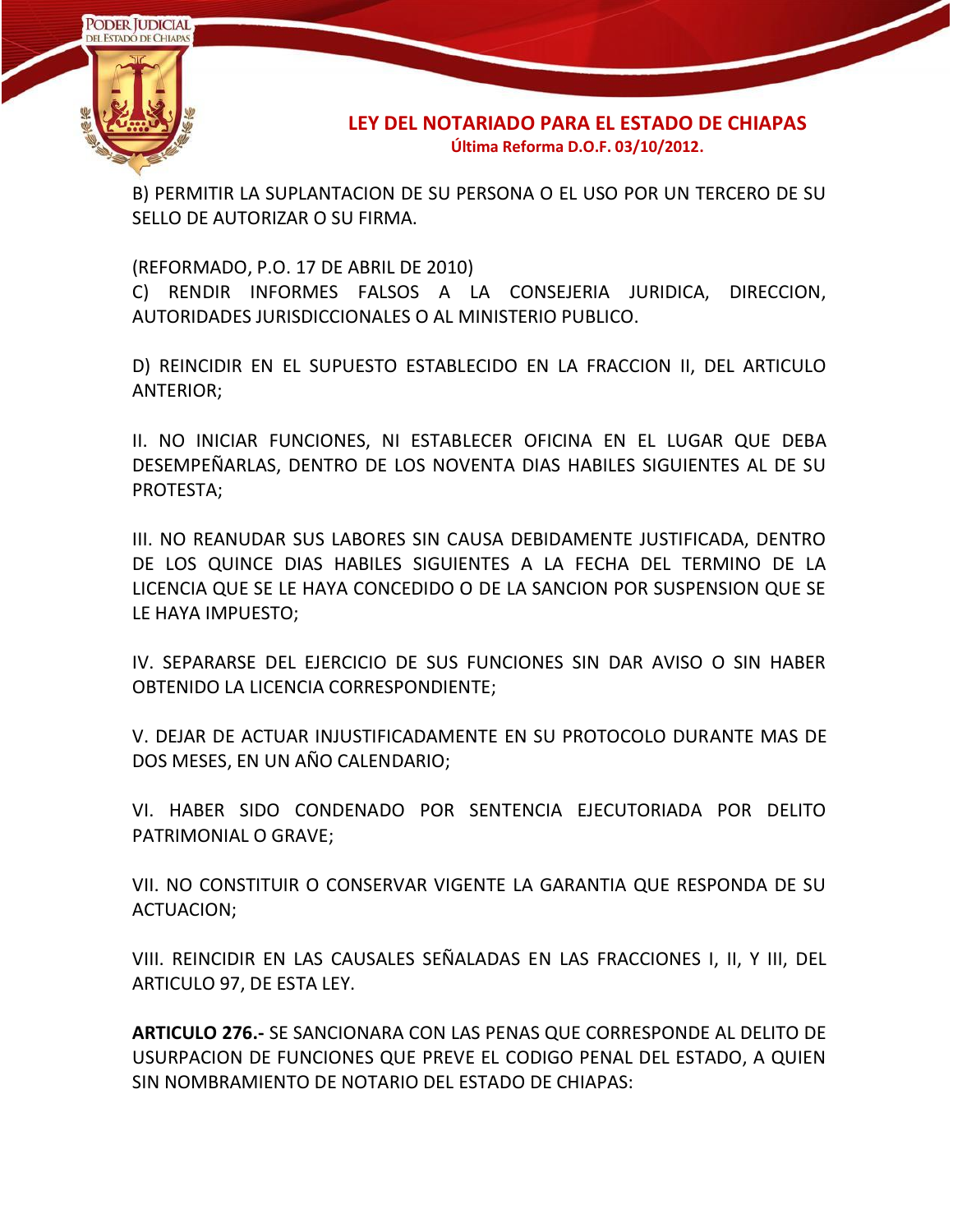

**LEY DEL NOTARIADO PARA EL ESTADO DE CHIAPAS Última Reforma D.O.F. 03/10/2012.**

I. SE OSTENTE COMO NOTARIO PUBLICO;

II. UTILICE PUBLICIDAD O PROPAGANDA ENGAÑOSA PARA OFRECER SERVICIOS DE NOTARIA;

III. OFREZCA SERVICIOS QUE SOLO PUEDE PRESTAR UN NOTARIO;

IV. REALICE ACTIVIDADES EXCLUSIVAS DE LA FUNCION NOTARIAL;

V. AL QUE SIENDO NOTARIO DE OTRA ENTIDAD, INTRODUZCA AL TERRITORIO DEL ESTADO, POR SI O POR INTERPOSITA PERSONA SUS LIBROS DE PROTOCOLO O FOLIOS, CON LA FINALIDAD DE LLEVAR A CABO ACTOS QUE UNICAMENTE PUEDEN REALIZAR NOTARIOS DEL ESTADO.

**ARTICULO 277.-** SE APLICARA LA PENA QUE CORRESPONDA AL DELITO DE FALSEDAD EN DECLARACIONES ANTE UNA AUTORIDAD DISTINTA A LA JUDICIAL, PREVISTO EN EL CODIGO PENAL DEL ESTADO, A QUIEN HAGA DECLARACIONES FALSAS QUE CONSTEN EN INSTRUMENTO PUBLICO OTORGADO ANTE NOTARIO DEL ESTADO DE CHIAPAS.

## **TRANSITORIOS**

**PRIMERO.-** SE ABROGA LA LEY DEL NOTARIADO DEL ESTADO DE CHIAPAS, PUBLICADA EN EL PERIODICO OFICIAL DEL ESTADO, NUMERO 13, DE FECHA 22 DE MARZO DE 2000.

**SEGUNDO.-** LA SECRETARIA DE GOBIERNO, PUBLICARA ANUALMENTE EN EL PERIODICO OFICIAL DEL ESTADO, EL ARANCEL AL QUE LOS NOTARIOS SUJETARAN EL COBRO DE SUS HONORARIOS, EL CUAL SE DETERMINARA CONFORME AL SALARIO MINIMO.

**TERCERO.-** EL TITULAR DEL EJECUTIVO DEL ESTADO, EXPEDIRA EL REGLAMENTO DE LA PRESENTE LEY, EN UN PLAZO QUE NO DEBERA EXCEDER DE CIENTO OCHENTA DIAS NATURALES DESPUES DE SU ENTRADA EN VIGOR.

**CUARTO.-** PUBLIQUESE EL PRESENTE DECRETO EN EL PERIODICO OFICIAL DEL ESTADO.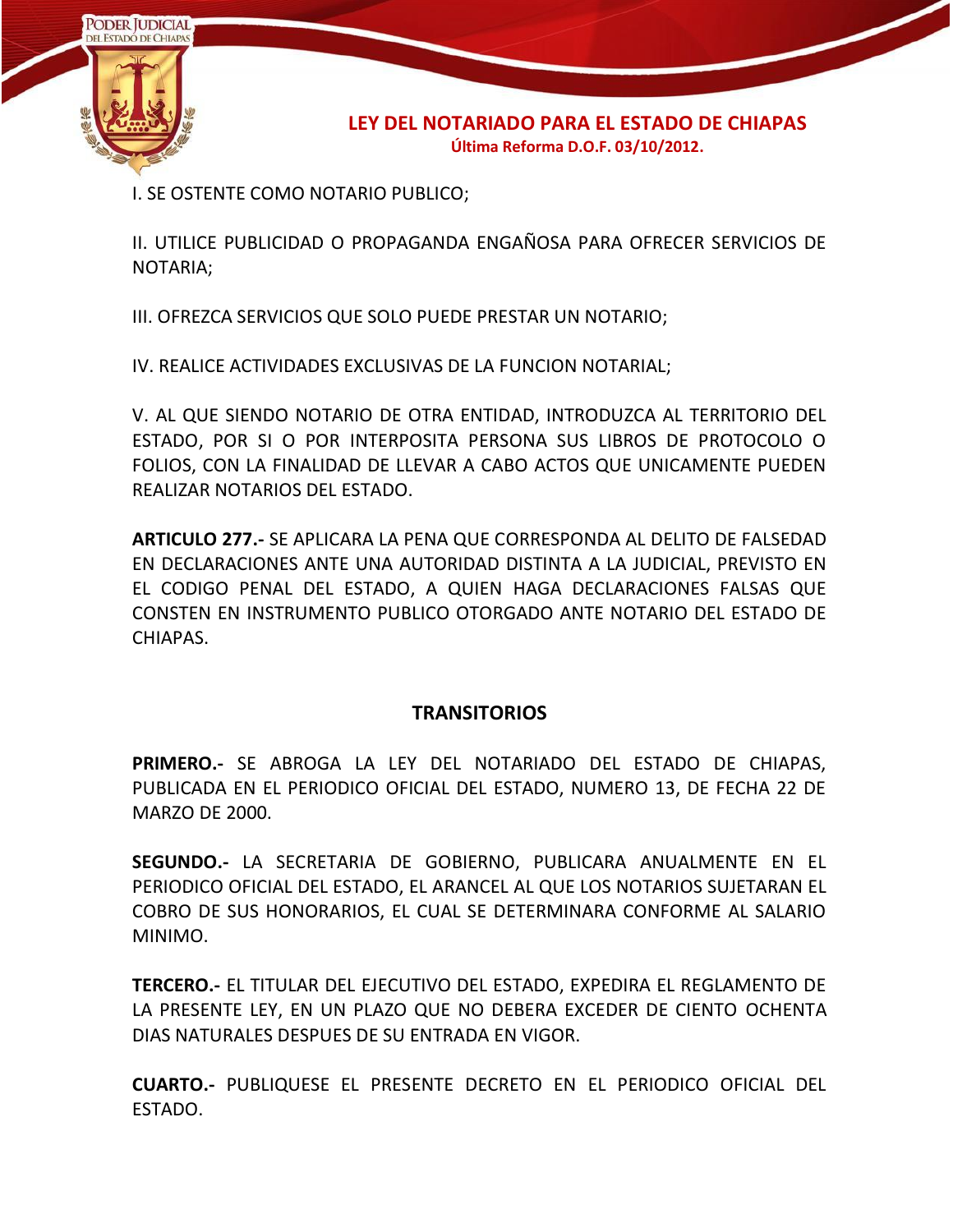

**LEY DEL NOTARIADO PARA EL ESTADO DE CHIAPAS Última Reforma D.O.F. 03/10/2012.**

**QUINTO.-** ESTA LEY ENTRARA EN VIGOR AL DIA SIGUIENTE DE SU PUBLICACION EN EL PERIODICO OFICIAL DEL ESTADO.

EL EJECUTIVO DEL ESTADO DISPONDRA SE PUBLIQUE, CIRCULE Y SE LE DE EL DEBIDO CUMPLIMIENTO.

DADO EN EL SALON DE SESIONES DEL H. CONGRESO DEL ESTADO LIBRE Y SOBERANO DE CHIAPAS, EN LA CIUDAD DE TUXTLA GUTIERREZ, A LOS 04 DIAS DEL MES DE NOVIEMBRE DEL AÑO DOS MIL CUATRO.- C. D. P. JUAN CARLOS MORENO GUILLEN.- C. D. S.- JORGE ALBERTO BETANCOURT ESPONDA.- RUBRICAS.

DE CONFORMIDAD CON LA FRACCION I DEL ARTICULO 42 DE LA CONSTITUCION POLITICA LOCAL Y PARA LA OBSERVANCIA, PROMULGO EL PRESENTE DECRETO EN LA RESIDENCIA DEL PODER EJECUTIVO DEL ESTADO EN LA CIUDAD DE TUXTLA GUTIERREZ, CHIAPAS, A LOS CUATRO DIAS DEL MES DE NOVIEMBRE DEL AÑO DOS MIL CUATRO.

PABLO SALAZAR MENDIGUCHIA, GOBERNADOR DEL ESTADO.- RUBEN F. VELAZQUEZ LOPEZ, SECRETARIO DE GOBIERNO.- RUBRICAS.

N. DE E. A CONTINUACIÓN SE TRANSCRIBEN LOS ARTÍCULOS TRANSITORIOS DE LOS DECRETOS DE REFORMAS AL PRESENTE ORDENAMIENTO.

P.O. 17 DE ABRIL DE 2010.

**Artículo Primero.-** El presente Decreto entrará en vigor al día siguiente de su publicación en el Periódico Oficial del Estado.

**Artículo Segundo.-** Se derogan las disposiciones que se opongan a este Decreto.

**Artículo Tercero**.- La Consejería Jurídica, mandará publicar anualmente en el Periódico Oficial del Estado, el arancel al que los Notarios sujetarán el cobro de sus honorarios, el cual se determinará conforme al salario mínimo.

**P.O. 3 DE OCTUBRE DE 2012.**